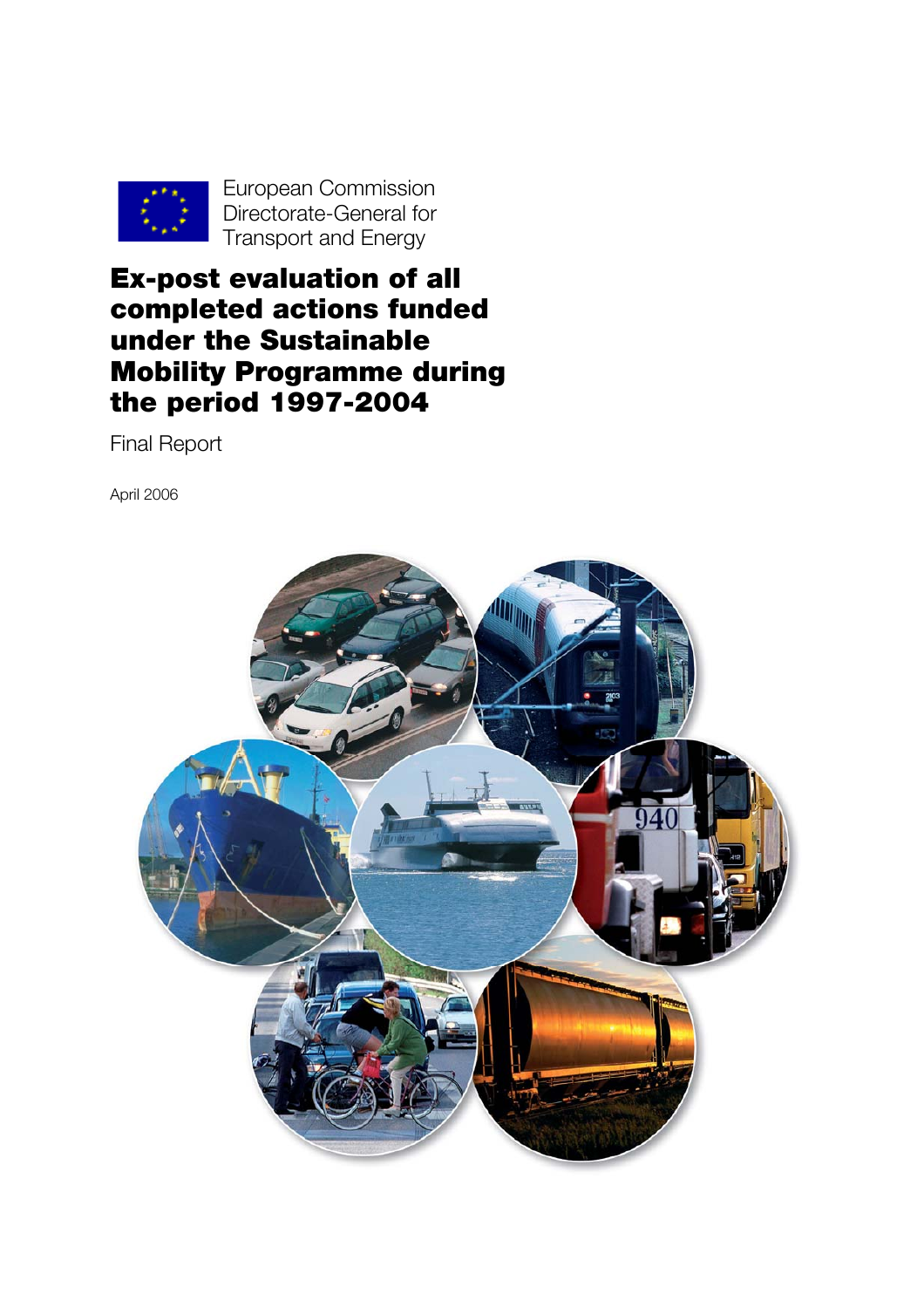European Commission Directorate-General for Transport and Energy

# Ex-post evaluation of all completed actions funded under the Sustainable Mobility Programme during the period 1997-2004

Final Report

April 2006

Report no. P/62534/Pdoc/Final report Issue no. 2 Date of issue 6 April 2006 Prepared RAZ, MRJE, ARI, AR, JPSX, SMT Checked RAZ Approved AR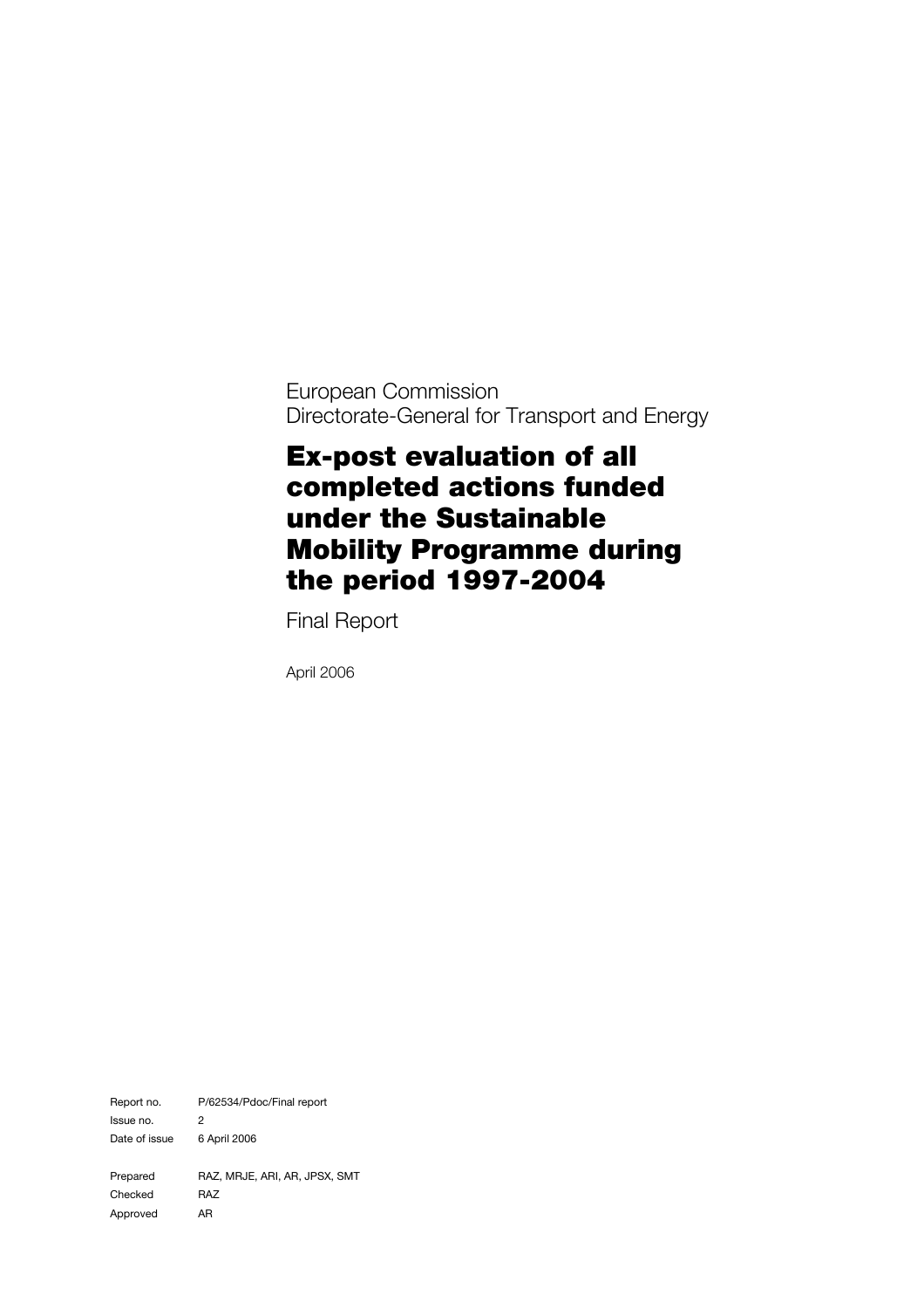# Table of Contents

|              | <b>Executive summary</b>                             | 3              |  |
|--------------|------------------------------------------------------|----------------|--|
|              | Methodology                                          |                |  |
|              | Scope of the programme                               | 5              |  |
|              | Evaluations results                                  | $\overline{7}$ |  |
|              | Recommendations                                      | 11             |  |
| 1            | <b>Introduction</b>                                  | 13             |  |
| 1.1          | Foreword                                             | 13             |  |
| 1.2          | Aim of the evaluation                                | 13             |  |
| $\mathbf{2}$ | <b>Evaluating the Sustainable Mobility Programme</b> | 16             |  |
| 2.1          | EU and sustainable mobility                          | 16             |  |
| 2.2          | Measuring sustainable mobility                       | 22             |  |
| 2.3          | Evaluation themes                                    | 22             |  |
| 2.4          | Sustainable Mobility Programme                       | 23             |  |
| 2.5          | Data sources                                         | 29             |  |
| 2.6          | Conclusions                                          | 33             |  |
| 3            | An overview of the project portfolio                 | 34             |  |
| 3.1          | Type of activity                                     | 34             |  |
| 3.2          | Mode of transport                                    | 35             |  |
| 3.3          | Type of sector                                       | 36             |  |
| 3.4          | Additional information on grants                     | 38             |  |
| 3.5          | Financing                                            | 39             |  |
| 3.6          | Conclusions                                          | 40             |  |
| 4            | <b>Effectiveness</b>                                 | 41             |  |
| 4.1          | Results in relation to programme effectiveness       | 41             |  |
| 4.2          | Aspects affecting effectiveness                      | 48             |  |
| 4.3          | Conclusions                                          | 49             |  |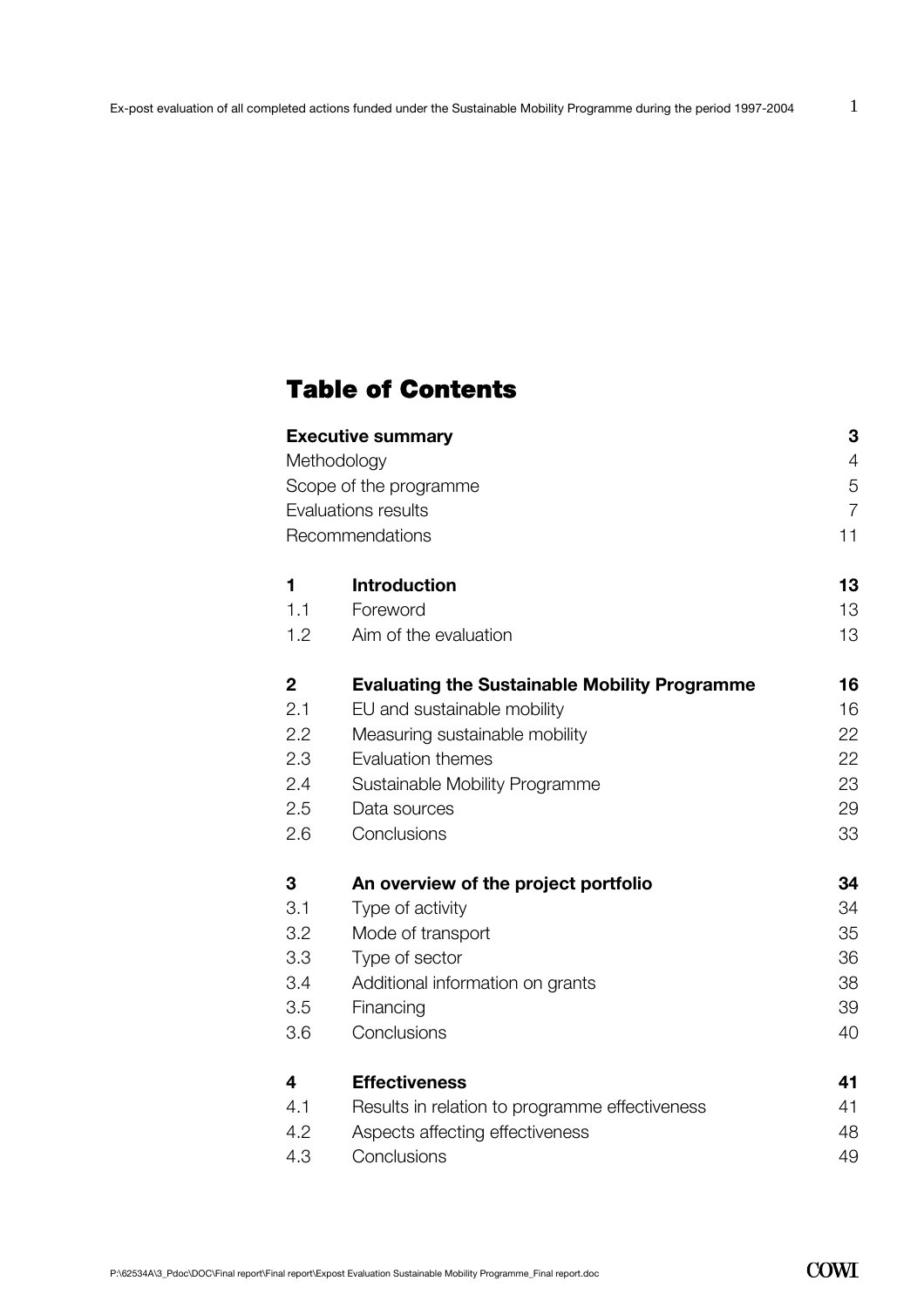| 5                       | <b>Efficiency</b>                              | 51 |
|-------------------------|------------------------------------------------|----|
| 5.1                     | Results                                        | 52 |
| 5.2                     | Aspects affecting efficiency                   | 54 |
| 5.3                     | Conclusions                                    | 54 |
| 6                       | <b>Utility</b>                                 | 56 |
| 6.1                     | Results                                        | 56 |
| 6.2                     | Aspects affecting utility                      | 57 |
| 6.3                     | Conclusions                                    | 58 |
| $\overline{\mathbf{r}}$ | <b>Impact</b>                                  | 59 |
| 7.1                     | Assessment based on survey                     | 59 |
| 7.2                     | Assessment based on project reviews            | 61 |
| 7.3                     | Assessment based on general policy development | 61 |
| 7.4                     | Conclusions                                    | 68 |
| 8                       | <b>Sustainability</b>                          | 69 |
| 9                       | <b>Conclusions</b>                             | 71 |
| 9.1                     | Overall conclusion                             | 71 |
| 9.2                     | Specific conclusions                           | 72 |
| 10                      | <b>Recommendations</b>                         | 76 |

# Table of Appendices

| Appendix 1 | White Paper policy measures      |
|------------|----------------------------------|
| Appendix 2 | <b>Project Sample</b>            |
| Appendix 3 | <b>Project Review format</b>     |
| Appendix 4 | Scoring System (Project reviews) |
| Appendix 5 | Questionnaire                    |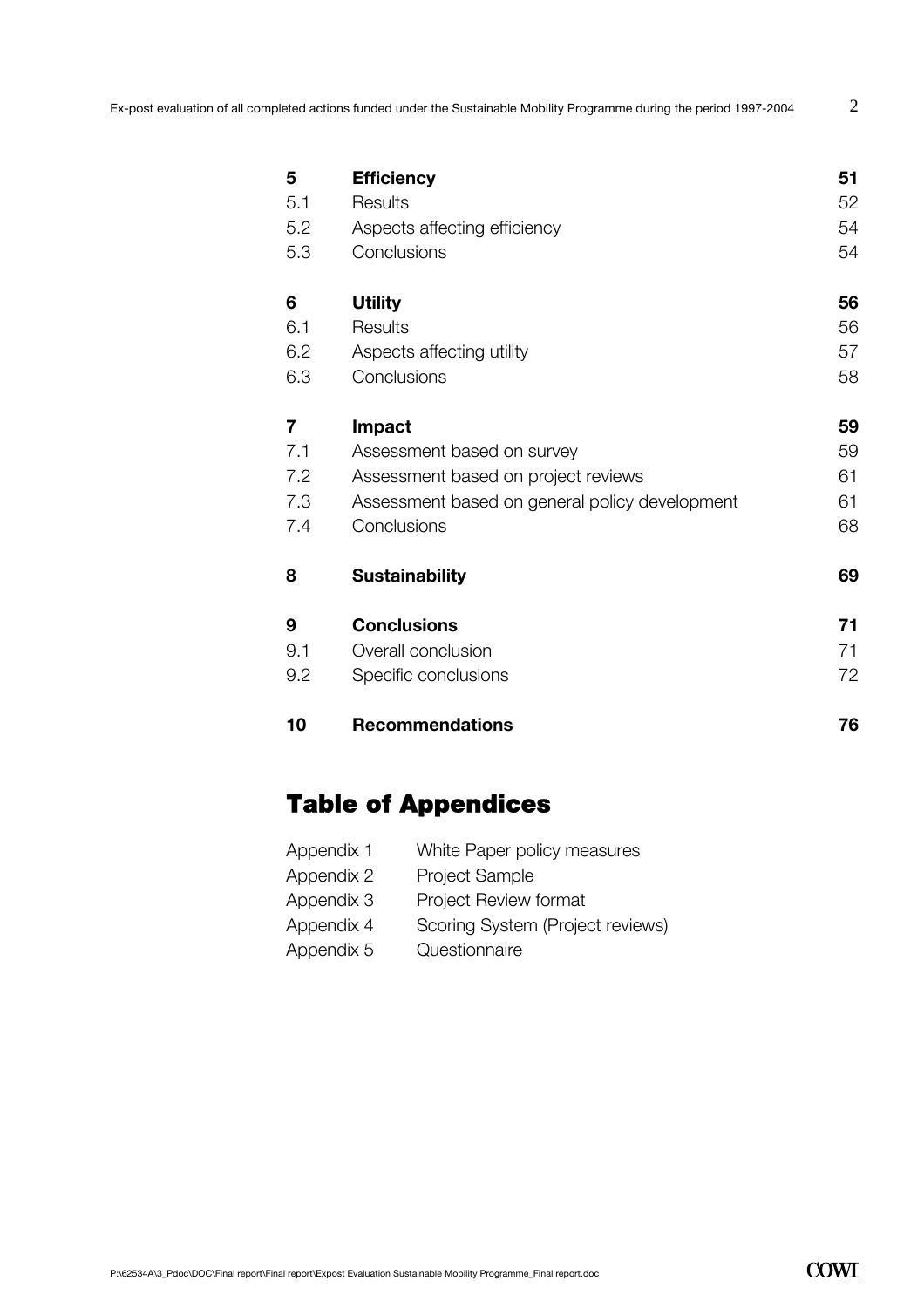# **Executive summary**

| The present report presents the results of an ex-post evaluation of all<br>completed actions funded under the "Sustainable Mobility Programme" <sup>1</sup><br>during the period 1997-2004.                                                                                                                                                                                                                                                                                                                                                       |
|---------------------------------------------------------------------------------------------------------------------------------------------------------------------------------------------------------------------------------------------------------------------------------------------------------------------------------------------------------------------------------------------------------------------------------------------------------------------------------------------------------------------------------------------------|
| For the purpose of the present ex-post evaluation, the individual actions funded<br>under this budget allocation are referred to as the 'Sustainable Mobility Pro-<br>gramme'.                                                                                                                                                                                                                                                                                                                                                                    |
| The evaluation was carried out by COWI A/S from October 2005 - April 2006<br>under the existing Service Framework Contract with DG TREN covering Ex<br>Post and Mid Term Evaluations (Ref. TREN/A1/17-2003 Lot 2).                                                                                                                                                                                                                                                                                                                                |
| Readers should note that the report presents the views of the Consultant, which<br>remain under his responsibility and do not necessarily coincide with those of<br>the Commission.                                                                                                                                                                                                                                                                                                                                                               |
| In 1997, the Amsterdam Treaty made sustainable development a core objective<br>for the EU. Consequently, in 1998, the Commission published the document<br>'The Common Transport Policy – Sustainable Mobility: perspectives for the<br>future' examining the implications and possible ways of action in each transport<br>mode for achieving that objective. Then, in 2001, the European Commission<br>published the White Paper entitled 'European Transport Policy for 2010: Time<br>to Decide' (henceforth 'The White Paper') <sup>2</sup> . |
| In line with the conclusions of the European Council at Gothenburg (June<br>2001), which called for a sustainable transport policy within the context of a<br>broader strategy for sustainable development, the White Paper places the shift-<br>ing of balance between modes of transport at the heart of the sustainable devel-<br>opment strategy.                                                                                                                                                                                             |
| Over the period 1997-2004, the Budgetary Authority, i.e. European Parliament<br>and Council, approved a total budget allocation of 35.6 MEUR for allowing the<br>Commission (the Directorate-General for Energy and Transport, DG TREN) to<br>implement a wide range of sustainable mobility policy measures. For the pur-                                                                                                                                                                                                                        |
|                                                                                                                                                                                                                                                                                                                                                                                                                                                                                                                                                   |

<sup>&</sup>lt;sup>1</sup> Sustainable Mobility Policy budget line B7-704 (Since 2004: 06 02 04).

<sup>&</sup>lt;sup>2</sup> COM (2001)0370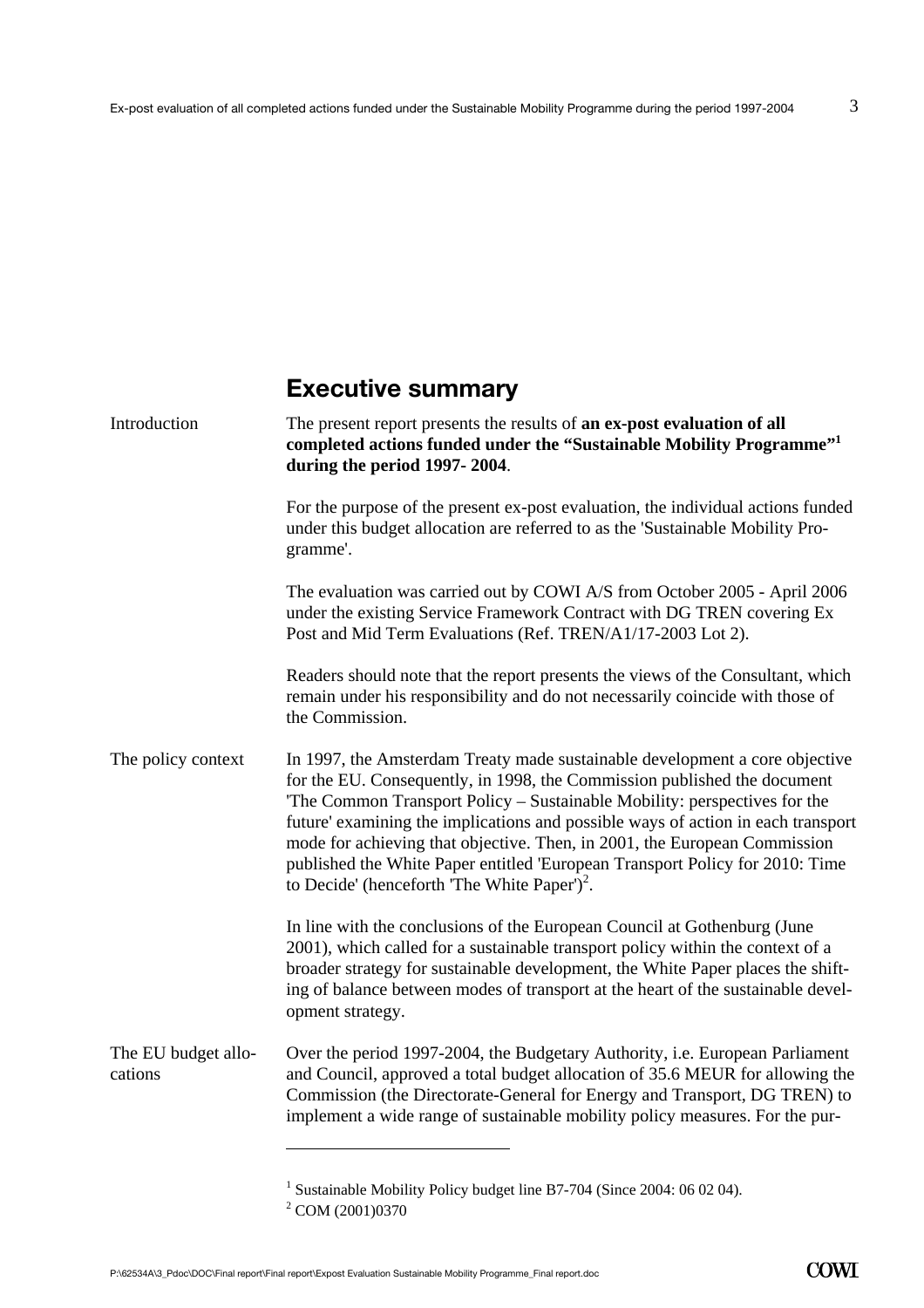pose of the present ex-post evaluation, the individual actions funded under this budget allocation are referred to as the 'Sustainable Mobility Programme'.

According to the mandate of the Budgetary Authority, that allocation was intended 'to cover expenditure on the gathering, collation and processing of all kinds of information necessary to the elaboration and development of the Community's common transport policy, including its extension to third countries, technical assistance, specific training measures and promotion of the common transport policy, including the establishment and implementation of the guidelines for the trans-European transport network referred to in the Treaty'. Moreover, the budgetary authority also provided for expenditure under this item 'on studies, meetings of experts, information and publications directly linked to the achievement of the objective of the programme or measures coming under this article, plus any other expenditure on technical and administrative assistance'.

The projects' contribution to sustainable mobility

The main objective of the evaluation is to evaluate how well the funded projects have contributed towards the achievement of the overall objective of the Sustainable Mobility Programme cf. the illustration below.





The aim of the evaluation is not to screen the individual projects in depth but to make a judgement on to what degree the projects, *collectively,* have supported the process of moving towards sustainable mobility. As such this evaluation complements the earlier case-based evaluation of the programme, which focused on individual projects (*Ex-post evaluation of specific interventions funded under the Sustainable Mobility Policy*, 2004).

# **Methodology**

Definition of sustainable mobility

In order to reach clear conclusions across the entire project portfolio, a yardstick by which to judge whether the projects have contributed to sustainable mobility is required. The methodological choice for conducting the evaluation has been to use the action programme of the 2001 White Paper (adopted in September 2001) as the benchmark. The reason is that the White Paper offers the most up-to-date objectives for sustainable mobility in the context of the EU Common Transport Policy. The setback is that the assessment of the contribution of some actions decided in the 1997-2001 period may be penalised in respect of the policy priorities at that time.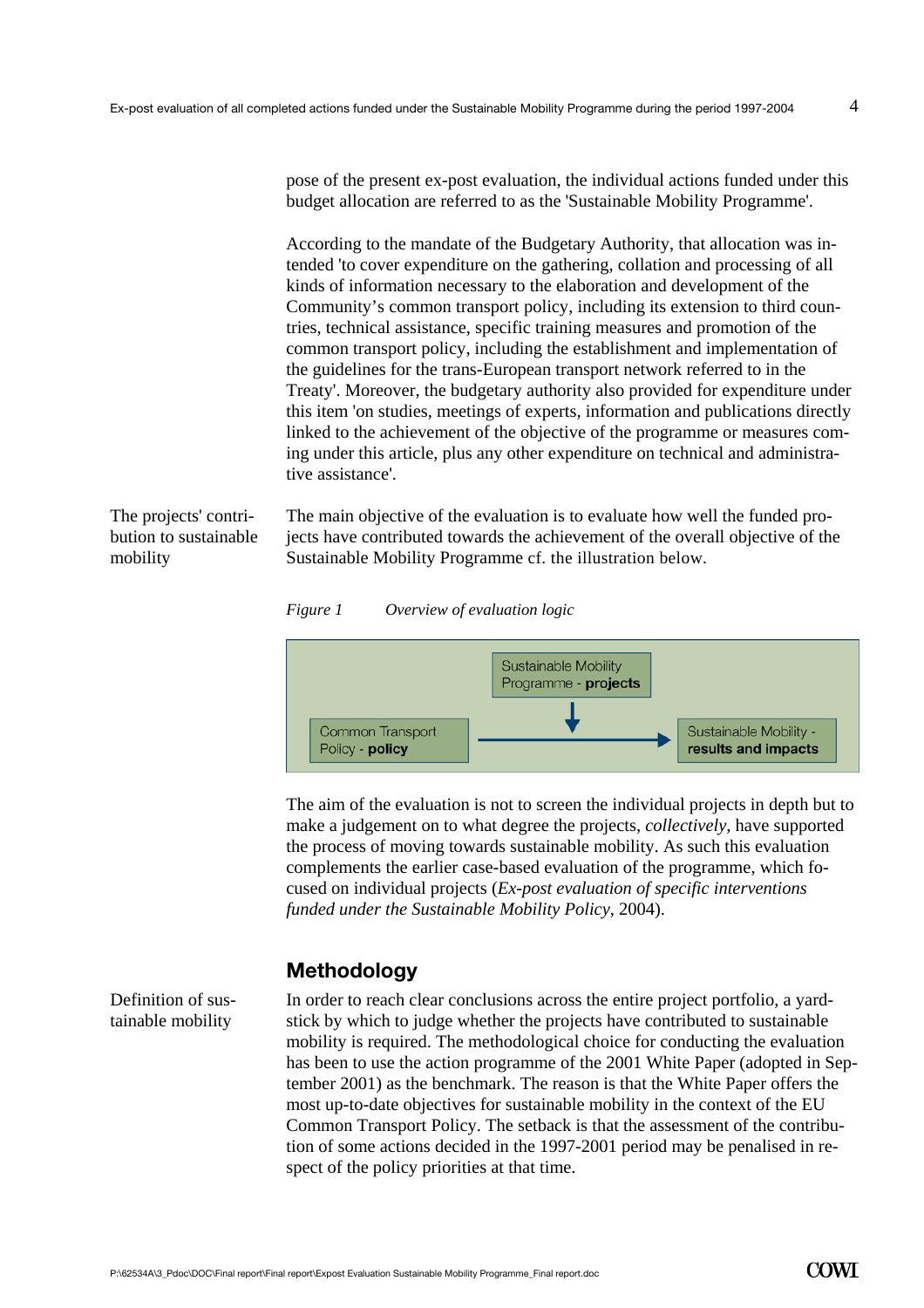However, it was judged that the ex-post evaluation should focus on the progress reached in terms of the more recent policy priorities. Therefore, sustainable mobility is, for this evaluation and in strict accordance with the White Paper, defined as follows:

- Sustainable mobility is an attempt to reconcile economic growth and social demands for mobility with environmental impact and other costs of traffic movements, while taking into account the international dimension of transport (global objective).
- The intermediate working objective is to generate a shift in the balance between modes of transport in favour of railways, inland waterways, short sea shipping and intermodal operations (intermediate working objective).
- The development towards sustainable mobility takes place at the operational level via policy initiatives which correspond to the 12 policy areas of the White Paper (operational objective) listed in the text box below.

*The operational objectives of sustainable mobility, cf. the White Paper* 

- 1. To improve quality in the road transport sector.
- 2. To revitalise the railways.
- 3. To strike a balance between growth in air transport and the environment.
- 4. To promote short sea shipping and inland waterway transport.
- 5. To turn intermodality into reality.
- 6. To continue the building of the trans-European transport.
- 7. To improve road safety.
- 8. To adopt a policy on effective charging for transport.
- 9. To put research and technology at the service of clean and efficient transport.
- 10. To recognise the rights and obligations of users.
- 11. To develop high quality urban transport.
- 12. To manage the effects of globalisation.

The evaluation used four different data sources, namely a) review and clustering of the entire project portfolio, b) a questionnaire covering all grants, c) qualitative project reviews of 27 selected projects, and d) other relevant sources such as the recent mid-term review of the White Paper implementation.

#### **Scope of the programme**

293 ended projects Under the Sustainable Mobility Programme a total of 293 ended projects were funded during the period 1997-2004, with a total budget allocation of 35.6 MEUR. The table below shows a breakdown according to mode of transport.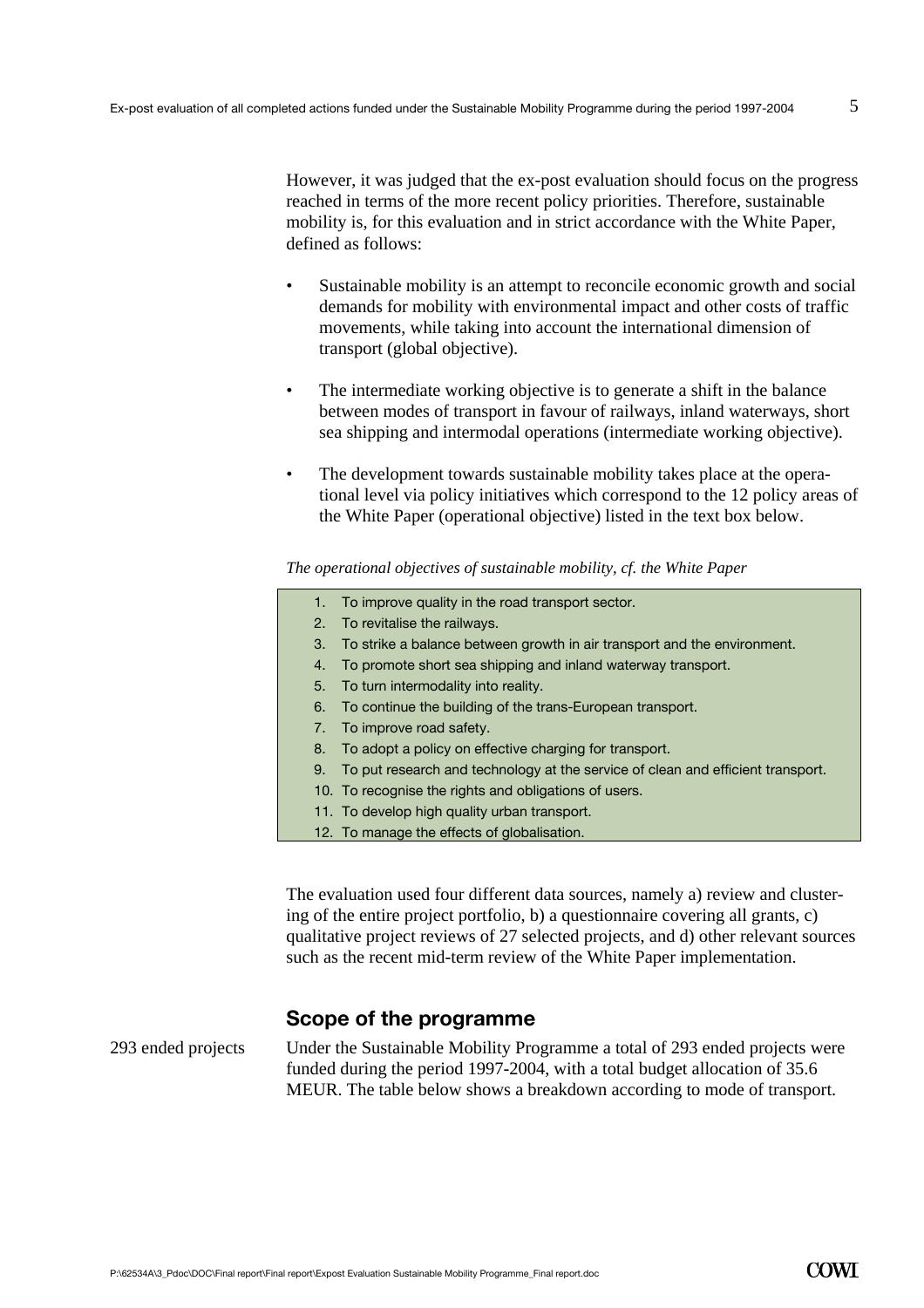| <b>Mode</b>                 | No. of<br>projects | In % of total | <b>Amount</b><br>(million Euro) | In % of total |
|-----------------------------|--------------------|---------------|---------------------------------|---------------|
| Air                         | 74                 | 25%           | 10.3                            | 29%           |
| Rail                        | 22                 | 7%            | 5.0                             | 14%           |
| Road                        | 34                 | 12%           | 0.4                             | 1%            |
| Maritime                    | 70                 | 24%           | 5.5                             | 16%           |
| Port                        | 5                  | 2%            | 3.0                             | 8%            |
| <b>Inland Waterway</b>      | 6                  | 2%            | 1.3                             | 4%            |
| Comb. of modes <sup>3</sup> | 82                 | 28%           | 10.1                            | 28%           |
| Total                       | 293                | 100%          | 35.6                            | 100%          |

*Table 1 Breakdown according to mode of transport* 

A significant majority of the project portfolio consists of projects within the air and maritime modes as well as combination of modes. Many of the air projects relate to smaller investigations related to liberalisation and competition issues.

The Sustainable Mobility Programme<sup>4</sup> was financed from 1995 to 2003 through a specific budget line from the general Commission Budget (B2-704). This budget line was one of the six lines of the European Union budget dedicated to transport<sup>5</sup>. Since 2004, the Sustainable Mobility Programme has been funded from Chapter 06 02 04 of the EU Budget (sub-chapter of Inland, Air and Maritime transport under Title 06 Transport and Energy). These budget lines allow funding on the gathering, collecting and processing of all kinds of information necessary to the elaboration and development of the Community's common transport policy, including its extension to third countries, technical assistance, specific training measures and promotion of the common transport policy. Financing of the Sustainable Mobility Programme

The programme represents 1% of total DG TREN appropriations

The budgetary means allocated and spent by the Sustainability budget line are quite modest compared to the total budgetary appropriation available to DG TREN (formally DG Transport). The table below compares the total yearly appropriations of DG TREN with the recourses of the Sustainable Mobility Budget line from 2000 to 2006.

 $\overline{a}$ 

<sup>&</sup>lt;sup>3</sup> Combination of modes refers to project involving two or more of the above modes of transport (road, rail, ports etc.). 4

 $4$  See also 2.4.2. for details

 $<sup>5</sup>$  The other budget lines were: B2-700: European Aviation Safety Agency; B2-701: Euro-</sup> pean Maritime Safety Agency; B2-702: Transport Safety; B2-706: Action programme to promote the combined transport of goods; and B2-707: Marco Polo programme.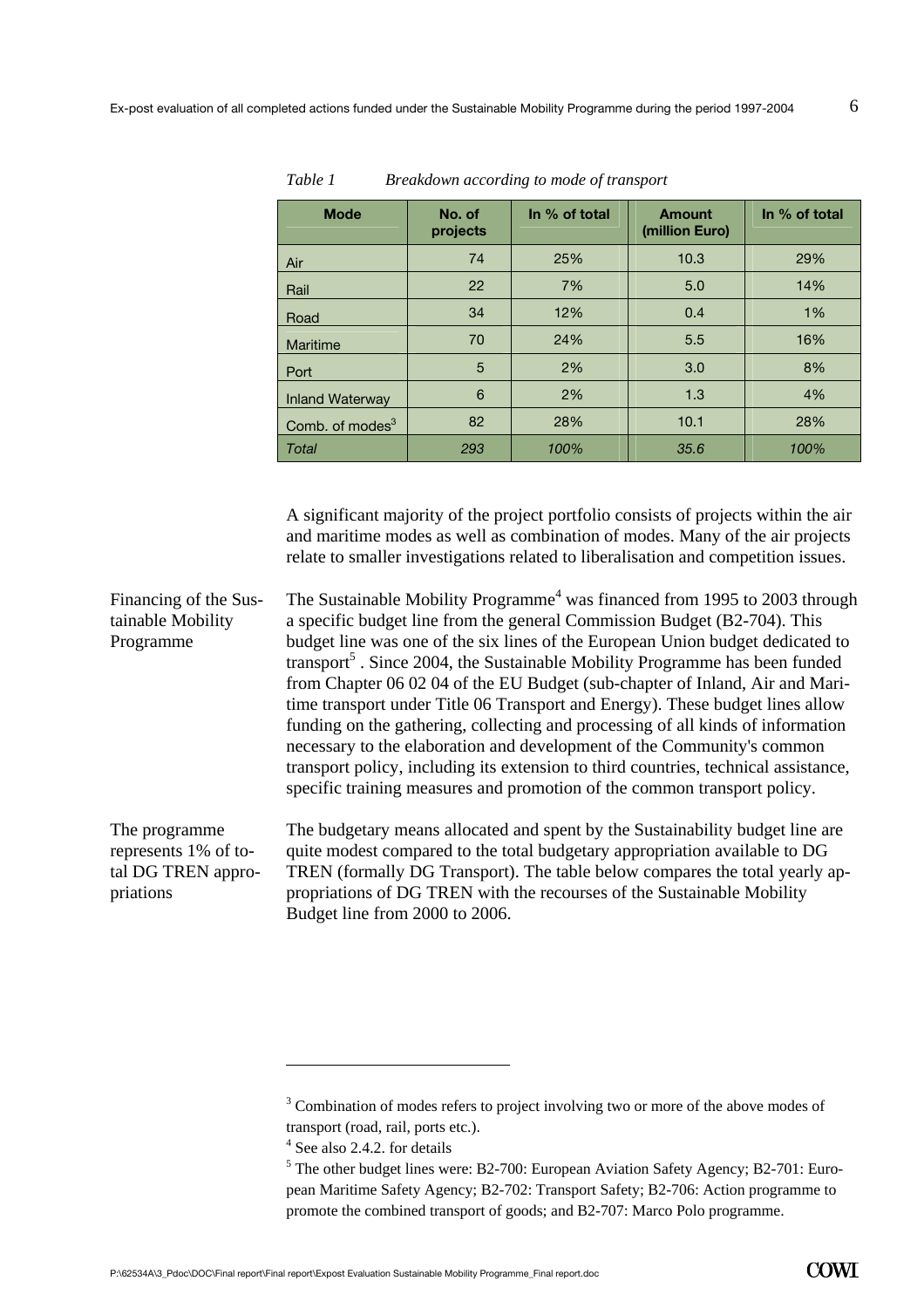| Years | <b>Total DG TREN appropriation</b> | <b>Sustainable Mobility Pro-</b><br>gramme | In % of total |
|-------|------------------------------------|--------------------------------------------|---------------|
| 2006  | <b>1459 MEUR</b>                   | 9.25 MEUR                                  | 0.6%          |
| 2005  | 1413.5 MEUR                        | <b>11.6 MEUR</b>                           | 0.8%          |
| 2004  | 1346.5 MEUR                        | 8.6 MEUR                                   | 0.6%          |
| 2003  | 807.4 MEUR                         | 9 MEUR                                     | 1.1%          |
| 2002  | 754.2 MEUR                         | 10 MEUR                                    | 1.3%          |
| 2001  | <b>728.9 MEUR</b>                  | 8 MEUR                                     | 1.1%          |

*Table 2 Sustainable Mobility Programme compared to DG TREN budget* 

The table shows that the sustainable mobility budget represents about merely about 1% of total DG TREN appropriations over the last financial period.

#### **Evaluations results**

#### **Overall conclusions**

Funding for important initiatives

There are four overall conclusions. Firstly, during the period 1997-2004 the Sustainable Mobility Programme provided funding of numerous important projects, covering:

- Production of new information necessary for the planning and initiation of legislative processes.
- Raising the awareness of particular issues, technologies and modes of transport.
- Development of statistics and monitoring systems to be used for the benefit of modes of transport which, according to the White Paper, should be given particular priority, such as various forms of waterway transportation.

Significant contribution given by the projects

Secondly, the relation between the 293 projects and the 12 White Paper policy areas were analysed, assuming that if a given project supports one or more of the policy areas it supports EU's policy on sustainable mobility. It was found that a clear majority (more than 65%) of the projects either provide a significant or a very significant contribution to sustainable mobility<sup>6</sup>, cf. the table below, and the evaluation thus confirms the overall effectiveness of the programme.

 $\overline{a}$ 

 $6$  According to the scoring system developed in the context of the evaluation for the review of projects, a project provides a 'very significant' contribution to sustainable mobility if the project clearly can be argued to support the global, the intermediate and the operational definitions of sustainable mobility, and it does not contradict with other elements of the sustainable mobility policy.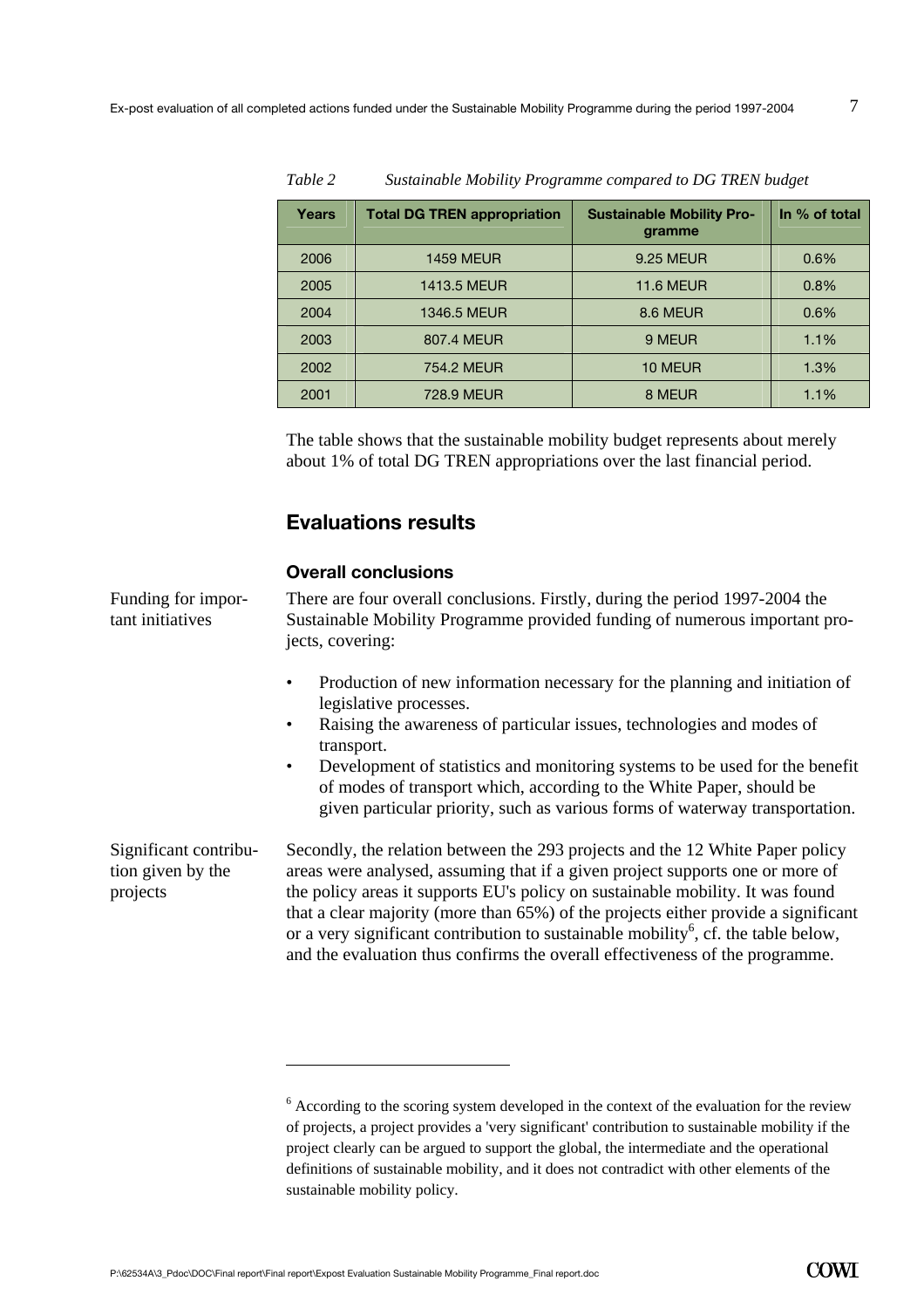| Level of contribution                                 | Number of<br>projects | In % of total |
|-------------------------------------------------------|-----------------------|---------------|
| Very significant contribution to sustainable mobility | 141                   | 48.1%         |
| Significant contribution to sustainable mobility      | 54                    | 18.5%         |
| Some contribution to sustainable mobility             | 54                    | 18.5%         |
| Less contribution to sustainable mobility             | 43                    | 14.8%         |
| Total                                                 | 293                   | 100%          |

*Assessment of effectiveness of project portfolio* 

A budget line more than a 'programme'

Thirdly, although for the purpose of this evaluation it has been called Sustainable Mobility *Programme*, the programmatic aspect is missing. The programme has not had - and has not been intended to have - a clear strategic perspective with strict criteria for funding. Instead, as the name of the budget line ("Sustainable Mobility policy") it has broader funding criteria than a programme. The budget line has made it possible to finance studies, grants and services of general importance for planning of new legislation and on-going policy-making and monitoring.

Funding criteria not adjusted in the light of White Paper

Fourthly, the funding criteria of the budget line has largely remained unaltered during the period 1997 - 2004 and they have *not* fully been defined or reviewed to specifically match the measures announced in the 2001 White Paper against which this evaluation is conducted, cf. the figure below. It illustrates the two different sets of criteria: criteria derived strictly from the White Paper and funding criteria of the budget lines called "Sustainable Mobility Policy".





The funding criteria are thus broader than the EU policy on sustainable mobility as outlined in the White Paper would suggest. It means, as documented in this evaluation, that projects can be funded correctly by the programme/the budget line but nevertheless scoring low when evaluated against the definition of sustainable mobility used for this evaluation.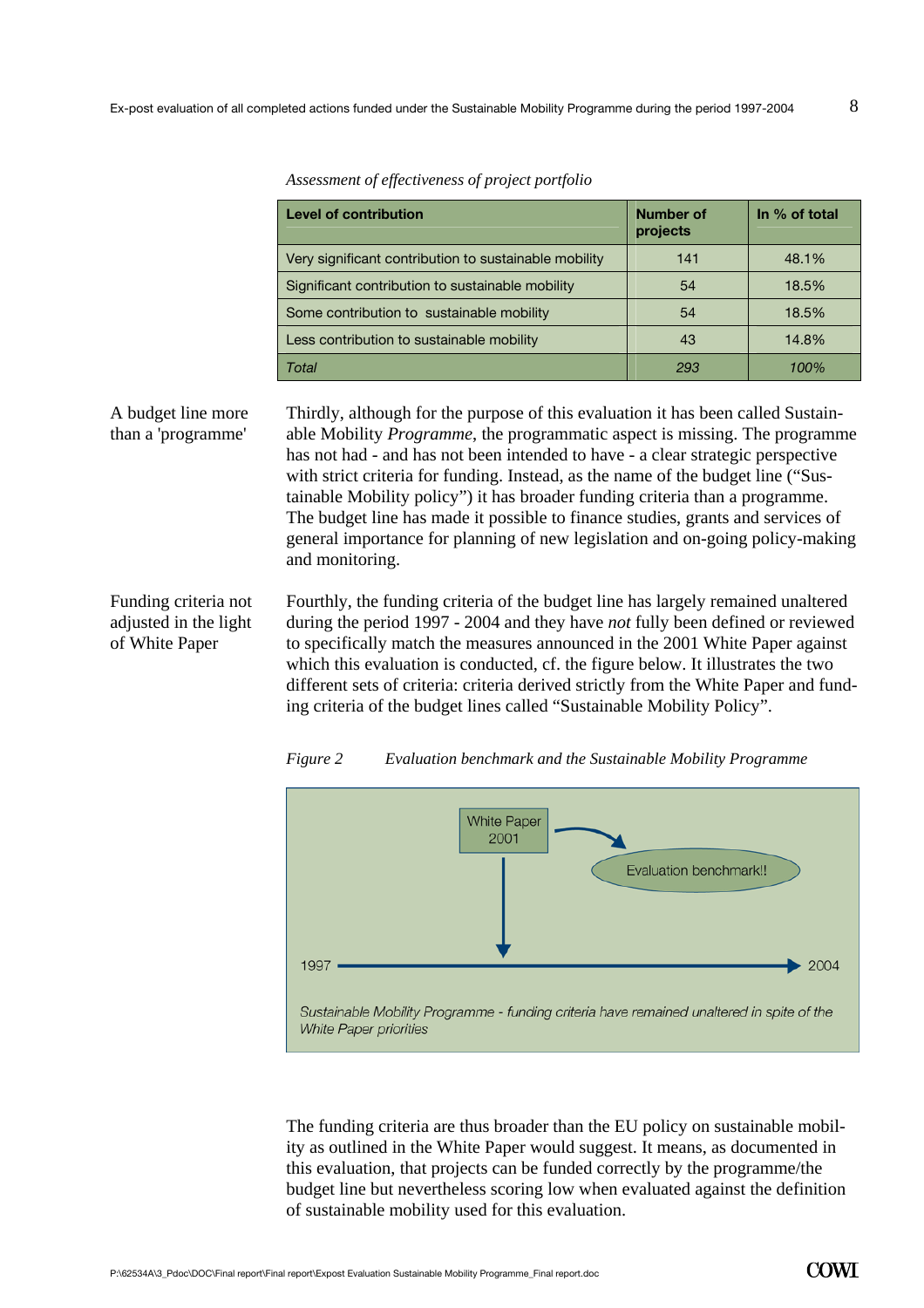|  |  | <b>Specific conclusions</b> |
|--|--|-----------------------------|
|--|--|-----------------------------|

| Conclusions on ef-<br>fectiveness |                | The analysis on effectiveness showed the following:                                                                                                                                                                                                                                                                                                                                                                                                                                              |
|-----------------------------------|----------------|--------------------------------------------------------------------------------------------------------------------------------------------------------------------------------------------------------------------------------------------------------------------------------------------------------------------------------------------------------------------------------------------------------------------------------------------------------------------------------------------------|
|                                   | 1              | The Sustainable Mobility Programme has overall contributed to a satisfac-<br>tory degree to sustainable mobility as a clear majority of the projects either<br>provide a significant or a very significant contribution to sustainable mo-<br>bility as defined by the White Paper. <sup>7</sup>                                                                                                                                                                                                 |
|                                   | $\overline{2}$ | It reduces the overall effectiveness of the programme in the context of sus-<br>tainable mobility that a group of primarily 'old' pre-2001 projects targeted<br>the creation of the single air transport market. These projects were fi-<br>nanced although they only vaguely relate to and support sustainable mobil-<br>ity.                                                                                                                                                                   |
|                                   | 3              | The awareness of the Sustainable Mobility Programme is very limited; in<br>fact many project holders and task managers were unaware that the fund-<br>ing source of 'their' projects was termed the Sustainable Mobility Pro-<br>gramme.                                                                                                                                                                                                                                                         |
|                                   | 4              | The White Paper suggests actions grouped into 12 policy areas. Approxi-<br>mately half of all the 293 projects relates to only two policy areas: promo-<br>tion of short sea shipping and the balancing of the growth in air transport<br>with environmental protection.                                                                                                                                                                                                                         |
| Conclusions on effi-<br>ciency    |                | It is, for obvious reasons somewhat speculative to assess if there is a satisfac-<br>tory ratio between input (the total programme allocation of MEUR 35.6) and<br>output (the impact of the 293 projects on policy progress). The conclusions on<br>efficiency are therefore tentative and they are kept in a cautious tone.                                                                                                                                                                    |
|                                   | 5              | The sustainable mobility projects have at least achieved a reasonable level<br>of efficiency. The programme might in fact have been very efficient but we<br>lack documentation to support a stronger judgement. The conclusion that<br>the programme has been reasonably efficient is supported by several fac-<br>tors, namely feedback from beneficiaries, our project reviews and our as-<br>sessment of the projects' contribution to the policy developments in recent<br>years.           |
|                                   | 6              | The potential for more precise and cost-effective future efficiency assess-<br>ment depends on the improvement of internal DG TREN reporting prac-<br>tices and the systematic in-house assessment of the quality of funded pro-<br>jects. The projects are presently only sparsely evaluated in the internal DG<br>TREN PMS database. In its current set-up and level of user-friendliness<br>the database appears inadequate as an instrument for a significant im-<br>provement in reporting. |

 $<sup>7</sup>$  This conclusion was also presented in the previous section as one of the overall conclu-</sup> sions but is repeated here for consistency in the answering of the evaluation questions.

 $\overline{a}$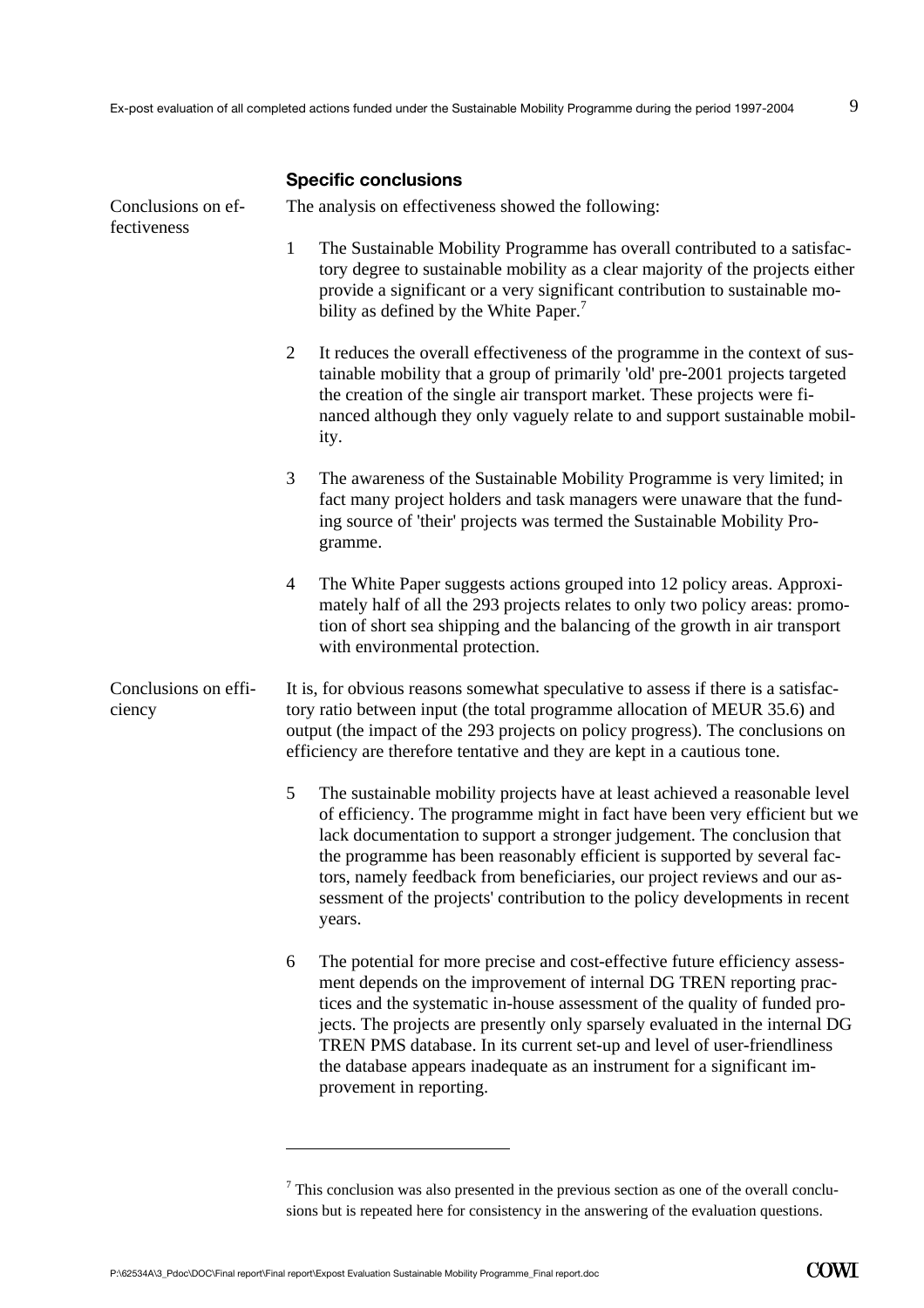| Conclusions on util-<br>ity | The evaluation came to one significant conclusion on utility, namely:<br>$\tau$<br>The utility of the Sustainable Mobility Programme is high in terms of the<br>projects' ability to address issues which have been identified by the White<br>Paper as essential for sustainable mobility. A significant majority of all<br>funded projects can be argued to support one or more of the 12 policy ar-<br>eas of the White Paper.                                                                                                                                                                                                                                      |
|-----------------------------|------------------------------------------------------------------------------------------------------------------------------------------------------------------------------------------------------------------------------------------------------------------------------------------------------------------------------------------------------------------------------------------------------------------------------------------------------------------------------------------------------------------------------------------------------------------------------------------------------------------------------------------------------------------------|
| Conclusions on im-<br>pact  | The impact of the programme has been illustrated and documented on the basis<br>of feedback from authorities and the review of selected projects. The primary<br>impact assessment is derived from an analysis of to what extent the projects<br>funded by the Sustainable Mobility Programme have contributed to the general<br>development within EU transport policy. This is made possible by the recent<br>'Assessment of the contribution of the TEN and other transport policy measures<br>to the mid-term evaluation of the White Paper on the European Transport Pol-<br>icy for 2010' (DG TREN, European Commission, October 2005), cf. the below<br>figure. |

*Contribution of the programme to general policy development* 



There is one specific conclusion on impact:

- 8 The impact of the Sustainable Mobility Programme on progress in the Common Transport Policy has been most clearly in the following policy areas:
	- 8.1 Revitalising the railways
	- 8.2 Promotion of short sea shipping.

The least contribution has been given to the following areas: Intermodality; TEN-T, Road safety, Research and technology, and Rights and obligations of users.<sup>8</sup>

On top of documenting that the projects have contributed to several cases of policy development, to the production of statistics, to promote various modes of transport over others, etc., we have assessed whether the positive effects will last. The conclusions are: Conclusions on sustainability

 $\overline{a}$ 

<sup>&</sup>lt;sup>8</sup> The number of projects financed on these areas was low.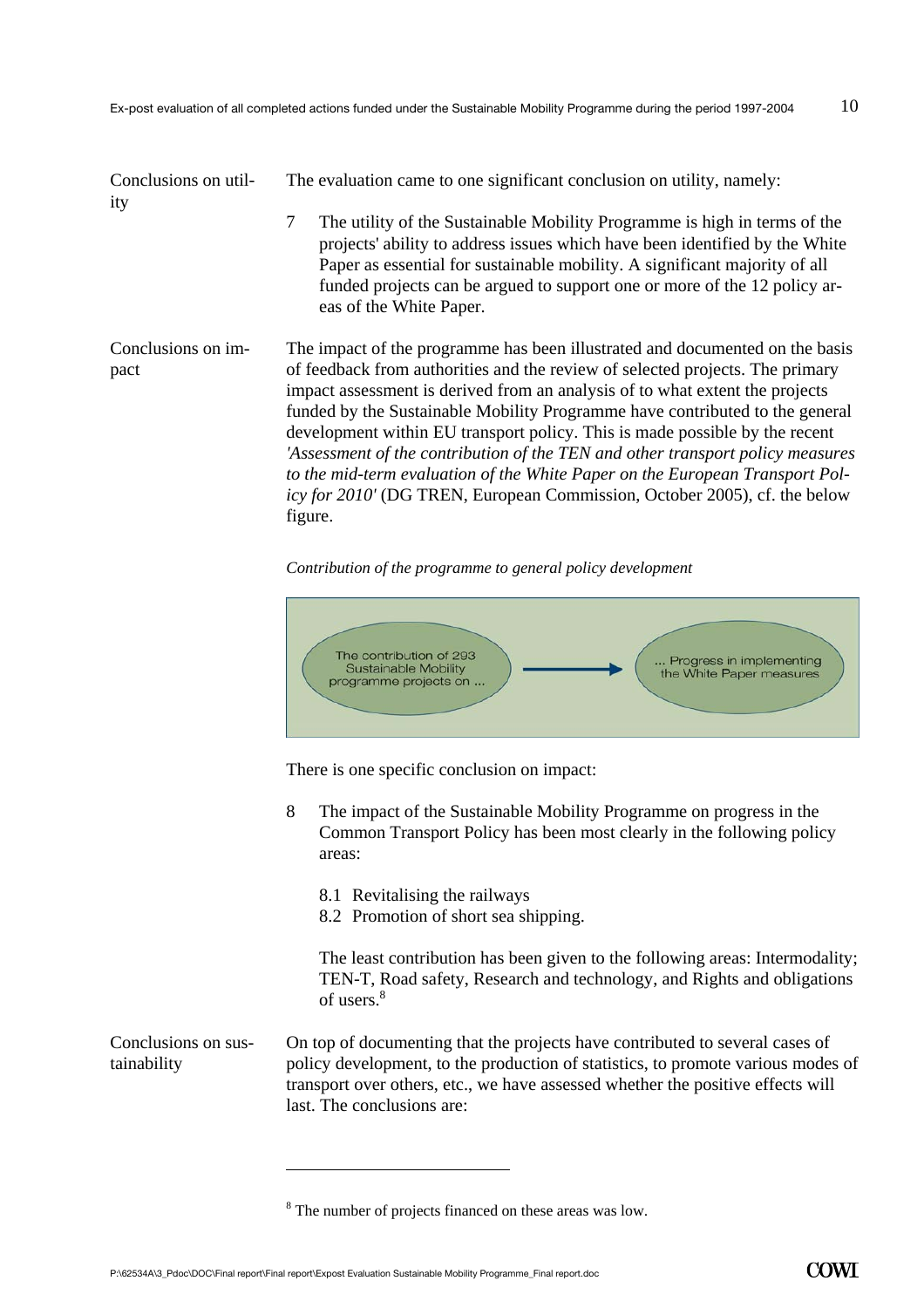- 9 The results and effects of the projects funded by the Sustainable Mobility Programme did not, as a general rule, disappear on termination of the projects, and sustainability is therefore high in this respect. Overall, we assess that the overall sustainability of the Sustainable Mobility Programme is satisfactory.
- 10 Many projects show a very high level of sustainability. This is clearest documented by a number of projects that have provided direct input to the legislative processes. The many projects on statistics also show a high level of sustainability.

## **Recommendations**

In the light of the evaluations' findings, the following recommendations have been suggested for consideration in the future use of the Sustainable Mobility Programme. The recommendations are grouped according to their generality.

Recommendations at this level concern the overall set-up and raison d'être of the Sustainable Mobility Programme. Strategy level recommendations

- A strategic decision should be made as to whether the Sustainable Mobility Programme should be given a new name which reflects it nature/role as a general funding source *or* the funding criteria should be updated to strictly reflect the White Paper priorities.
- As the White Paper increasingly (cf. e.g. the mid-term review) is recognised as representing the EU Common Transport policy priorities, it is recommended to update the funding criteria.
- It is recommended splitting the Sustainable Mobility Programme budget line into two budget lines:
	- a general budget line funding studies, grants and services in respect of the White Paper, in particular aimed at the preparation of new legislation, and
	- a specific budget line aimed at funding projects with a long-term and strategic perspective on the achievements of sustainable mobility. It should be a mandatory requirement that all projects funded by the specific budget line give an explicit account, in applications and in the final reports, on how the allocations have contributed towards achieve sustainable mobility.
- Realising that the evaluation has indicated that there is a general uncertainty on what constitutes 'sustainable mobility', consideration should be given to the need to clarify the meaning of the concept in an EU context.
- The awareness of the Sustainable Mobility Programme was found to be low among project holders and task managers. Raising awareness of the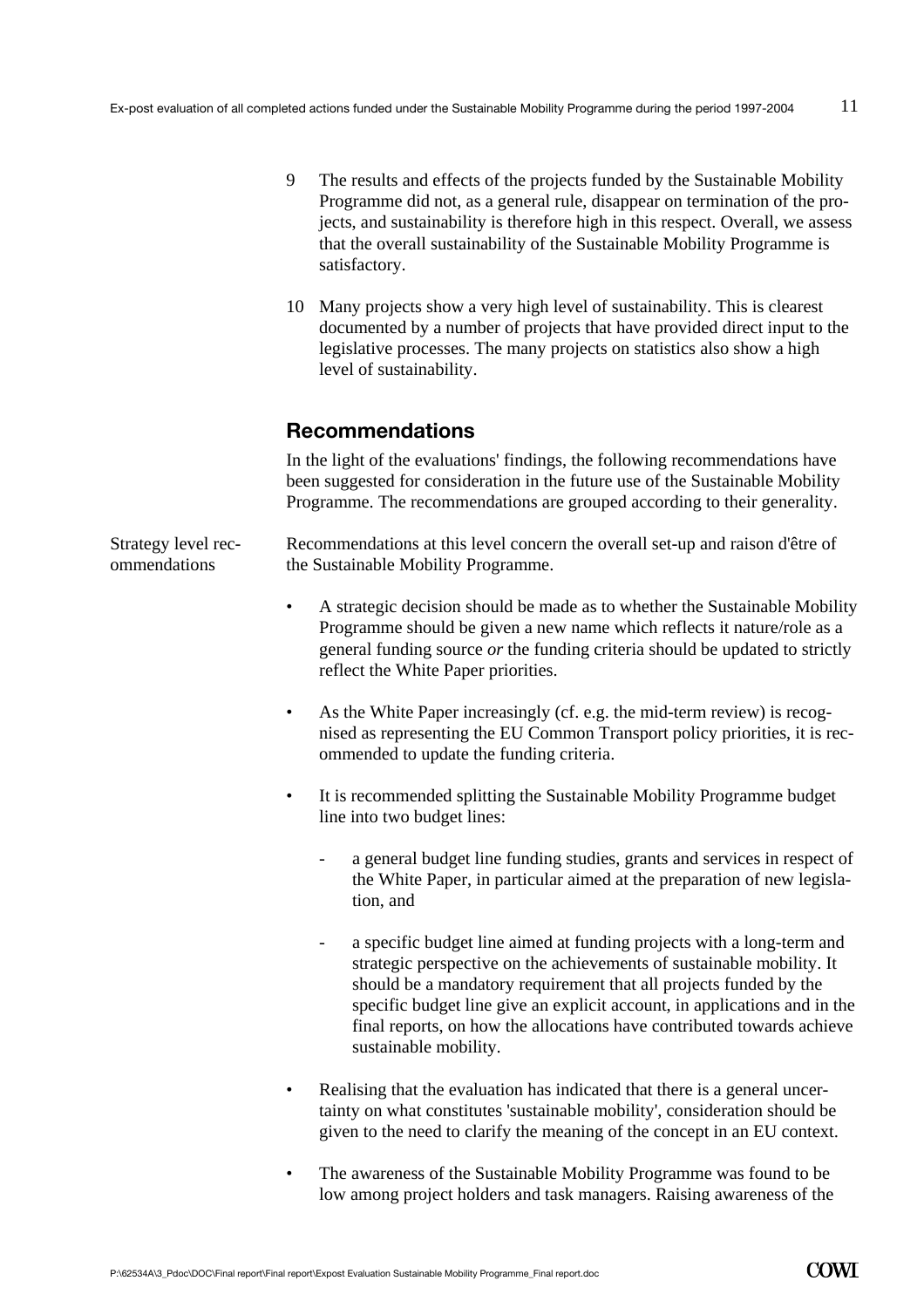programme (representing the many aspects of the 2001 White Paper) to stakeholders and the public in general, would be a way to promote the EU transport policy (assuming that the name and funding criteria are updated cf. point above).

Recommendations at this level concern the daily management of the Sustainable Mobility Programme. Management level recommendations

- A collection of best management practices applied by the task managers in their work on coordinating and following the projects should be compiled with the aim of disseminating information to all involved EU civil servants.
- Applicants for subsidies and contractors should consistently adhere to high standards for conducting studies such as clear description of objectives and expected outputs, executive summary, methodology, reflection of the strength of conclusions, etc.
- Assessment on the quality of studies/projects should be systematically introduced in the database and should be made available to the public.
- The internal DG TREN information system on the quality of funded projects should be improved as the existing reporting in the PMS-database is done in an inconsistent manner, resulting in fragmented report monitoring. The PMS-database is inadequate and should be significantly improved or replaced with an up-dated and user-friendly database.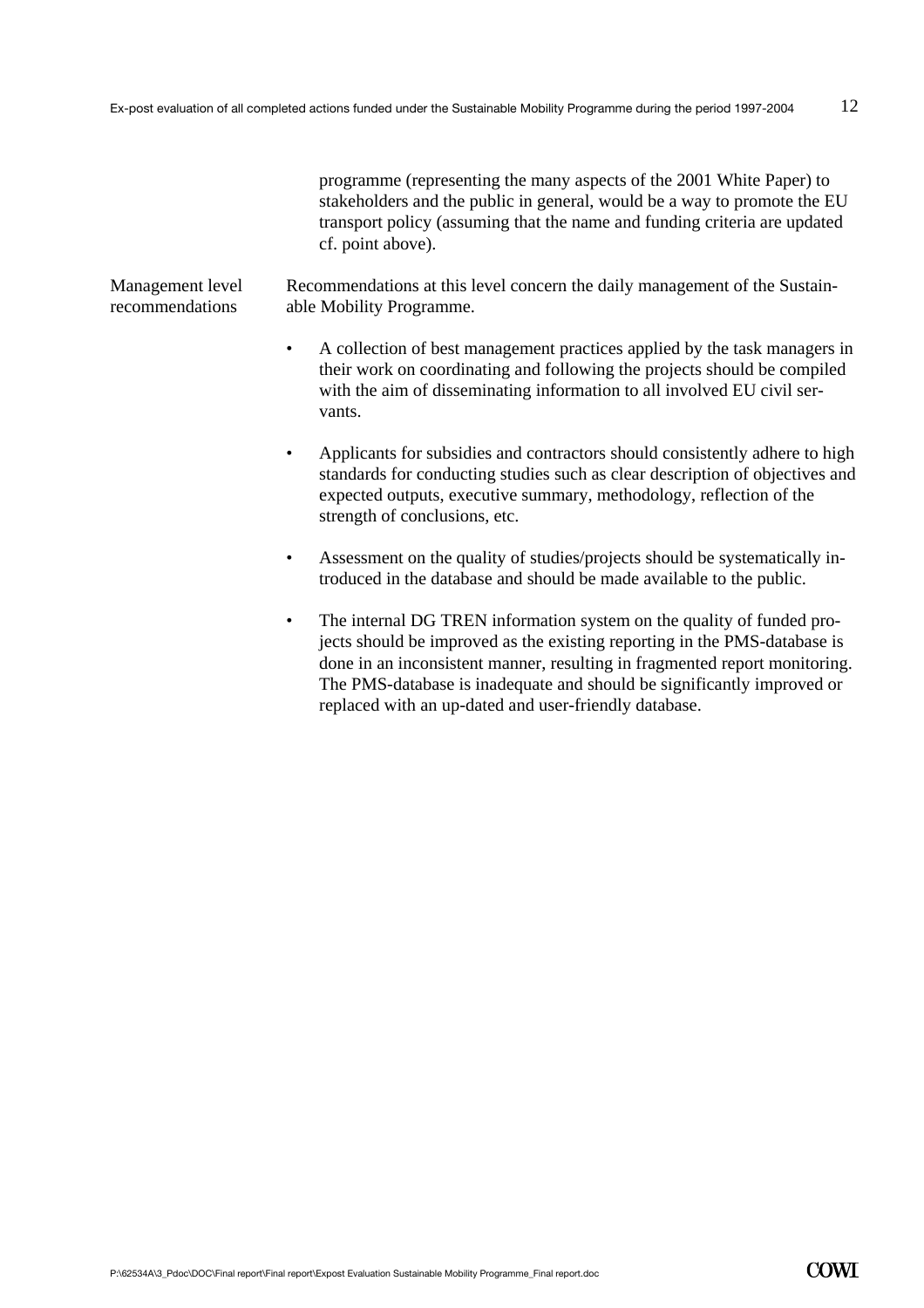# **1 Introduction**

## **1.1 Foreword**

The present report has been prepared by COWI A/S under the existing COWI Service Framework Contract with DG TREN covering Ex Post and Mid Term Evaluations (Ref. TREN/A1/17-2003 Lot 2) and in response to the Terms of Reference for the **Ex Post Evaluation of all completed actions funded under the Sustainable Mobility Programme<sup>9</sup> during the period 1997-2004.** 

For the purpose of the present ex-post evaluation, the individual actions funded under this budget allocation are referred to as the 'Sustainable Mobility Programme'.

The report presents the findings of the ex post evaluation, including methodology, policy background, overview of the project portfolio and the judgements on all the evaluation questions.

Readers should note that the report presents the views of the Consultant, which remain under his responsibility and do not necessarily coincide with those of the Commission.

## **1.2 Aim of the evaluation**

Through the 1990's, the European Union moved progressively closer towards a Common Transport Policy with the overall aspiration of sustainable mobility.

In 1997, the Amsterdam Treaty made sustainable development a core objective for the EU. Consequently, in 1998, the Commission published the document 'The Common Transport Policy – Sustainable Mobility: perspectives for the future' examining the implications and possible ways of action in each transport mode for achieving that objective. Then, in 2001, the European Commission published the White Paper entitled 'European Transport Policy for 2010: Time to Decide' (henceforth 'The White Paper')<sup>10</sup>. In line with the conclusions of the European Council at Gothenburg (June 2001), which called for a sustainable

 $\overline{a}$ 

Transport policy history

<sup>&</sup>lt;sup>9</sup> Sustainable Mobility Policy budget line B7-704 (Since 2004: 06 02 04).

<sup>10</sup> COM (2001)0370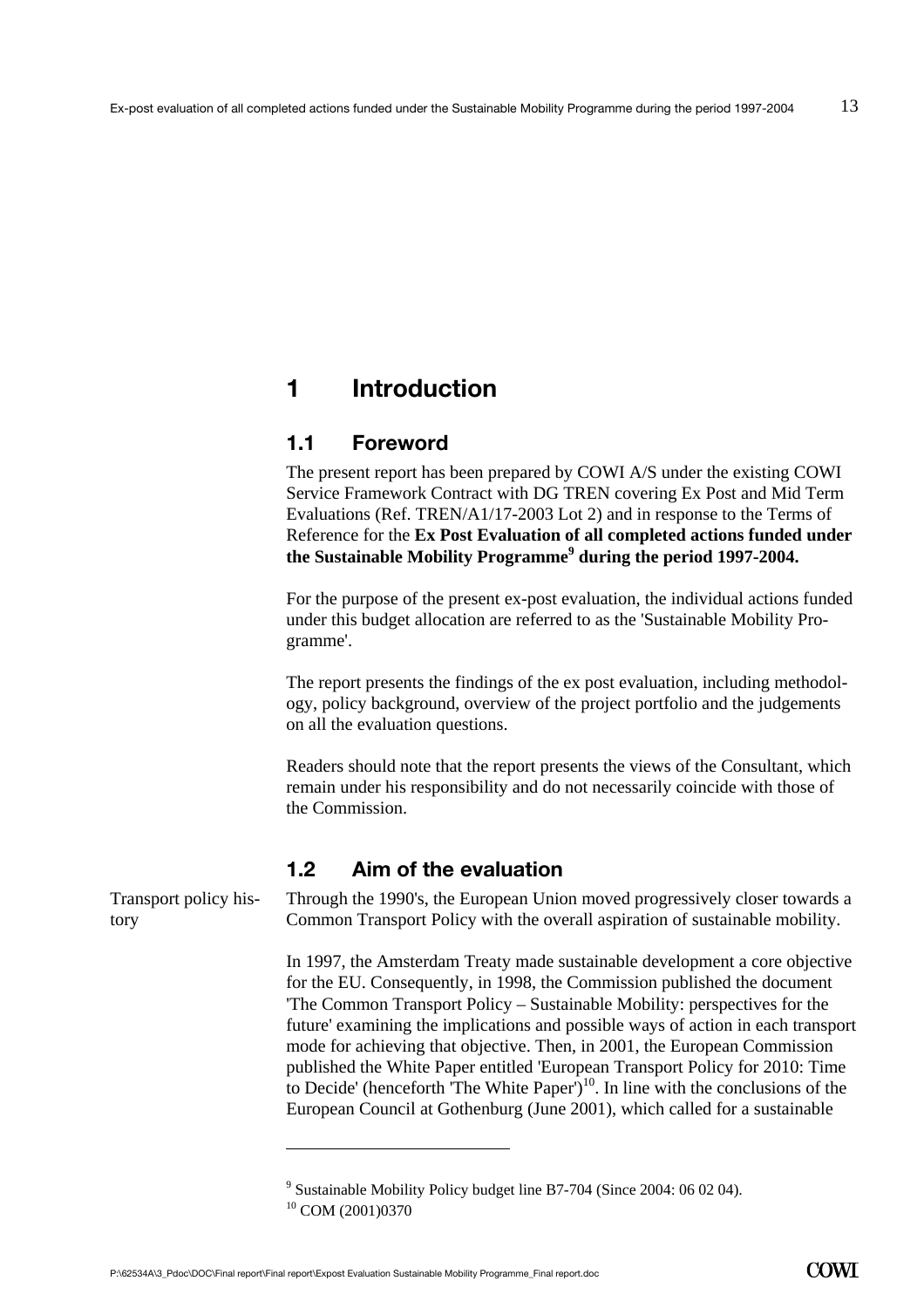|                                                            | transport policy within the context of a broader strategy for sustainable devel-<br>opment, the White Paper places the shifting of balance between modes of<br>transport at the heart of the sustainable development strategy.                                                                                                                                                                |
|------------------------------------------------------------|-----------------------------------------------------------------------------------------------------------------------------------------------------------------------------------------------------------------------------------------------------------------------------------------------------------------------------------------------------------------------------------------------|
|                                                            | In support of the successive transformation towards a sustainable transport sys-<br>tem, the Directorate-General for Energy and Transport (DG TREN) has, since<br>1997, managed a Sustainable Mobility Programme offering financial assistance<br>to projects that contribute to the overall objective of the sustainable mobility<br>policy. This programme is the object of the evaluation. |
|                                                            | Over the period 1997-2004, the Budgetary Authority, i.e. European Parliament<br>and Council, thus approved a total budget allocation of 35.6 MEUR for allow-<br>ing the Commission (the Directorate-General for Energy and Transport, DG<br>TREN) to implement a wide range of sustainable mobility policy measures.                                                                          |
| The projects' contri-<br>bution to sustainable<br>mobility | The main objective is to evaluate how well the 293 completed projects financed<br>from this budget line, have contributed towards the achievement of the overall<br>objective of the Sustainable Mobility Programme cf. the illustration below.                                                                                                                                               |

#### *Figure 3 Overview of evaluation logic*



More specifically, the evaluation addresses six evaluation themes, one of which is an overall evaluation question. The overall evaluation question concerns *effectiveness in addressing policy goals*: To what extent do the projects funded under the Sustainable Mobility Programme contribute towards the achievement of sustainable mobility? This question concerns the relationship between the goals of the sustainable mobility policy and the funded projects. The aim of the evaluation is thus not to screen the individual projects in depth but to make an judgement on to what degree the projects, *collectively,* have supported the process of moving towards sustainable mobility. Evaluation themes

> The other five evaluation questions concern utility, sustainability, efficiency, impacts, and future recommendations. The evaluation questions are described in more detail in section 2.3.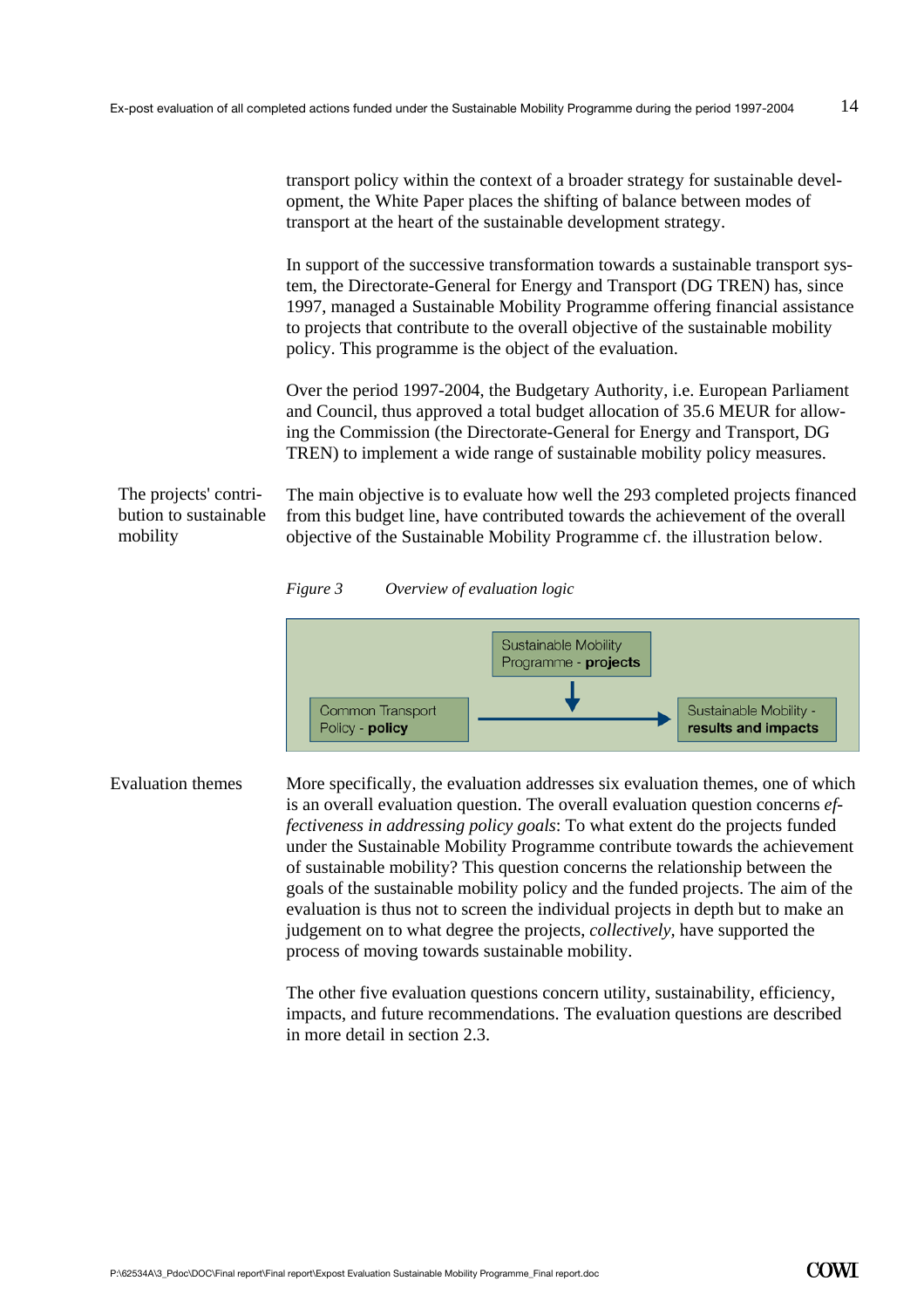#### *Text box 1 Important note for the reader*

*This ex-post evaluation refers to expenditure covering the 1997-2004. The initial objectives of the Sustainable Mobility Programme were based on the 1992 White Paper: The future development of the CTP: a global approach to the construction of a Community framework for sustainable mobility. Although project expenditure started under the previous White Paper, a significant number of the projects 1997-2001 were aimed towards preparing the new policy approach of the 2001 White Paper. As detailed below, and for the sake of consistency in our evaluation approach, all projects will be evaluated using indicators for sustainable mobility derived from the 2001 White Paper measures.*

The remainder of this report provides the results of the evaluation. Chapter 2 presents the policy background for sustainable mobility and the methodology used in the evaluation. Chapter 3 provides a structured overview of the projects based on the various clustering dimensions, such as type of activity, mode of transport, and type of sector. Chapters 4 - 8 cover the evaluation theme of effectiveness, efficiency, utility, sustainability and impact, respectively. In each Chapter, the results of the evaluation are presented, followed by a discussion of factors that affects the results presented. The conclusions and recommendations are given in Chapter 9 and Chapter 10. Structure of the report

```
P:\62534A\3_Pdoc\DOC\Final report\Final report\Expost Evaluation Sustainable Mobility Programme_Final report.doc
```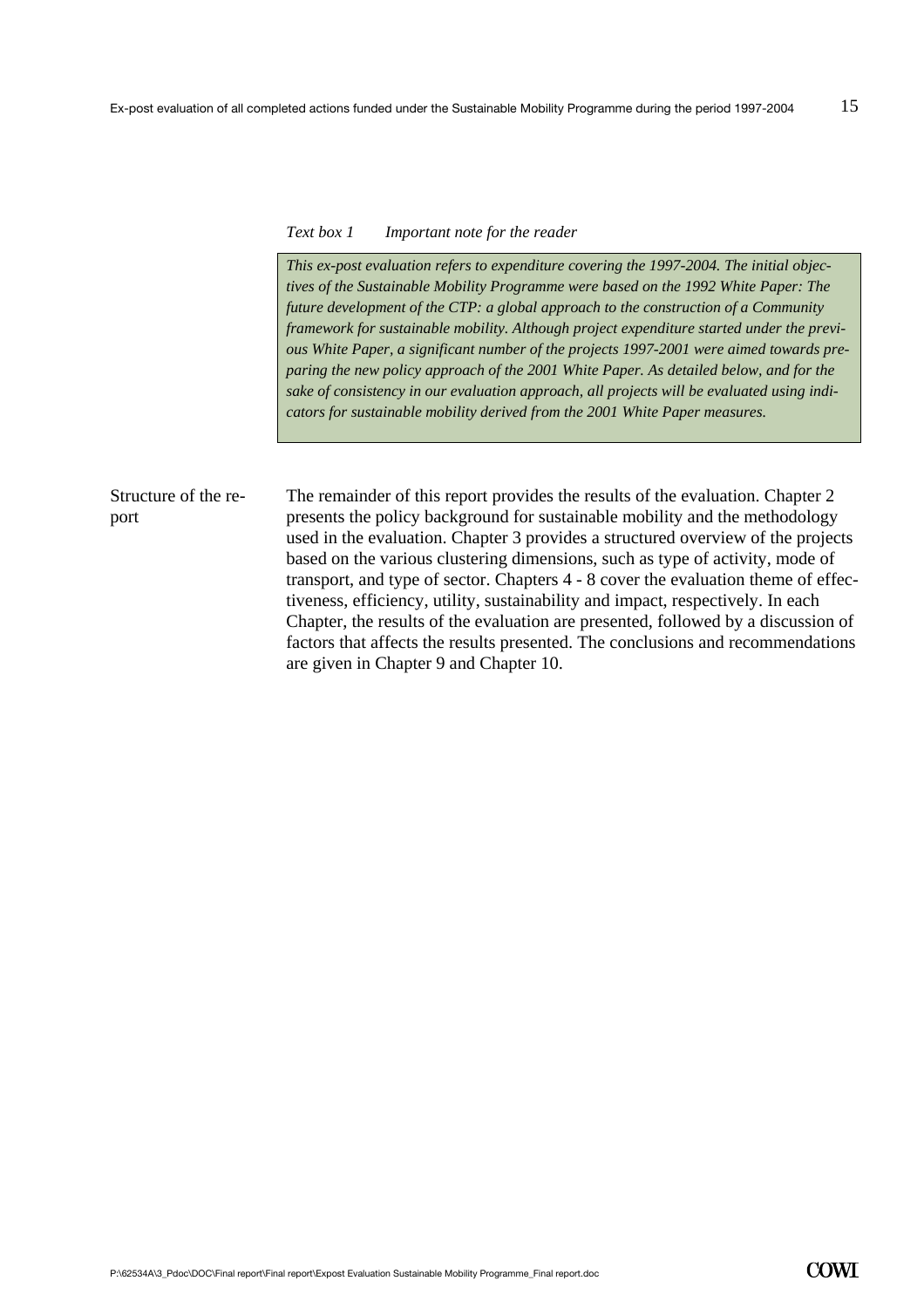# **2 Evaluating the Sustainable Mobility Programme**

Purpose of chapter

In this chapter the concept of *sustainable mobility* is presented and the evaluation methodology developed accordingly. We initially outline the context of the Sustainable Mobility Programme by introducing the policy background of sustainable mobility. In doing so, we lay the foundation for the subsequent development of the evaluation benchmark to be used. The chapter also covers other methodological issues such as data sources and the evaluation process. Findings and information from this chapter form part of the basis for the subsequent evaluation.

# **2.1 EU and sustainable mobility**

#### **2.1.1 Sustainability**

| <b>Our Common Future</b>                 | The concept of sustainable development first appeared in the first World Con-<br>servation Strategy published by the World Conservation Union (IUCN) in<br>1980. However, it only entered the vocabulary of policy planners and decision-<br>makers following the publication of Our Common Future, the report issued by<br>the World Commission on Environment and Development in 1987 in which<br>sustainability was described as "development that meet the needs of the present<br>without compromising the ability of future generations to meet their own<br>needs". The report departed from the earlier conflict between development and<br>conservation when arguing that the concept of sustainable development pro-<br>vides a framework for the integration of environmental policies and develop-<br>ment strategies thus breaking the perception that environmental protection can<br>only be achieved at the expense of economic development. |
|------------------------------------------|--------------------------------------------------------------------------------------------------------------------------------------------------------------------------------------------------------------------------------------------------------------------------------------------------------------------------------------------------------------------------------------------------------------------------------------------------------------------------------------------------------------------------------------------------------------------------------------------------------------------------------------------------------------------------------------------------------------------------------------------------------------------------------------------------------------------------------------------------------------------------------------------------------------------------------------------------------------|
|                                          | The 1992 Earth Summit in Rio ensured that Sustainable Development became a<br>goal for Governments around the world on signing the Agenda for the 21 <sup>st</sup><br>century. The Summit reflected the growing spirit of cooperation that had<br>sprung up in tackling environmental issues and the increasing focus on the<br>sustainability discourse on "participation".                                                                                                                                                                                                                                                                                                                                                                                                                                                                                                                                                                                 |
| A new understanding<br>of sustainability | By the late 1990s, three noticeable shifts could be observed in the definition of<br>sustainable development. The first was the increased focus on social issues; a<br>tendency that was also reflected in the EU approach to sustainability (see be-<br>low). The other important change was the demand for the simultaneous                                                                                                                                                                                                                                                                                                                                                                                                                                                                                                                                                                                                                                |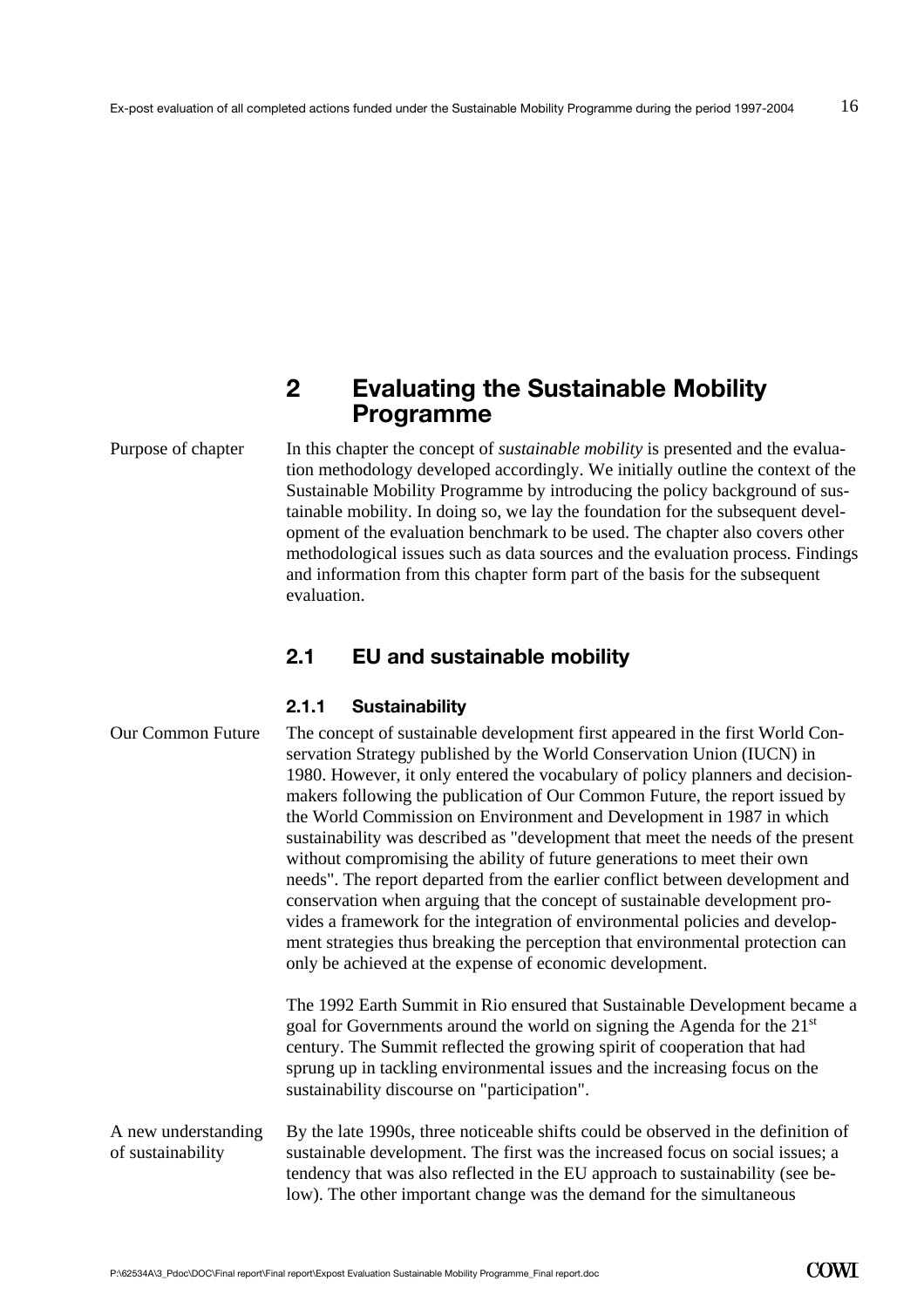achievement of economic, social and environmental objectives. A win-win approach was increasingly advocated in which all three dimensions are comprehensively integrated and trade-offs are avoided to the extent possible. Also, this tendency is clearly reflected in the EU approach to sustainability. The third change was the increased focus on procedural aspects: requests as to how policies shall be prepared and decided upon. Typical procedural requirements are making trade-offs transparent, presenting alternative solution, encouragement of public participation and the use of impact assessment tools.

In sum, the history of the sustainable development concept can be condensed into the following points:

- There is no single authoritative definition.
- Despite the lack of a universally agreed definition, there are some clear trends in the way the concept has evolved over the years. Initially, sustainability referred primarily to the ecological and environmental dimension. Over the years, the economic and social dimensions have become an integrated part of the sustainability argument. Furthermore, there has been a shift towards the inclusion of processes and procedural aspects.
- In terms of substance, sustainable development now includes the three dimensions, and the relations between them are recognised as important:
	- Win-win solutions are advocated to the extent possible
	- It is also recognised that the three dimensions may conflict internally
	- There are seldom clear criteria that can guide the trade-off process between the three competing concerns
	- Although one still finds references to the issue of inter-generational fairness the issue is at present seldom elaborated on in depth.

#### **2.1.2 EU and sustainability**

The EU made its official commitment to sustainable development in 1992 as part of the Maastricht Treaty. The Treaty stated that environmental principles were to be applied to policy areas, and adopted "*sustainable and noninflationary growth respecting the environmen*t" as a key component of the EU; hence thereby creating the first basis for sustainable mobility. The Amsterdam Treaty, 1997, made sustainable development a core objective for the EU by promoting:

"economic and social progress and a high level of employment … to achieve balanced and sustainable development, in particular through … the strengthening of economic and social cohesion" (Article 2 ).

Article 6 of the Amsterdam Treaty states that:

The Maastricht and Amsterdam Treaties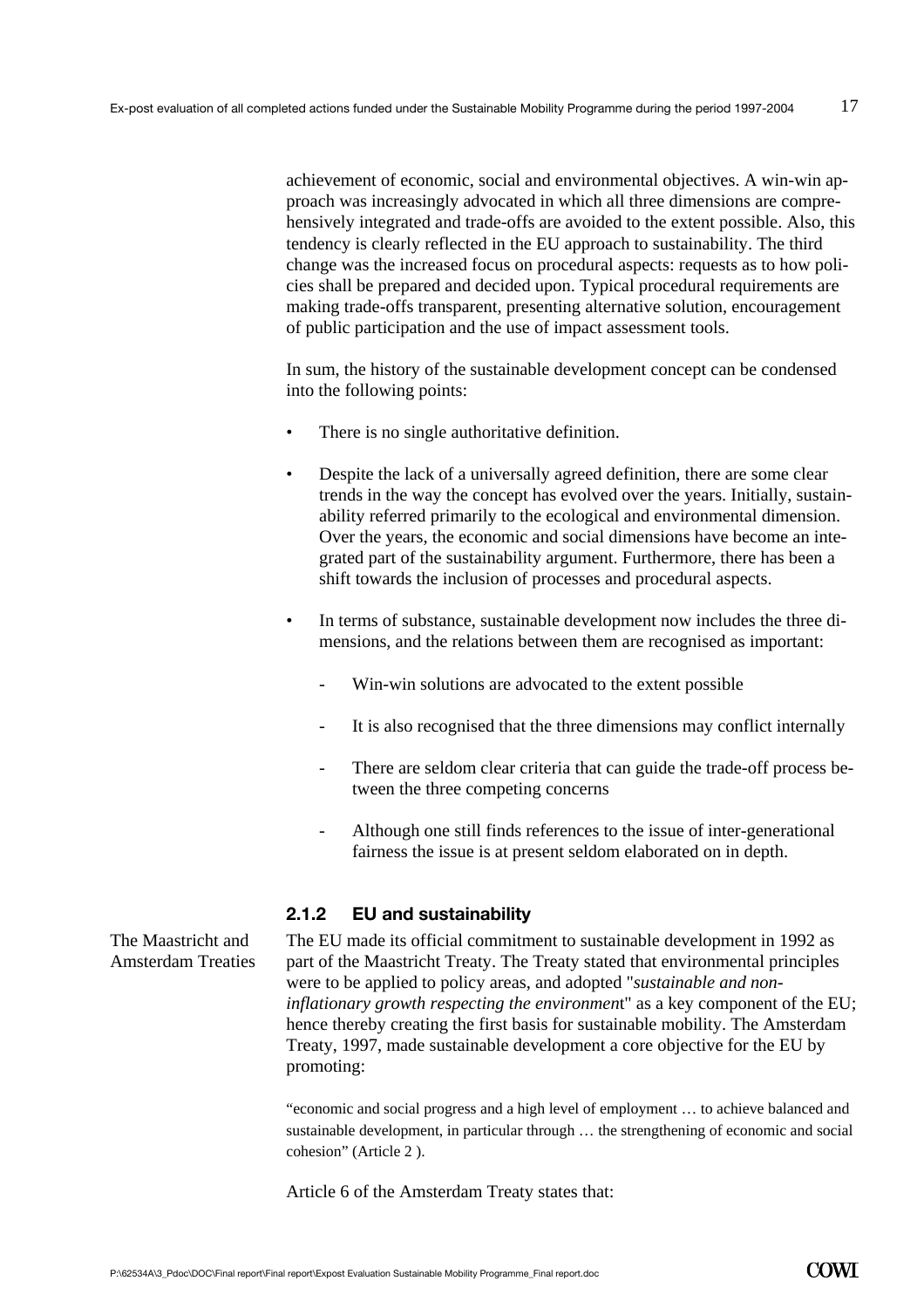|                             | "Environmental protection requirements must be integrated into the definition and<br>implementation of community policies and activities referred to in article 3 in particular<br>with a view to promoting sustainable development."                                                                                                                                                                                                                                                                                                                                                                                                                                                                                                                              |
|-----------------------------|--------------------------------------------------------------------------------------------------------------------------------------------------------------------------------------------------------------------------------------------------------------------------------------------------------------------------------------------------------------------------------------------------------------------------------------------------------------------------------------------------------------------------------------------------------------------------------------------------------------------------------------------------------------------------------------------------------------------------------------------------------------------|
|                             | It also advocates requirements on how to protect the environment that must be<br>incorporated into definitions and implementation of EU policies. Yet, there has<br>been a noticeable shift in the implicit interpretation of sustainability because<br>social and economic considerations have become more prominent.<br>Sustainability was no longer seen as primarily an environmental concept.                                                                                                                                                                                                                                                                                                                                                                 |
| Cardiff Process,<br>1998    | In order to implement the above-mentioned Article 6 of the EC Treaty, the<br>Cardiff European Council meeting in 1998 decided to intensify the integration<br>of the environment and sustainable development into the policy sectors of<br>transport, energy, agriculture, industry, internal market, development, fisheries<br>and general affairs. Transport, energy and agriculture were chosen as the most<br>relevant policy areas with which to start this process. It considered integration<br>of environmental concerns into Commission decision-making as a key<br>instrument of sustainability in Europe. Hence, the Cardiff Process provided the<br>direct basis and momentum for a much more focused effort on the notion of<br>sustainable mobility. |
| Lisbon Process, 2000        | The Lisbon European Council meeting in 2000 continued the process set forth<br>in Cardiff. The working title of the Lisbon Process is "Employment, Economic<br>Reforms and Social Cohesion: Towards a Europe Based on Information and<br>Knowledge". At the Lisbon meeting, the EU embarked on its strategy to make<br>Europe:                                                                                                                                                                                                                                                                                                                                                                                                                                     |
|                             | " the most competitive and dynamic knowledge-based economy in the world capable of<br>sustainable economic growth with more and better jobs and greater social cohesion"<br>(European Council, 2000).                                                                                                                                                                                                                                                                                                                                                                                                                                                                                                                                                              |
|                             | Following the Lisbon meeting, clear strategies were developed for economic<br>and social policy development and social inclusion, but the environmental<br>strategy was to come later.                                                                                                                                                                                                                                                                                                                                                                                                                                                                                                                                                                             |
| Gothenburg Council,<br>2001 | At the European Council meeting in Gothenburg 2001 the EU was ready, at the<br>highest level of political commitment, to present an elaborated understanding<br>on sustainability. It was here that Europe's Sustainability Strategy was agreed<br>upon, based upon proposals made in the Commission Communication "A<br>Sustainable Europe for a Better World" (2001). It became the third area of<br>policy coordination by adding an environmental dimension to the Lisbon<br>Process on Economic reform. It was decided that:                                                                                                                                                                                                                                  |
|                             | "the economic, social and environmental effects of all policies should be examined in a co-<br>ordinated way and taken into account in decision-making" (European Council, 2001).                                                                                                                                                                                                                                                                                                                                                                                                                                                                                                                                                                                  |
|                             | The definition of sustainable development within the EU's Sustainability<br>Strategy had strong social criteria, with a vision of 'society that is more<br>prosperous and more just, and which promises a cleaner, safer, healthier<br>environment - a society which delivers a better quality of life'. The reference to                                                                                                                                                                                                                                                                                                                                                                                                                                          |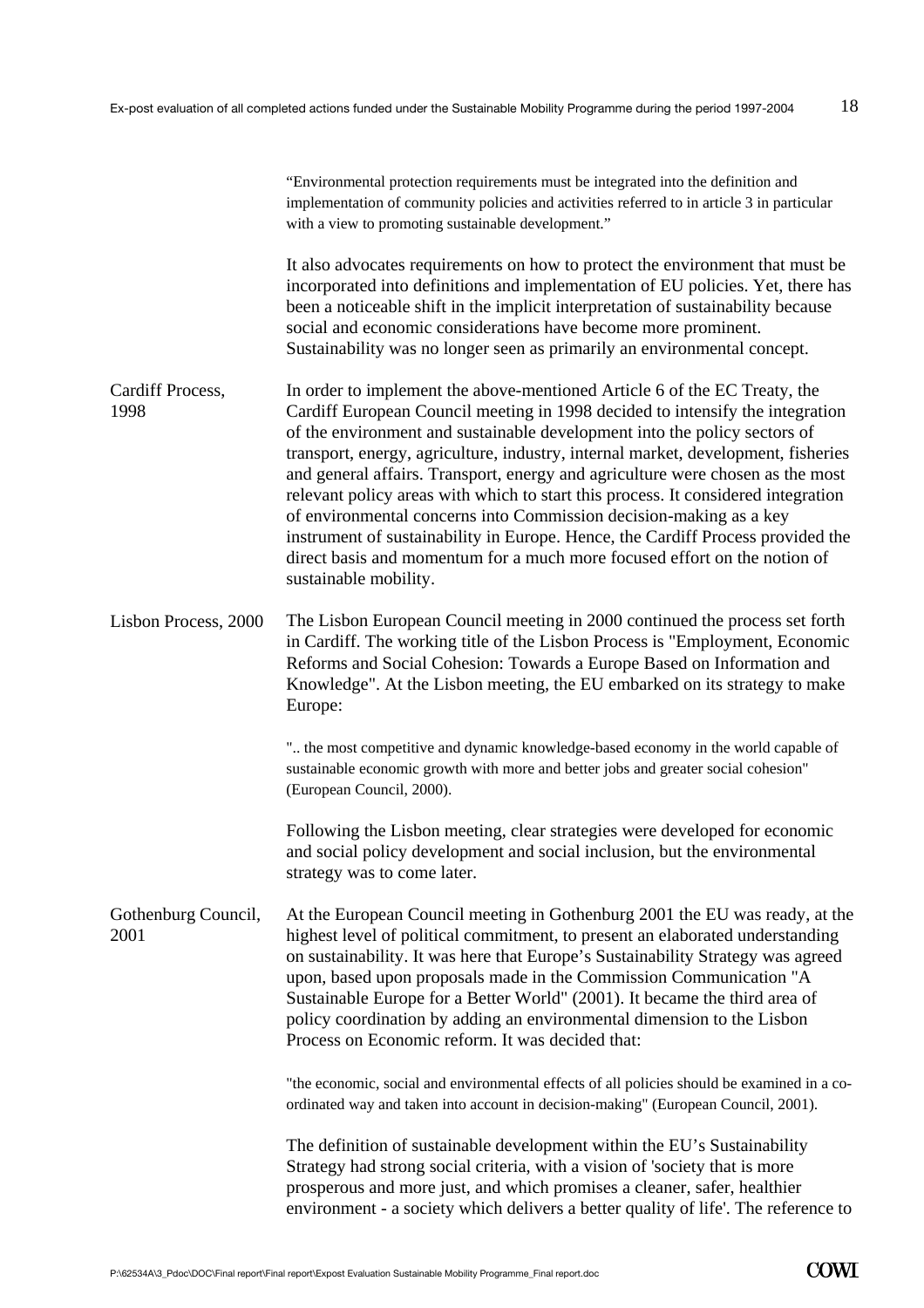the environment stated aims of 'a healthier environment' and 'respecting the environment'.

In 2002, the Commission launched a Communication on Impact Assessment as an answer to the request from the Gothenburg Council to examine the social, environmental, and economic effects of all policies. It explained how a new integrated method of impact assessment would be implemented in the Commission. The new impact assessment method would be used to integrate all sectoral analyses including, for instance, the environment, employment and trade to increase transparency, communication and information on the Commission's proposals. The Impact Assessment methodology was refined 1n 2005 by a Communication on Extended Impact Assessment (COM(2005) 229 final). Communications on Impact Assessment

> The figure below provides an overview of EU and sustainability. It shows that the momentum behind sustainable mobility is, in particular, generated via the Cardiff Process, 1998.



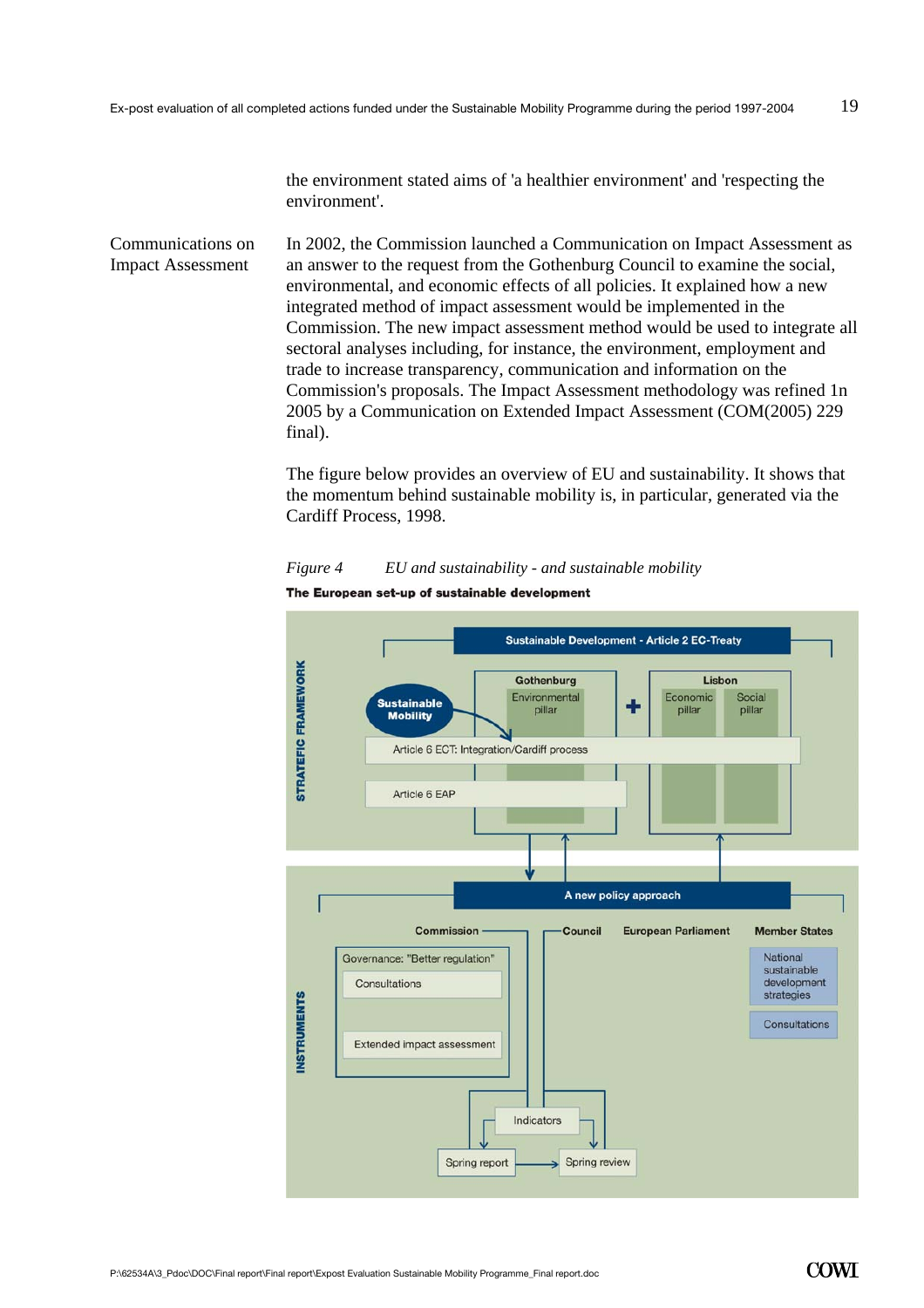#### **2.1.3 Sustainable mobility11**

Transport was identified in the Treaty of Rome (1957) as one of the areas requiring development of a common policy. But substantial progress was first made between 1986 and 1992 towards the establishment of a single market in each of the main transport modes, laying the foundation of a Common Transport Policy. Under the Maastricht Treaty (1992), the Commission gained new powers regarding transport safety and transport infrastructure. Moreover, the Treaty contained three articles providing for the development and financing of trans-European networks. In late 1992, soon after the adoption of the Amsterdam Treaty, the Commission published a White Paper entitled 'The Future Development of the Common Transport Policy: A global approach to the construction of a community framework for sustainable mobility'. In 1995, the Commission adopted 'The Common Transport Policy Action Programme' for the period between 1995 and 2000. In 1997, the Amsterdam Treaty made sustainable development a core objective for the EU. Consequently, in 1998, the Commission published the document 'The Common Transport Policy – Sustainable Mobility: perspectives for the future' examining the implications and possible ways of action in each transport mode for achieving that objective. In 1998, the Commission published the document 'The Common Transport Policy - Sustainable Mobility: Perspectives for the Future'. It noted the progress and concluded that the Common Transport Policy is a developing dynamic instrument even where the interests of different groups can pull in different directions. Then in 2001, the Commission published the White Paper 'European Transport Policy for 2010: Time to Decide'. It is the most recent, most comprehensive and therefore the most important policy document to consider when developing a benchmark for this evaluation. In the White Paper, it is said that the global objective of the Common Transport Policy is to break the link between transport growth and economic growth, i.e. to reconcile economic growth and social demands for mobility with environmental impact and other costs of traffic movements, while taking into account the international dimension of transport. Towards a Common Transport Policy 2001: The launch of the White Paper

 $\overline{a}$ 

 $11$  The description in this section borrows significantly from the 'Ex-post evaluation of specific interventions funded under the Sustainable Mobility Policy', DG TREN, 2004, in particular Annex B of the report.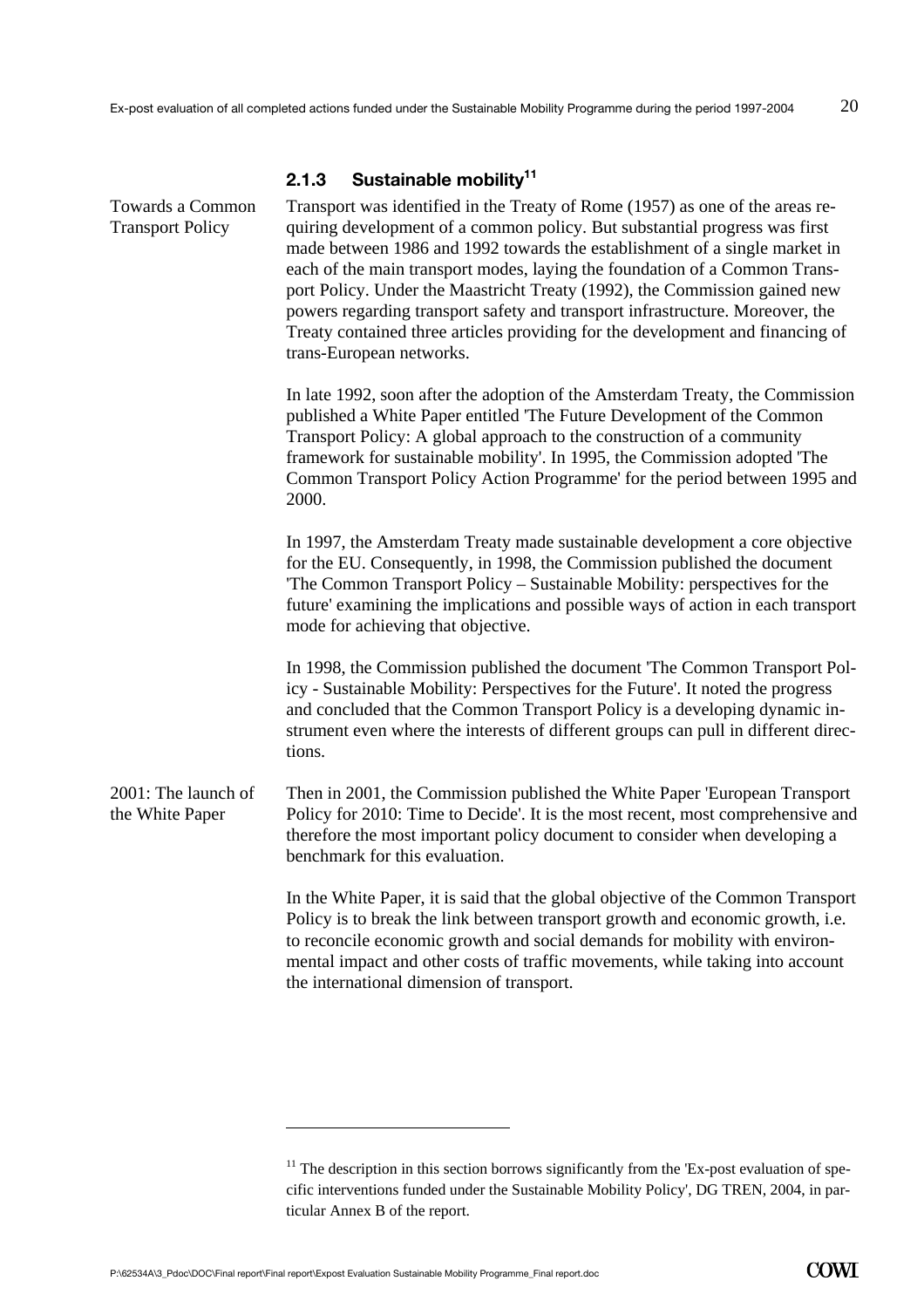#### *Text box 2 The global objective of sustainable mobility, cf. the White Paper*

To reconcile economic growth and social demands for mobility with environmental impact and other costs of traffic movements, while taking into account the international dimension of transport.

A core element in the new approach to the Common Transport Policy, as confirmed by the Gothenburg Council (2001), is to generate a shift in the balance between modes of transport. This shift should be accomplished by various means, including an infrastructure investment policy in favour of railways, inland waterways, short sea shipping and intermodal operations. Following the Gothenburg European Council's conclusions, the White Paper places the shifting of balance between modes of transport as the intermediate working objective of sustainable mobility.

#### *Text box 3 The intermediate working objectives of sustainable mobility, cf. the White Paper*

To generate a shift in the balance between modes of transport in favour of railways, inland waterways, short sea shipping and intermodal operations.

At the operational level, the White Paper contains 60 policy measures relating to 12 different policy areas plus additional horizontal measures, resulting in a total of 76 measures. When implemented, these measures will contribute significantly to the achievement of sustainable mobility however, it must also be recognised that the White Paper is only the first step towards sustainable mobility.

The procedural element is clearly signalled in the White Paper as it is said (p. 23) that 'sustainable transport system needs to be defined in operational terms in order to give the policymakers useful information to go on'.

*Text box 4 The operational objectives of sustainable mobility, cf. the White Paper* 

The operational objectives of sustainable mobility consists in the pursue of 12 policy areas:

- 1. To improve quality in the road transport sector.
- 2. To revitalise the railways.
- 3. To strike a balance between growth in air transport and the environment.
- 4. To promote short sea shipping and inland waterway transport.
- 5. To turn intermodality into reality.
- 6. To continue the building of the trans-European transport.
- 7. To improve road safety.
- 8. To adopt a policy on effective charging for transport.
- 9. To put research and technology at the service of clean and efficient transport.
- 10. To recognise the rights and obligations of users.
- 11. To develop high quality urban transport.
- 12. To manage the effects of globalisation.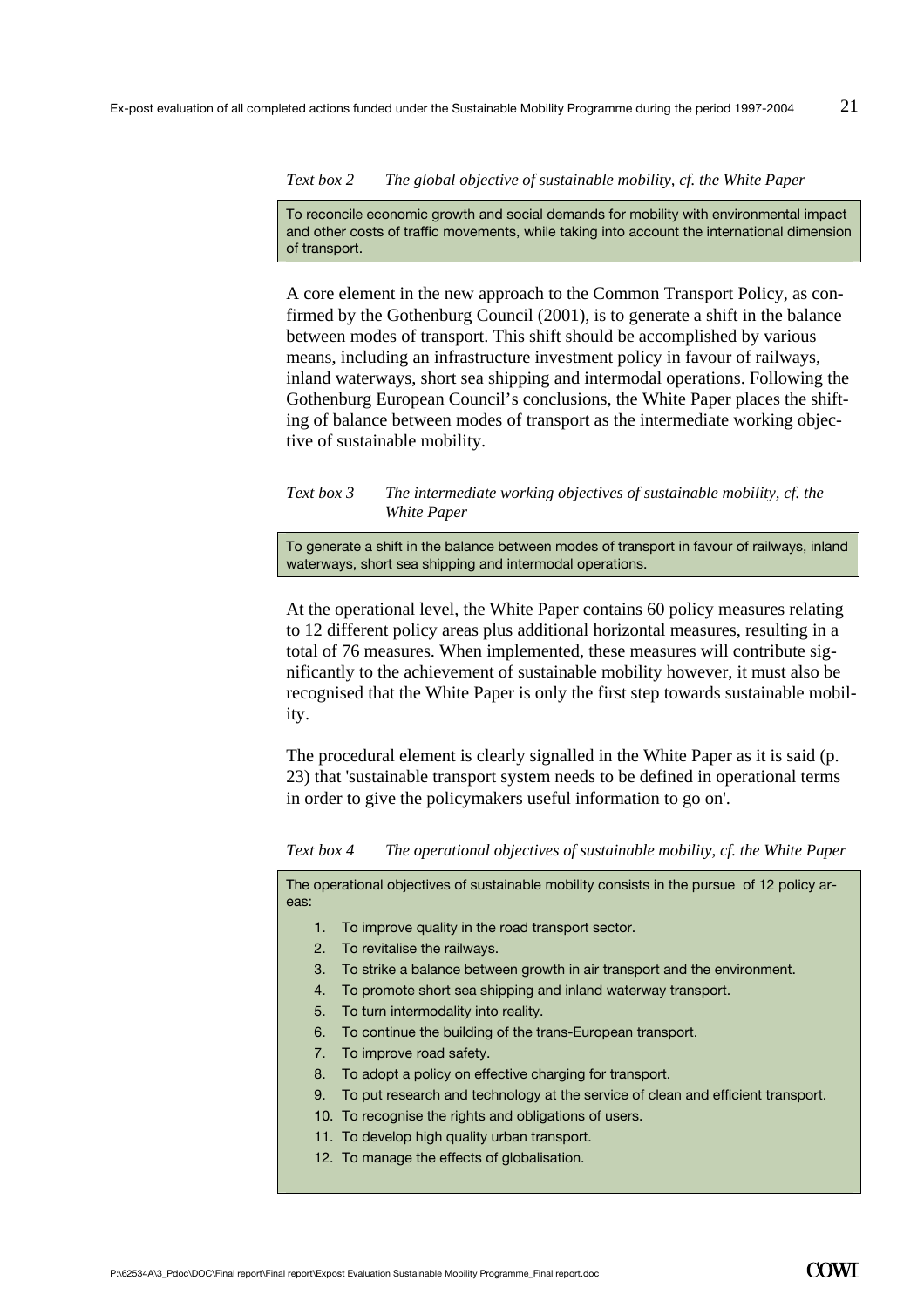## **2.2 Measuring sustainable mobility**

| In order to reach clear conclusions on the effectiveness of the Sustainability<br>Mobility Programme across approximately 293 projects, a clear yardstick by<br>which to judge whether the projects have contributed to sustainable mobility is<br>required. The methodological choice for conducting the evaluation has been to<br>use the action programme of the 2001 White Paper (adopted in September<br>2001) as the benchmark. The reason is that the White Paper offers the most up-<br>to-date objectives for sustainable mobility in the context of the EU Common<br>Transport Policy. The setback is that the assessment of the contribution of some<br>actions decided in the 1997-2001 period may be penalised in respect of the pol-<br>icy priorities at that time. However, it was judged that the ex-post evaluation<br>should focus on the progress reached in terms of the more recent policy priori-<br>ties. |
|-----------------------------------------------------------------------------------------------------------------------------------------------------------------------------------------------------------------------------------------------------------------------------------------------------------------------------------------------------------------------------------------------------------------------------------------------------------------------------------------------------------------------------------------------------------------------------------------------------------------------------------------------------------------------------------------------------------------------------------------------------------------------------------------------------------------------------------------------------------------------------------------------------------------------------------|
| Sustainable mobility is, for this evaluation and in strict accordance with the<br>White Paper, defined as follows:                                                                                                                                                                                                                                                                                                                                                                                                                                                                                                                                                                                                                                                                                                                                                                                                                |
| Sustainable mobility is an attempt to reconcile economic growth and social de-<br>mands for mobility with environmental impact and other costs of traffic move-<br>ments, while taking into account the international dimension of transport<br>(global objective).                                                                                                                                                                                                                                                                                                                                                                                                                                                                                                                                                                                                                                                               |
| The intermediate working objective is to generate a shift in the balance between<br>modes of transport in favour of railways, inland waterways, short sea shipping<br>and intermodal operations (intermediate working objective).                                                                                                                                                                                                                                                                                                                                                                                                                                                                                                                                                                                                                                                                                                 |
| The development towards sustainable mobility takes place at the operational<br>level via policy initiatives which correspond to the 12 policy areas of the White<br>Paper (operational objective).                                                                                                                                                                                                                                                                                                                                                                                                                                                                                                                                                                                                                                                                                                                                |
| The indicators used for this evaluation are based on the action programme of<br>the White Paper. The White Paper's Annex 1 contains 60 broad measures and<br>16 other measures have been recommended in the context of the White Paper <sup>12</sup> .<br>These 'measures', as they are termed in the context of the White Paper, are used<br>as indicators for this evaluation. An overview of the indicators is presented in<br>Appendix 1.                                                                                                                                                                                                                                                                                                                                                                                                                                                                                     |
|                                                                                                                                                                                                                                                                                                                                                                                                                                                                                                                                                                                                                                                                                                                                                                                                                                                                                                                                   |

# **2.3 Evaluation themes**

The following six evaluation themes are addressed, as defined in the EU Evaluation Manual:

• *Effectiveness* addresses whether or not the objectives set are achieved. It is a measure of the extent to which a project or a programme has attained its

 $\overline{a}$ 

<sup>&</sup>lt;sup>12</sup> Cf. Draft Final Report *Identification of Indicators to assess the Implementation of the White Paper on European Transport Policy* (September 2004), European Commission, Directorate General Energy and Transport.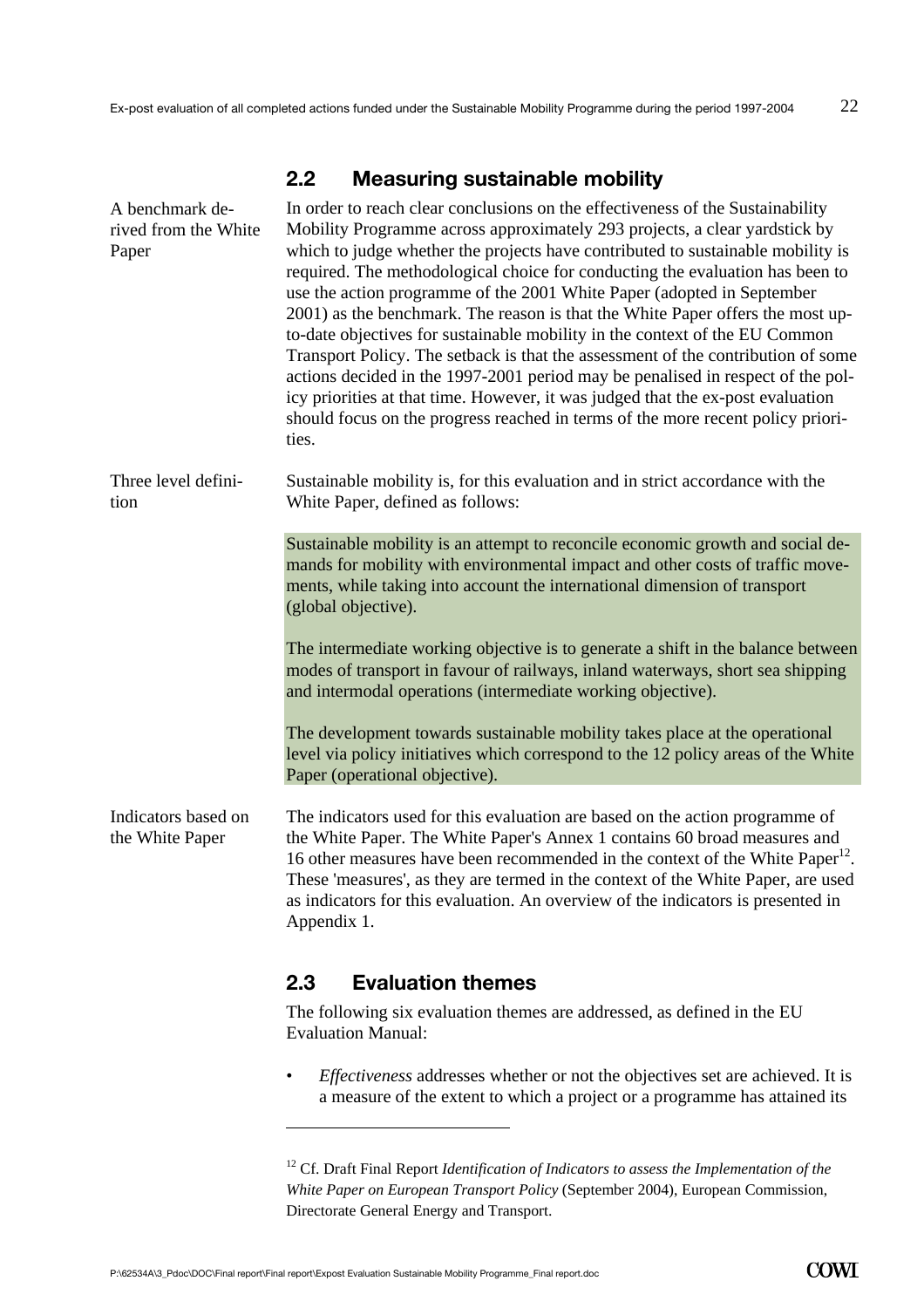objectives. In this evaluation we are particularly interested in evaluating whether the objective of sustainable mobility has been achieved ('programme effectiveness') and our second interest is in analysing whether the individual projects have achieved their specific purposes ('project effectiveness'). See Chapter 0 for description of measurement of effectiveness in this evaluation.

- *Efficiency* is a measure of how economically inputs (funds, expertise, time, etc.) are converted to outputs. See Chapter 5 for description of measurement of efficiency in this evaluation.
- *Utility* is a measure of the extent to which effects corresponds with the needs, problems and issues to be addressed. In this evaluation utility is first and foremost measured against the programme needs of sustainable mobility, i.e. if the projects address needs and problems identified within the context of the White Paper. See Chapter 6 for description of measurement of effectiveness in this evaluation.
- *Sustainability* is a measure of the extent to which positive effects are likely to last after the projects were terminated. See Chapter 8 for description of measurement of effectiveness in this evaluation.
- *Impact* is a measure of the effects of the projects beyond the planned specific goals. Impacts can be positive or negative and foreseen and unforeseen. See Chapter 7 for description of measurement of effectiveness in this evaluation.

The final evaluation theme is *recommendation*; i.e. the forwarding of proposals for changes and prosperities etc. in the light of the evaluation results.

# **2.4 Sustainable Mobility Programme**

The Sustainable Mobility Programme is managed by DG TREN and offers financial assistance to projects that contribute to the overall objective of the sustainable mobility policy. From 1997 to 2004, 293 projects have been financed and completed under the programme, forming the scope of this evaluation.

#### **2.4.1 Guidelines**

The guidelines for the funding of sustainable mobility projects over the period 1997-2004 are defined in the following three documents:

For the period 1997-2000, the priority areas for funding are defined in the CTP action Programme 1995-2000: an action programme towards sustainable mobility in Europe (COM/95/302/ final). This rolling action programme was built upon the debate generated by the 1992 White Paper on 'The Future Development of the Common Transport Policy' that suggested a global approach to ensure both the effective functioning of the Community' s transport systems and For the period 1997- 2000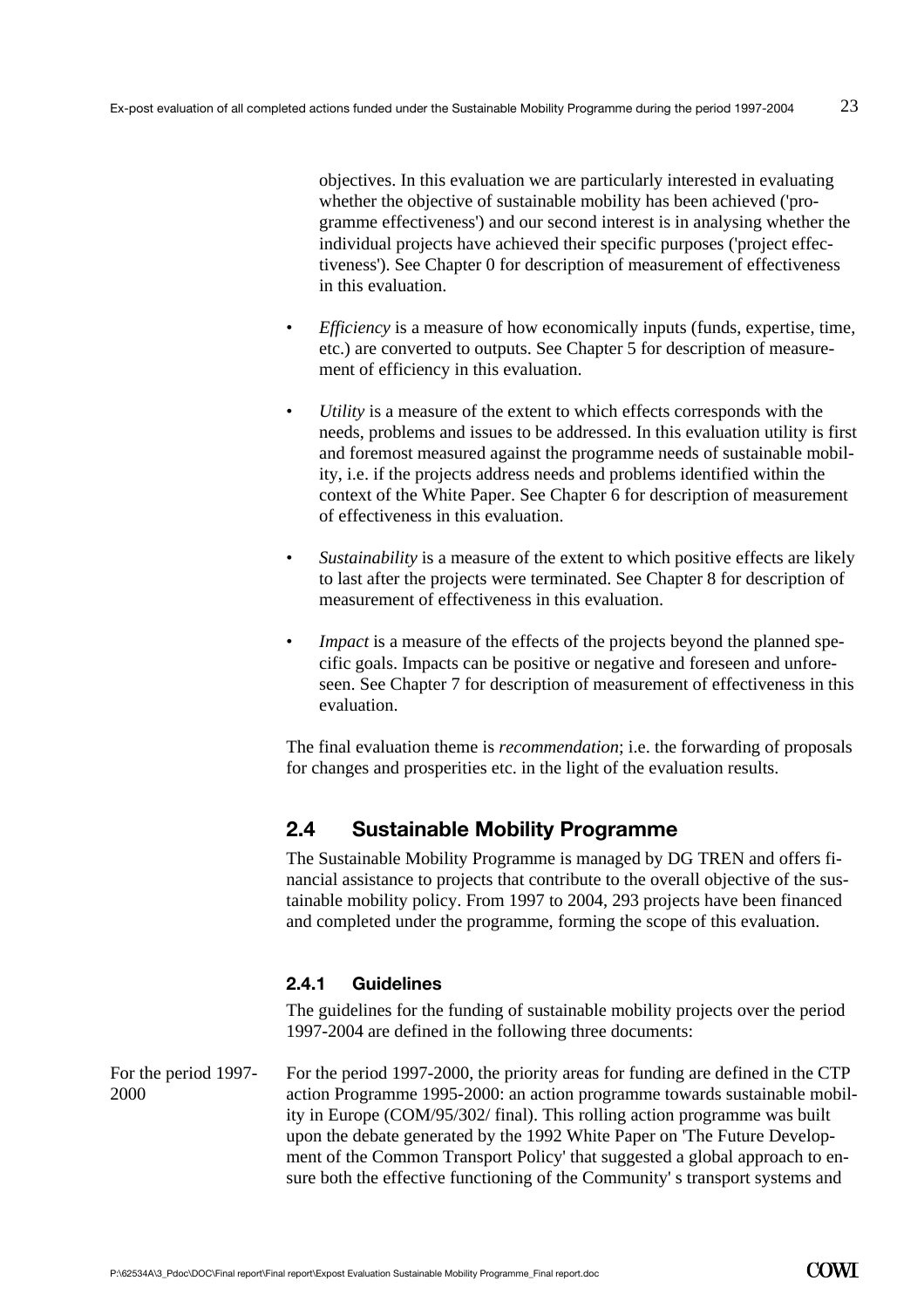the protection of the environment establishing the framework for the concept of sustainable mobility.

This action programme consisted of both policies and initiatives in the three fundamental areas of the CTP articulated towards concrete actions to:

- Improve the *quality of the European Transport systems* through initiatives aiming at:
	- system development : integration, interconnection and interoperability of environmental friendly and energy saving modes of transport, new technologies and applications, better traffic management, attractive public transport, protecting transport users
	- increased consideration of environmental impacts in future transport policy and infrastructure planning and externalities
	- improving safety and accessibility to all transport users
- Improve the *functioning of the single market* in order to promote efficiency, choice and a user-friendly provision of transport services while safeguarding social standards. This covers legislative initiatives and issuing of guidelines on e.g. liberalisation and condition of access to transport sectors, enforcement of regulations, guidelines on state aid to transport sector, convergence of charging regimes, lifting of bottlenecks, working and living conditions of transport workers.
- Broaden the *external dimension* by improving transport links with third countries and fostering the access of EU operators to other transport markets

#### The above action plan was revisited in 1998 when the Commission published 'The Common Transport Policy - Sustainable Mobility: Perspectives for the Future' based on the achievements on the actions realised in 1995-1998. This communication reconfirmed the importance of the 3 main objectives of the 1995 Action Programme and reformulated its objectives and priority action area for the period 1998-2000 and set the frame for the period 2000-2004. For the period 2000- 2004

The main themes considered for EU actions are:

- Improvement of *efficiency and competitiveness* relating to:
	- market access and functioning with priority to rail and port sector
	- integration of transport systems;: revision of TEN-T guidelines, promotion of PPP, GNSS, Interoperability of rail systems
	- fair and efficient pricing in transport
	- economic and social cohesion (improve and harmonise working conditions)
	- enforcement on community legislation in transport (state aid)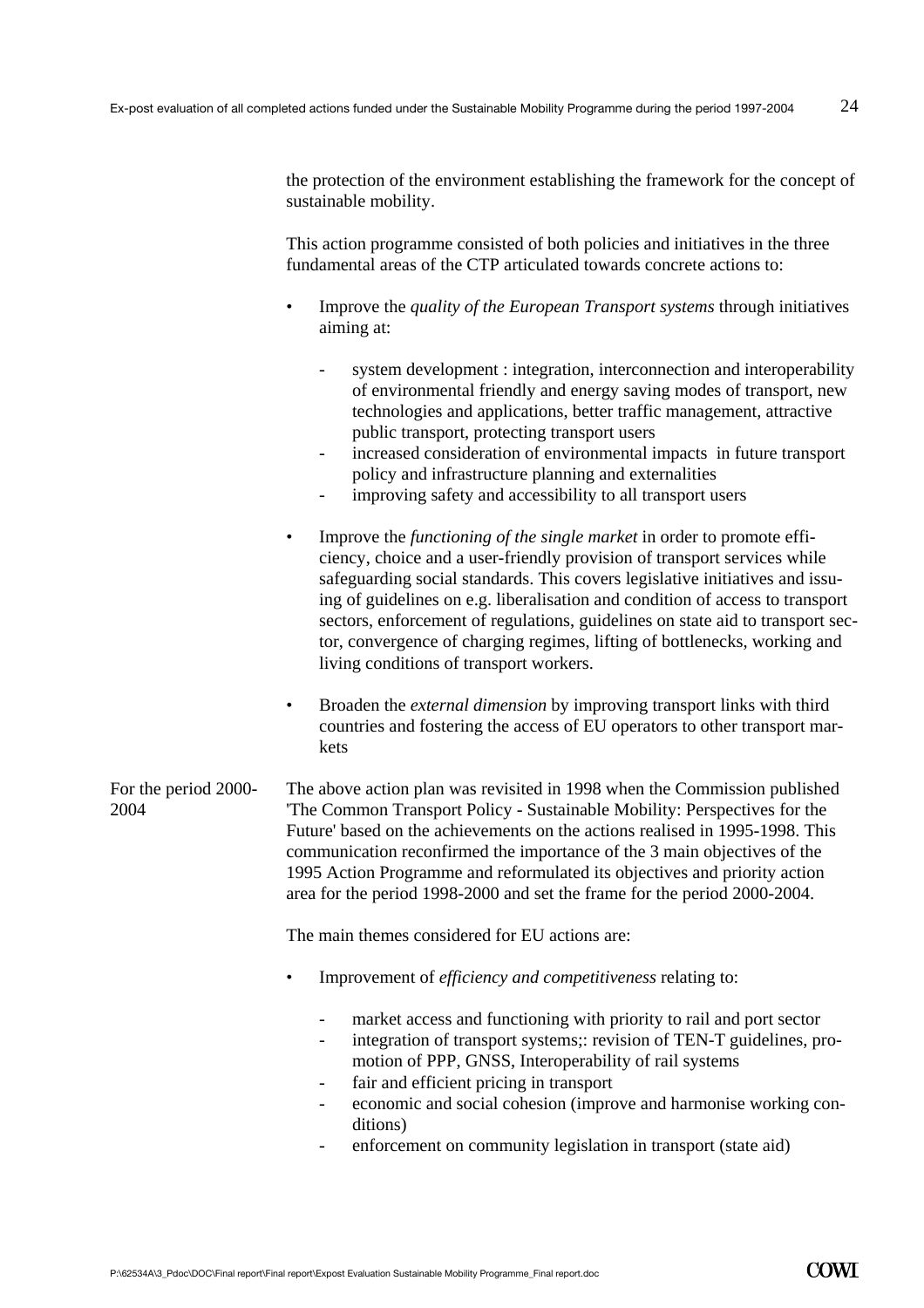|                                 | <i>Improve quality:</i> as in the 1995 action plan, it relates to targeted action<br>needed to respond to the needs of citizens and ensure that transport sys-<br>tems are safe, environmentally and consumer friendly and quality driven. |
|---------------------------------|--------------------------------------------------------------------------------------------------------------------------------------------------------------------------------------------------------------------------------------------|
|                                 | Improve <i>external effectiveness:</i> enlargement negotiations with candidate<br>٠<br>countries on transport acquis, negotiations with China, USA, and India on<br>maritime and aviation issues mainly.                                   |
| For the period 2001-<br>ongoing | The latest main document is the 2001 White Paper that has been described at<br>large here-above.                                                                                                                                           |
|                                 | <b>Rudget lines</b><br>2 A 2                                                                                                                                                                                                               |

#### **2.4.2 Budget lines**

Budget line for the period 1997-2003

2004

The Sustainable Mobility Programme was financed from 1997 to 2003 through a specific budget line from the general Commission Budget (B2-704). This budget line was one of the six lines of the European Union budget dedicated to transport in 2003.13 The budgetary means allocated to the implementation and development of the CTP (B2-704) are presented below.

| Table 3 | Budgetary means, budget line B2-704 (million Euro) |  |  |
|---------|----------------------------------------------------|--|--|
|         |                                                    |  |  |

| 1997 | 1998     | 1999 | 2000 | 2001 | 2002 | 2003 |
|------|----------|------|------|------|------|------|
| 4.9  | $\cdots$ | .    | 5.6  |      |      |      |

Source: DG Budget

l

The exact title of the budget line B7-704 (and since 2004: 06 02 04) is 'Sustainable Mobility Policy'.<sup>14</sup>

Since 2004, and following the change in the budget structure introducing the ABB (Activity Based Budgeting) system, this "Sustainable Mobility" budget line B2-704 changed code to 06 02 04 and is a sub-chapter of Inland, Air and Maritime transport under Title 06 Transport and Energy. Furthermore the budget line has been split into two: Budget line since

- 06 02 04 01 Internal market and optimisation of transport systems<sup>15</sup>;
- 06 02 04 02 Passenger rights

<sup>14</sup> In this evaluation it was decided to use the word *Programme* in order to cope with the titling on the framework contract used to undertake the present evaluation.

 $15$  The internal market is a specific objective of this budget line even if it is not for the White Paper

<sup>&</sup>lt;sup>13</sup> The other budget lines were: B2-700: European Aviation Safety Agency; B2-701: European Maritime Safety Agency; B2-702: Transport Safety; B2-706: Action programme to promote the combined transport of goods; and B2-707: Marco Polo programme.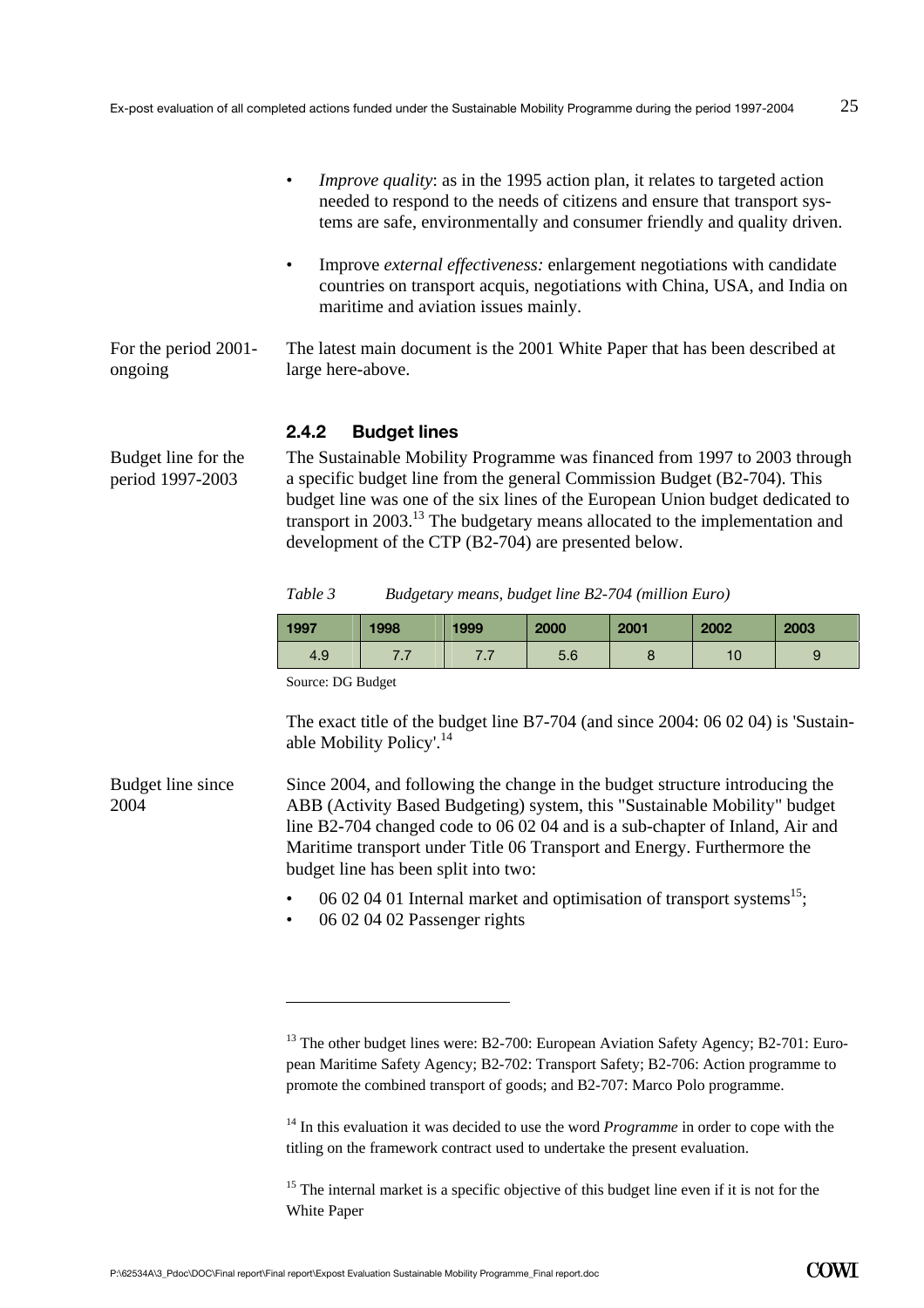| Table 4<br>Budgetary means, budget Chapter 06 02 04 (million Euro) |      |      |      |
|--------------------------------------------------------------------|------|------|------|
|                                                                    | 2004 | 2005 | 2006 |
|                                                                    | 8.6  | 11.6 | 9.3  |

Source: 2006 Commission General Budget

The programme represents 1% of total DG TREN appropriations

The budgetary means allocated and spent under the Sustainable Mobility budget line are quite modest compared to the total budgetary appropriation available to DG TREN (formally DG Transport). The table below compares the total yearly appropriations of DG TREN with the resources of the Sustainable Mobility Budget line from 2000 to 2006. It should be noted that the figures for 2000 till 2003 aggregate the appropriations of B2-7 Transport, B4-1 & 2 Energy and B5-7 TEN.

| Years | <b>Total DG TREN appropriation</b> | <b>Sustainable Mobility Pro-</b><br>gramme | In % of total |
|-------|------------------------------------|--------------------------------------------|---------------|
| 2006  | <b>1459 MEUR</b>                   | 9.25 MEUR                                  | 0.6%          |
| 2005  | <b>1413.5 MEUR</b>                 | <b>11.6 MEUR</b>                           | 0.8%          |
| 2004  | 1346.5 MEUR                        | 8.6 MEUR                                   | 0.6%          |
| 2003  | 807.4 MEUR                         | 9 MEUR                                     | 1.1%          |
| 2002  | 754.2 MEUR                         | 10 MEUR                                    | 1.3%          |
| 2001  | 728.9 MEUR                         | 8 MEUR                                     | 1.1%          |

*Table 5 Sustainable Mobility Programme compared to DG TREN budget* 

The table shows that the sustainable mobility budget represents about merely about 1% of total DG TREN appropriations over the last financial period.

The budget of the European Union contains several sets of comments specific to each budget line. They are meant to provide guidance and explanatory indicators on the use of the funds available under the specific budget lines. The eligibility criteria for budget line B2-704

> The budget line is intended to cover expenditure on the gathering, collecting and processing of all kinds of information necessary to the elaboration and development of the Community's common transport policy, including its extension to third countries, technical assistance, specific training measures and promotion of the common transport policy, including the establishment and implementation of the guidelines for the trans-European transport network referred to in the Treaty.

The eligible measures to be funded are listed in the text box below.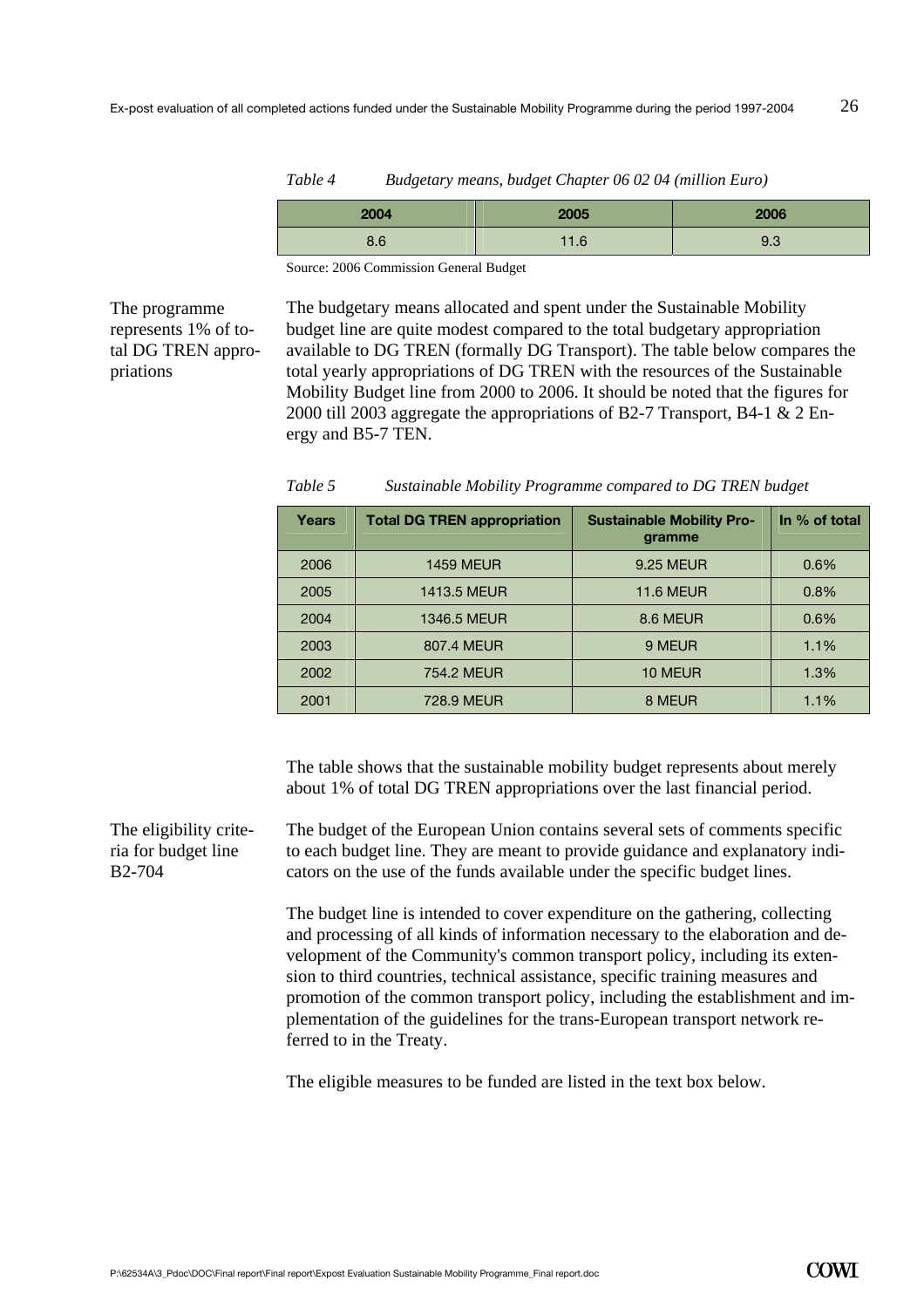#### *Text box 5 Eligible criteria - budget line B2-704*

Specific studies and grants for the preparation and evaluation of measures aiming at completion, management and development of the single transport market, including extension thereof beyond the Community, with particular attention being paid to the removal of cross-border bottlenecks in areas in which natural barriers hamper the free movement of goods and persons,

Preparation of the legislation required for each mode of transport, both on access to the market and on the technical, social and fiscal rules, and for the carriage of goods

Expenditure on training, assistance and support for the national administrations in the new Member States after accession in order to allow transposition and application of the Community rules,

Observation of the market for the carriage of goods and passengers in all modes, including improved collection of statistics by Member States,

Preparation and implementation of measures to ensure fair conditions of competition between operators both within the same mode and between different modes,

Alignment and integration of the master plans for each mode of transport,

Design and development of a 'citizens' network, bringing together the services provided by different modes of transport, in particular public transport,

Development of a fair and efficient pricing policy for transport, including road-user taxes,

Increasing use of data transmission in connection with transport infrastructure, particularly in relation to management of air and rail traffic, shipping and road traffic,

Development and promotion of intermodal transport and logistics,

Promotion of Community approaches in international forums,

Analysis of environmental and socioeconomic impact of transport networks envisaged,

Promotion of transport systems and legislation for people with reduced mobility,

Analyses needed to identify and develop projects of common interest for the trans-European transport network,

Promotion of sustainable mobility in the Community and of effective cooperation between the different transport modes,

Consistency between the Community's trans-European networks and the networks of the European Free Trade Association countries, the candidate countries and the member countries of the pan-European partnership for the transport networks,

Awareness-raising activities to promote the global approach advocated by the Community and publicise the trans-European networks in the Community and in Europe,

Standardisation mandates issued to European standardisation bodies or bodies in all sectors of transport and development of technical specifications for railway interoperability.

Analysis of the economic viability of intelligent transport systems (ITS) applications and intermodal applications to evaluate the impact on the environment and on safety, including the demands of logistics centres,

Development of the Single European sky programme aimed at increasing the performance, capacity and safety of air traffic control and improving the punctuality of air transport.

The budget line is sub categorised into headings covering:

Item 06 02 04 01 — *Internal market and optimisation of transport systems* which cover expenditure incurred by the Commission for collecting and proc-

The eligibility criteria for budget line 06 02 04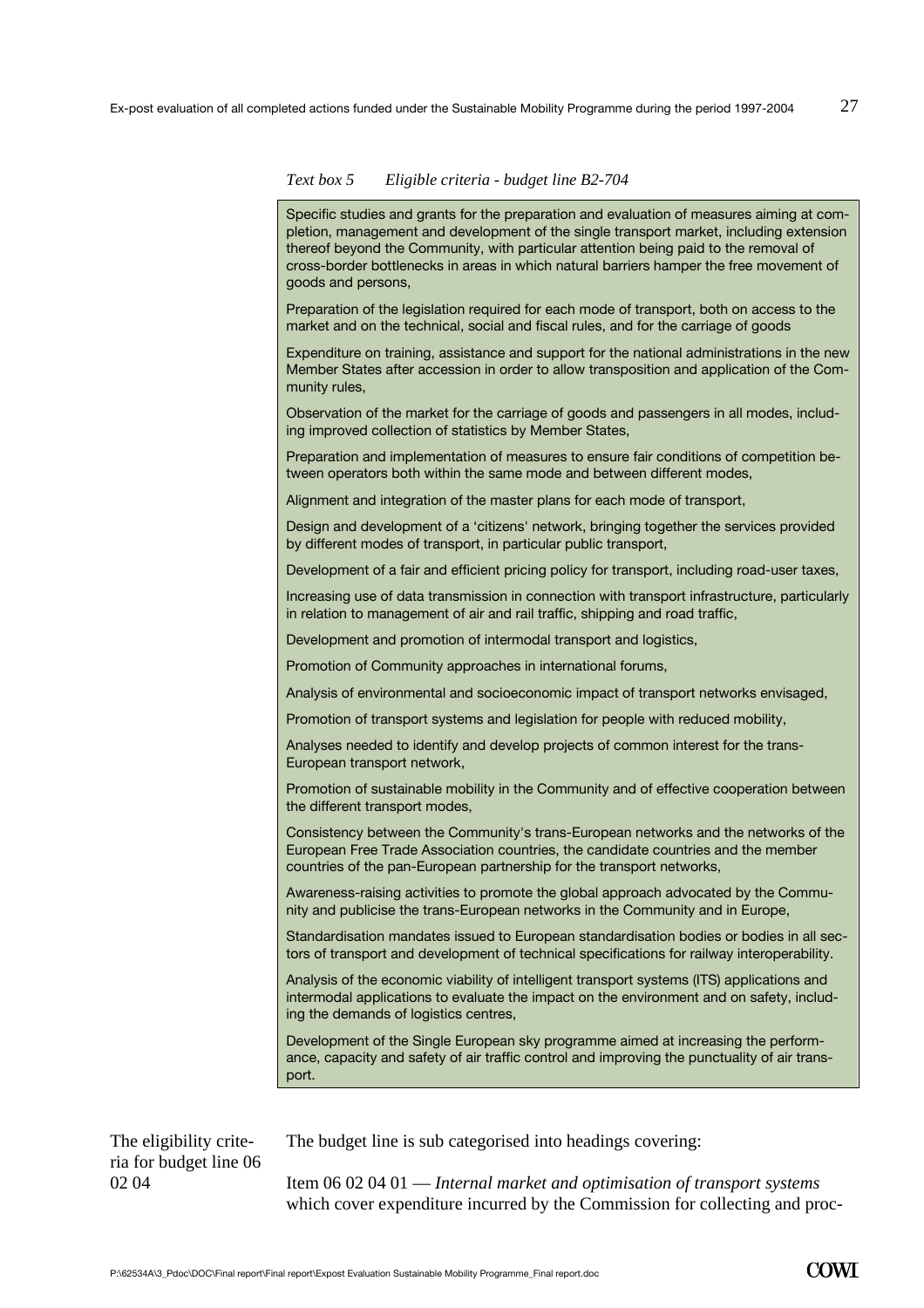essing all kinds of information needed for the analysis, definition, promotion, monitoring, evaluation and implementation of the Community's common transport policy, including its extension to third countries, technical assistance, specific training and promotion of the common transport policy, including the establishment and implementation of the guidelines for the trans-European transport network referred to in the Treaty.

The eligible measures to be funded are the same as for B2-704.

Item 06 02 04 02 — *Passenger rights* intended to cover expenditure incurred by the Commission for collecting and processing information of all kinds needed for the analysis, definition, promotion, monitoring, evaluation and implementation of the Community's common transport policy, in order to reinforce passengers' rights and give passengers greater protection. The eligible measures to be funded are listed in the text box below.

*Text box 6 Eligible criteria - budget line 06 02 04* 

Preparation of the legislation required for each mode of transport, both on access to the market and on the technical, social and fiscal rules, and for the carriage of goods and passengers,

Observation of the market for the carriage of goods and passengers in all modes, including improved collection of statistics by Member States,

Preparation and implementation of measures to ensure fair conditions of competition between operators both within the same mode and between different modes,

Alignment and integration of the master-plans for each mode of transport,

Design and development of a 'citizens' network,, bringing together the services provided by different modes of transport, in particular public transport,

Development of a fair and efficient pricing policy for transport, including road-user taxes,

Collection and publication of information on the quality of transport services,

Action to support representation of passengers' interests,

Promotion of transport systems and legislation for people with reduced mobility,

Analyses needed to identify and develop projects of common interest for the trans-European transport network

The above-mentioned eligibility main criteria for funding action under the sustainable mobility programmes have largely been the same during the period 1997-2004. However, these eligible items have *not* been defined or reviewed to specifically match the measures announced in the 2001 White Paper against which this evaluation is conducted, unless for allocations of grants where - as noted above - consistency with White Paper objectives are required as from 2003 calls. Discussion of eligibility criteria against evaluation benchmark

> One could argue that this could lead to an inconsistency in the evaluation approach developed above as the ex-post evaluation of the programme relies on a benchmark that is not consistent with the funding criteria according to which the projects were funded. However, the White Paper measures have been elabo-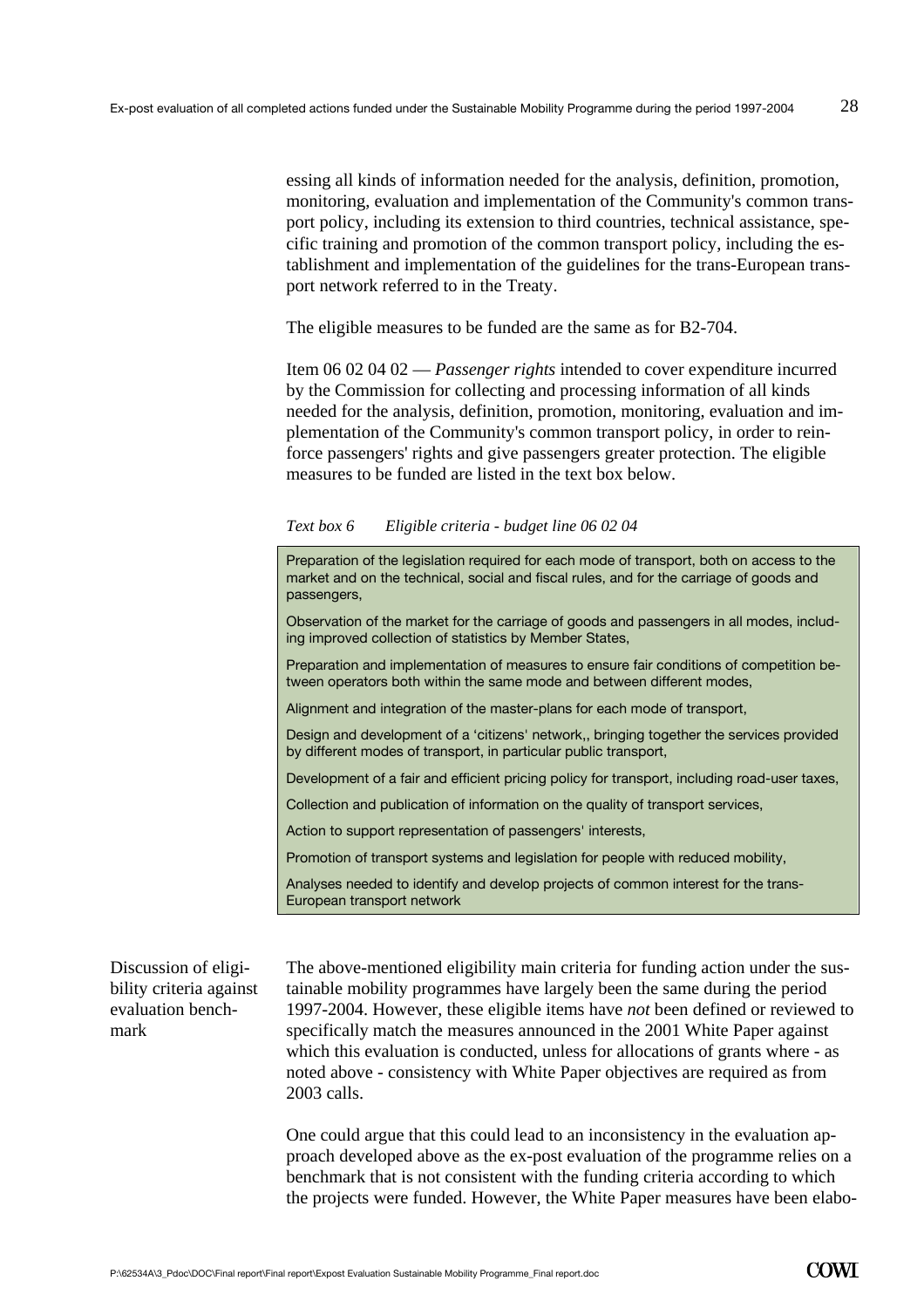rated on taking into account the results and achievements of the previous action plans and some of the measures clearly related to or refined by previously defined measures. So while there might be some difference in the definition and the scope of the 2001 White Paper measures and eligibility criteria for funding, there is convergence and coherence in some of the main concepts and objectives pursued.

In addition, although the ex-post evaluation collects evidences from individual project review, it is not evaluating projects in details but providing a judgement whether the whole set of projects are assisting the process towards sustainable mobility.

In summing up, it is important to recognise that projects may have been launched in full accordance with the above listed eligibility criteria, but nevertheless in this evaluation the projects may not be given a high score on effectiveness, because the evaluation benchmark used is derived strictly from the 2001 White Paper. Throughout the report, any discrepancy between eligible criteria and the evaluation benchmark will be emphasized.

# **2.5 Data sources**

Providing answers to the evaluation questions rely on four principal data sources, as illustrated in the figure below.



*Figure 5 Sources of information contributing to the analysis* 

Complementary data sources

The four data sources are complementary in that they all address the projects but in different ways (qualitative - quantitative). It is also interesting to note to what extent the results from different data sources actually 'point in the same direction' (data triangulation). It is obvious that results are more reliable if different data sources reach the same conclusions.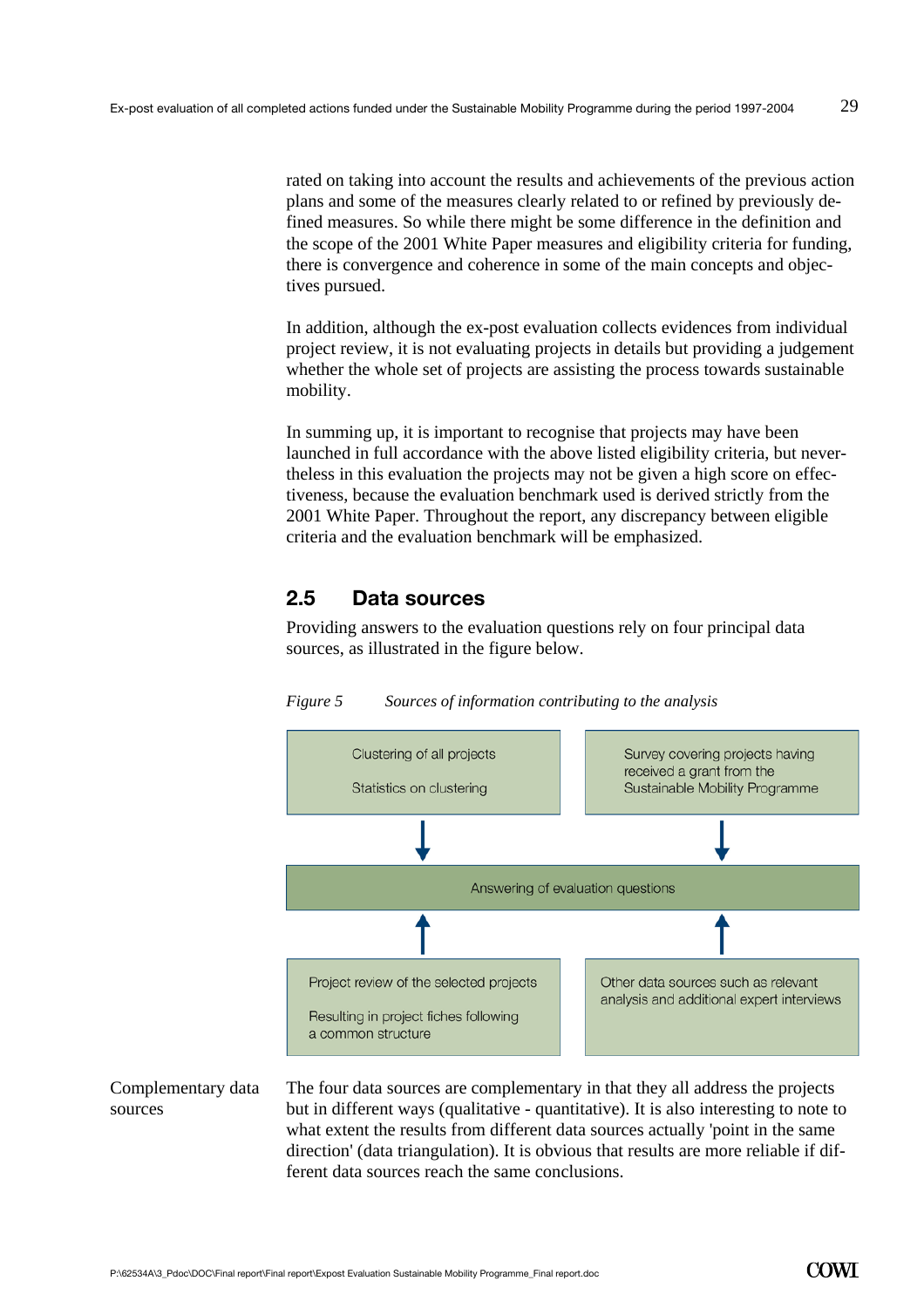## An issue of generalisation

Conclusions and recommendations have been drawn up keeping in mind the composition of the entire project portfolio, thus conducting the generalisation in a reflective manner. Specifically, the following should be noted:

- 27 projects were selected for project review. They represent approximately 10% of the projects supported under the Sustainable Mobility programme. The projects were carefully selected based on criteria (See Section 2.5.3 below) that ensure their generality.
- 111 projects funded via grants were included into the survey. They represent more than 33% of the 293 projects financed. A significant amount of these projects were classified as preparatory actions (75%) referring to collection of statistics in the maritime and road sectors.
- 293 projects (the entire project portfolio) were analysed in the clustering exercise classifying each project according to nature, sector, mode and activity, being both the basis for the above selection of projects for further review and to validate the outcome of the survey and the reviews.

#### **2.5.1 Clustering and statistics**

A basic source of information is the project portfolio itself, i.e. information on timing, size, types, sectors, etc. The project portfolio is constructed along different dimensions ('clusters') thereby providing a first basic overview of the projects. It is obvious that the clustering process, and the corresponding statistical analysis, to a limited degree, provides input to the answering of the evaluation questions but it nonetheless gives an important overview of the projects.

#### **2.5.2 Survey**

A questionnaire (attached as Appendix 5) was submitted mid December 2005 to approximately 111 authorities and organisations which received a grant under the Sustainable Mobility Programme during the period 1997-2004. The questionnaire consists of 20 questions, mainly closed questions with 3-5 answer categories, but there are also some open questions.

We received 80 responses (response rate above 70%) resulting in 49 completed questionnaires. Overall the response rate is higher than expected as project owners' incentives' to participate is low, as some grants were disbursed almost 10 years ago and as the contact details of grant holders were limited.

The respondents who did not complete the questionnaires indicated various reasons, such as: the responsible person was not available due change of job, retirement, lost contact, death, and change of address. In some other cases, the organisations contacted could not recall that they had benefited from an EU grant or that they had participated to any action linked to sustainable mobility, thus questioning the accuracy of the contractual information provided from the

An important overview of the projects

Covering receivers of a grant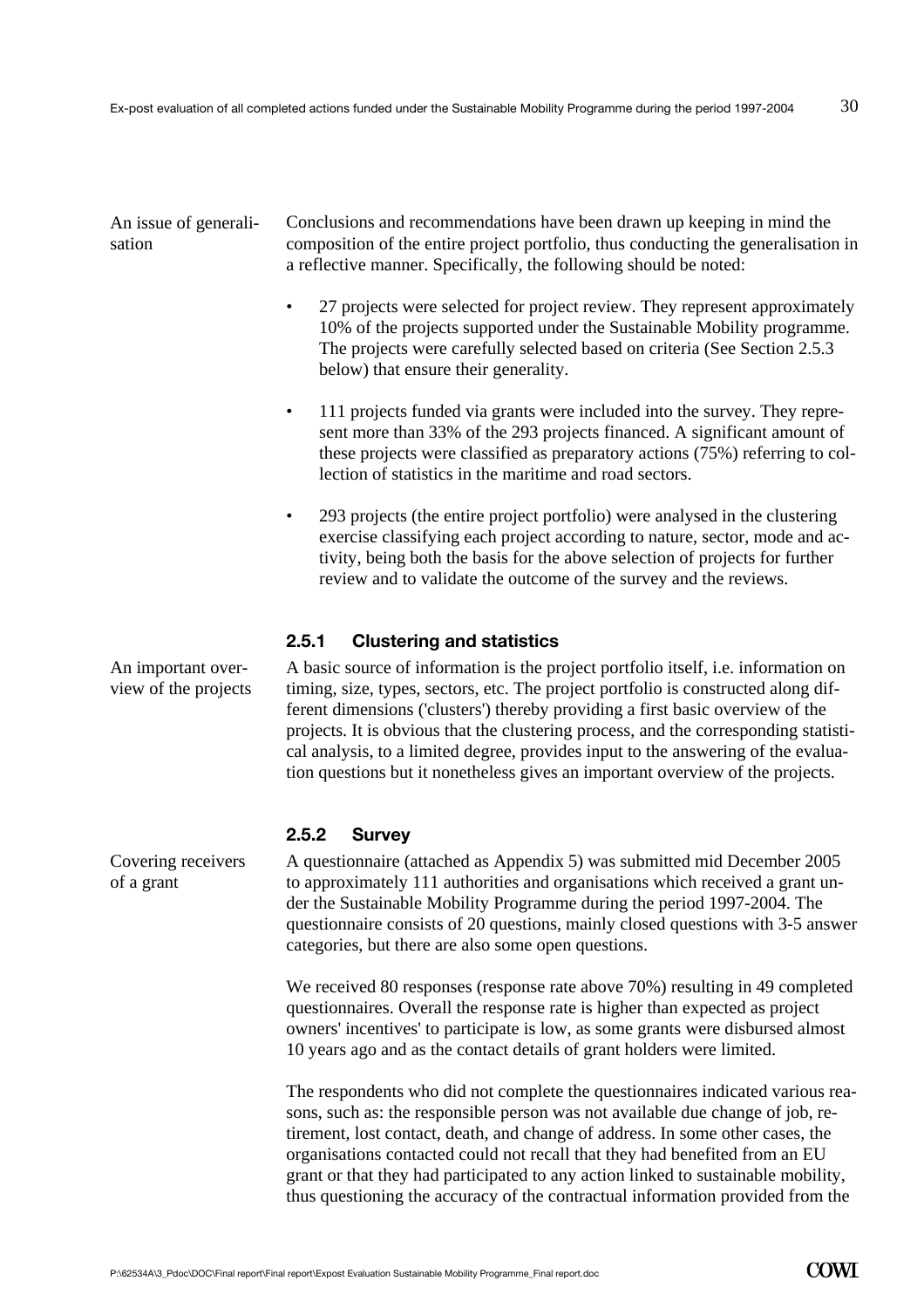PMS-database. In a few cases, the respondent remembered bitterly that the action was stalled and that they had to return the grant to the Commission.

#### **2.5.3 Project reviews**

Criteria for selecting projects

The process of selecting projects for further review was based on the clustering<sup>16</sup> of assignments in order to identify a portfolio of projects being representative of the Sustainable Mobility programme. More specifically the selection of the projects was done on the basis of three criteria:

The projects were selected to represent the main type of sectors, to reflect the relative number of different projects, and furthermore, the projects were selected so as to contain a variety of projects in terms of budget size and timing. For an overview of the project, we refer to the table below.

| <b>Type of sector</b>                         | No. of projects | <b>Type of Service</b>           |
|-----------------------------------------------|-----------------|----------------------------------|
| Intermodality                                 | 2               | 1 grant and 1 study              |
| Infrastructure, Interoperability &<br>pricing | 5               | 2 grants, 3 studies              |
| Single transport market                       | 15              | 2 grants, 3 services, 10 studies |
| Public transport                              | 2               | 1 grant, 1 study                 |
| Preparatory actions                           | 2               | 1 grant, 1 study                 |
| Galileo                                       |                 | service                          |

*Table 6 Breakdown of projects according to sector and type of service* 

Despite a large number of projects classified as "preparatory actions", only a few projects were selected for project review, due to their similar nature being instrumental and having indirect impact in their contribution to Sustainable Mobility. Projects classified as "preparatory actions" covers collection of data/statistics, conferences, training and promotional activities.

Only one assignment within the category Galileo was selected for project review, reflecting both the relatively few assignments classified under this heading and again the indirect impact of these activities in relation to Sustainable Mobility.

The selected list of projects represents an EC contribution of 6.9 Million Euro (total project value of 8.9 Million Euro due to co-financing of grants) or approximately 19% of the total programme expenditure during the period 1997- 2004.

The projects were reviewed in three steps, cf. description below.

 $\overline{a}$ 

<sup>&</sup>lt;sup>16</sup>. For more information on clustering of projects please refer to Chapter 3.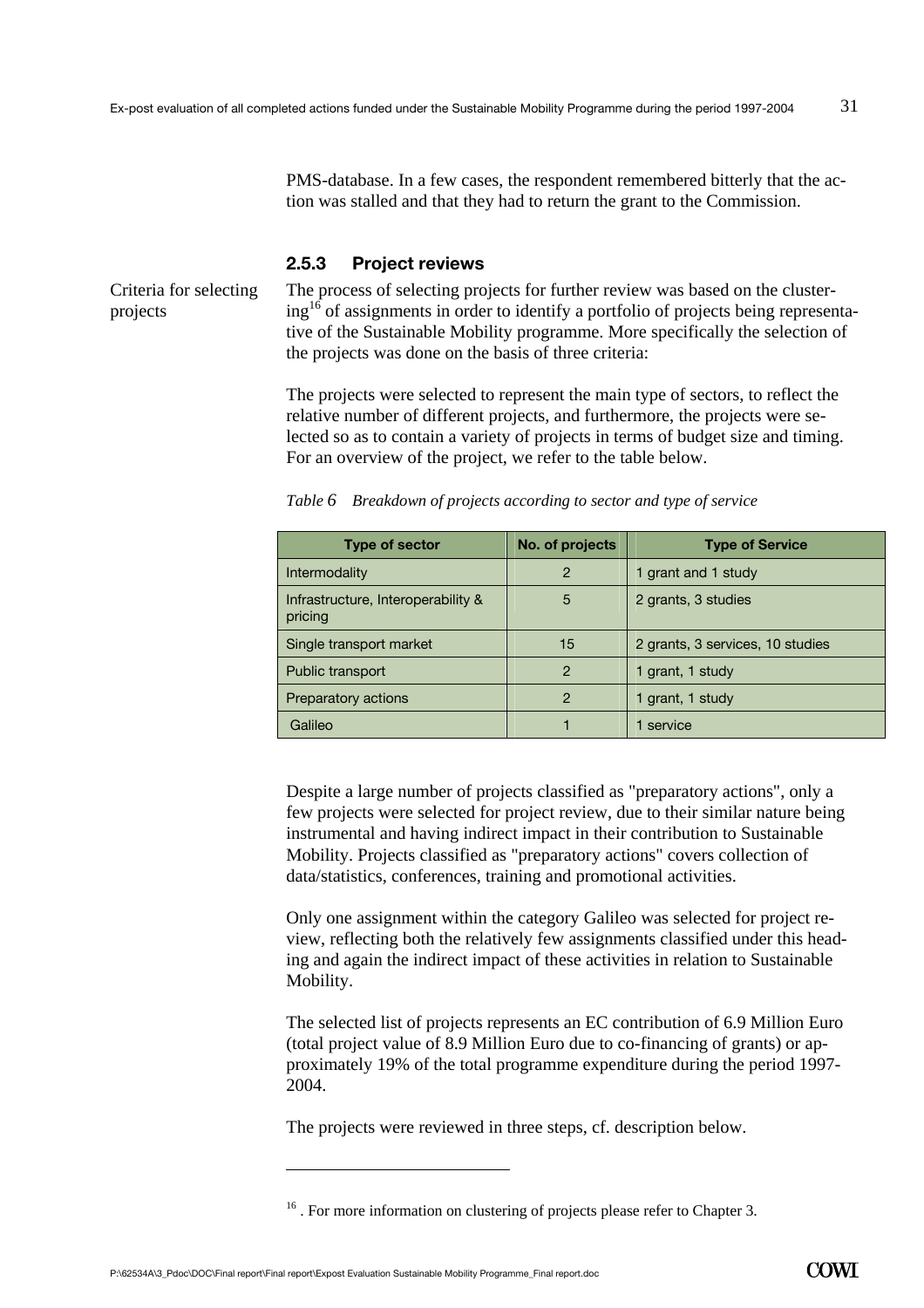The initial review was performed on the basis of the project TOR, calls for proposals, contracts and the work packages (above all the final reports) and reported in separate project fiches. They provide an overview of the project content, outputs and formalities and they also present information and assessments relating to the six evaluation questions. The project team was guided by a predefined scoring system (Appendix 4). For further information about the initial review please see the text box below. Step 1 - initial review

*Text box 7 Methodology for undertaking initial project reviews* 

# **To assess 'effectiveness'**

- 1. Assess how the project in question supports the global and intermediate working objectives of the sustainability mobility policy?
- 2. Identify which of the 12 policy areas and corresponding indicators a given project supports.
- 3. Assess whether a project's objective contradicts with certain policy areas.
- 4. Based on the above, the reviewer will asses to what extent the project, all in all, supports sustainable mobility as defined for this evaluation, using the following scores: 'Very significant degree', 'Significant degree', 'Some degree', 'Lesser degree'.

#### **To assess efficiency, utility, sustainability and impact**

Assessment based on scoring system

| Step 2 - interviews<br>with task managers | Interviews were subsequently conducted with the EU Commission Task Man-<br>agers to ensure a correct understanding of the projects and to compile addi-<br>tional information, if necessary, for the formulation of a final assessment. Task<br>Managers possess first-hand knowledge of the projects selected for assessment,<br>due to their involvement in monitoring project activities and their knowledge<br>on the use made of project outputs. They are therefore owners of information<br>important to the evaluation. Interviews were carried out either face to face or by<br>phone and only after having prepared and submitted the initial review to the<br>task manager in question. |
|-------------------------------------------|----------------------------------------------------------------------------------------------------------------------------------------------------------------------------------------------------------------------------------------------------------------------------------------------------------------------------------------------------------------------------------------------------------------------------------------------------------------------------------------------------------------------------------------------------------------------------------------------------------------------------------------------------------------------------------------------------|
|                                           | These interviews included topics such as validation of the background and<br>genesis of the project, history of the project, its management, obstacles and so-<br>lutions adopted, effectiveness in relation to the project objectives and pro-<br>gramme objectives, impact of the project under the relevant areas, etc.                                                                                                                                                                                                                                                                                                                                                                         |
| Step 3 - final review                     | On the basis of the document review and interview with task manager a final<br>review was concluded.                                                                                                                                                                                                                                                                                                                                                                                                                                                                                                                                                                                               |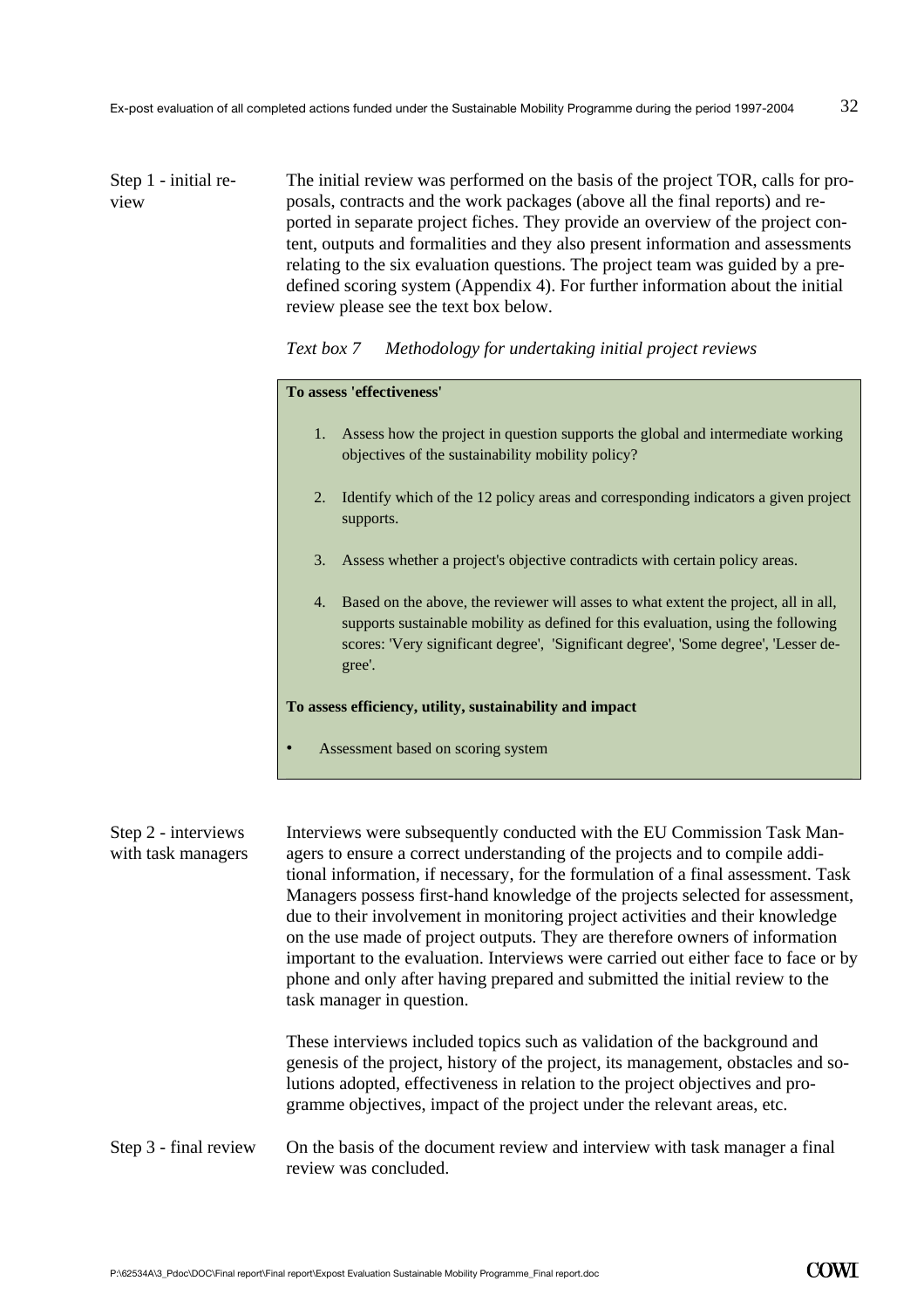#### **2.6 Conclusions**

- 1 Sustainable mobility has become the overall aspiration of the Common Transport Policy of the European Union following the 1998 Cardiff European Council decision to integrate transport planning and development with sustainable development. This has also been demonstrated by the 2001 White Paper 'European transport policy for 2010: Time to decide'.
- 2 There is no unambiguous definition of sustainable mobility within EU transport policy. It is a concept which, *in its broadest sense,* captures activities and regulations aimed at reconciling economic growth and social demands for mobility with environmental impact and other costs of traffic movements, while taking into account the international dimension of transport.
- 3 For the purpose of this evaluation, *sustainable mobility is defined at three levels: Global, intermediate and operational level.* The definitions are taken from the above-mentioned White Paper.
- 4 The evaluation shall show how well the projects have contributed to the achievement of the overall objective of the sustainable mobility programme. The aim of the evaluation is thus not to screen all individual projects in depth but to *make a judgement on to what degree the approximately 293 projects collectively have supported the process of moving towards sustainable mobility* as described in the White Paper. More specifically, the evaluation addresses six evaluation questions with particular weight given to 'effectiveness'.
- 5 The Sustainable Mobility Programme has been financed via two different budget lines with relatively similar eligibility criteria regarding funding. However, these eligibility criteria have *not* systematically been defined or reviewed to specifically match the measures announced in the 2001 White Paper against which this evaluation has been conducted. As a consequence, there may be projects that have been launched in full accordance with the eligible criteria but in this evaluation will not be given a high score on effectiveness because we are using an evaluation benchmark is derived from the 2001 White Paper.
- 6 The evaluation will utilise four different data sources, namely a) review and clustering of the project portfolio, b) a survey covering all grants, c) qualitative project review of 27 selected projects, and d) other relevant sources such as other studies on the White Paper.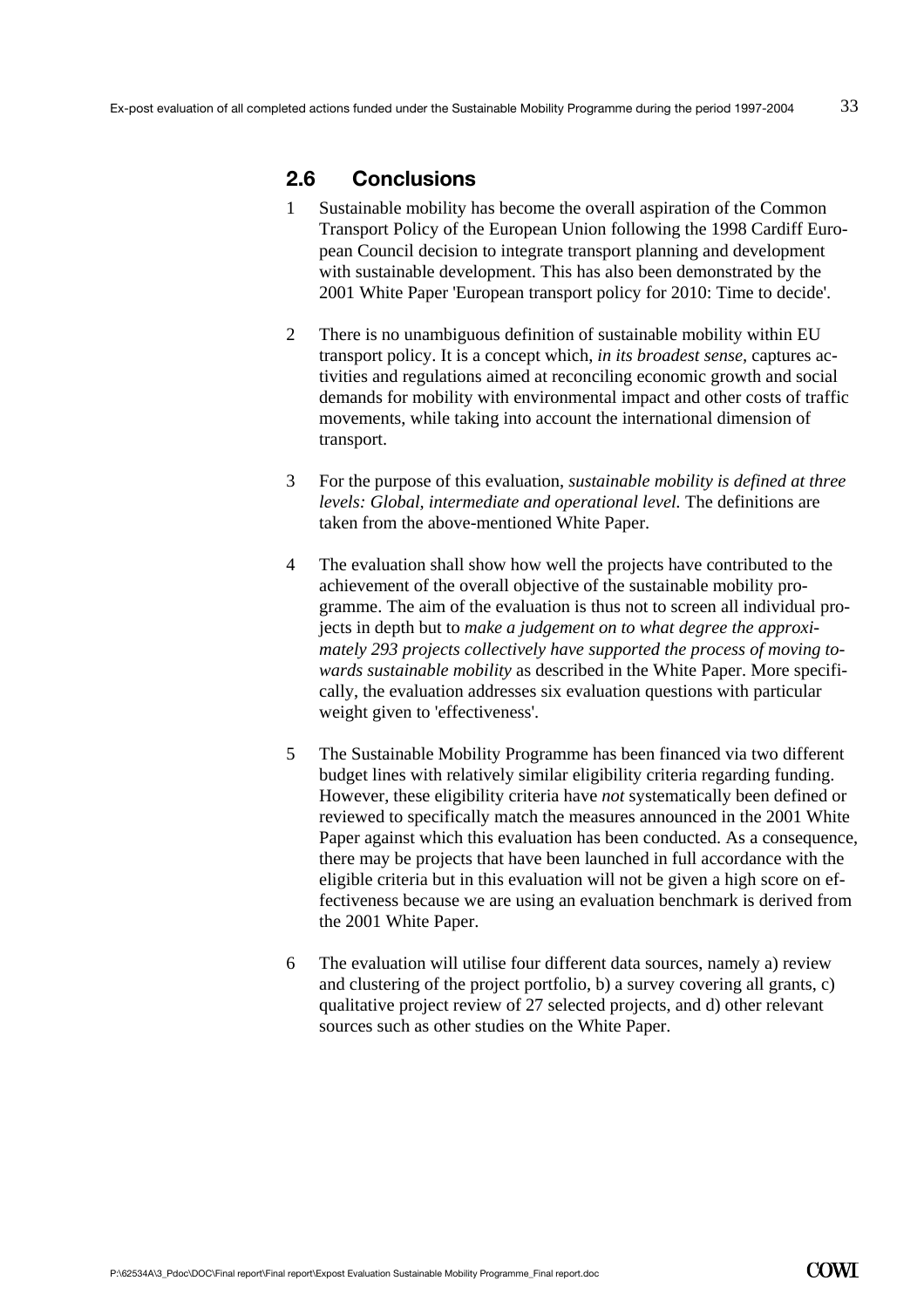# **3 An overview of the project portfolio**

# Purpose of chapter

The purpose of this chapter is to provide a basic overview of the 293 completed<sup>17</sup> projects which were supported between 1997 and 2004 under the Sustainable Mobility Programme. The projects are clustered according to:

- **Type of activity**: the intervention is either a Grant (co-financing), Service (purchase of data, translation, legal or audit services requested by DG TREN) or Study (mainly consultancies)
- **Mode of transport**: sea, air, road, rail, inland waterway, ports and combination of modes (including GNSS or reviews related to the Transport sector as a whole)
- **Type of sector**: Intermodal, infrastructure, interoperability and pricing, single transport market, public transport, preparatory actions and Galileo.

It should be noted that the clustering process also was used in the evaluation process to select a sample of projects for a particular review process (cf. section 2.5.3) and to the selection of projects for which a questionnaire survey is conducted (cf. section 2.5.2.)

## **3.1 Type of activity**

Grant, study, service The Commission implements many of its Community policies, either through public tender or by allocating grants. Each programme regulation defines the requirements for using these 2 main instruments. Public tenders have to comply with EU Regulations on public procurements and selection and award procedures to be followed vary with the nature of action to be procured (supply, service or works) and the size (financial thresholds apply).

> EU grants are defined as direct financial contributions coming from EU Budget and allocated to a beneficiary in order to fund an action which aims at promoting the realisation of an objective defined in the framework of an EU policy. The grant beneficiaries are mainly private or public organisations and, in some

 $\overline{a}$ 

 $17$  A total 361 rather heterogeneous projects had been funded during this period of which 68 are still ongoing and therefore left out of the ex post evaluation.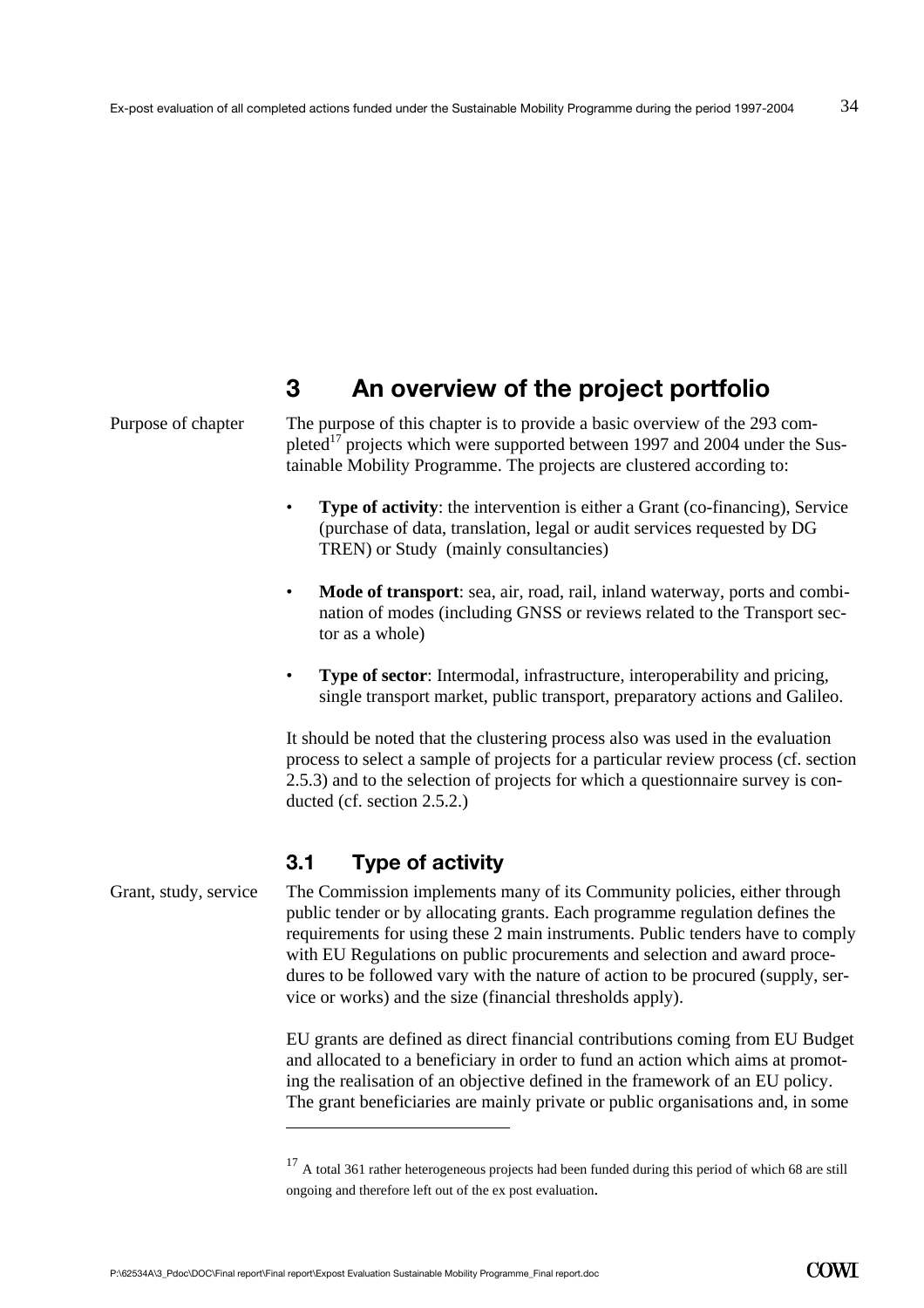exceptions, individuals chosen for their capacity to implement the projects concerned. Grants are a form of complementary financing. The EU does not finance projects up to 100%<sup>18</sup>. The grants should enable a given operation to break even financially and cannot lead to a profit for their beneficiaries.

For the purpose of the analysis, in addition to the grants, two different types of public tenders are classified: study contracts and what is named "services" purchased by Commission. This is either a supply (purchase of promotion material) or a service contract (financial audit of a project) according to the Procurement directives. The table provides a breakdown according to activity.

| <b>Activity</b> | No. of projects | In % of total | <b>Amount</b><br>(million Euro) | In % of total |
|-----------------|-----------------|---------------|---------------------------------|---------------|
| Grant           | 111             | 38%           | 11.9                            | 34%           |
| Service         | 82              | 28%           | 4.7                             | 28%           |
| Study           | 100             | 34%           | 19.0                            | 53%           |
| Total           | 293             | 100%          | 35.6                            | 100%          |

*Table 7 Breakdown according to activity* 

## **3.2 Mode of transport**

The table below provides a breakdown of the projects according to mode of transport, i.e. sea, air, road, rail, inland waterway, ports and combination of modes (including GNSS or reviews related to the Transport sector as a whole).

| <b>Mode</b>                  | No. of<br>projects | In % of total | <b>Amount</b><br>(million Euro) | In % of total |  |  |  |
|------------------------------|--------------------|---------------|---------------------------------|---------------|--|--|--|
| Air                          | 74                 | 25%           | 10.3                            | 29%           |  |  |  |
| Rail                         | 21                 | 7%            | 5.3                             | 15%           |  |  |  |
| Road                         | 34                 | 12%           | 3.0                             | 8%            |  |  |  |
| Maritime                     | 70                 | 24%           | 5                               | 14%           |  |  |  |
| Port                         | 5                  | 2%            | 0.4                             | 1%            |  |  |  |
| <b>Inland Waterway</b>       | 6                  | 2%            | 1.3                             | 4%            |  |  |  |
| Comb. of modes <sup>19</sup> | 83                 | 28%           | 10.2                            | 29%           |  |  |  |
| Total                        | 293                | 100%          | 35.6                            |               |  |  |  |

*Table 8 Breakdown according to mode of transport* 

 $\overline{a}$ 

<sup>&</sup>lt;sup>18</sup> Only projects taking place outside the European Union have the possibility to be financed in full.

 $19$  Combination of modes refers to projects involving two or more of the modes of transport (road, rail, ports etc.).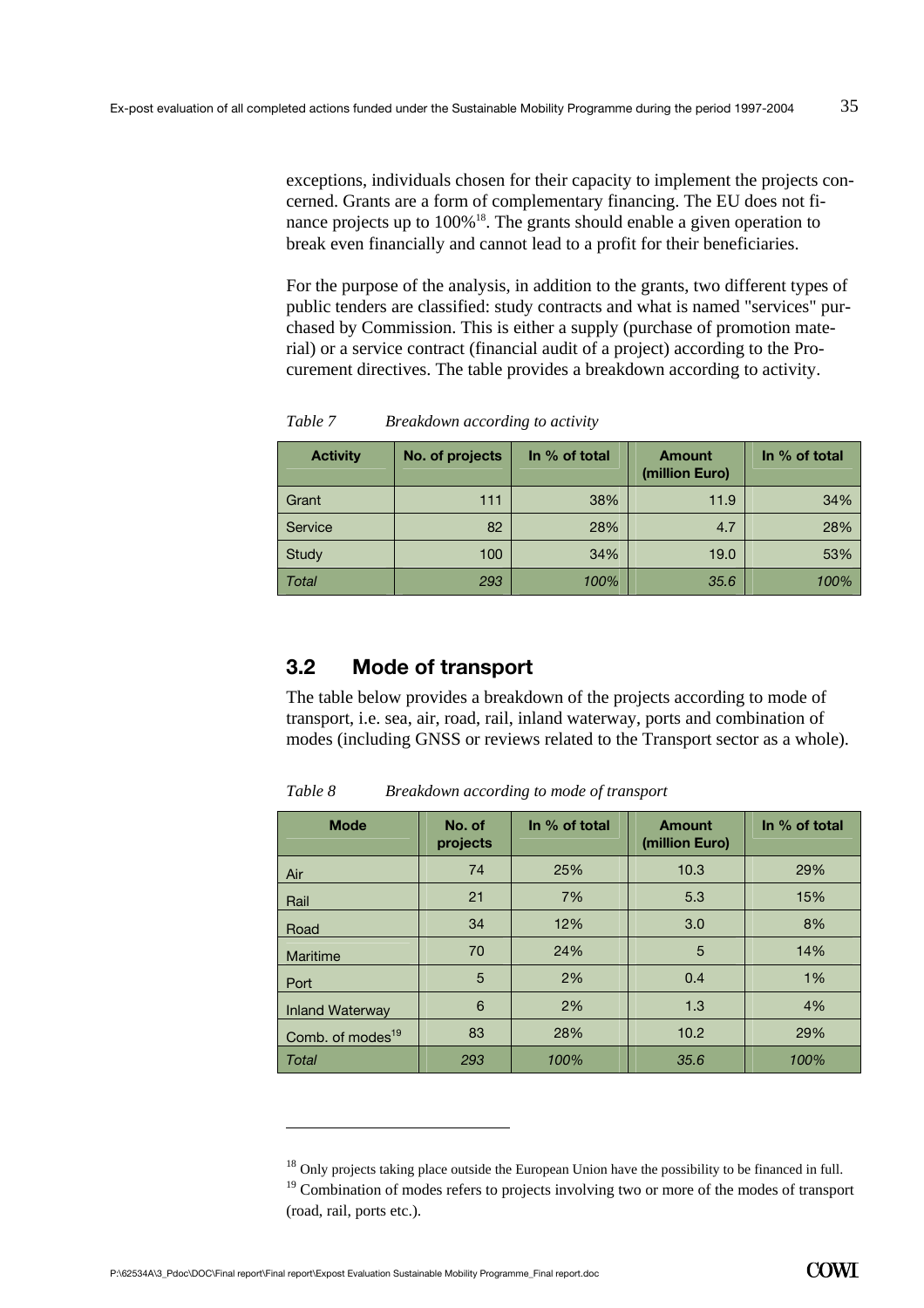The table shows that projects within the categories air, maritime and combined transport make up a significant majority of the project portfolio. It should be noted that many of the air projects relates to smaller investigations related to liberalisation and competition issues.

## **3.3 Type of sector**

In order to ensure a consistent clustering, the sectors have been defined based on information available from DG TREN's website, in particular, the chapters on Sustainable Mobility - and publications publicly available. The following sectors were defined for the clustering exercise. Definition of sectors

Intermodality This cluster includes all activities relating to the interaction between different modes of transport such as, measures improving interfaces between modes, ensuring more balanced distribution of traffic modes, measures ensuring that a passenger or a consignment can use safely at each stage of the journey the form/mode of transport which is the most efficient and best suited to his purpose.

This cluster includes activities and measures related to infrastructure improvements, interconnections of transport networks and interoperability of national networks as well as better access and use to such networks including activities aiming at fair pricing and charges for use of transport infrastructure. Infrastructure, interoperability & pricing

This cluster includes initiatives aiming to create a single transport market by easing the practical exercise of freedom of establishment and freedom to provide services throughout the Community for transport operators; ensuring or creating social safeguards; strengthening of the internal market through harmonisation, aiming to achieve a level playing field in the transport sector by harmonising national rules and standards in areas such as air traffic control, the weights and dimensions of heavy goods vehicles, train signalling systems, as well as social, environmental and safety matters; reinforcing the external dimension of the single market including initiatives in land transport, aviation, and maritime affecting the Community interest and the development of environmental and safety challenges at international level. Single Transport Market

Public Transport This cluster includes projects related to public transport.

This cluster includes projects that are considered to be preparatory action in achieving sustainable mobility objective. This cluster includes services related to statistics and databases, promotional activities and services related to conferences and meetings. Preparatory action

Galileo This cluster includes initiatives related to the preparation and development phases on the programmes and participating to Sustainable Mobility as a whole at EU level.

The table below provides a breakdown of the projects according to sector.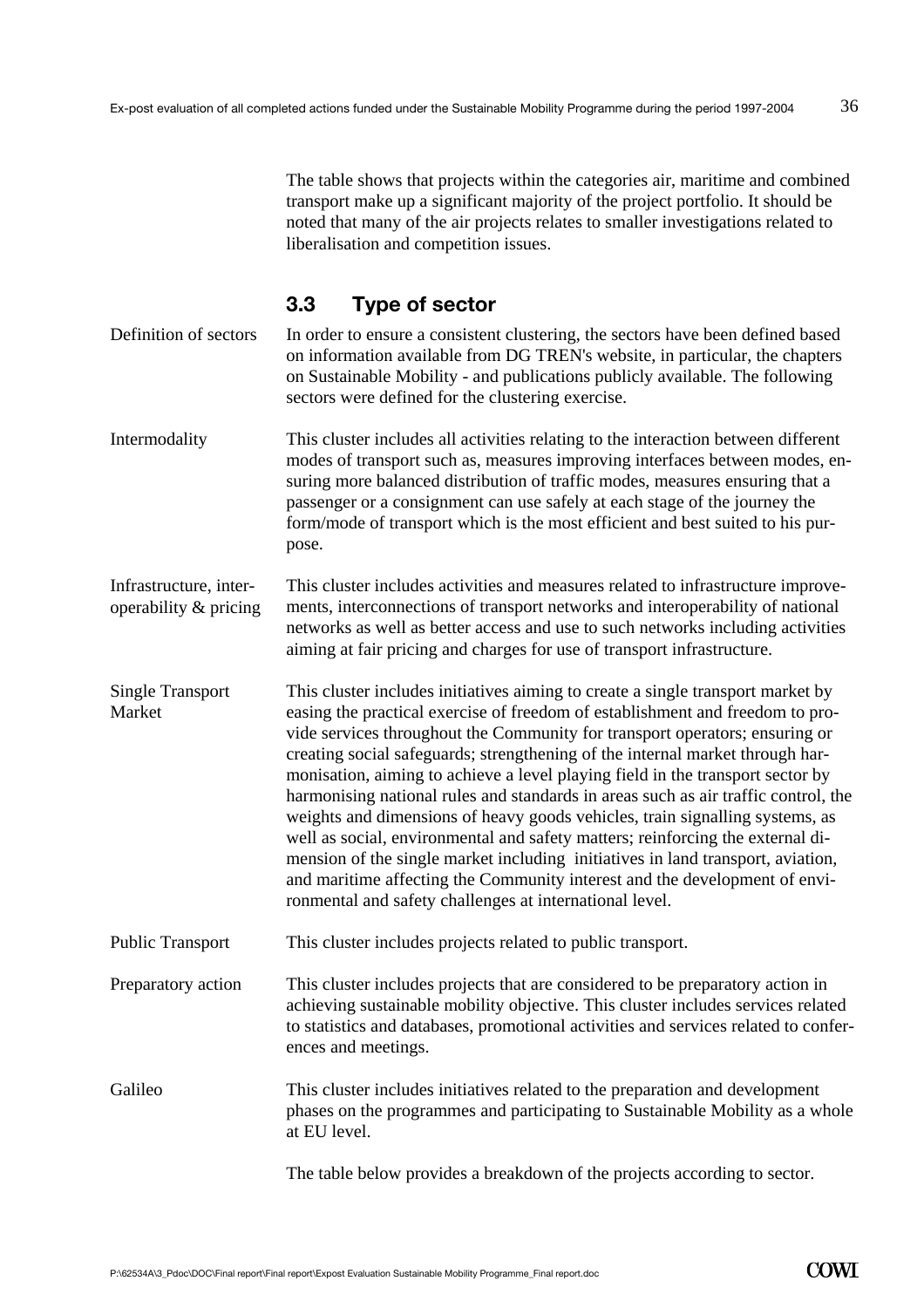| <b>Sector</b>                                | No. of<br>projects | In $%$ of<br>total | Amount<br><i>(million)</i><br>Euro) | In $%$ of<br>total |
|----------------------------------------------|--------------------|--------------------|-------------------------------------|--------------------|
| Intermodality                                | 13                 | 4%                 | 3.0                                 | 8%                 |
| Infrastructure, interoperability and pricing | 28                 | 10%                | 8.2                                 | 23%                |
| Single Transport market                      | 108                | 37%                | 14.1                                | 40%                |
| Public transport                             | 9                  | 3%                 | 1.5                                 | 4%                 |
| Preparatory action                           | 129                | 44%                | 7.4                                 | 21%                |
| Galileo                                      | 6                  | 2%                 | 1.5                                 | 4%                 |
| Total                                        | 293                | 100%               | 35.6                                | 100%               |

## *Table 9 Breakdown according to sector*

#### Observations The following should be noted:

The majority of the projects are Single Transport Market and preparatory actions. The 129 preparatory actions can be sub-categorised as follows:

- 35 projects relate to conferences or public events
- 7 to fellowships or trainings
- 25 to promotional events or products and
- 62 to purchase or production of transport statistics or data

The Single Transport Market cluster, containing 108 projects, was, itself, divided into sub-clusters that were defined taking into account the description of measures funded by the Sustainable Mobility programme as listed in Chapter 06 02 04 of the Commission General Budget:

- 20 projects are related specifically to "single market issues": specific studies and grants for the preparation and evaluation of measures aiming at completion, management and development of the single transport market, including extension thereof beyond the Community, with particular attention being paid to the removal of cross-border bottlenecks in areas in which natural barriers hamper the free movement of goods and persons,
- 7 project are related to "legislation": preparation of the legislation required for each mode of transport, both on access to the market and on the technical, social and fiscal rules, and for the carriage of goods and passengers,
- 39 projects are related to "measures ensuring fair competition": preparation and implementation of measures to ensure fair conditions of competition between operators both within the same mode and between different modes,
- 20 projects relate to analysis of the environmental and socioeconomic impact of the transport networks envisaged,
- 12 projects relate to the "external dimension" of Transport policy: consistency between the Community's trans-European networks and the networks of the European Free Trade Association countries, the candidate countries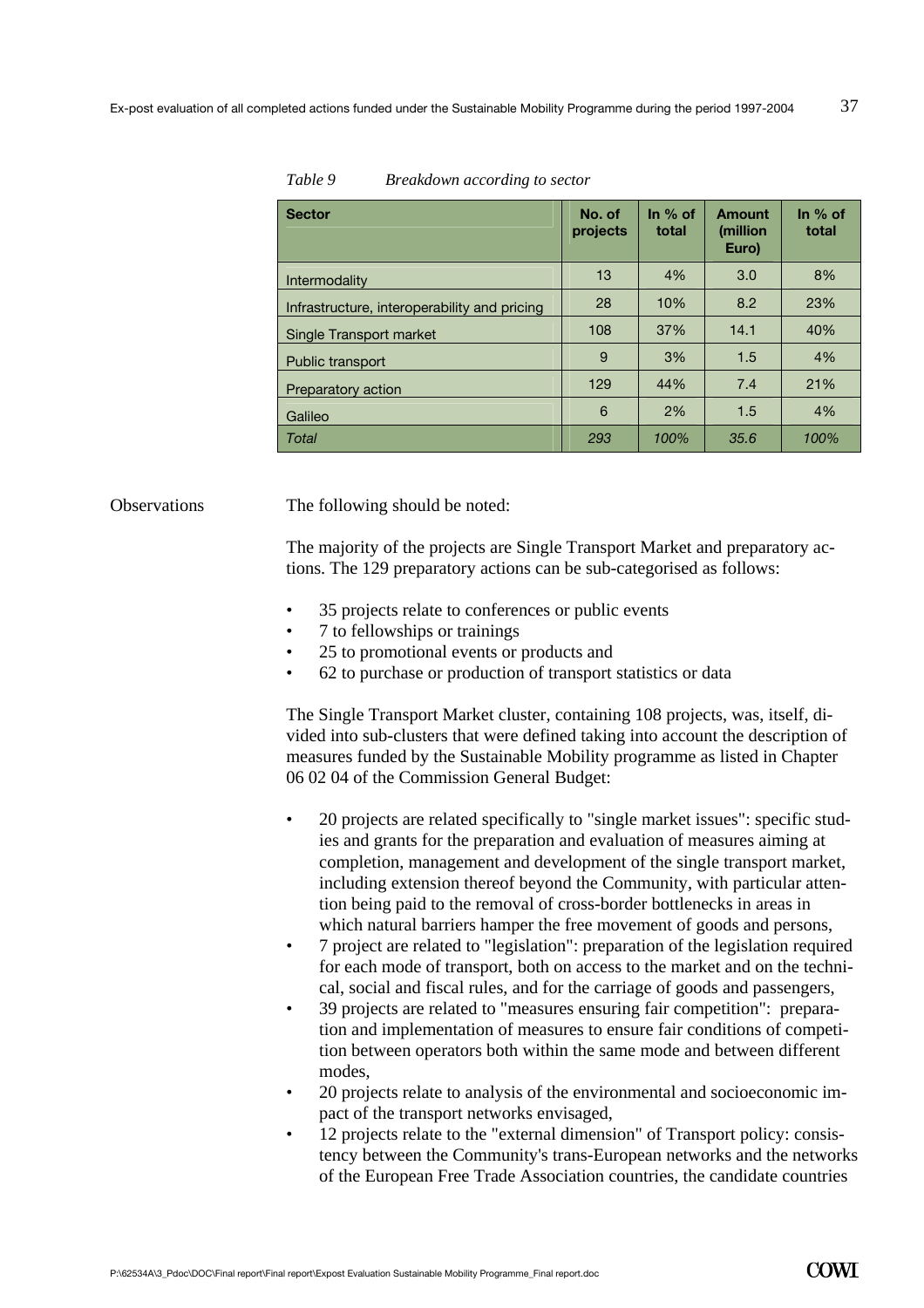and the member countries of the pan-European partnership for the transport networks and,

• 10 projects are related to "Single European Sky or ATC": development of the Single European Sky programme aimed at increasing the performance, capacity and safety of air traffic control and improving the punctuality of air transport.

# **3.4 Additional information on grants**

A total 111 activities were funded as EU grants under the Sustainable Mobility programme. The EC Contribution for grants amounted to 11.88 Million Euro or equal to 1/3 of the overall Sustainable Mobility budget. As grants are being awarded to co-funding projects, the overall recognised projects value of the 111 activities were 46.05 Million Euro. The EC contributed to approximately 25% of the overall project value.

During the three year period 1997-1999, 70 grants were awarded to national authorities, related to road statistics (Council Directive 1172/98) and maritime statistics (Council Directive 95/64/EC).

By mode of transport, maritime and road received the largest number of grants, cf. below table. Grants by mode of transport

| <b>Grants by Mode</b> | No.            | $\frac{0}{0}$ | <b>Amount</b> | $\frac{0}{0}$ |
|-----------------------|----------------|---------------|---------------|---------------|
| Air                   | 7              | 6%            | 358,692       | 3%            |
| Maritime              | 50             | 45%           | 4,074,507     | 34%           |
| Port                  | 1              | 1%            | 52,416        | 0%            |
| Inland Waterway       | $\overline{2}$ | 2%            | 95,000        | 1%            |
| Road                  | 21             | 19%           | 1,512,590     | 13%           |
| Rail                  | $\overline{4}$ | 4%            | 1,818,200     | 15%           |
| Combination of modes  | 26             | 23%           | 3,966,843     | 33%           |
| Total                 | 111            | 100%          | 11,877,248    | 100%          |

*Table* 10 *Grants awarded by sector in number and EC Contribution (Euro)* 

#### Grants by sector

The table below shows the grants by sector. A major part of the awarded grants have been categorised as 'Preparatory action' reflecting the nature of the activity as sort of preparatory action. Of the 83 preparatory action activities:

- 22 projects were related to conferences,
- 6 projects to training and scholarship,
- 38 projects were given to support statistics (mainly developed by Member States in the area of maritime and road),
- 17 projects were related to promotion of which a major part is Short Sea Shipping activities.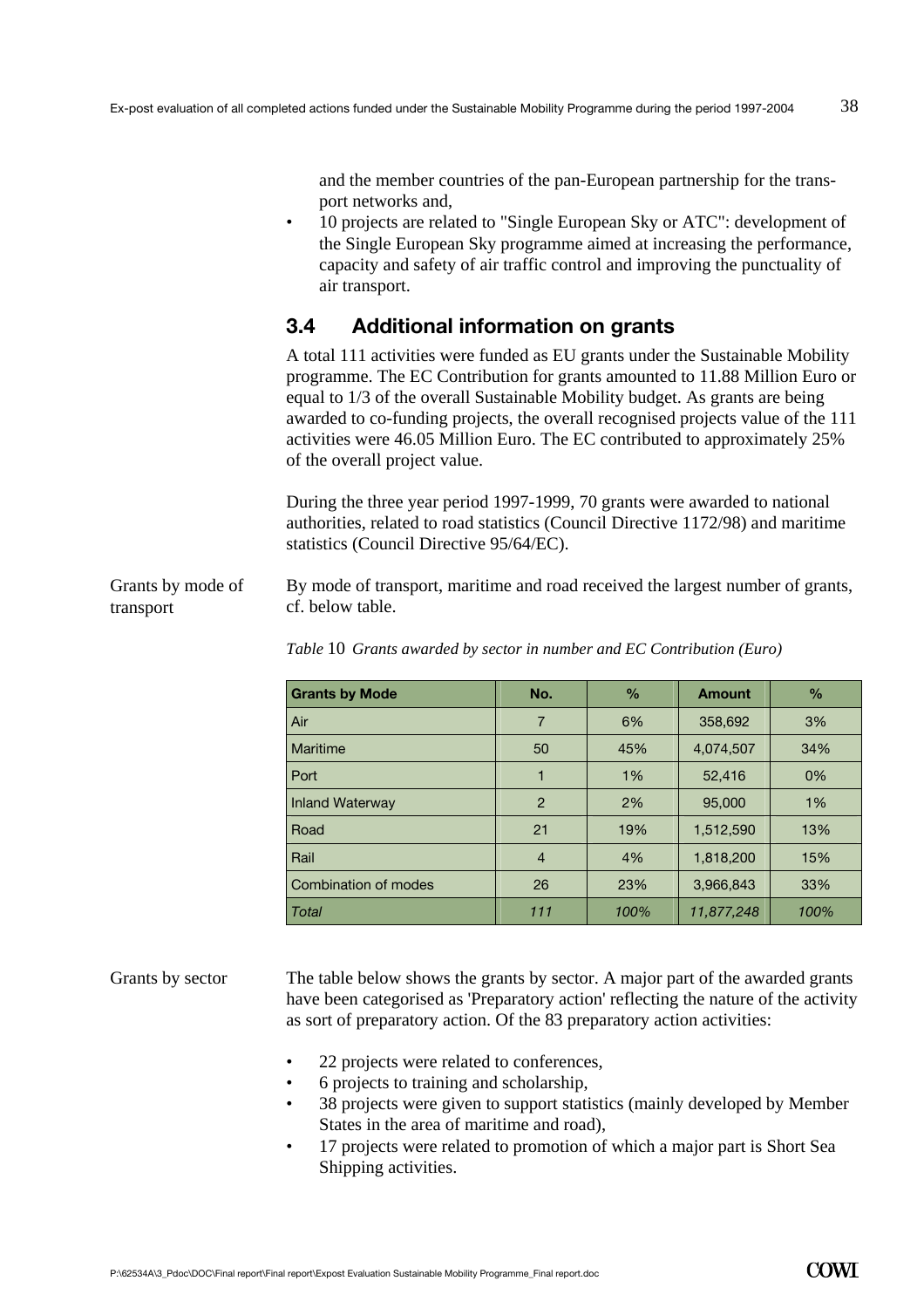| <b>Sector</b>                                 | No.           | $\frac{0}{0}$ | EC Contribution $\in$ | $\frac{0}{0}$ |
|-----------------------------------------------|---------------|---------------|-----------------------|---------------|
| Intermodality                                 | 5             | 5%            | 1,304,628             | 11%           |
| Infrastructure, interoperability &<br>pricing | 8             | 7%            | 3,440,126             | 29%           |
| <b>Single Transport Market</b>                | 11            | 10%           | 1,117,428             | 9%            |
| <b>Public Transport</b>                       | $\mathcal{P}$ | 2%            | 530,922               | 4%            |
| Preparatory action                            | 83            | 75%           | 4,238,001             | 36%           |
| Galileo                                       | $\mathcal{P}$ | 2%            | 1,246,143             | 10%           |
| Total                                         | 111           | 100%          | 11,877,248            | 100%          |

*Table 11: Grants awarded by sector in number and EC Contribution (Euro)* 

The 8 activities categorised as "infrastructure, interoperability and pricing" received approximately 30% of the budget awarded to grants. However, this is due to two major projects in the field of rail systems and interoperability.

# **3.5 Financing**

The sustainable mobility programme has allocated, in total, approximately 35.6 MEUR to the projects. A breakdown of the financing is shown in the following table with the overall distribution of projects and amounts on a yearly basis.

| Year  | <b>No. Projects</b> | EC Contribution - $\in$ |
|-------|---------------------|-------------------------|
| 1997  | 6                   | 1,256,472               |
| 1998  | 72                  | 7,751,597               |
| 1999  | 79                  | 7,424,367               |
| 2000  | 39                  | 4,551,911               |
| 2001  | 36                  | 6,495,506               |
| 2002  | 37                  | 6,537,566               |
| 2003  | 15                  | 1,179,735               |
| 2004  | 9                   | 427,275                 |
| Total | 293                 | 35,624,429              |

*Table 12 Overall EC Contribution and number of projects by year* 

The largest number of projects with EC Contribution was funded during the year's 1998 and1999, followed by the years 2000 to 2002.

The table shows that the majority of the projects in fact commenced before the launch of the White Paper.

Several projects from 2003 and 2004 are not yet finalised and therefore not part of this evaluation.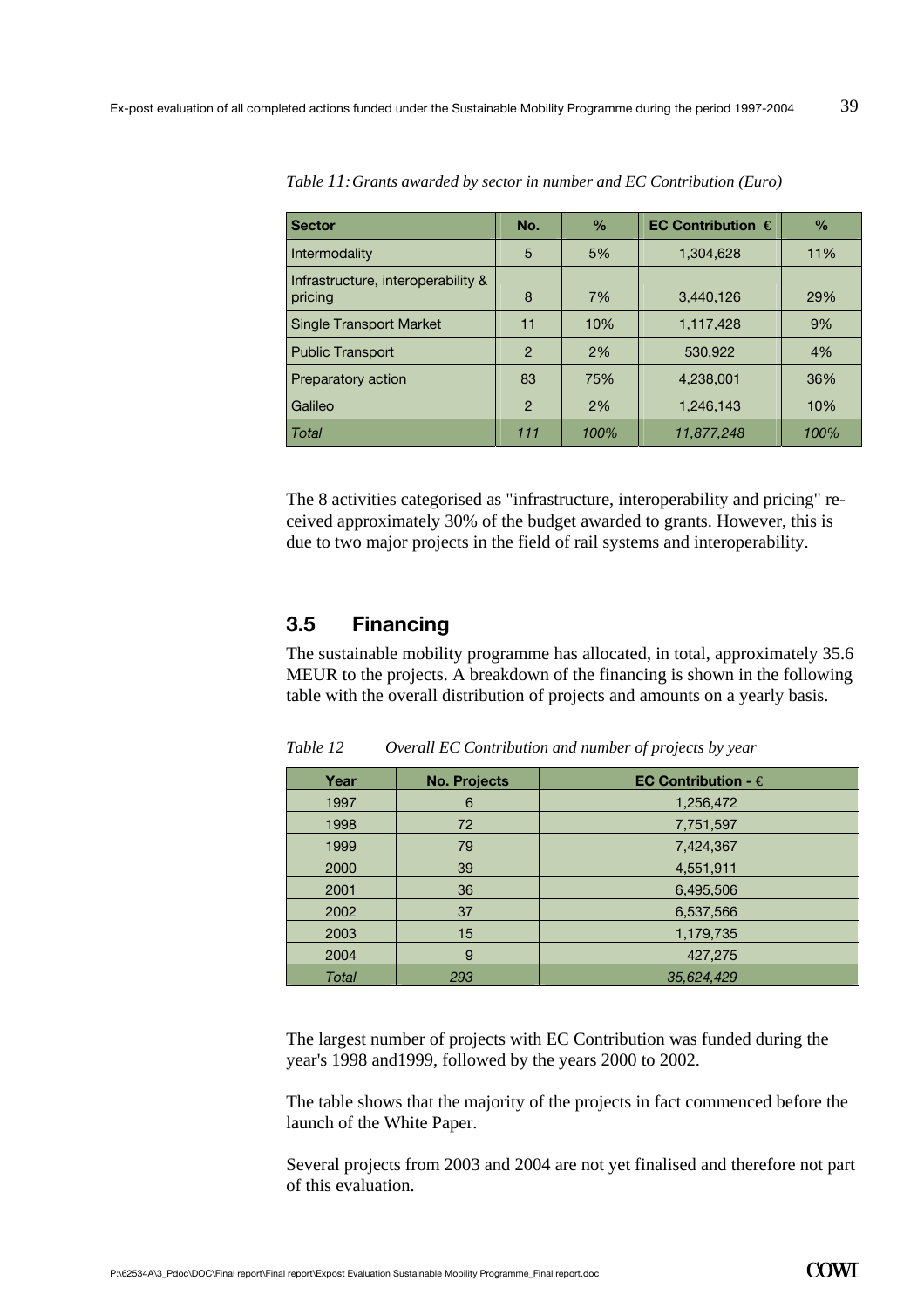# **3.6 Conclusions**

- 1 The Sustainable Mobility Programme has funded a total of 293 ended projects during the period 1997-2004 with a total allocation of 35.6 MEUR.
- 2 The projects have been clustered on the basis of type of activity, mode of transport, and sector, cf. the matrix below.

|                                               |     | Grant |      |                    |     | <b>Service</b> |                     |            |      |      |                    | <b>Study</b> |      |                     |     |      |      |                           |     |      |                     |
|-----------------------------------------------|-----|-------|------|--------------------|-----|----------------|---------------------|------------|------|------|--------------------|--------------|------|---------------------|-----|------|------|---------------------------|-----|------|---------------------|
| Mode of transport/sector                      | ΑÌΓ | Rail  | Road | Waterway<br>Inland | Sea | Port           | modes<br>৳<br>Comb. | <b>Air</b> | Rail | Road | Waterway<br>Inland | Sea          | Port | modes<br>đ<br>Comb. | Äir | Rail | Road | <b>Waterway</b><br>Inland | Sea | Port | modes<br>Ⴆ<br>Comb. |
| Intermodality                                 |     |       |      |                    |     |                |                     |            |      |      |                    |              |      |                     |     |      |      |                           |     |      |                     |
| Infrastructure, interoperability &<br>pricing |     |       |      |                    |     |                |                     |            |      |      |                    |              |      |                     |     |      |      |                           |     |      |                     |
| Single transport market                       |     |       |      |                    |     |                |                     |            |      |      |                    |              |      |                     |     |      |      |                           |     |      |                     |
| Public transport                              |     |       |      |                    |     |                |                     |            |      |      |                    |              |      |                     |     |      |      |                           |     |      |                     |
| Preparatory action                            |     |       |      |                    |     |                |                     |            |      |      |                    |              |      |                     |     |      |      |                           |     |      |                     |
| Galileo                                       |     |       |      |                    |     |                |                     |            |      |      |                    |              |      |                     |     |      |      |                           |     |      |                     |

- 3 By mode of transport, projects within the categories air, maritime and combined transport make up a significant majority of the project portfolio.
- 4 By sectors, the majority of the projects are Single Transport Market and preparatory actions.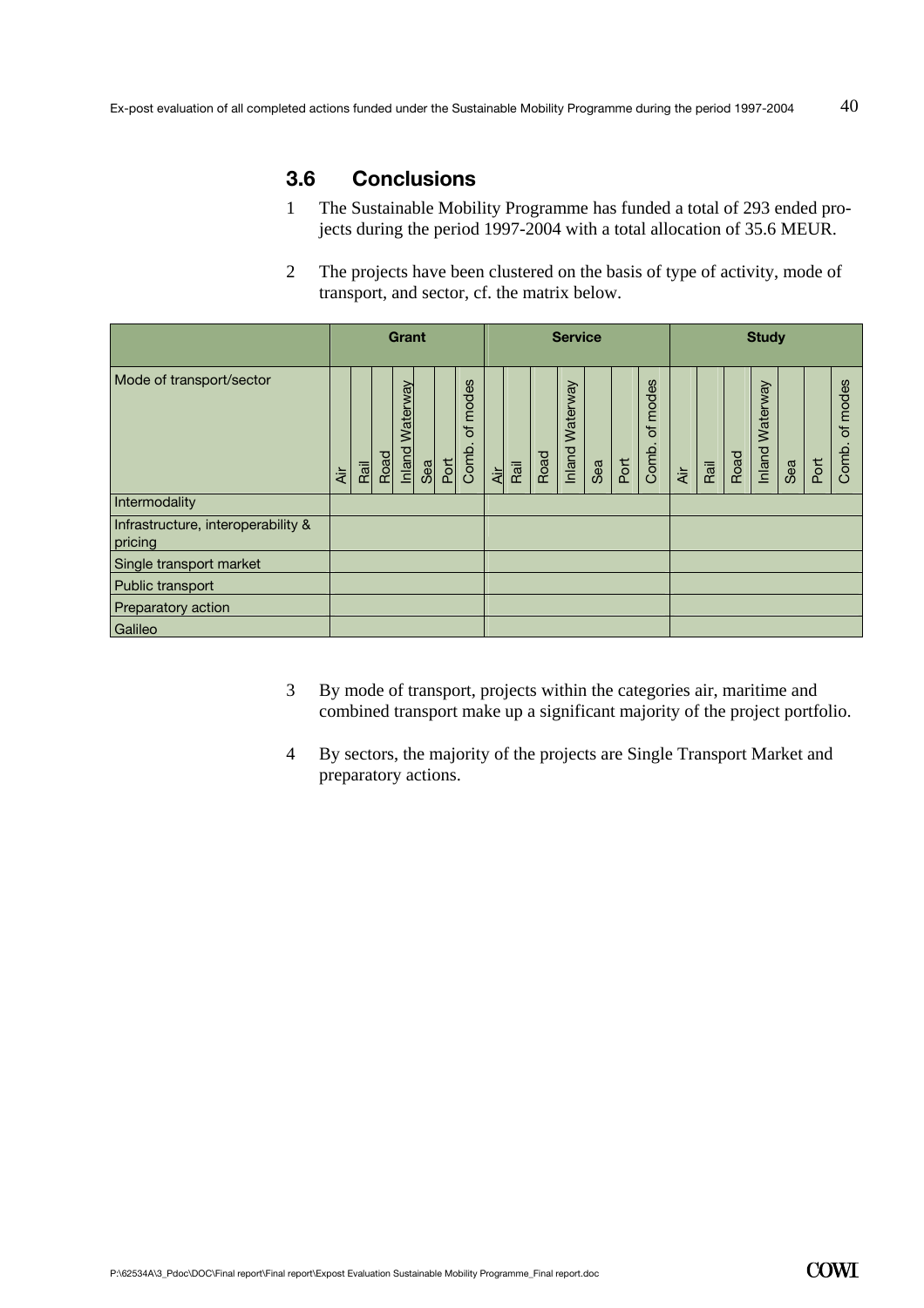# **4 Effectiveness**

Purpose of chapter

Was 'sustainable

The purpose of this chapter is to assess effectiveness of the funded projects. Effectiveness is conventionally defined as the extent to which objectives set are achieved, and it is in this context therefore defined as the extent to which the projects have supported the objectives of the White Paper.<sup>20</sup>

## **4.1 Results in relation to programme effectiveness**

The results are generated on the basis of three data sources: Survey covering grants, project reviews and analysis of the entire project portfolio.

#### **4.1.1 Survey results**

As noted, a questionnaire was submitted to the authorities and organisations which received a grant under the Sustainable Mobility programme during the period 1997-2004. The project owners were asked if 'their' projects were framed with reference to sustainable mobility in order to obtain an indication of how relevant and salient the concept was perceived to be for the project formulation. The results are reported in the Table 13. mobility' mentioned?

| Table 13 | Question: 'Was your project defined with explicit reference to sustain- |
|----------|-------------------------------------------------------------------------|
|          | able mobility?'                                                         |

|              | No. of replies | In % of total |
|--------------|----------------|---------------|
| Yes          | 15             | 31%           |
| <b>No</b>    | 24             | 49%           |
| don't know   | 10             | 20%           |
| <b>Total</b> | 49             | 100%          |

 $20$  The applied definition of effectiveness has some similarity with the evaluation theme of 'relevance' (defined as: The extent to which an intervention's objectives are pertinent to needs, problems and issues to be addressed). However, it was argued that the 293 funded projects - being funded by a sustainable mobility budget line - should be seen as activities aimed at achieving sustainable mobility, and that this evaluation should assess to what degree the projects supported this objective. Hence, it is more precise to use the term effectiveness than relevance.

 $\overline{a}$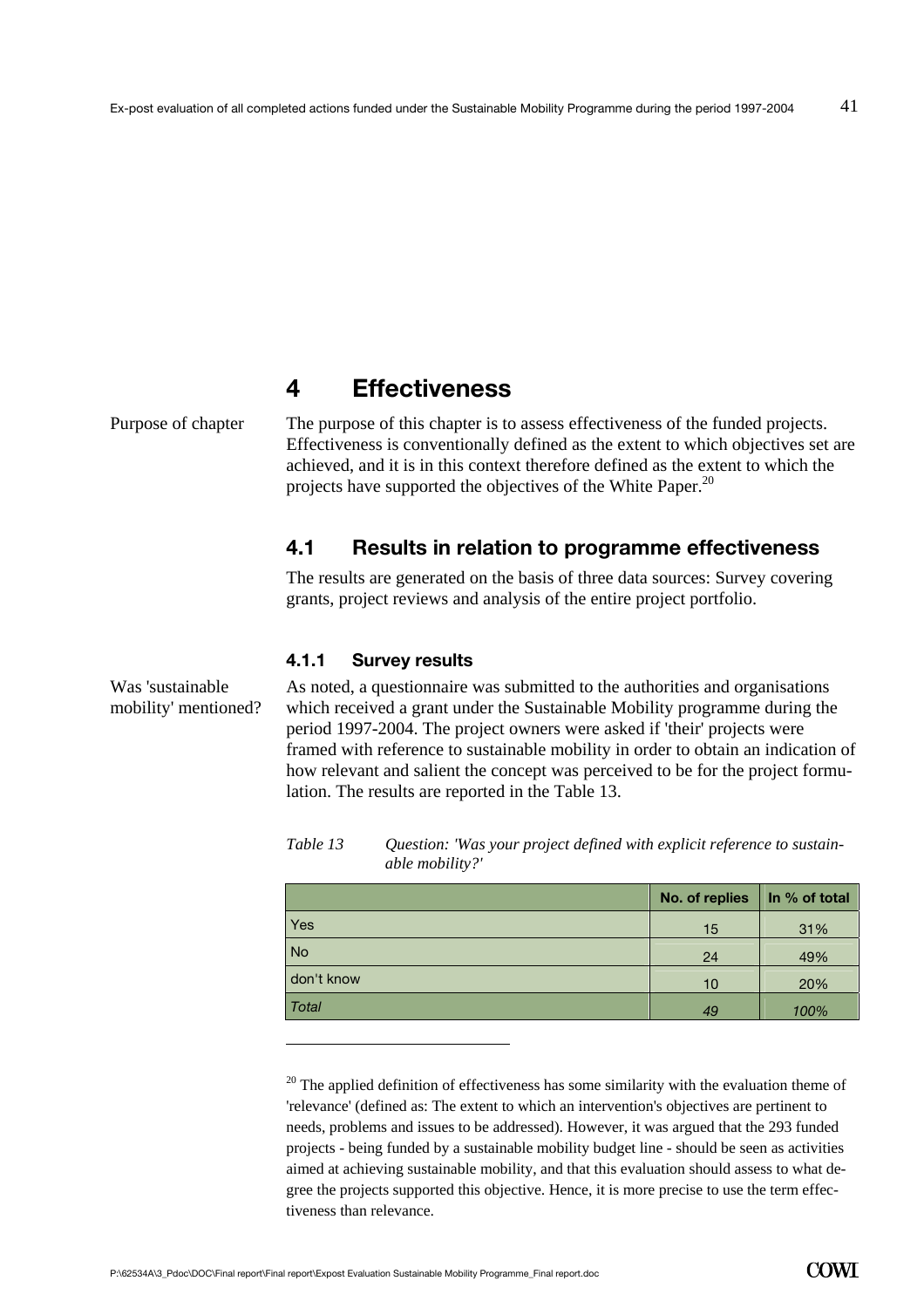It appears that less than one-third of the projects were defined with reference to sustainable mobility while apparently two-thirds of the projects did not explicitly relate to sustainable mobility. In the questionnaire, some respondents stated explicitly that their projects were only loosely related to sustainable mobility, if related at all. This observation is in accordance with what we discovered when we reviewed selected projects (see Section 4.1.2).

Those receiving grants were also asked what it meant that the project was funded by the sustainable mobility programme, cf. the table below.

*Table 14 Question: 'Please reflect on the importance of the sustainable mobility programme being the funding source?'* 

|                                                                                             | No. of replies | In % of total |
|---------------------------------------------------------------------------------------------|----------------|---------------|
| It did not have specific consequences for our project                                       | 6              | 12%           |
| It was not clear to me that the project was funded by the<br>sustainable mobility programme | 28             | 57%           |
| It meant that the project was oriented towards sustain-<br>able development                 | 13             | 27%           |
| Other consequences                                                                          | $\Omega$       | 0%            |
| Don't know                                                                                  | $\mathcal{P}$  | 4%            |
| Total                                                                                       |                |               |

The projects owners appear to have a low level of awareness of the sustainable mobility programme. It also appears that a majority of the receivers of grants were not aware that they received funding from the Sustainable Mobility Programme.

The project owners were asked to assess whether the projects, according to the perception of the respondents, correspond well with the problems that sustainable mobility is trying to tackle.

| Table 15 | Question: 'Did the project correspond well with the problems in the    |
|----------|------------------------------------------------------------------------|
|          | transport sector that the concept of sustainable mobility is trying to |
|          | tackle?                                                                |

|              | No of replies | In % of total |
|--------------|---------------|---------------|
| Yes          | 14            | 29%           |
| Partly       | 19            | 39%           |
| <b>No</b>    |               | 2%            |
| Don't know   | 15            | 31%           |
| <b>Total</b> | 49            | 100%          |

Will the projects tackle sustainable mobility issues?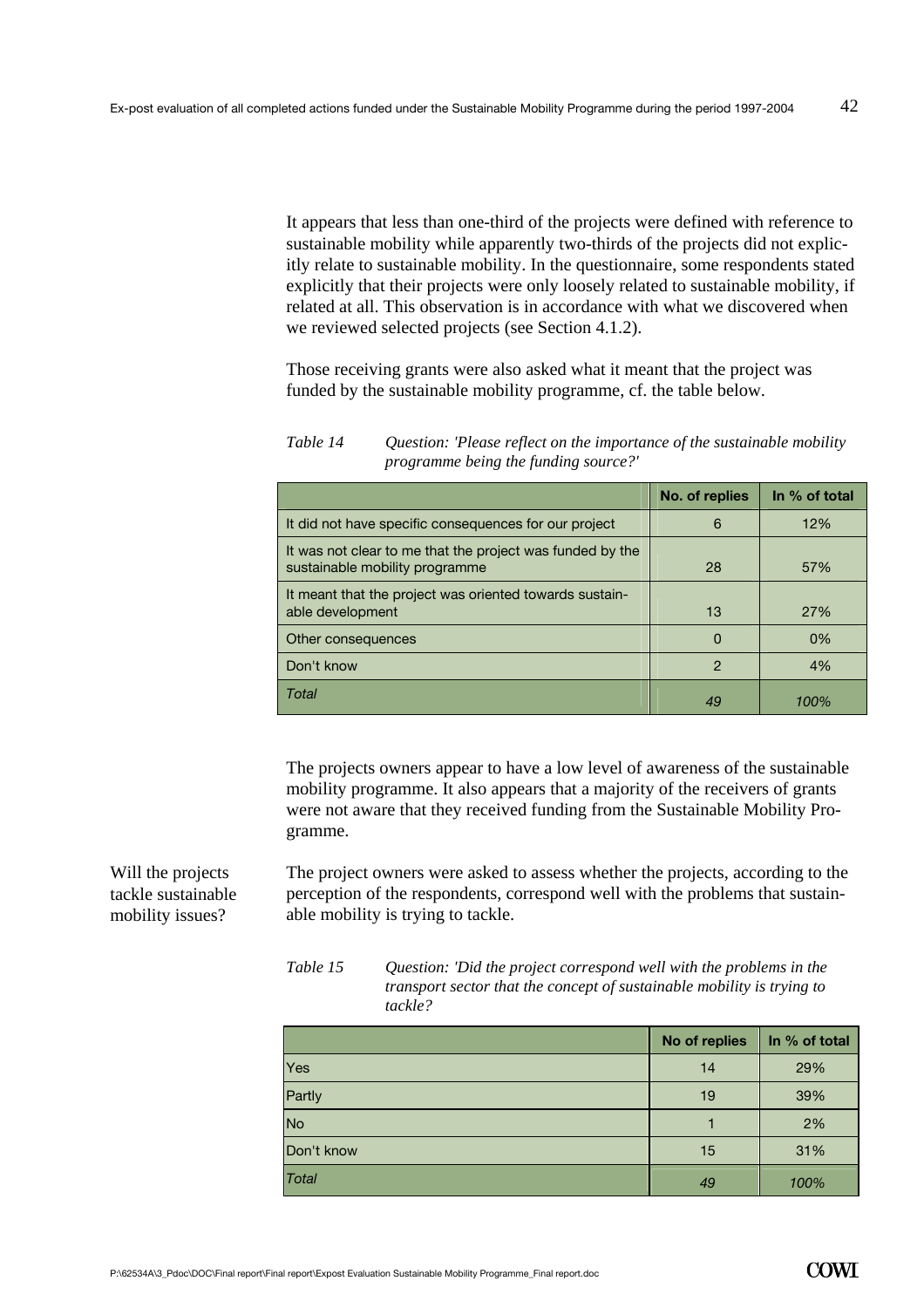The answers show that the projects are perceived to correspond reasonable well but not very well with the concept of sustainable mobility. Furthermore, the respondents seem uncertain in answering this question (many 'partly' and 'don't know' answers). In the light of other results, this could indicate a more fundamental uncertainty on what is meant at all by the concept of sustainable mobility. As the sustainable mobility concept was not flagged in relation to the allocation of grants, it should not come as a surprise that the respondents probably were not familiar with the concept. Examples of some of the supplementary comments given by the respondents are presented in the text box below.

*Text box 8 Examples of statements on the concept of sustainable mobility* 

#### *Examples of statements on 'sustainable mobility'*

The respondents were asked to provide supplementary comments in addition to filling-in the questionnaire, and the troubles in interpreting the concept of sustainable mobility was mentioned by some of the respondents, cf. the examples given below.

- 'The project was very loosely related to sustainable mobility issues but I'm really not sure what is meant by sustainable mobility.'
- 'As we are unfamiliar with the concept of sustainability developed by the EU; it is difficult to express any views on whether the project supported sustainable mobility.'
- 'A good and generally accepted definition of sustainable transport has not yet been formulated.'

#### **4.1.2 Project review results**

The project review part of the evaluation provided an opportunity to analyse, in some detail, individual projects while still allowing a relatively high number of projects to be reviewed thereby allowing generalisation from the project sample to the total population of projects.

The projects were scored on the basis of a predefined scoring system. For instance, for a project to contribute 'very significantly' to sustainable mobility it should fulfil the following criteria: Scoring of projects

- The project can clearly be argued to support the global, the intermediate and the operational definitions of sustainable mobility.
- It does not contradict other elements of the sustainable mobility policy.

On the other end of the continuum we have projects that, to a lesser degree, contribute to sustainable mobility. Such projects can be argued to support some, but not all, of the objectives, e.g. they may support the global and the operational definitions of sustainable mobility but not the intermediate working objective. The overall results are presented in the table below.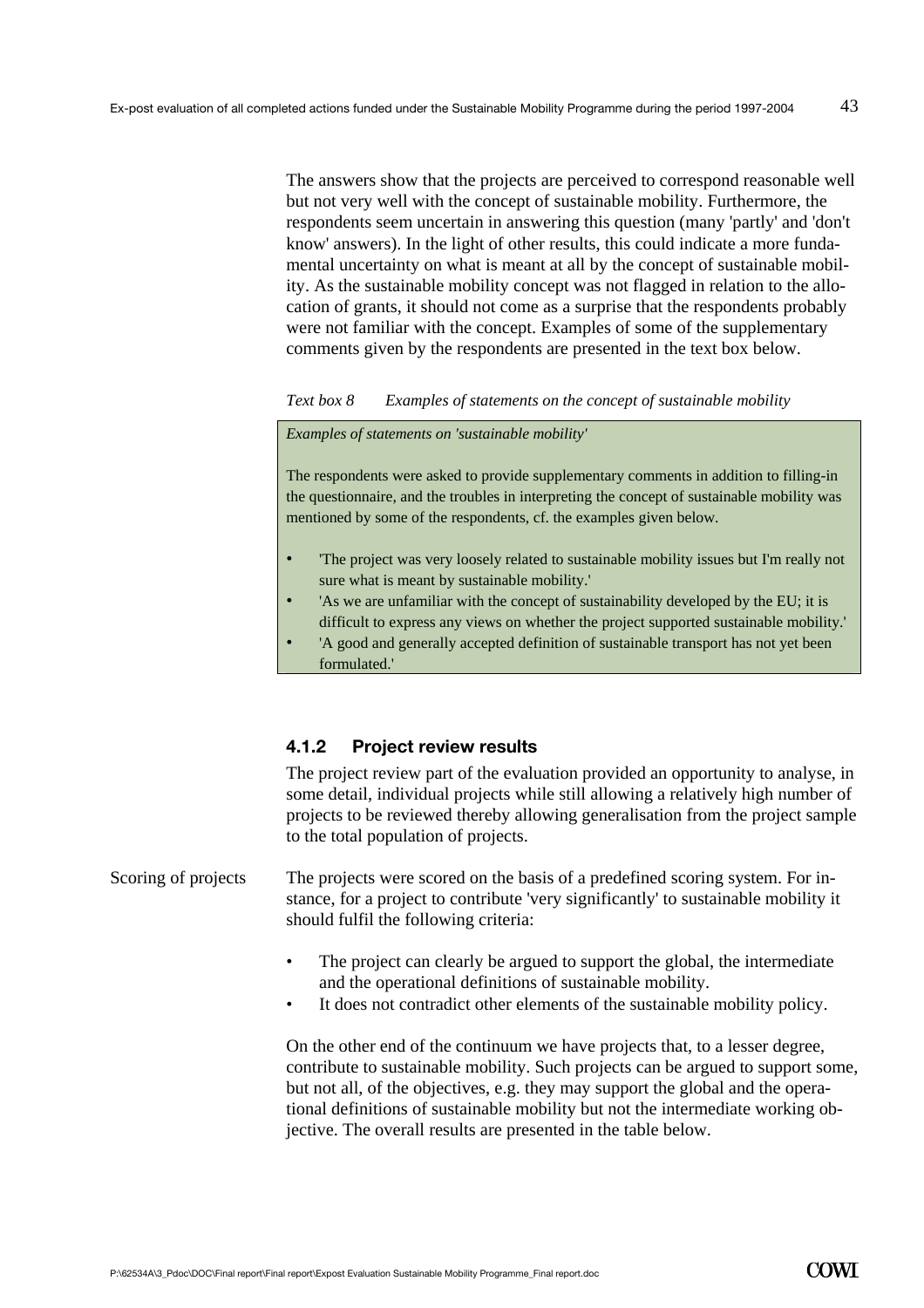|                                                       | No of projects | In % of total |
|-------------------------------------------------------|----------------|---------------|
| Very significant contribution to sustainable mobility | 13             | 48.1%         |
| Significant contribution to sustainable mobility      | 5              | 18.5%         |
| Some contribution to sustainable mobility             | 5              | 18.5%         |
| Less contribution to sustainable mobility             | 4              | 14.8%         |
| Total                                                 | 27             | 100%          |

#### *Table 16 Overall project review results - effectiveness*

The table shows;

- that app. 65 percent of the projects gave a significant or a very significant contribution to the realisation of sustainable mobility,
- that app. 15 percent of the projects gave a less significant contribution to the realisation of sustainable mobility.

In 2004, DG TREN carried out an *Ex-post evaluation of specific interventions funded under the Sustainable Mobility Policy* covering 10 projects. On the effectiveness in addressing the policy goals, the earlier evaluation found that 8 out of the 10 projects were effective. The overall level of effectiveness for the entire project portfolio is therefore found to be in the same magnitude. The results in comparison with the earlier evaluation

#### **Other observations**

The high-scoring projects

In addition to the interpretation of the overall figures, many other observations can be made. We found for instance that there is a sizable difference between the projects regarding their contribution to sustainable mobility: many projects provide a significant contribution and can clearly be argued to support the White Paper understanding of sustainable mobility while a smaller group of projects is questionable.

Concerning the high-scoring projects, the following can be noted:

- Few of them are framed with reference to the concept of sustainable mobility or the White Paper as such but they clearly target and support key elements of the policy outlined by the White Paper.
- The nature of the projects varies. For instance, some projects are promotional and awareness raising by nature and a group of high-scoring projects concern the production of knowledge to be used for legislative initiatives. Some examples are given in the text box below.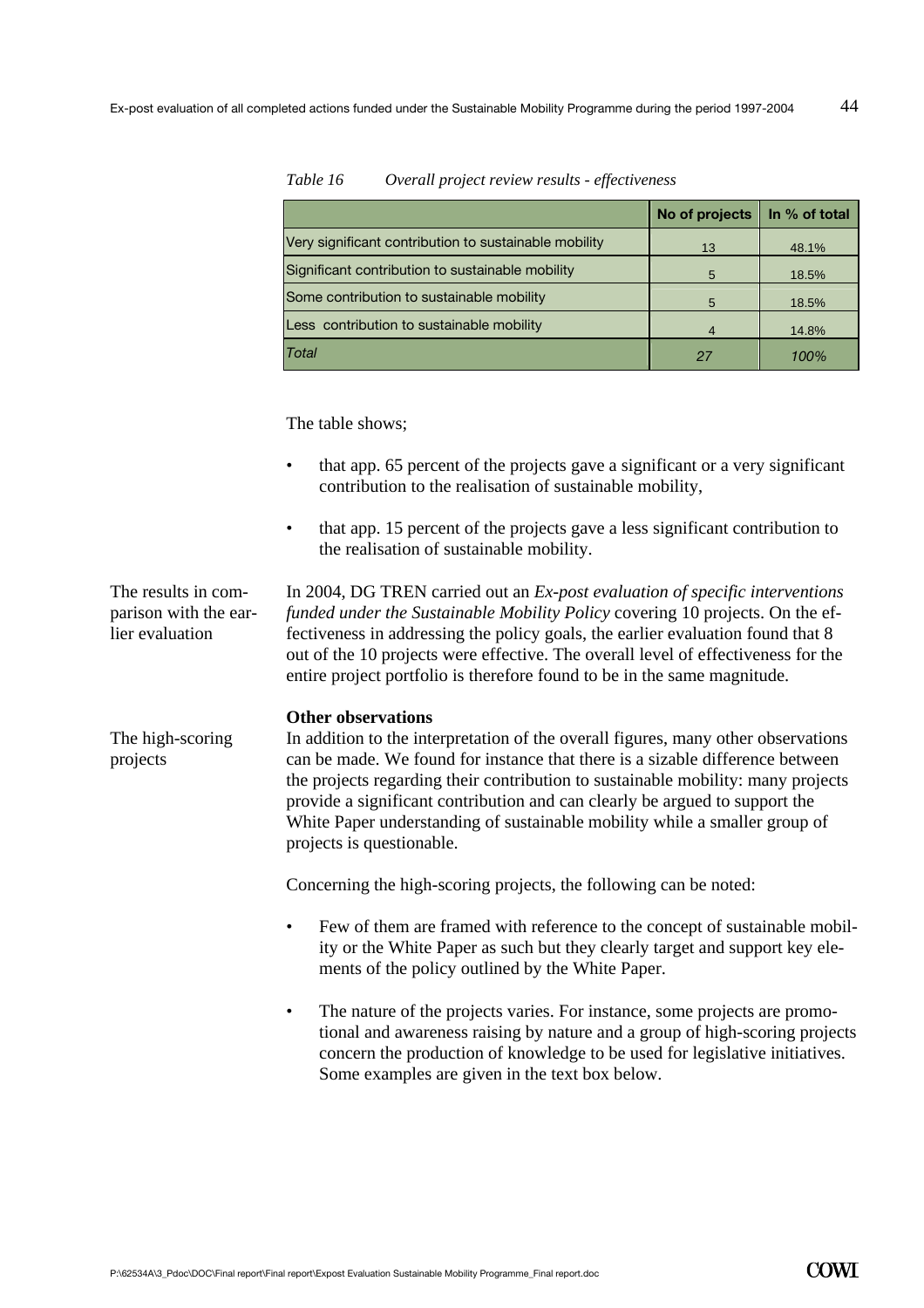|                               | Text box 9<br>Examples of high-scoring projects                                                                                                                                                                                                                                                                                                                                                                                                                                                                                                                                                                                                                                                                                                                                                                                                                                                                            |
|-------------------------------|----------------------------------------------------------------------------------------------------------------------------------------------------------------------------------------------------------------------------------------------------------------------------------------------------------------------------------------------------------------------------------------------------------------------------------------------------------------------------------------------------------------------------------------------------------------------------------------------------------------------------------------------------------------------------------------------------------------------------------------------------------------------------------------------------------------------------------------------------------------------------------------------------------------------------|
|                               | Safety Regulations and Standards for European Railways was a study undertaken in<br>2000 with the aim to providing an overview on existing safety regulations for railway op-<br>erations among the Member States in order to develop a common safety approach within<br>the EU. The project supports the objectives of sustainable mobility by contributing to the<br>process of better safety regulation as part of a broader railway revitalising strategy,<br>thereby showing railway transport as a safe and environmental friendly alternative to road<br>transport. Overall, it is concluded that the project, to a significant degree, supports sus-<br>tainable mobility. The study has had some impact regarding input to draft legislation and<br>parts of the recommendations are reflected in legal acts which have been adopted since<br>then, i.e. Directive 2004/49 on safety on the Community's railways. |
|                               | The Accessibility of Urban Transport to People with Reduced Mobility is a study from<br>2003 providing an overview of the situation in the European Union with regard to accessi-<br>bility for persons with reduced mobility to urban transport. The importance of improved<br>accessibility is explicitly stated in the White Paper, hence is an element in the social di-<br>mension in sustainable mobility. The contribution of the study is assessed to be signifi-<br>cant.                                                                                                                                                                                                                                                                                                                                                                                                                                         |
|                               | Study of the current situation in the inland waterway sector and future prospects in<br>the enlarged Union - The project relates to the future prospect of the Inland Waterway<br>Sector, relating closely to the overall objectives of the 2001 White Paper. The inland wa-<br>terway is an alternative mean of transport (cargo) both more energy efficient and more<br>secure than the alternatives road and rail transport. Furthermore inland waterway transport<br>has significant unused capacity and in areas of already congested networks. The study<br>deals with issues related to the Inland Waterway Sector and the environment (addressing<br>the Inland Waterway as a more energy efficient source of transport), social (analysing the<br>employment situation, social legislation and certification of boat masters) and economics<br>(vitality of sector, competitive issues and security).             |
| The low-scoring pro-<br>jects | Regarding the low-scoring projects, the following should be noted:                                                                                                                                                                                                                                                                                                                                                                                                                                                                                                                                                                                                                                                                                                                                                                                                                                                         |
|                               | They do not contribute to the realisation of a clearly stated objective in the<br>$\bullet$<br>White Paper but concern issues which are not raised by the White Paper;<br>hence show little familiarity with traditional sustainability issues.                                                                                                                                                                                                                                                                                                                                                                                                                                                                                                                                                                                                                                                                            |
|                               | A majority of the low-scoring projects are air transportation projects and<br>many of them concern the market liberalisation processes within the Euro-<br>pean air transport sector. Air transport is not excluded from the sustainable<br>mobility agenda as the White Paper contains a policy area 'Controlling the<br>growth in air transport'. It contains 10 specific measures but none of these<br>concerns the creation of a single air transport market.                                                                                                                                                                                                                                                                                                                                                                                                                                                          |
|                               | It should be noted that a parallel observation is in fact made in the context<br>$\bullet$<br>of the recent mid-term review on the implementation of the White Paper<br>measures ('Assessment of the contribution of the TEN and other transport<br>policy measures to the mid-term evaluation of the White Paper on the<br>European Transport Policy for 2010', DG TREN, European Commission,<br>October 2005). According to the review most of the air transport measures<br>implemented in fact contravene the intermediate working objective of<br>shifting the balance between modes of transport as most of the measures<br>implemented have either aimed at reducing costs for airlines or make air<br>travel more attractive for passengers (via compensations rules and an in-                                                                                                                                    |

crease in safety measures).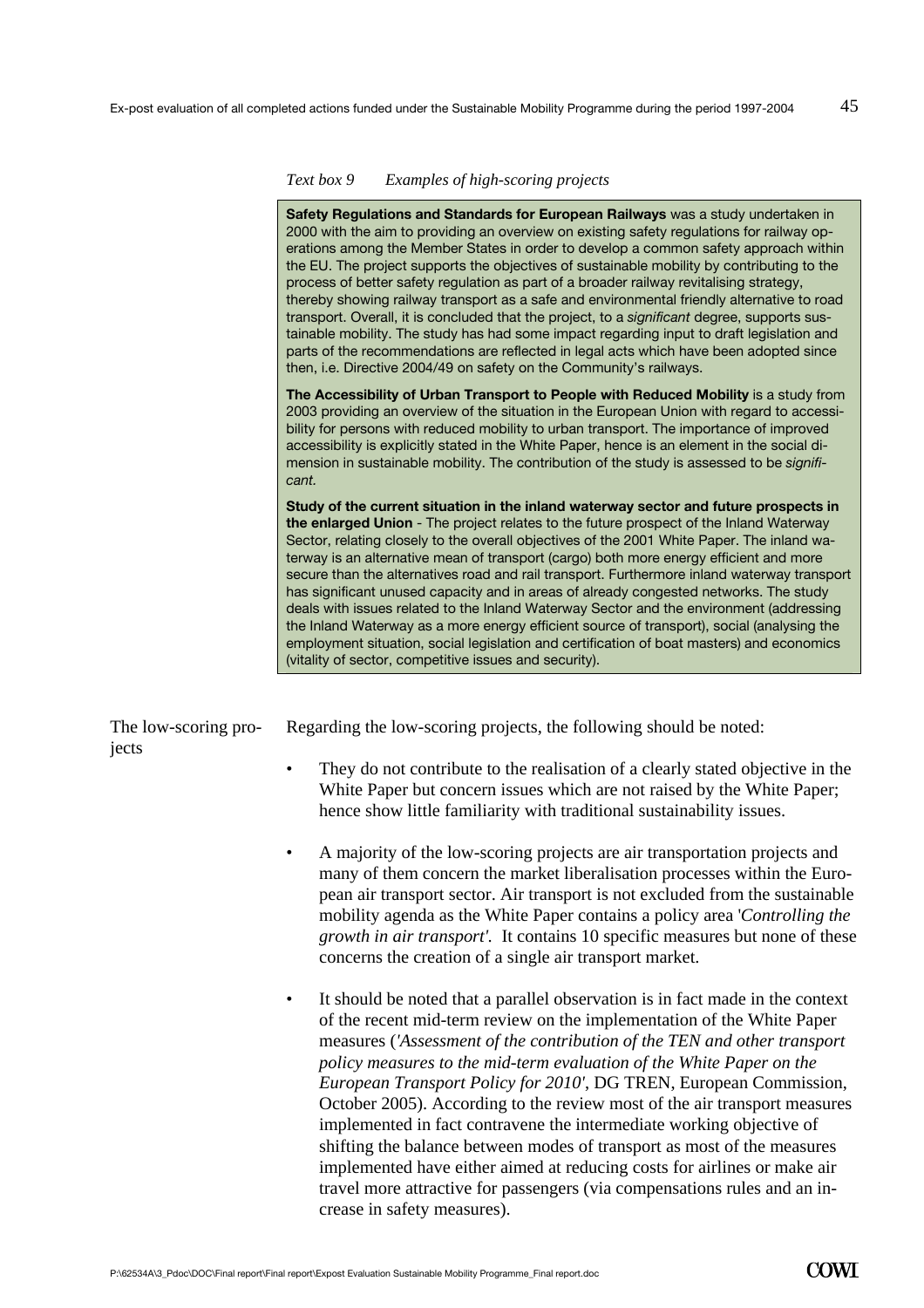On the apparent inconsistency between the White Paper objectives and some of the air transport projects, we need to emphasise again, that the White Paper was prepared at a time when the general consensus was that the single transport market for air transport was almost realised while some of the projects were launched and carried out *before* the White Paper. Hence some of the projects financed by the Sustainable Mobility Programme address single transport market issues for the air transport sector and they should, by definition, be given a low score regarding effectiveness. This was also accepted by the task managers interviewed. One of these said, for instance, that '*…it is clear that the relevance of the project is limited against the White Paper but against the broader understanding of the common transport policy objectives from the 1990's the project was ok'.* In the text box below examples of low-scoring projects are shown.

#### *Text box 10 Examples of low-scoring projects*

**Restructuring Programme Olympic Airways** was a study undertaken in 1999 with the aim to verify whether Olympic Airways had fully implemented the measures provided by a restructuring programme. The study does not relate to the global objective of sustainable mobility; it does not contribute in generating a balance between modes in favour of railway and waterways and it does not support any of the 12 policy areas of the White Paper. The contribution of the study is therefore assessed to be *less significant.*

**Ground Handling Services at EU Airports** was a study carried out in 2002. The project objective was to undertake a factual review on the impact of Council Directive 96/67/EC on the liberalisation of the ground handling market at Community airports, particularly concerning the number of handlers at the airport. There are no explicit references to sustainable mobility and the project was not framed according to the sustainable mobility concept. The White Paper does not describe ground handling services as a problem to be addressed; in fact the White Paper does not address ground handling at airports at all. The project will not generate a shift in the existing balance between modes of transport, as described by the White Paper. The contribution of the study to sustainable mobility is assessed to be *less significant.* 

**Creation of a sustainable European research network on intermodal transport and logistics - Interact.** DG TREN took the initiative to gather some key academic experts in intermodal transport in order to institutionalise and independent intermodal research network - Interact. The project was developed prior to the 2001 White Paper and was mentioned in EC communications on Intermodality. The Interact project was not framed with reference to sustainable mobility and did not directly deal with or relate to the objectives of sustainable mobility. However, a well functioning Interact network could indirectly have contributed to improvements in the intermodal sector within the EU by providing statistics, research and good practice as background information to decision makers. However the network/project never materialised and was stopped before finalisation. The project received a low score on all 5 evaluation themes.

What policy areas are supported by the projects?

## **4.1.3 Analysis of the entire project portfolio**

With increased knowledge of the projects and recognising the value of a categorisation of all projects on the basis of the definition of sustainable mobility adopted for this evaluation, it was decided to group all projects into the policy areas of the White Paper. The categorisation was undertaken in the following way. It was firstly assumed that all projects *should* be categorised as belonging to one of the 12 policies areas although, as already indicated, not all projects fit equally well with the operational definition of sustainability. All projects were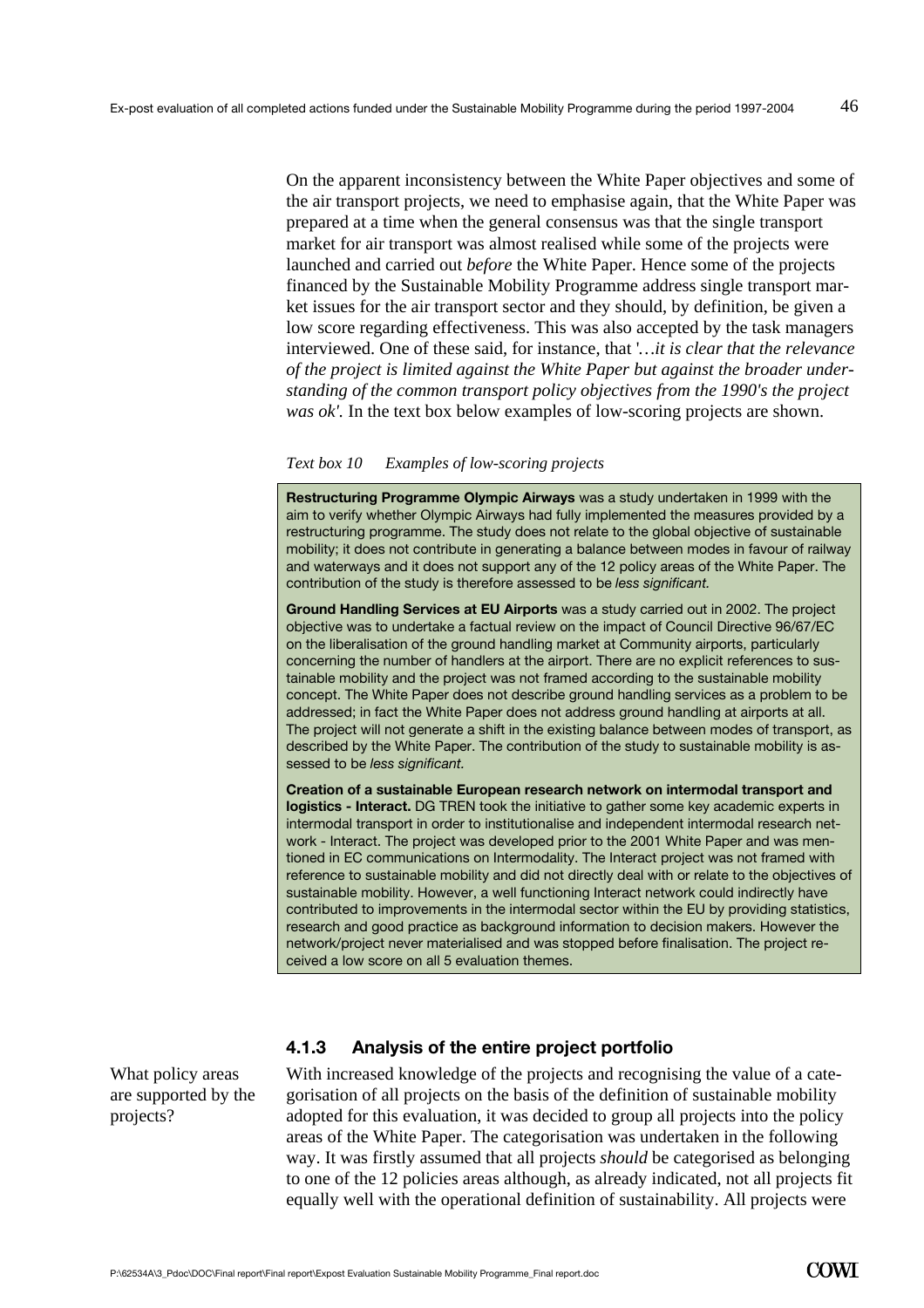then screened to determine which of the policy areas they primarily supported. The screening was aided by information already generated as part of the project review (covering 27 projects) and the results from the survey (covering app. 50 projects). Moreover, in some cases it was relatively easy to extrapolate from single projects, e.g. from a project on maritime statistics to all maritime statistics projects.

The categorisation provides valuable information on general tendencies regarding allocation priorities but it should be stressed that the categorisation can never be fully correct. The results are presented in the table below.

|                | <b>Policy area</b>                                                                       | No of<br>pro-<br>iects | In $%$ of<br>total | Amount -<br><b>Euro</b> | In $%$ of<br>total |
|----------------|------------------------------------------------------------------------------------------|------------------------|--------------------|-------------------------|--------------------|
| 11             | To improve quality in road transport sector                                              | 16                     | 5%                 | 988.992                 | 3%                 |
| $\overline{2}$ | To revitalise the railways                                                               | 22                     | 8%                 | 5.860.231               | 16%                |
| 3              | To strike a balance between growth in air<br>transport and the environment               | 75                     | 26%                | 10.280.450              | 29%                |
| $\overline{4}$ | To promote short sea shipping and inland<br>waterway                                     | 86                     | 29%                | 6.789.655               | 19%                |
| 5              | To turn intermodality into reality                                                       | 44                     | 15%                | 5.037.866               | 14%                |
| 6              | To continue the building of the trans-<br>European transport                             | 5                      | 2%                 | 837.964                 | 2%                 |
| 17             | To improve road safety                                                                   | 9                      | 3%                 | 1.060.931               | 3%                 |
| 8              | To adopt a policy on charging for transport                                              | 13                     | 4%                 | 1.210.200               | 3%                 |
| <u>g</u>       | Research and technology at the service of<br>clean and efficient transport <sup>21</sup> | $\Omega$               | 0%                 | $\Omega$                | 0%                 |
| 10             | To recognise rights and obligations of users                                             | 3                      | 1%                 | 551.109                 | 2%                 |
| 11             | To develop high quality urban transport                                                  | 12                     | 4%                 | 1.385.315               | 4%                 |
|                | 12 To manage the effects of globalisation                                                | 8                      | 3%                 | 1.621.718               | 5%                 |
|                | Total                                                                                    | 293                    | 100%               | 35.624.429              | 100%               |

*Table 17 Results of the sustainability clustering* 

The table shows a number of features of which the following should, in particular, be noted: Some observations

> • Overall, the projects are unevenly spread among the policy areas. Many projects support a few policy areas.

 $\overline{a}$ 

<sup>&</sup>lt;sup>21</sup> Please note that there are projects within the project portfolio which do concern clean and efficient transport but they have all been categorised as primarily supporting other policy areas.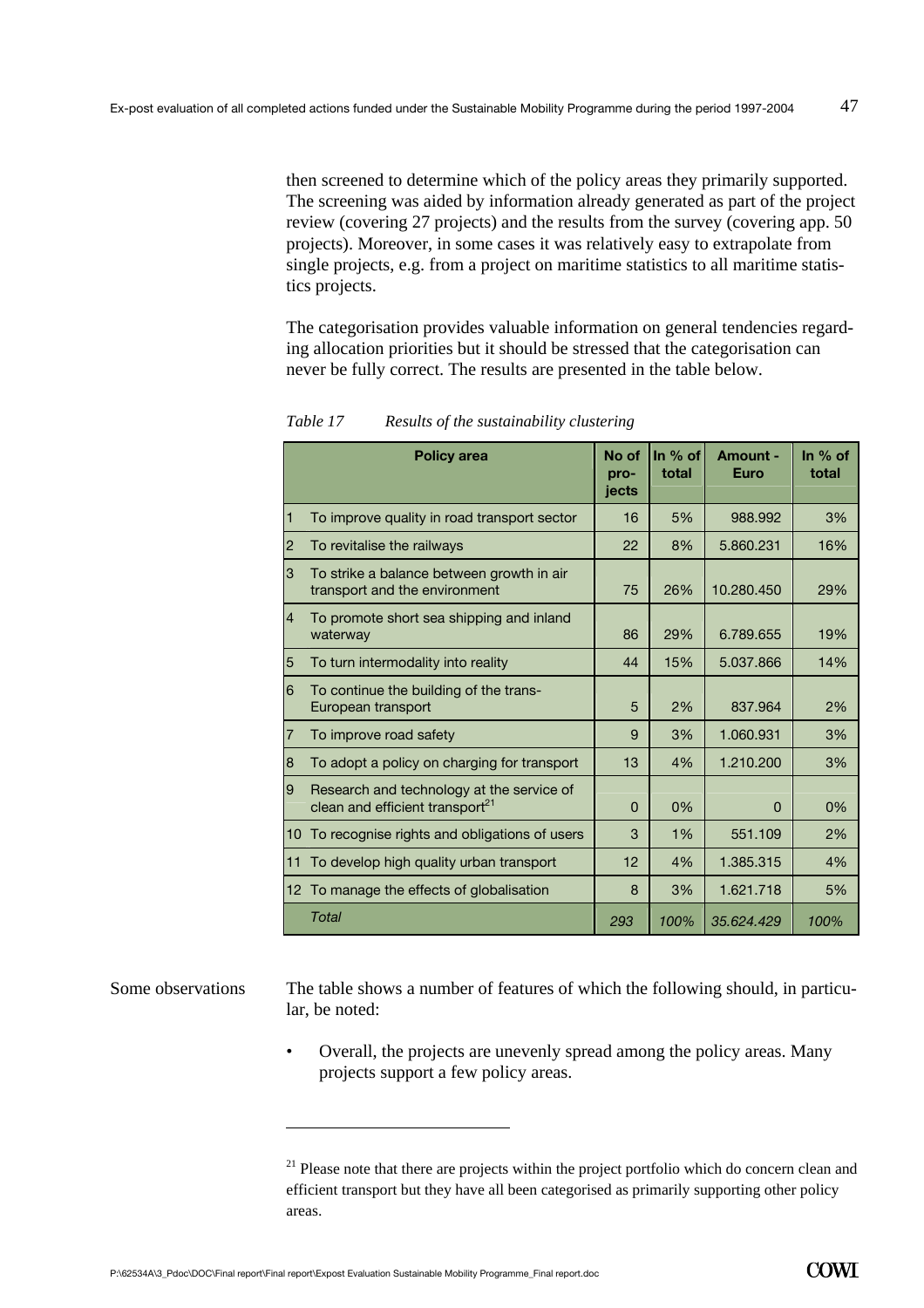- Approximately half of the projects relate only to two policy areas: promotion of short sea shipping and the balancing the growth in air transport with environmental protection.
- Few of the projects placed in the air transportation category are in fact about mitigating environmental problems caused by air transport. Instead they primarily concern Single Market Issues, thereby reflecting priorities from the late 1990's on liberalisation in the air transport sector.
- In the light of the priority given by the White Paper to the issues of revitalising railways, intermodality, high-quality urban transport, and managing the transportation effects of globalisation it is probably surprising how few projects support these policy issues.

## **4.2 Aspects affecting effectiveness**

The evaluation activities have highlighted three aspects which have affected the effectiveness of the project portfolio.

The first aspect is a straight-forward, but also essential, methodological note: the White Paper was launched in 2001, setting in its own words, 'new objectives for the EU transport policy' while approximately half of the projects were initiated before 2001. For this evaluation, we have used a sustainable mobility definition derived from the White Paper; hence we are using benchmarks which are stricter than if we had evaluated the projects on the basis of the funding criteria of the particular budget line which is termed 'Sustainable Mobility Programme'. This means that the effectiveness of the project portfolio would have been judged even more positively than if the funding criteria of the particular budget line was used as evaluation benchmark. Before or after the White Paper

> The second aspect, following on from the above, is that the main criteria for funding action under the sustainable mobility programmes have been the same during the period 1997-2004. The funding criteria have *not* been defined or reviewed to specifically match the measures announced in the 2001 White Paper against which this evaluation is carried out. Consequently, it means that projects may have been launched in full accordance with the above listed eligible criteria, but nevertheless in relation to this evaluation are given a low effectiveness rating.

When talking to the technical officers, it was clear that some felt uncomfortable about financing projects which were marginal to sustainable mobility via a budget line carrying the name *Sustainable Mobility Programme*. We were met with comments such as 'It was the only available means of funding', 'We had to use one of the budget lines and this was probably the best one' and a person even wrote to the project team that 'the only alternative was "security" which clearly would have been out of scope for this project'. A task manger also stated in an interview that 'It is clear that the relevance of the project is limited against the White Paper but in the broader understanding of sustainable mobility we followed in the late 1990's, the project was okay'.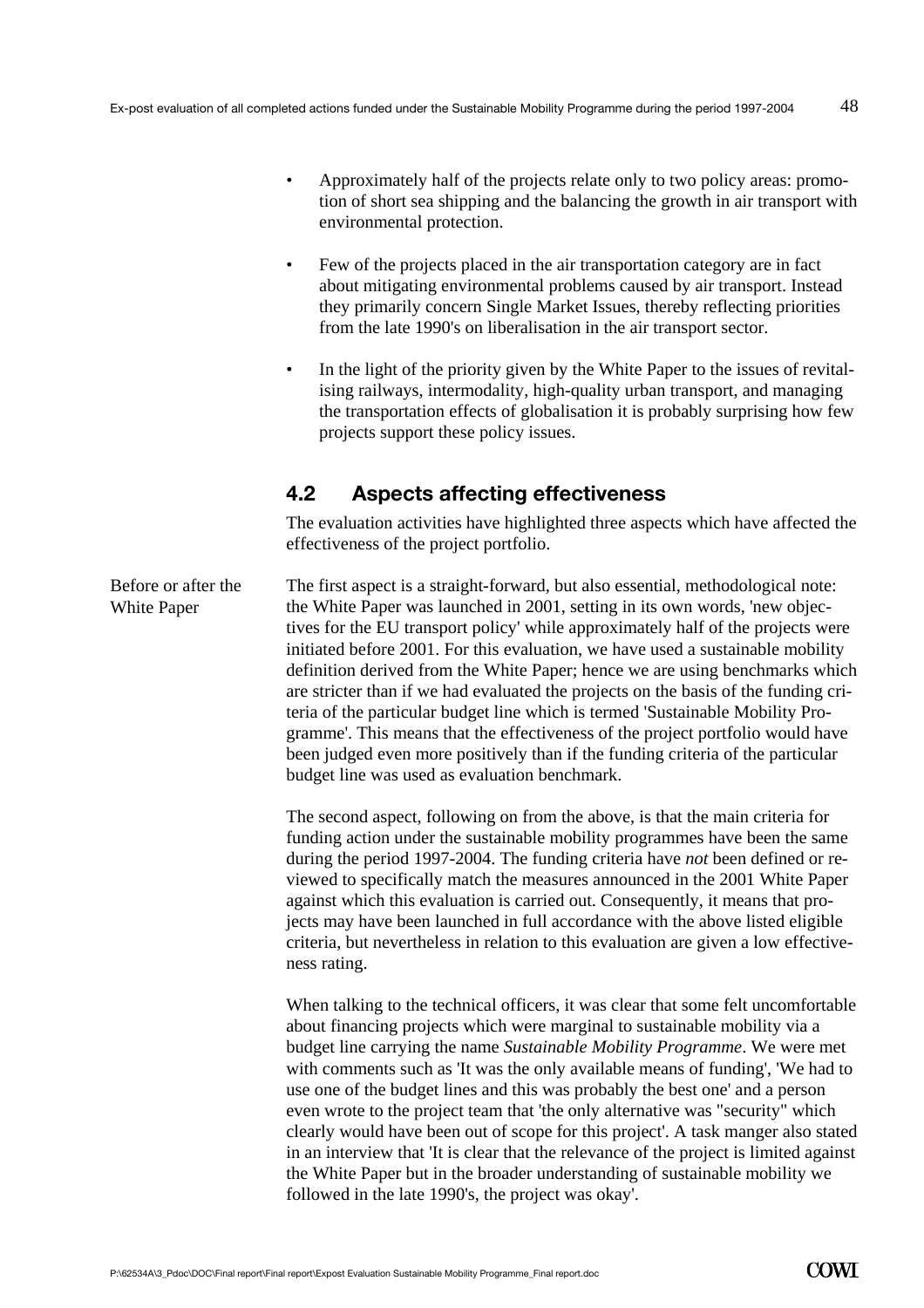The figure below illustrates the two different sets of criteria: criteria derived strictly from the White Paper and funding criteria of the particular budget line called Sustainable Mobility Programme.

*Figure 6 Evaluation benchmark and the Sustainable Mobility Programme* 



General uncertainty on content of 'sustainable mobility'

A third aspect concerns general uncertainty on the concept of sustainable mobility. What is it? There is no authoritative definition of sustainable mobility, and one cannot find a short and concise definition of sustainable mobility even in the White Paper. The lack of clarity on the concept obviously makes it more difficult to identify what a budget line called 'Sustainable Mobility Programme' should accomplish/relate to.

# **4.3 Conclusions**

This chapter has analysed how effective the 293 projects have been with regard to the realisation of the sustainable mobility policy as presented in the White Paper. The conclusions are the following:

- 1 Based on the evidences collected, approximately 65% of the projects have contributed either very significantly or significantly to sustainable mobility; approximately 20% contributed with some degree while in the range of 15% of the projects only contributed to a limited degree towards achieving sustainable mobility.
- 2 The Sustainable Mobility Programme can, overall, therefore be said to have contributed to a significant degree towards sustainable mobility as defined by the White Paper.
- 3 The overall effectiveness of the programme, with regard to the context of sustainable mobility, is somewhat reduced in that a group of projects have been financed although they only vaguely relate to and support sustainable mobility. The project review also showed that it would be difficult to motivate some of the projects on the basis of the concept of sustainable mobility as presented in the White Paper. Those projects are funded on the basis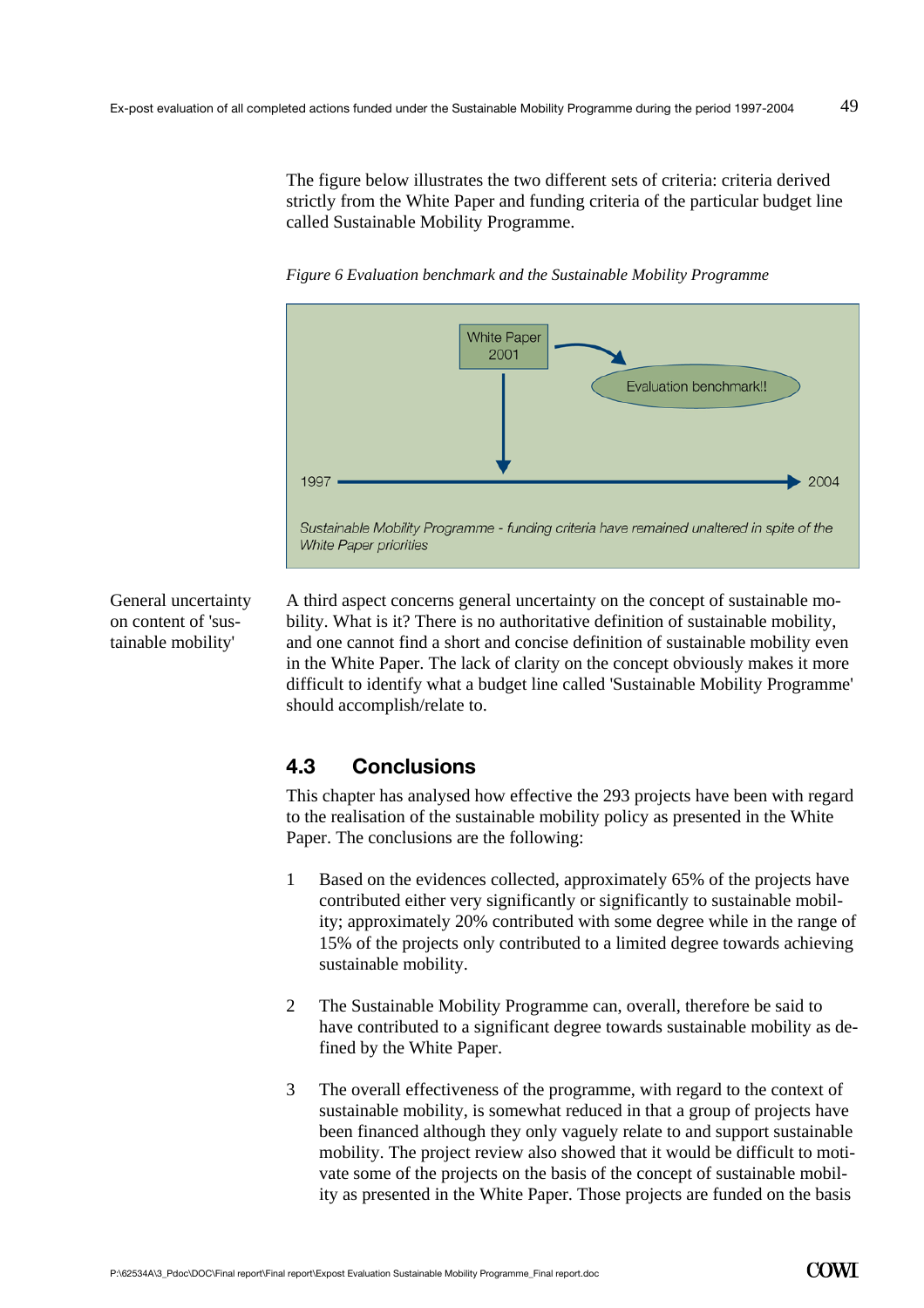of the broad funding criteria for the particular budget line; criteria which as stressed in the previous chapter - have not been adjusted in the light of changes to the Common Transport Policy which were announced in conjunction with the launching of the White Paper in 2001.

- 4 Projects that only vaguely support sustainable mobility are primarily 'old' pre-2001 projects targeted the creation of the single air transport market. It has been noted that a parallel observation is made in the context of the recent mid-term review of the implementation of the White Paper measures.
- 5 The awareness of the Sustainable Mobility Programme is very limited. This is clearly shown by the survey results and the project reviews.
- 6 Approximately half of all the projects relate to only two policy areas: promotion of short sea shipping and the balancing of the growth in air transport with environmental protection. However, few of the projects placed in the air transportation category are in fact about mitigating environmental problems caused by air transport.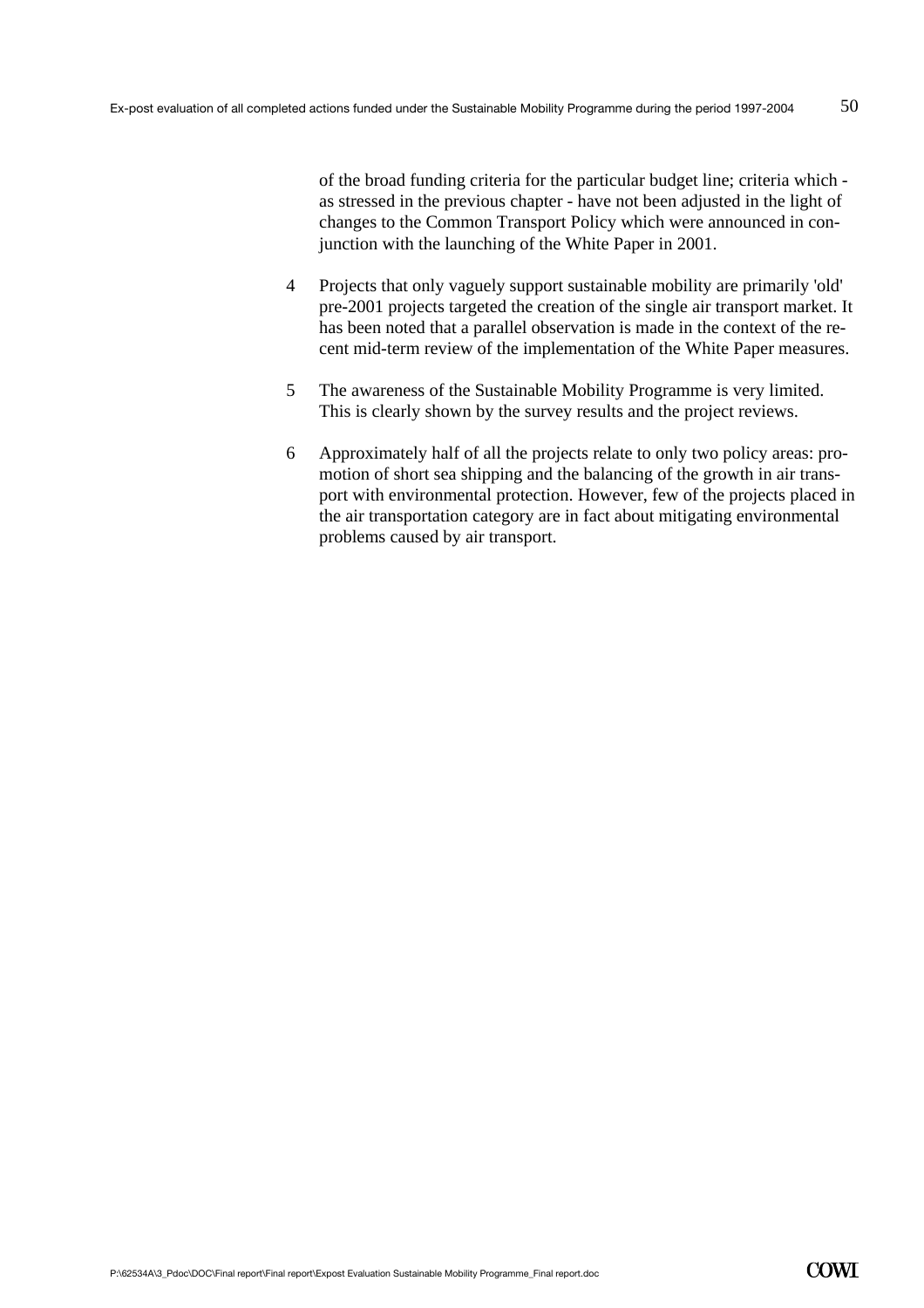# **5 Efficiency**

Purpose of chapter

This chapter presents the evaluation results in relation to efficiency: the extent to which desired effects are achieved at reasonable cost. Or rather, it provides the first part of the efficiency assessment as it only draws a preliminary conclusion on the basis of comments provided by the EU task managers and information given by project owners. However, for this evaluation - with its focus on the entire project portfolio rather than individual projects - efficiency is more adequately addressed by analysing whether or not there is a positive relation between the total programme allocation of MEUR 35.6 and the impact of the projects. This analysis is presented in chapter 7; hence the full efficiency assessment is given in the chapter on Impact.

It should be noted that, for the above reason, in-depth studies on the efficiency of selected projects were not carried out but the efficiency judgement constituted an important element of the earlier *Ex-post evaluation of specific interventions funded under the Sustainable Mobility Policy* (2004) covering 10 of the Sustainable Mobility Programme projects. The results of this evaluation is briefly summarised in the text box below.

*Table 18 The efficiency assessment of the 2004 case-based evaluation of the Sustainable Mobility Programme* 

Regarding the use of resources, no evidence of over-allocation of resources was identified. Professional fees, on average, emerged as slightly higher than the fees that have been observed in other DGs of the European Commission. This appears when working on DG TREN projects.

In terms of outputs and outcomes, the efficiency of the projects under scrutiny should be appreciated in light of their general high levels of effectiveness and impact. In these terms, the remarks developed regarding the high costs of some projects in terms of fees do not negatively influence their overall cost efficiency.

Source: *Ex-post evaluation of specific interventions funded under the Sustainable Mobility Policy*, 2004, for DG TREN.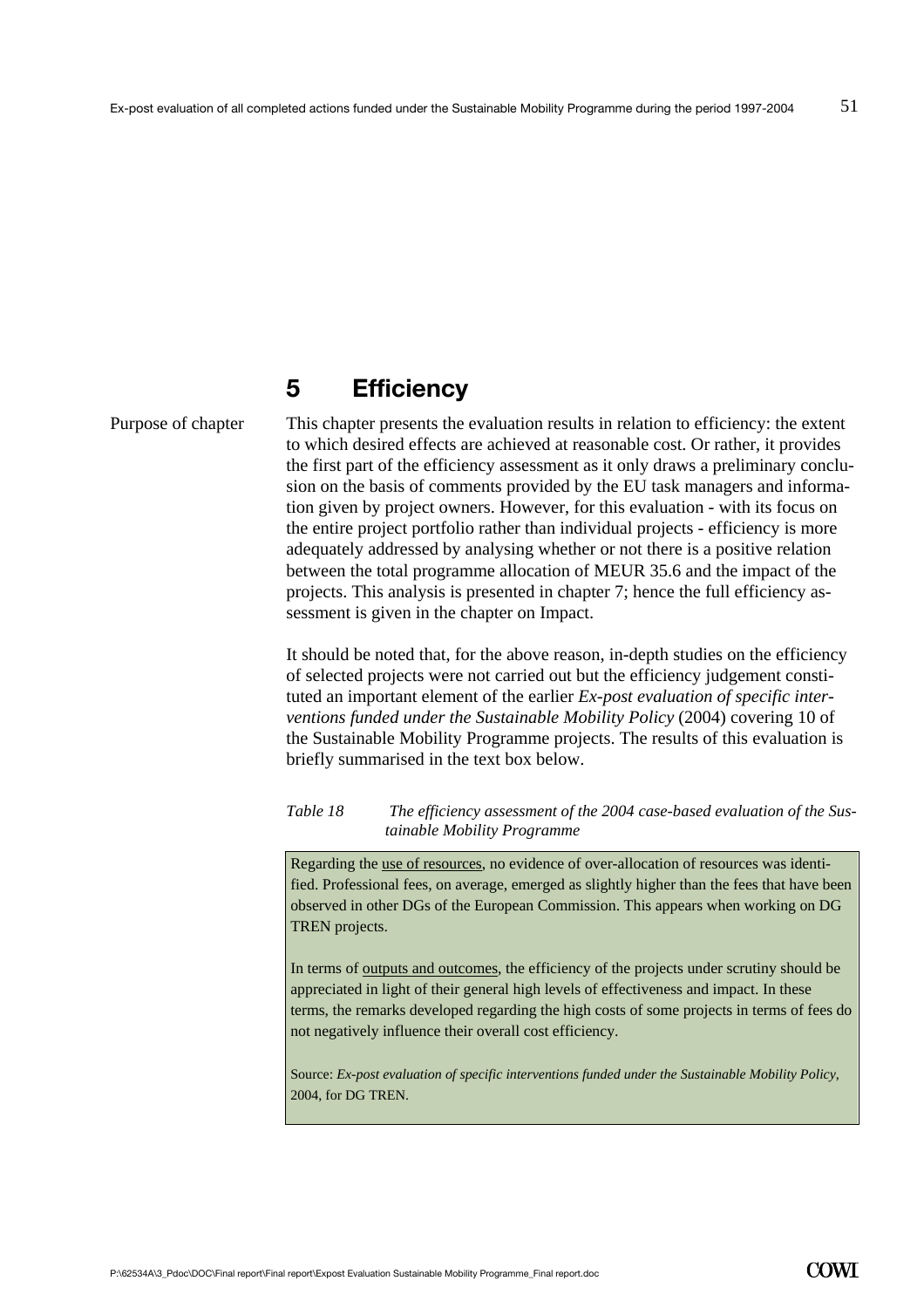## **5.1 Results**

**5.1.1 Survey results** 

Relation between input and output

A first input to the efficiency assessment comes from the survey that covers the 111 projects co-financed over the years by the programme via a grant. As part of the survey, the project owners were asked to self-assess the efficiency of the projects which obviously can lead to biased answers as the project owners in most cases were actively involved with the implementation. However, it was found that as the projects were only co-financed by the Commission it did make sense to pose direct questions on efficiency.

*Table 19 Question: 'Did the project in your opinion achieve the desired effect at a reasonable cost?'* 

|            | No of replies | In % of total |
|------------|---------------|---------------|
| Yes        | 41            | 84%           |
| <b>No</b>  | $\mathcal{P}$ | 4%            |
| don't know | 6             | 12%           |
| Total      | 49            | 100%          |

The table shows that a vast majority of the project owners consider the efficiency of the projects to be reasonable or good. Only around 4 % of the project representatives consider that the projects did not achieve the desired effect at a reasonable cost. The project owners were also asked to evaluate the benefit 'their' organisation gained by being involved with the project, cf. the table below.

**No of replies | In % of total** Significant benefits 26 53% Some benefits **20** 20 41% Few benefits **3** 6% *Total 49 100%* 

*Table 20 Question: 'How would you, in general, assess the benefit gained by the project by your organisation/authority?'* 

The table shows that, overall, the involved authorities are satisfied with their participation in the project. They find that they have either gained 'significant' or 'some' benefits from the project, while 3 respondent find that they only have gained 'few' benefits. In the text box below, some examples of statements given by the respondents are shown.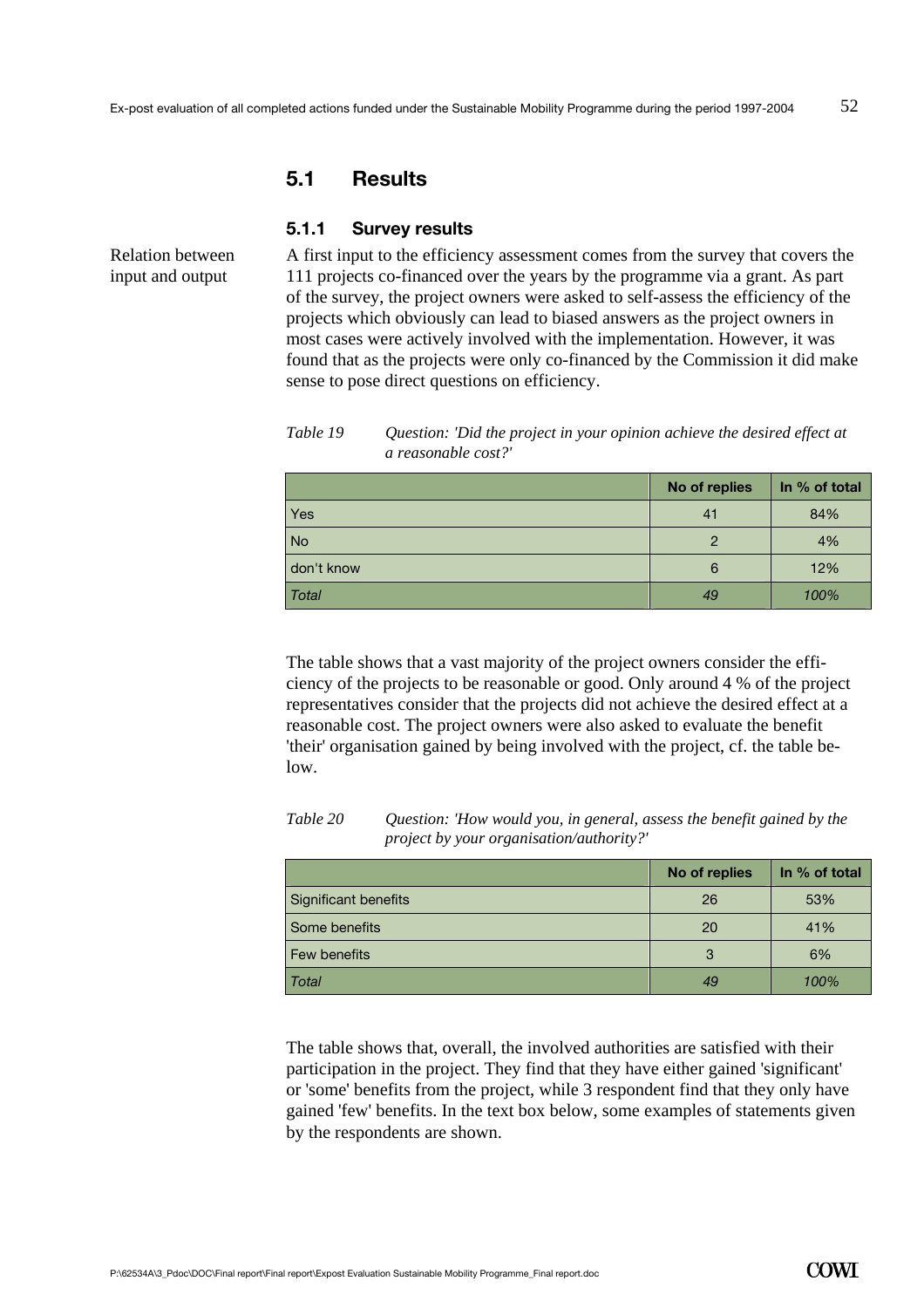#### *Text box 11 Examples of comments given in the questionnaires on efficiency*

The respondents were asked to provide supplementary comments in addition to filling-in the questionnaire. Most additional comments related to grants given to projects with the aim of assisting in the production of road and maritime statistics. Several times it was mentioned that these projects would have, in principle, been implemented regardless of receiving a grant as they were essential for preparing for the implementation of particular directives but that the grant made it possible to translate the regulation into action within a specified timeframe.

#### **5.1.2 Project review results**

Evaluation of projects The projects selected for review were evaluated using a guideline description for various levels of efficiency: high-medium-low. For a project to have a high level of efficiency, it must be proven that the planned project outputs were delivered within budget and within a certain timeframe, and that the efficiency of the project should be perceived as high by the Task Manager. The results are shown in the table below.

|                       | No of projects | In % of total |
|-----------------------|----------------|---------------|
| <b>High level</b>     | 15             | 46%           |
| Medium level          | 6              | 22%           |
| Low level             | 2              | 7%            |
| Cannot be categorised |                | 15%           |
| Total                 | 27             | 100%          |

*Table 21 Overall project review results - efficiency* 

Observations The outcome of the project review indicates that app. half of the projects were carried out with a high level of efficiency indicating that the budget, timing and deliverables were in accordance with or above expectations of the task managers and in the context of the terms of reference.

> Six projects received a medium evaluation on efficiency and two projects were evaluated to have had a low level of efficiency. One of the two projects receiving a low score was terminated prior to finalisation, and part of the grant was reimbursed.

> Four projects could not be assessed on efficiency as it was not possible to validate the result with the Task Manager and supporting documents (PMS database and project file) did not provide strong enough indications.

No significant result was observed with regard type of project (grant, study or service) or sector.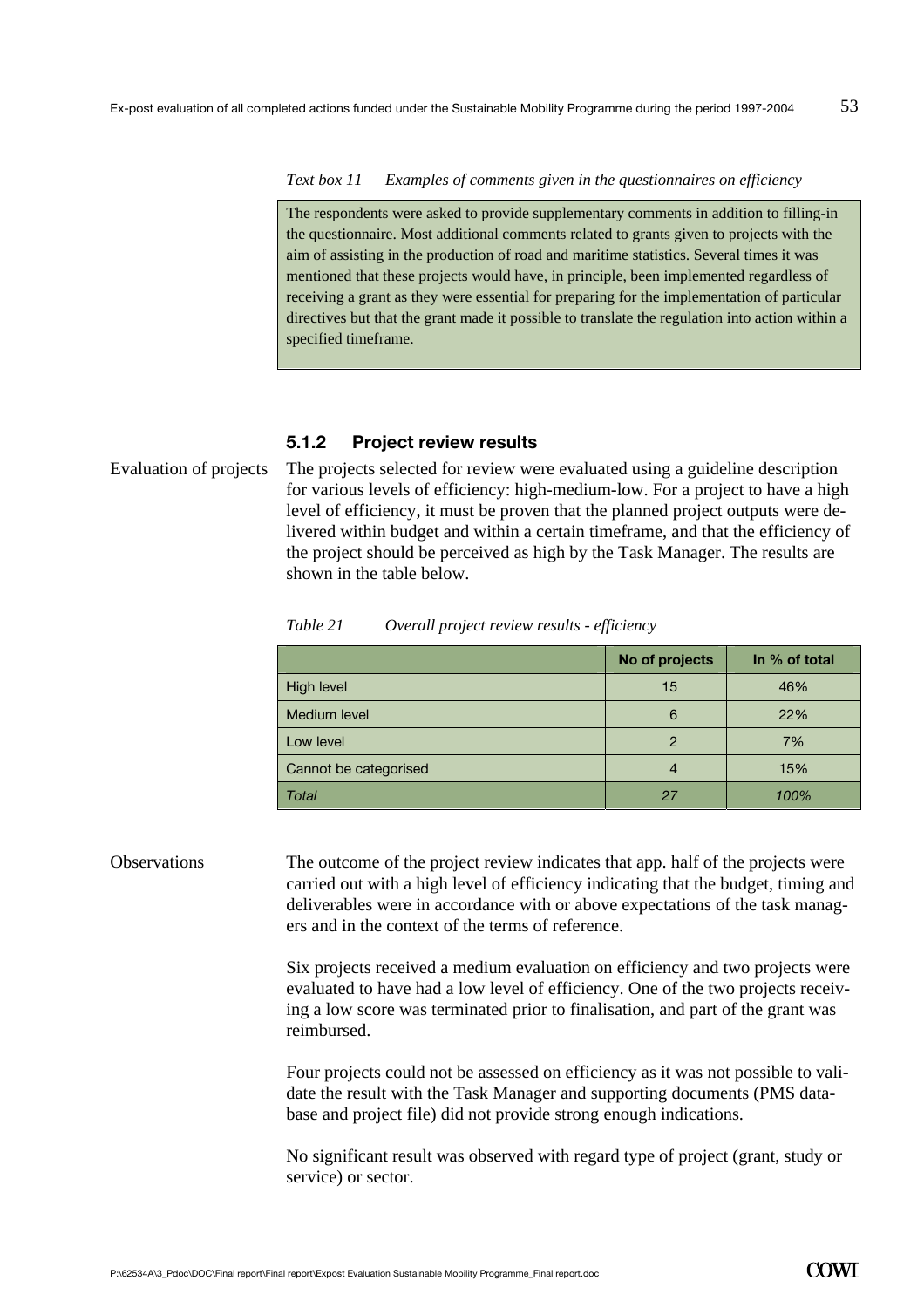Overall the assessed projects received a high/medium score which is maybe not surprisingly as the main data source, was the validation by the respective task managers. The PMS database did not provide enough information on the projects in order to perform an autonomous review on efficiency.

# **5.2 Aspects affecting efficiency**

During the course of the evaluation, we have noted two aspects which have affected the efficiency of the project portfolio.

| Lack of consistent  | The first aspect does not concern the level of efficiency <i>per se</i> but affects |
|---------------------|-------------------------------------------------------------------------------------|
| internal evaluation | whether or not it is at all possible to make a judgement on efficiency. We refer    |
|                     | to the fact that the projects are only sparsely evaluated in the internal DG        |
|                     | TREN PMS database implying that it is not possible to use the PMS data as a         |
|                     | basis for an efficiency assessment. Many of the task managers include only ex-      |
|                     | tremely general and condensed evaluations in the data base of the projects in       |
|                     | question. The lack of systematic PMS data means that the efficiency assess-         |
|                     | ment can only be indicative unless a selection of projects is evaluated in detail   |
|                     | (as in the 2004 evaluation). The potential for more precise and cost-effective      |
|                     | future efficiency assessment depends thus on the improvement of internal DG         |
|                     | TREN reporting practices and the systematic in-house assessment of the quality      |
|                     | of funded projects.                                                                 |
|                     |                                                                                     |

Lacking the possibility to use individual assessments of projects as a basis for assessing the efficiency of the programme, the efficiency of the project portfolio should be appreciated in the light of the relatively high level of effectiveness, cf. the previous chapter. From our knowledge of the projects, in particular the projects reviewed, we have not detected evidence of over-allocation of resources. No evidence of overspending

> However a side issue was pointed out by a Task manager about the transaction cost for the Commission in general associated to preparing, evaluating and contracting studies through open calls for tender for procurement below 1 Million Euro.

# **5.3 Conclusions**

This chapter has analysed the efficiency of the Sustainable Mobility Programme. It has been noted that the efficiency assessment of the programme is notoriously difficult due to the lack of systematic self-evaluation of funded projects, and the assessment given in this chapter is therefore preliminary.

1 It is the overall conclusion that the sustainable mobility projects have, as a minimum, been reasonably efficient in terms of achieving results such as policy preparation, awareness raising, provision of statistics, etc. The programme might have been very efficient but we lack documentation to support a stronger judgement. However, the conclusion that the programme has been reasonable efficient is supported by several factors, namely: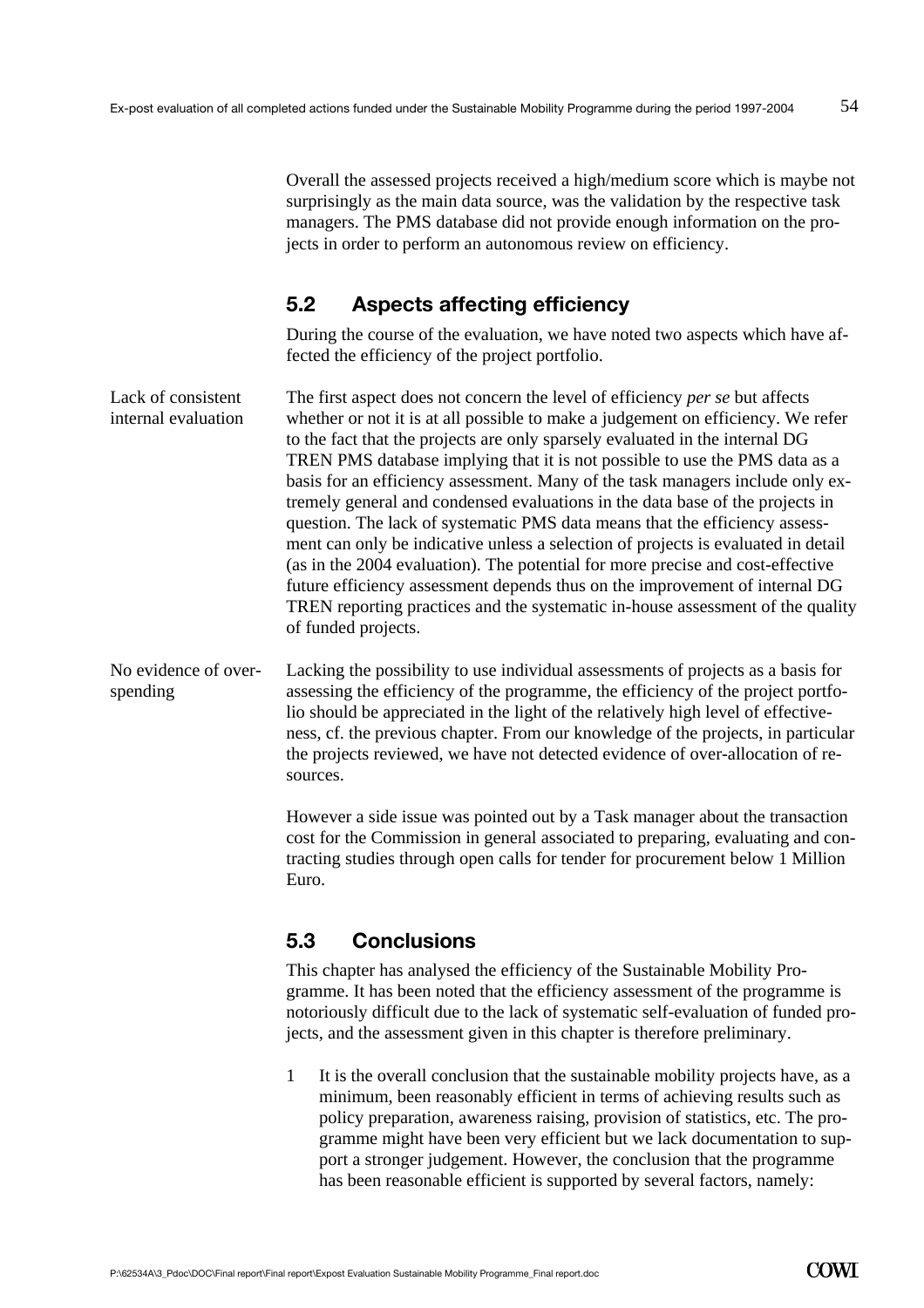- 1.1 A vast majority of the project owners consider the efficiency of the projects to be reasonable or good and find that the project has yielded results for the co-financing authority/organisation that are significant.
- 1.2 Our review of selected projects, during which we, in particular, took notice of the efficiency assessments provided by the responsible task managers, came to the same conclusion; although with the correction that 5-10 % of the projects have had a low level of efficiency.
- 1.3 Also the discussion on the relation between the total allocation and the impacts achieved (to follow in the chapter on Impact) indicates that the projects funded by the Sustainable Mobility Programme have made a real impact on some of the 12 policy areas of the White Paper.
- 2 The potential for more precise and cost-effective future efficiency assessments depend on the improvement of internal DG TREN reporting practices and the systematic in-house assessment of the quality of funded projects.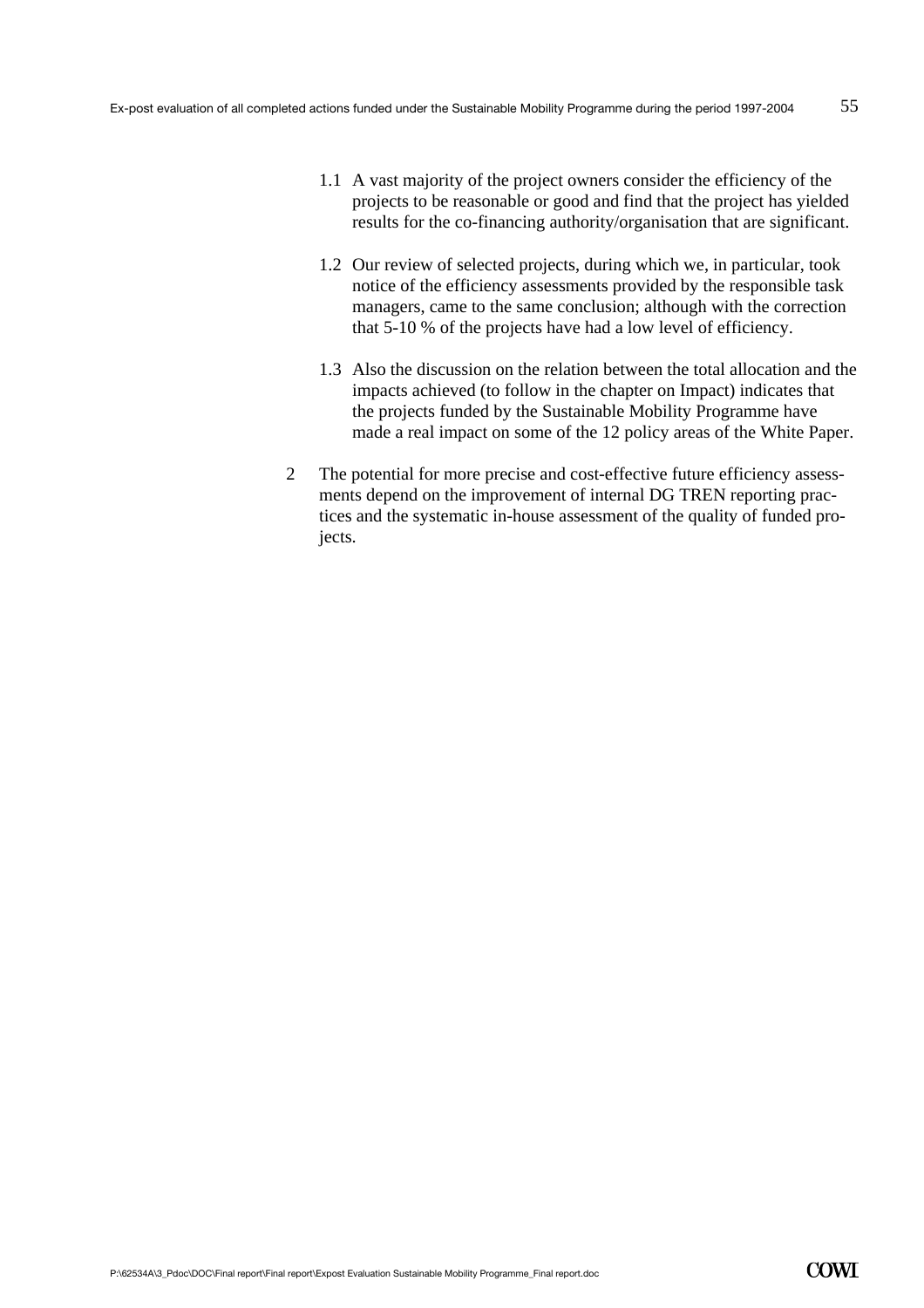# **6 Utility**

Purpose of chapter

This chapter presents the evaluation results on utility. Utility is defined in evaluation terminology as a measure of the extent to which effects corresponds with the problems to be addressed. Consequently it means that there must be a firm description and understanding of the needs, problems and issues that a given activity/programme/regulation addresses before one can judge the utility. In this context, utility becomes a measure of the extent to which the 293 projects have addressed needs and problems that were identified by the White Paper. Hence, a high level of utility of a given project requires that the project addressed an issue that clearly was thematized by the White Paper.

## **6.1 Results**

#### **6.1.1 Survey results**

A first hint of utility is given by checking how important it was for the projects to receive funding; hence we asked 111 beneficiaries that received a grant from the Sustainable Mobility Programme what the consequences were of receiving the grant, cf. the table below.

*Table 22 Question: 'How would you describe the overall consequences of receiving the grant?'* 

|                                                                                                                 | No of replies | In % of total |
|-----------------------------------------------------------------------------------------------------------------|---------------|---------------|
| The project would not have been implemented at all<br>without the grant                                         | 28            | 57%           |
| The project would have been implemented even without<br>the grant but with a reduced scope and fewer activities | 15            | 31%           |
| The project would have been implemented with same<br>scope even without EU-funding                              | 4             | 8%            |
| The grant made it necessary to frame the project with a<br>clearer reference to sustainable mobility            | $\mathcal{P}$ | 4%            |
| Other                                                                                                           | $\Omega$      | 0%            |
| Total                                                                                                           | 49            | not relevant  |

What difference did EU funding mean?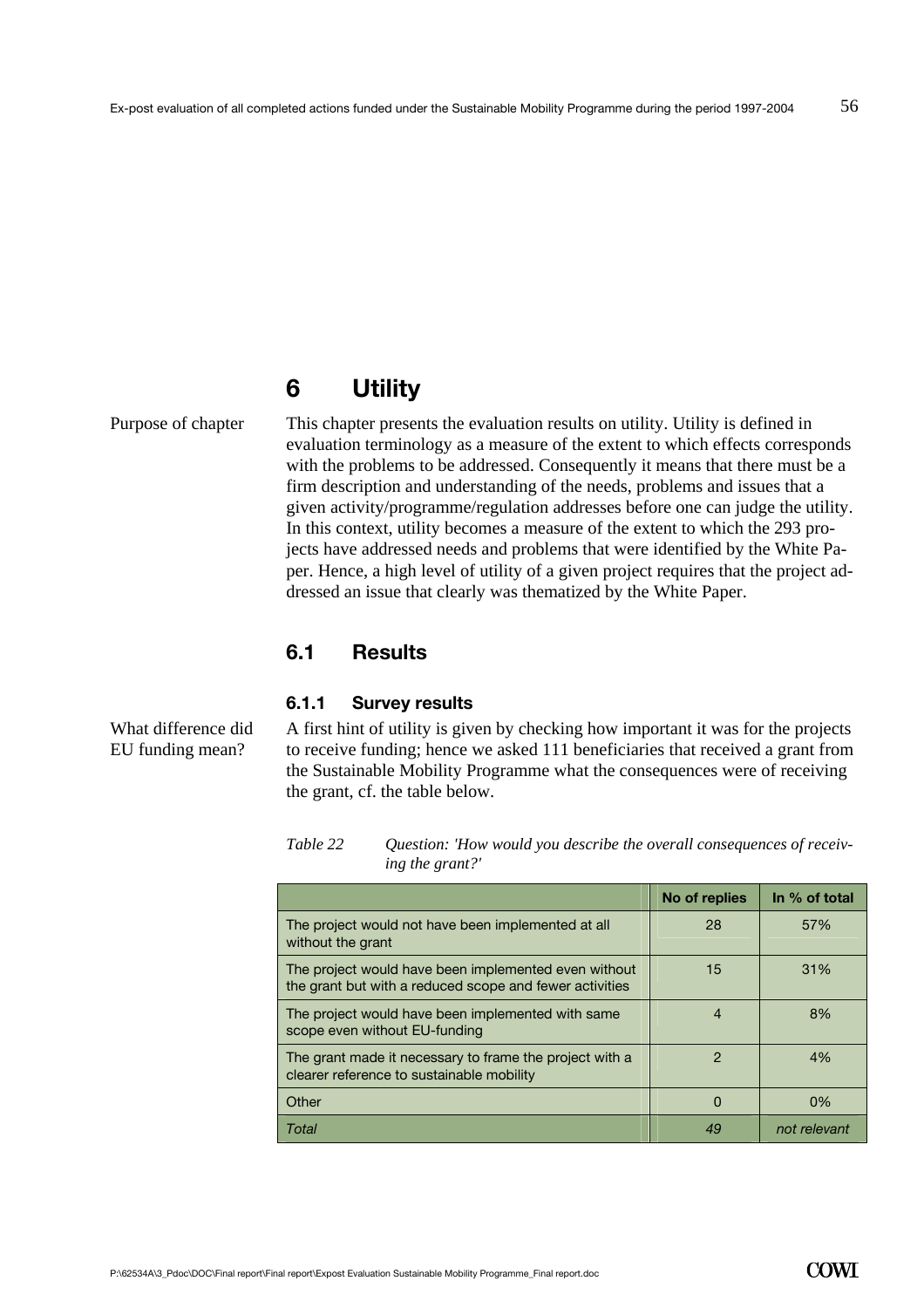It appears that a clear majority find that the grant was either a precondition for the project or added significantly to the project. This indicates high level of utility in the instrumental sense that the projects were dependent on cofinancing.

The table thus shows that a clear majority of the projects would either 'not have been implemented' (57 %) or 'implemented with a reduced scope' (31%) if it was not for the grant received. It should be noted that 4 project representatives (8 %) find that their project would have been implemented at the same level even without EU funding.

## **6.1.2 Project review results**

As mentioned in the introduction of this chapter, utility is assessed against the description within the White Paper on needs and problems. When reviewing the project sample, the project team therefore carefully compared the content and purpose of the projects with the descriptions in the White Paper of challenges and needs. The results of the review of the 27 projects are presented in the table below.

|              | No of projects | In % of total |
|--------------|----------------|---------------|
| High level   | 15             | 55%           |
| Medium level | 8              | 30%           |
| Low level    | $\overline{4}$ | 15%           |
| Total        | 27             | 100%          |

*Table 23 Overall project review results - utility* 

**Observations** 

The specific observations are the following:

- Overall, we found a high level of correlation between the results on utility and effectiveness. This is not surprising since a project that addresses a problem identified by the White Paper (high level of utility), hopefully, can also be argued to clearly support the sustainable mobility definitions (high level of effectiveness).
- Approximately 55 percent of the projects show a high level of utility, while app. 15% of the projects shows a low level of utility. These projects are primarily air transport projects. For a discussion on the reasons hereof, we refer to the next section on aspects affecting utility.

# **6.2 Aspects affecting utility**

We find reason to note the following on aspects affecting utility. Firstly, the White Paper was prepared at a time when it was considered that the single transport market for air transport was almost realised. It means that the White Paper does not describe activities relating to market-opening as part of the 'new'

Low utility for the 'early' air transport projects

Needs identified in the White Paper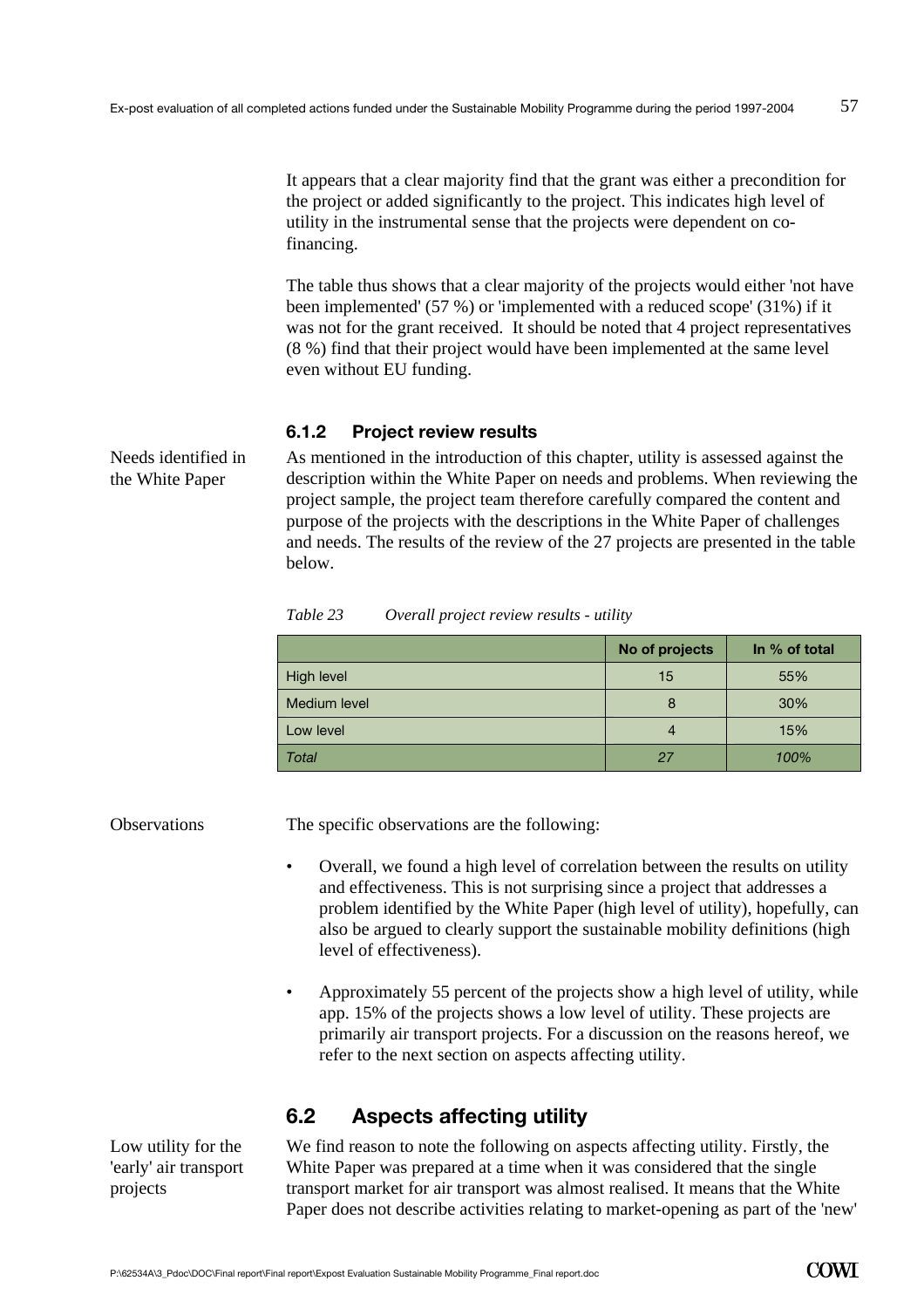sustainable mobility agenda. It further implies that projects funded by the Sustainable Mobility Programme supporting the market-opening for air transport are consequently given a low score on utility. The project portfolio includes 74 air transport projects and 59 of these (80% of all air transport projects) concern the establishment of the single transport market, and many of them are given a low score on utility for the reason above. It is also important to note that the utility of the projects have been positively evaluated against the single market creation. Thus, in conclusion, a group of air transport projects show a low level of utility measured against the specific definition of utility applied for this evaluation, but the projects may have a reasonable/good level of utility if measured against the broader transport policy agenda before the White Paper.

Also, it must be said that the character for the funded air transport projects changed over time. Up till 2001 a majority of the air transport projects concerned the liberalisation process and the restructuring of national airlines while in later years the air transport projects increasingly concerned broader issues in line with the air transport policy area of the White Paper such as the creation of the Single European Sky, noise management, air service agreements with third countries, and airport capacity expansion.

## **6.3 Conclusions**

This chapter has analysed the utility of the Sustainable Mobility Programme funded projects.

- 1 The utility of the Sustainable Mobility Programme is high in terms of the projects' ability to address issues that have been identified by the White Paper as essential for sustainable mobility. For most of the projects funded it can be relatively easily argued that they support one or more of the 12 policy areas of the White Paper.
- 2 A group of 'early' (before 2001) air transport projects focus on issues of liberalisation and airline restructuring and the utility of these projects are low measured against the White Paper. Air transport projects funded after 2001 increasingly concern broader issues in line with measures described within the context of the air transport policy area of the White Paper.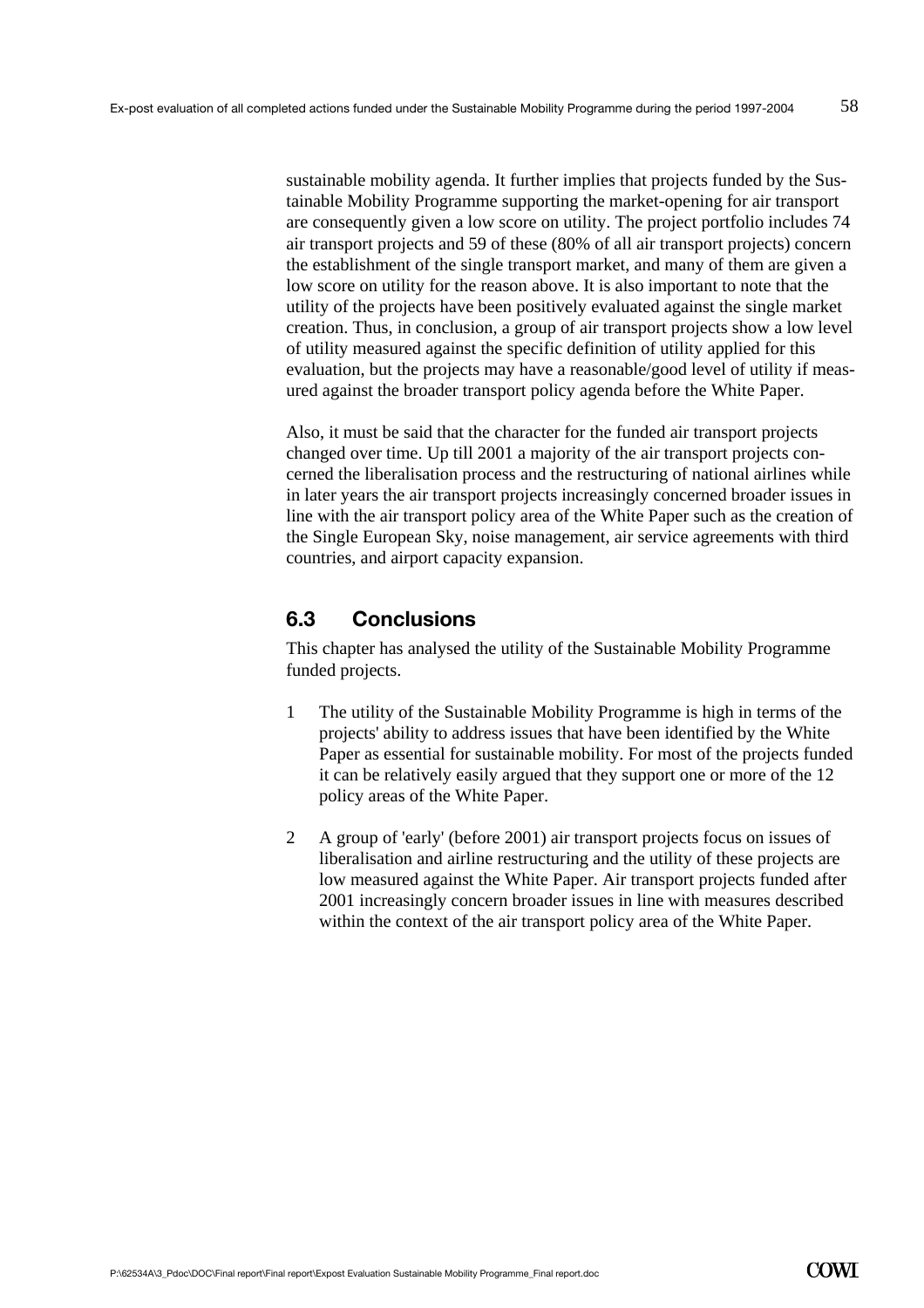# **7 Impact**

Purpose of chapter

The purpose of this chapter is to analyse the impact of the Sustainable Mobility Programme. Impact is defined as positive and negative changes produced by a program, directly or indirectly. It is a challenge to provide a clear-cut impact assessment when dealing with projects that produce information, awareness and policy preparation. Most would intuitively accept that such projects provide essential input to the ongoing administrative and political machinery but what is exactly the *impact* of such projects? Nevertheless, by drawing on different sources of information we can establish a relative clear overview of their impact. In particular, we discuss the impact of the programme by relating the project results with progress in the implementation of the policies set forth by the White Paper. We are able to do so as a mid-term review of the White Paper implementation has recently has been published.

It should also be noted that the impact theme must be considered in observance with the fact that the Sustainable Mobility Programme is a relatively small programme; hence unrealistic expectations as to impacts at macro-level should be avoided.

## **7.1 Assessment based on survey**

The first contribution to our impact assessment comes from the survey targeted to the 111 grant holders of which 49 completed the survey. One of the questionnaire questions concerned whether or not the project has had a lasting impact, cf. the table below.

|              | No of replies   In % of total |      |
|--------------|-------------------------------|------|
| yes          | 41                            | 84%  |
| no           | 5                             | 10%  |
| don't know   | 3                             | 6%   |
| <b>Total</b> | 49                            | 100% |

| Table 24 | Question: 'Has the project, according to your knowledge, had any last- |
|----------|------------------------------------------------------------------------|
|          | ing impact?'                                                           |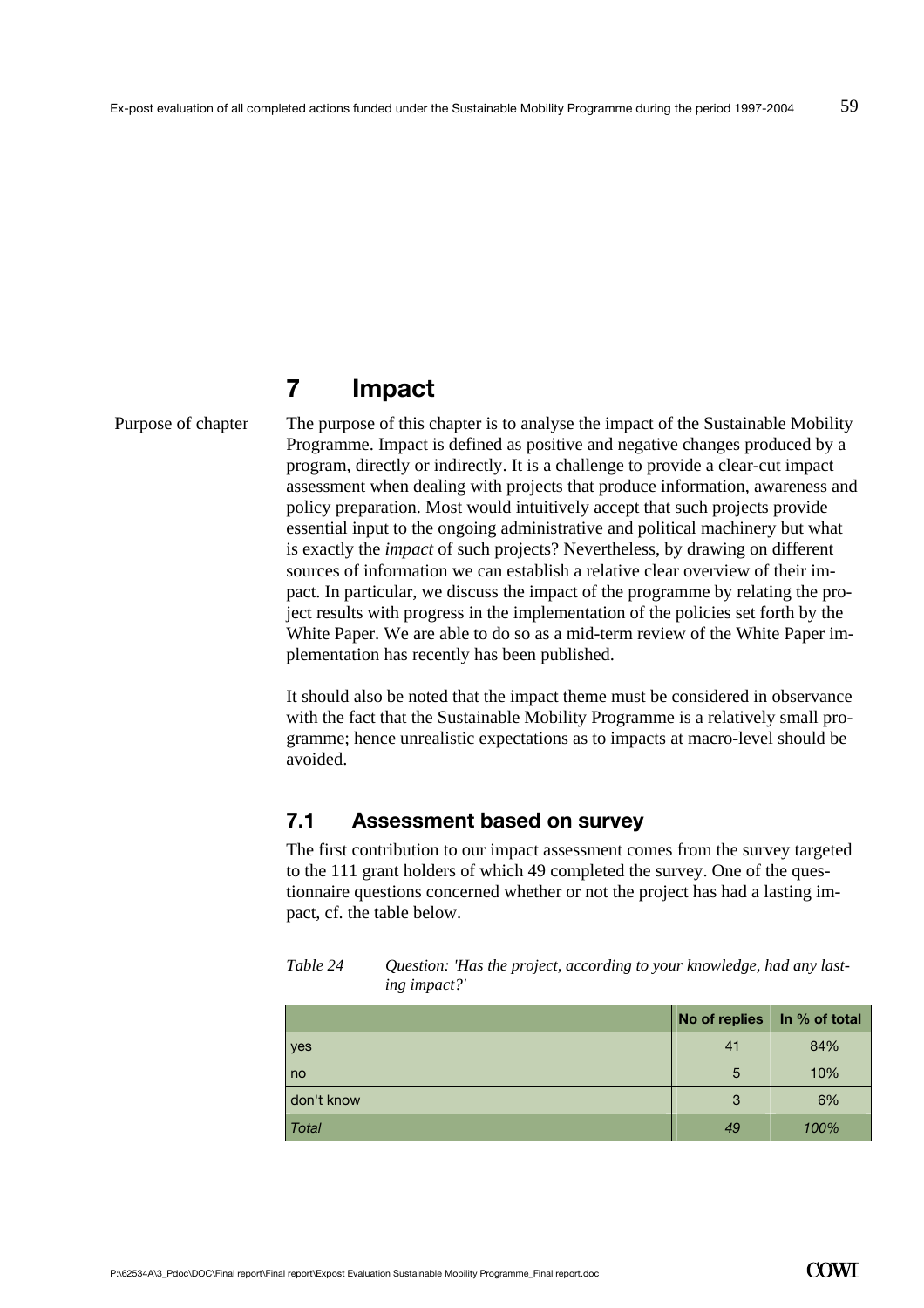The table shows that a clear majority of the projects have had a lasting impact according to the authorities and organisations consulted. The answers can be biased as there may be a tendency to be overoptimistic on the impact of 'own' projects; hence the contribution from this data sources should be balanced by comparison with other sources of information.

The respondents were asked to give examples of impacts produced by the projects, cf. the text box below. Examples of impacts

#### *Text box 12 Examples of comments given on efficiency in the questionnaires*

#### **Networking and contacts:**

The project 'National Cycling Policy Benchmarking Program' (2001) shared knowledge on national cycling policies in participating countries. The project made the countries more knowledgeable on the relevance of cycling policies and the national officials involved had, for the first time, the chance to meet and discuss their work with others in the same field from different countries.

#### **Awareness raising and promotion:**

- Bristol City, EURoPrice 2 project concerns road pricing. Although none of the cities involved in the project have yet introduced urban road pricing schemes, the project helped develop the concept.
- Project by International Maritime Organisation (IMO) on emissions from ships. The outcome of the Study was used to develop an IMO policy and strategy for the limitation or reduction of greenhouse gas emissions from ships.
- Increased awareness of the potentials of short sea shipping as a cost-efficient, reliable and environmental friendly mode of transport was established via the co-financing of a number of short-sea shipping promotion centres in various countries. A total of 16 short sea promotion projects were co-financed by the Sustainable Mobility Programme.

#### **Cooperation between authorities and stakeholders**

• An example of such impact is the EURIFT project, European Reference Centre for Intermodal Freight Transport. It improved the availability of up-to-date on-line information on intermodal freight transport in Europe, Better information of the European intermodal freight transport community and supported the building of relationship with the key players of the intermodal freight transport industry.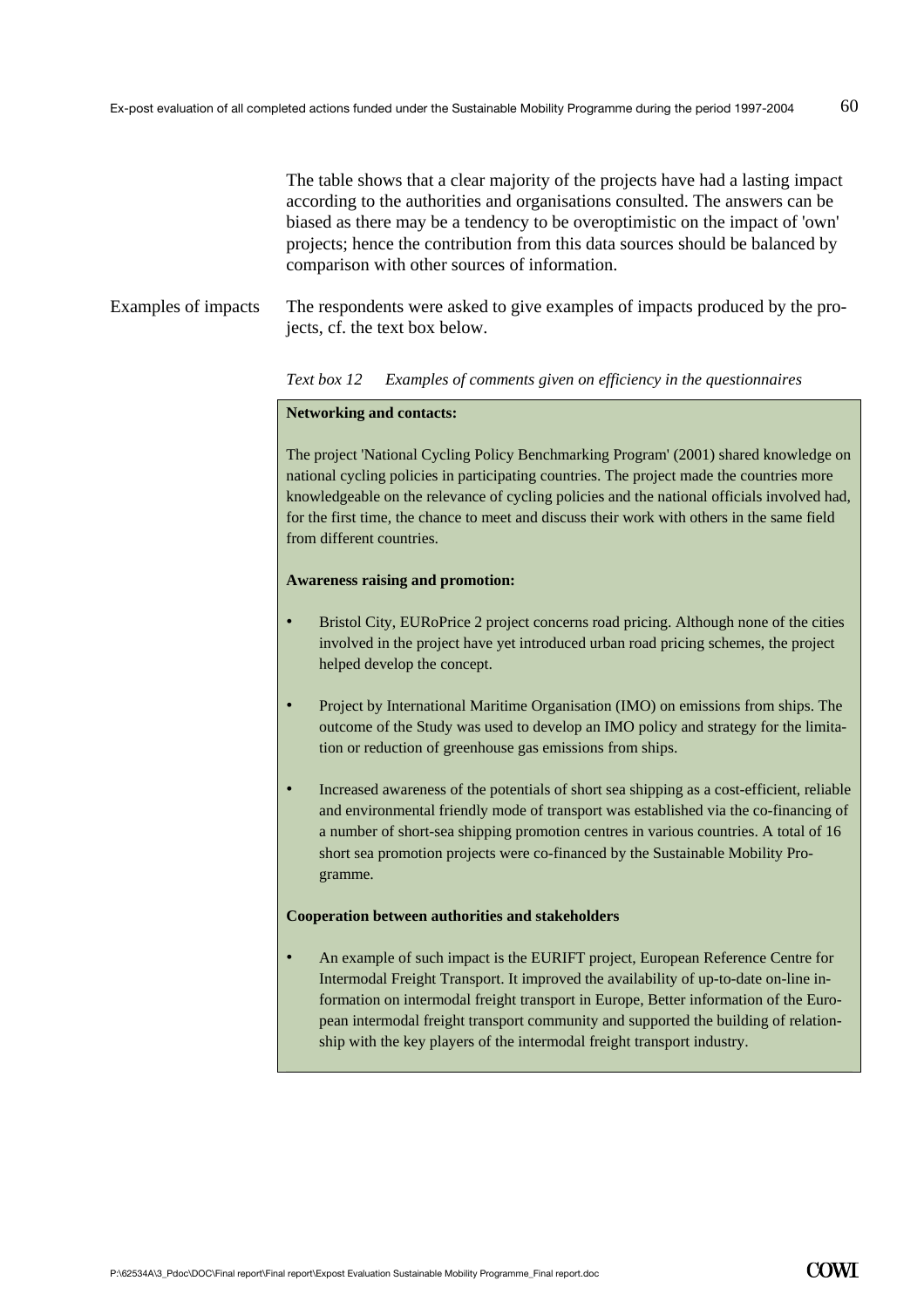# **7.2 Assessment based on project reviews**

In reviewing the project, the project team asked whether the projects have resulted in positive and documented impacts beyond the planned goals. The results of the review of the 27 projects are presented in the table below.

|                       | No of projects | In % of total |
|-----------------------|----------------|---------------|
| High level            | 9              | 33%           |
| Medium level          | 11             | 41%           |
| Low level             |                | 15%           |
| Cannot be categorised | 3              | 11%           |
| Total                 | 27             | 100%          |

*Table 25 Overall project review results - impact* 

#### **Observations**

The table shows;

- that 1/3 of the projects gave a very significant contribution to the realisation of sustainable mobility, implying that significant positive impacts beyond the planned goals exist and can clearly be observed and documented, while 41% have had a medium level of impact (positive impacts beyond the planned goals are said to exists but cannot be clearly documented),
- that 15 percent of the projects have had a low impact, meaning that no or few positive impacts beyond the planned outputs can be claimed, observed or documented.

Throughout this report, comments have been given on the generality of the results from single data sources. We have e.g. noted that the 27 projects have been selected so as to make the best representation of the entire project portfolio, and we therefore found it plausible that the above results correctly indicate the level of impact of the entire project portfolio.

# **7.3 Assessment based on general policy development**

In the above section impacts were assessed on the basis of assessments at project level. A different and complementary approach is to assess the total impact of the entire project portfolio on policy development. This section discusses thus the impacts of the 293 projects by relating the projects to developments within the wider EU transport policy.

## **7.3.1 The Mid-term assessment of White Paper progress**

An assessment of the 2001 White Paper has recently been completed in the form of the ASSESS project; *'Assessment of the contribution of the TEN and other transport policy measures to the mid-term evaluation of the White Paper on the European Transport Policy for 2010'* (DG TREN, European Commis-

A different approach to impact assessment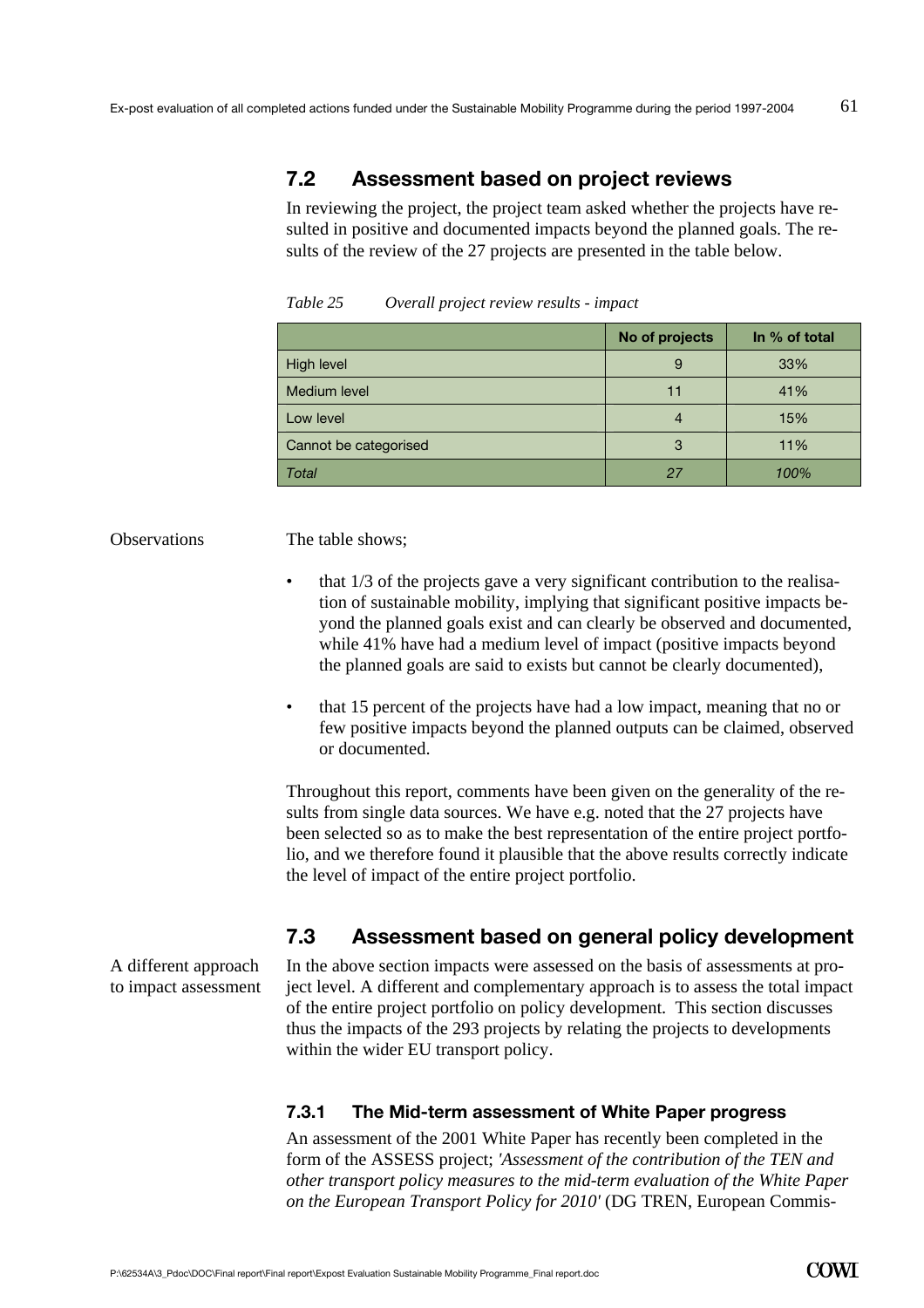sion, October 2005). The mid-term assessment concerns the implementation of the measures it advocates, and is to check whether the targets and objectives are being attained or whether adjustments are needed. For each of the 12 policy areas an assessment is given. This means that it is possible to discuss the importance of the Sustainable Mobility Projects in relation to these achievements.

For an overview of the overall findings of the assessment please see the text box below. The overall findings

*Text box 13 Overall assessment of the White Paper policy progress* 

The White Paper has proved to be an important step forward in improving the transport sector in Europe. The results of the mid-term assessment do not give cause for large changes in transport policy.

The legislative activities at European Union level are well advanced. To date new legislation covering around 50% of the White Paper measures have been adopted and the proposals for legislation for another 15% of the measures are pending.

The measures not yet implemented are often the more difficult ones, which may have an high impact on the transport system, for instance pricing measures where progress is slow.

In the air sector, much has been achieved with regard to liberalisation, but the measures aiming to manage the growth and the negative effects on the environment are lagging behind.

If the recent trends in modal shift continue without strengthening the policy implementation, the White Paper targets on modal balance may not be met.

*Source: The ASSESS-study* 

A note on the nature of the assessment

In the following sections we discuss how much the 293 projects have contributed to progress within each of the 12 policy areas, cf. the below figure.





Specifically, we discuss whether the projects have had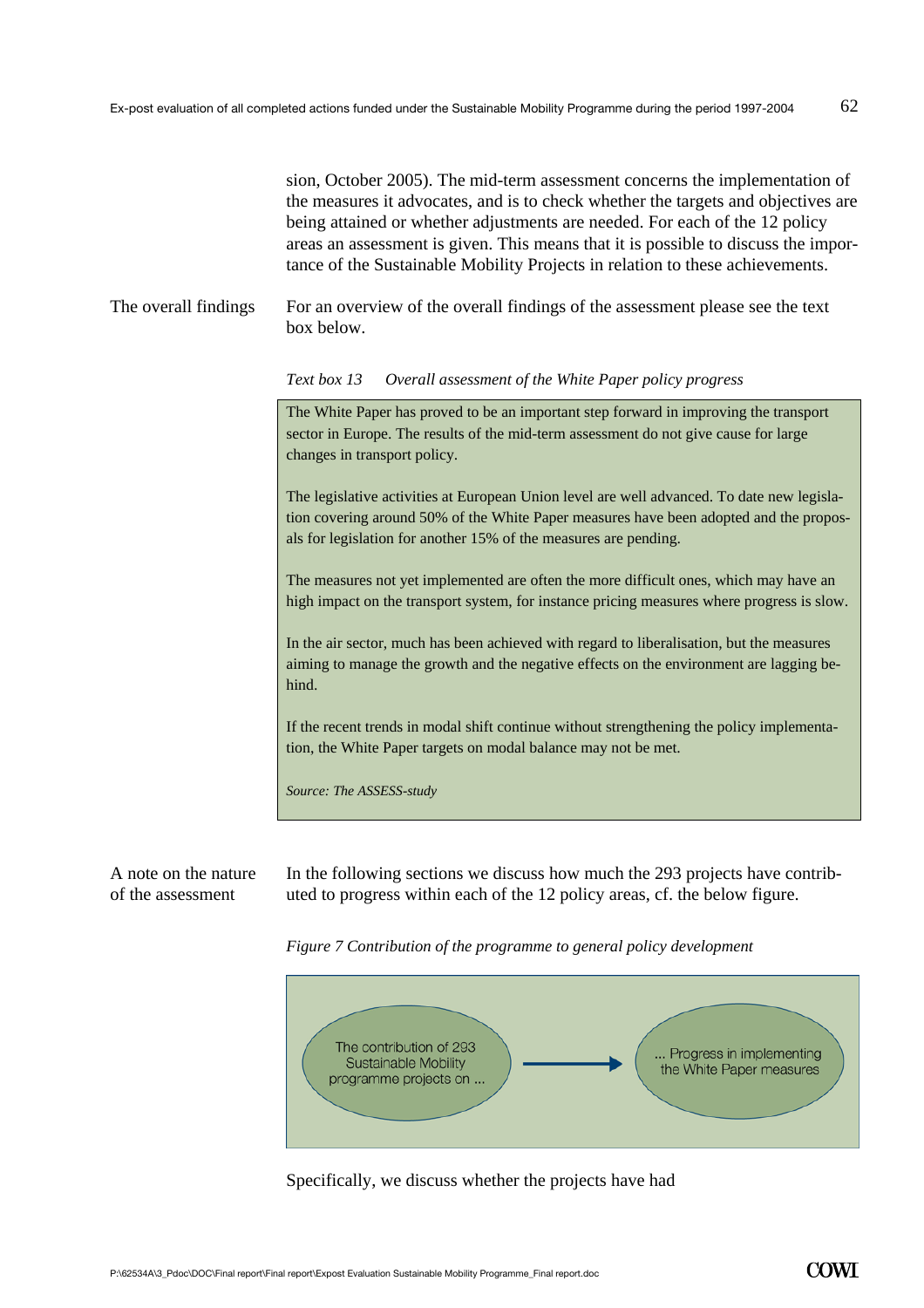|                                                       | a <i>direct impact</i> (the projects are verified to have contributed directly with<br>input to the preparation of directives, significant decisions or events), or<br>some impact (the projects have contributed with input to the preparation of<br>$\bullet$<br>directives, other significant decisions or events) or<br><i>limited impact</i> (the projects have contributed indirectly with input to the<br>$\bullet$<br>preparation of directives or other significant decisions or events) or<br>no impact.<br>$\bullet$                                                                                                                                                                                                      |
|-------------------------------------------------------|--------------------------------------------------------------------------------------------------------------------------------------------------------------------------------------------------------------------------------------------------------------------------------------------------------------------------------------------------------------------------------------------------------------------------------------------------------------------------------------------------------------------------------------------------------------------------------------------------------------------------------------------------------------------------------------------------------------------------------------|
|                                                       | The nature of the assessment should be stressed. It is <i>not</i> an unambiguous and<br>quantitative assessment based on full information about units that easily can be<br>measured. The assessment is based on our understanding of the 27 projects re-<br>viewed; our rough understanding of the grants projects that were analysed via<br>the survey and our more superficial knowledge on the entire project portfolio.<br>As policy progress is a relatively intangible phenomenon, it further should be<br>acknowledged that the assessment must be kept in a somehow cautious tone.<br>Nevertheless, the section below will show the overall tendencies in the impact<br>of the projects on progress in EU transport policy. |
| Policy area 1:<br>Quality in road<br>transport sector | The White Paper measures for improving the quality in the road transport sec-<br>tor covers conditions for commercial road transport contracts, training of driv-<br>ers and the introduction of the digital tachograph. According to the mid-term<br>assessment, most measures are implemented in the 'old' Member States (EU15)<br>but not in the new Member States; hence the level of achievement is considered<br>by the ASSESS report to be <i>medium</i> .                                                                                                                                                                                                                                                                    |
|                                                       | The contribution of the Sustainable Mobility Projects stems from a total of 16<br>projects supporting quality in the road sector. Most of the projects funded con-<br>cern the development of road transport statistics. Three projects concern the<br>introduction of the digital tachograph. It is our assessment that the overall con-<br>tribution has been limited.                                                                                                                                                                                                                                                                                                                                                             |
| Policy area 2:<br>Revitalising the rail-<br>ways      | In terms of rail legislation, progress has been good since the launch of the<br>White Paper. Policies for improving the performance of the railways by intro-<br>ducing competition for freight traffic are largely in place with the adoption of<br>the two first railway packages. Seven directives have been adopted. The mid-<br>term assessment notes that, in terms of performance, progress is less encourag-<br>ing as rail has continued to loose its freight market share. All in all, the level of<br>achievements is assessed to be <i>medium</i> .                                                                                                                                                                      |
|                                                       | The Sustainable Mobility Programme has funded a total of 22 railway projects,<br>including some essential studies and grants that have been used as an input to<br>subsequent legislative processes. Examples are the following: 'Examination of<br>Train Path Allocation', 'Safety Regulations and Standards for European Rail-<br>ways' for Directive and 'European Priorities and Strategies for Railway Noise<br>Abatement'.                                                                                                                                                                                                                                                                                                     |
|                                                       | Other allocations were used to produce information on 'Revenue from marginal<br>social cost pricing', a database on the Trans-European railway network and an<br>assessment of public budget contributions to the financing of railway undertak-<br>ings. In sum, we find it plausible that the projects funded by the Sustainable                                                                                                                                                                                                                                                                                                                                                                                                   |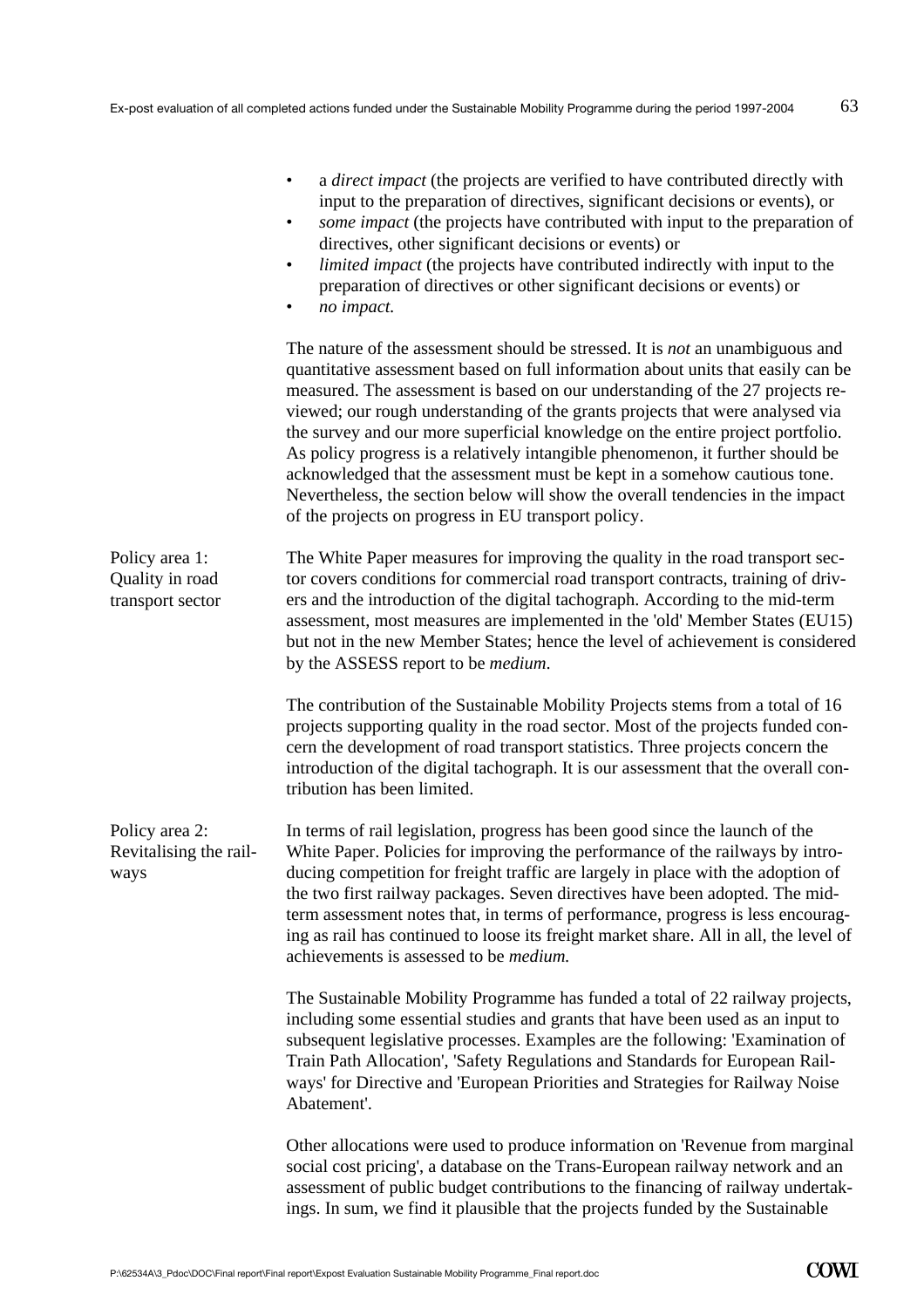tion of White Paper railway measures.

Mobility Programme have had a direct impact on the progress in implementa-

64

This policy area consists of 13 measures. All in all, progress is assessed to be *low*. Advancement in liberalisation and single market realisation has been reasonable but less convincing is the progress on environmental issues. It is also said in the ASSESS report that most of the measures implemented contravene with the intermediate working objective of shifting the balance between modes of transport. Most of the measures implemented have either aimed at reducing costs for airlines or make air travel more attractive for passengers (via compensations rules and increase in safety). No fewer than 75 air transport projects, mostly initiated before 2001 (launch of White Paper) were funded by the Sustainable Mobility Programme. A clear majority of these were targeted the creation of a single transport market and fair competition. A number of projects aimed at assisting the restructuring of national airlines were also funded, and it is likely that they have had significant impact on the liberalisation process. However, it has been said in this evaluation (cf. chapter on effectiveness) that the effectiveness of many of the air transport projects judged by the evaluation benchmark developed for this evaluation was low. It means that we arrive at the seemingly paradoxical situation that the air projects funded by the Sustainable Mobility Programme have had some impact but apparently not fully supporting the priorities of the White Paper. Progress in this policy area is said to be *medium*. The policy has recorded a good level of implementation at the European level, such as the establishment of a European Maritime Safety Agency, penal sanctions for ship course pollution, training of seafarers and port state controls, and progress have been made in establishing motorways of the seas. 86 waterways projects have been funded by the Sustainable Mobility Programme. Most of these were instrumental by nature: they concern the production of maritime statistics or the promotion of various forms of short sea and inland waterway shipping. The fact that they were instrumental, i.e. having a character as preparatory actions, does not mean that their contribution towards the achievements were low. It has been made clear through this evaluation that the production of e.g. maritime statistics and the promotion of this mode of transport in fact is an important prerequisite for the development of this transport mode. In sum, the contribution from the Sustainable Mobility Programme to the achievements for this policy area appears to be good, hence there is a direct impact. One of the measures to attain the White Paper objectives of modal split change towards non-road modes is the increased effectiveness of intermodal operation via the Marco Polo programme, focus on freight integrators and intermodal loading units, i.e. standardised equipment to lower market barriers and increase efficiency. The level of achievement is assessed to be *medium* by the ASSESSreport. Policy area 3: Controlling growth in air transport Policy area 4: Sea and inland waterway transport Policy area 5: Intermodality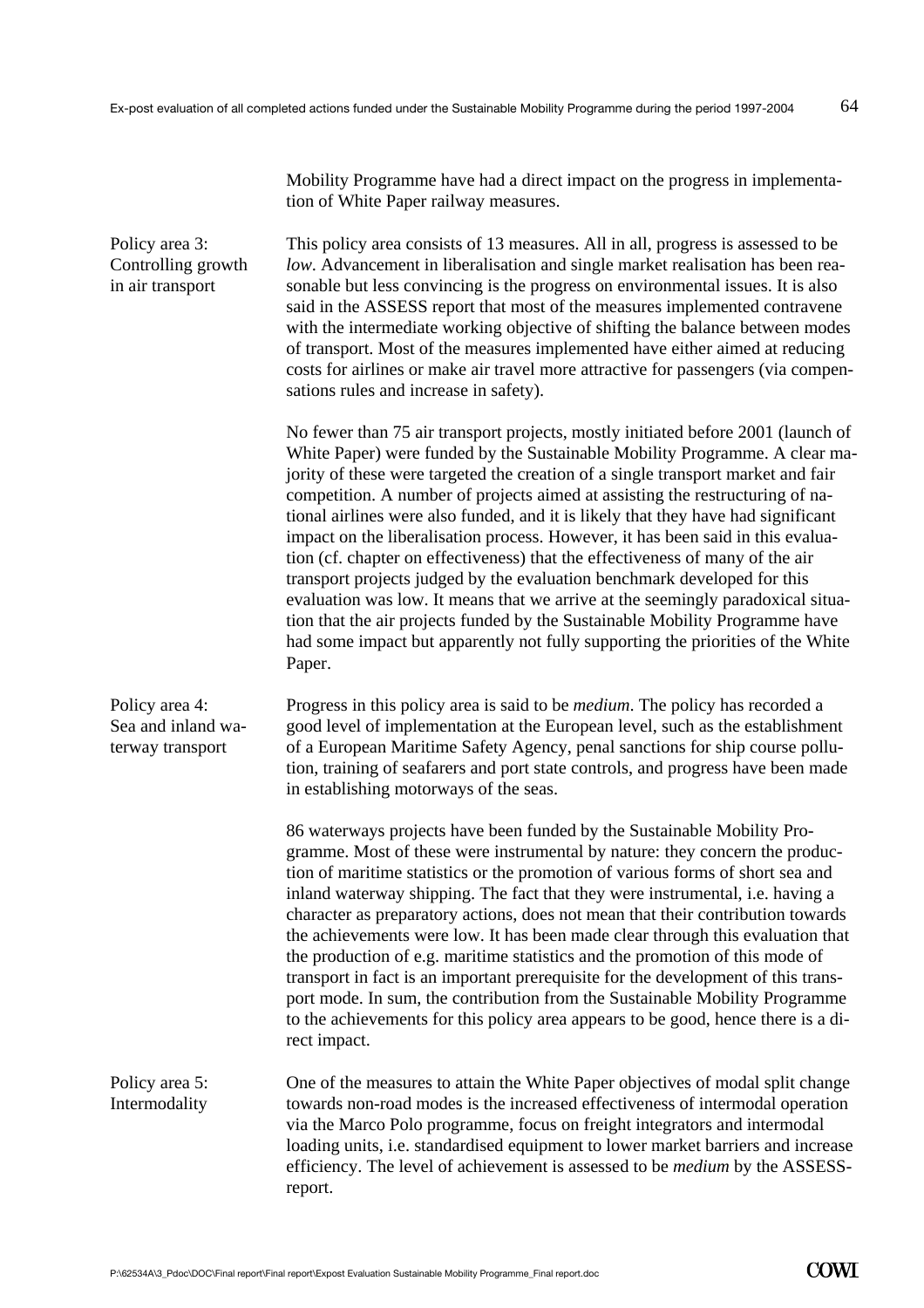|                                               | 41 projects on intermodality were funded by the Sustainable Mobility Pro-<br>gramme. <sup>22</sup> Examples of important projects were e.g. Study on freight integra-<br>tors', 'Forum for Freight integrators' and 'Study on the economic impact of har-<br>monising and standardising intermodal loading units'. Although it cannot be<br>said with precision how much such projects contributed to the achievements, it<br>is quite certain that the Sustainable Mobility Programme projects have had<br>some impact on the overall achievements.                                                                                                                                                                            |
|-----------------------------------------------|---------------------------------------------------------------------------------------------------------------------------------------------------------------------------------------------------------------------------------------------------------------------------------------------------------------------------------------------------------------------------------------------------------------------------------------------------------------------------------------------------------------------------------------------------------------------------------------------------------------------------------------------------------------------------------------------------------------------------------|
| Policy area 6:<br><b>TEN-T</b>                | According to the mid-term assessment, the TEN-T network 'is one of the poli-<br>cies in the White Paper that has the largest degree of advancement at the Euro-<br>pean level. All measures mentioned in the White Paper have been realised by<br>means of Regulations, Directives or Decisions'. Examples hereof are a Decision<br>on renewed TEN Guidelines, a Regulation on new rules for the granting of fi-<br>nancial aid, a proposal for the establishment of a TEN Executive Agency, a<br>proposal for a new Regulation on the granting of financial aid (including sub-<br>stantial increases in the budget), and a proposal for a loan guarantee instrument.<br>Hence, the achievements are rated to be <i>high</i> . |
|                                               | TEN projects as such are funded by a separate budget line but the Sustainable<br>Mobility Programme funded five studies relating to TEN. They concern the<br>organisation of conferences on TEN, a status on pan-European transport corri-<br>dors, an evaluation of road transport management projects and a study on trans-<br>port infrastructure costs and investments in TEN-T between 1994-2010. The<br>importance of these studies cannot be neglected but the cumulative impact on<br>overall progress in the TEN-T policy area is nevertheless limited.                                                                                                                                                                |
| Policy area 7:<br>Improving road<br>safety    | Significant progress in the form of fewer traffic casualties is observed but the<br>White Paper target of halving the number of persons killed by 2010 cannot be<br>met. The mid-term assessment rates the achievements as low.                                                                                                                                                                                                                                                                                                                                                                                                                                                                                                 |
|                                               | Nine projects have been funded by the Sustainable Mobility Programme within<br>this policy area. The projects funded were primarily instrumental, i.e. having a<br>nature as preparatory actions. Examples hereof are allocations to three confer-<br>ences and some promotional activities. Hence, it is likely that the impact of the<br>Sustainable Mobility Programme on the achievements of this policy area is lim-<br>ited.                                                                                                                                                                                                                                                                                              |
| Policy area 8:<br>Charging for trans-<br>port | The mid-term assessment states that the biggest failure in implementation of the<br>White Paper proposals is the failure to implement appropriate social marginal<br>cost pricing for all transport modes, in order also to deal efficiently with the<br>environmental issues. The achievements are therefore rated as low.                                                                                                                                                                                                                                                                                                                                                                                                     |
|                                               | The Sustainable Mobility Programme has financed 13 projects some of which<br>clearly have contributed to establish a decision-making basis. Examples hereof                                                                                                                                                                                                                                                                                                                                                                                                                                                                                                                                                                     |
|                                               | <sup>22</sup> Please note that we have categorised a number of horizontal projects as intermodal pro-<br>jects. The number of 'real' intermodal projects funded by the Sustainable Mobility Pro-<br>gramme is therefore lower than 41.                                                                                                                                                                                                                                                                                                                                                                                                                                                                                          |

**COWI**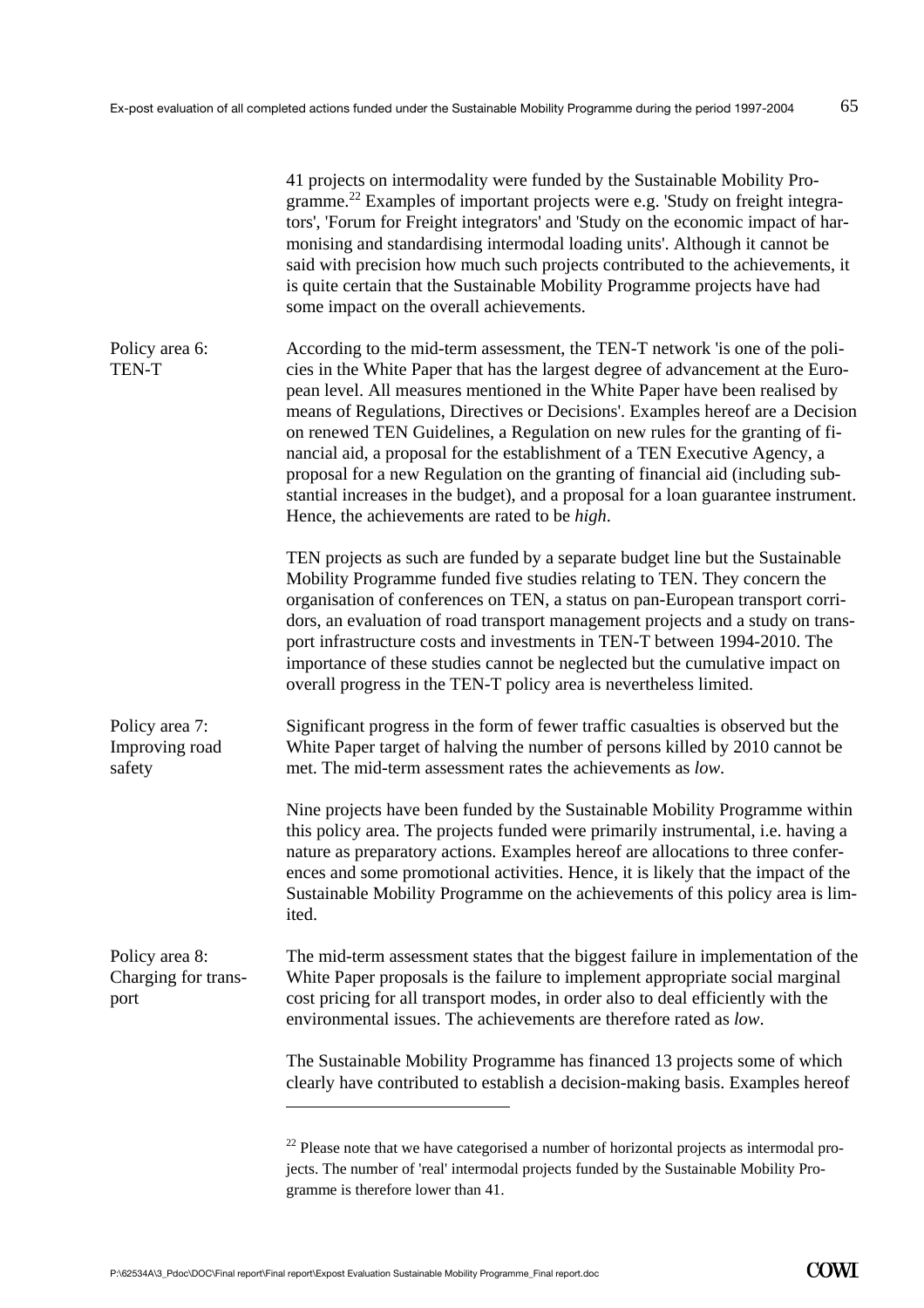|                                                             | are studies on 'Taxation of aircraft fuel', 'Road pricing in European cities',<br>'Comparing existing transport taxes and charges with an optimal pricing<br>benchmark' and 'A study on impact of road freight tax'. As such we consider<br>that the programme has had some impact.                                                                                                                                                                                                                                                                                                     |  |
|-------------------------------------------------------------|-----------------------------------------------------------------------------------------------------------------------------------------------------------------------------------------------------------------------------------------------------------------------------------------------------------------------------------------------------------------------------------------------------------------------------------------------------------------------------------------------------------------------------------------------------------------------------------------|--|
| Policy area 9:<br>Research and tech-<br>nology              | The level of achievement is high, according to the mid-term assessment, on re-<br>search and development targeted clean and efficient transport. The Sustainable<br>Mobility Programme did not support projects that first and foremost related to<br>this policy area.                                                                                                                                                                                                                                                                                                                 |  |
| Policy area 10:<br>Rights and obliga-<br>tions of users     | It is the mid-term assessment that the policy as defined in the White Paper will<br>be fully implemented in the year 2010, and also that the current level of<br>achievements is medium.                                                                                                                                                                                                                                                                                                                                                                                                |  |
|                                                             | Only three projects were supported by the Sustainable Mobility Programme<br>that related primarily to the rights and obligations of users. One of these was<br>the study on 'The accessibility of urban transport to people with reduced mobil-<br>ity'. Overall, the contribution from the Sustainable Mobility Programme to pro-<br>gress within this area is limited/indirect impact.                                                                                                                                                                                                |  |
| Policy area 11:<br>High quality urban<br>transport          | According to the mid-term assessment, the status of this policy area is as fol-<br>lows. The three measures under this area are relatively far advanced, partly be-<br>cause the measures are modest in scope, as they aim at the support to and pro-<br>motion of good practices. In conclusion, the achievements are rated as high.                                                                                                                                                                                                                                                   |  |
|                                                             | 12 urban transport projects were funded by the Sustainable Mobility Pro-<br>gramme. Four of them were instrumental by nature. Other projects are e.g. a<br>grant to establish a 'Citizens Network Information Service', a study on 'Integra-<br>tion and regulatory structures in public transport', and a grant allocated to the<br>National Cycle Policy Benchmark Programme. The contribution appears to<br>have had some impact.                                                                                                                                                    |  |
| Policy area 12:<br>Managing the effects<br>of globalisation | Measures in this policy area, such as external EU transport relations and devel-<br>oping Galileo programmes, have been implemented to a large degree at EU<br>level, and it is the overall assessment that the progress has been at a <i>medium</i><br>level. The Sustainable Mobility Programme has funded six projects supporting<br>the Galileo programme including a study on 'European Satellite Navigation<br>Application Segment' and a grant to the European GNSS Secretariat. The<br>funded projects are assessed to have had some impact on progress in this policy<br>area. |  |
| Concluding com-<br>ments                                    | Mentioning again that it is difficult to establish a direct link between the impact<br>of 293 projects funded by the Sustainable Mobility Programme and the wider<br>transport policy development, we have nevertheless in the above sought to put<br>the impacts into perspective. Based on our understanding of the projects and on<br>the valuable information we have received from a number of technical officers<br>within the EU Commission, we can summarise the impacts of the projects as<br>presented in the table below.                                                    |  |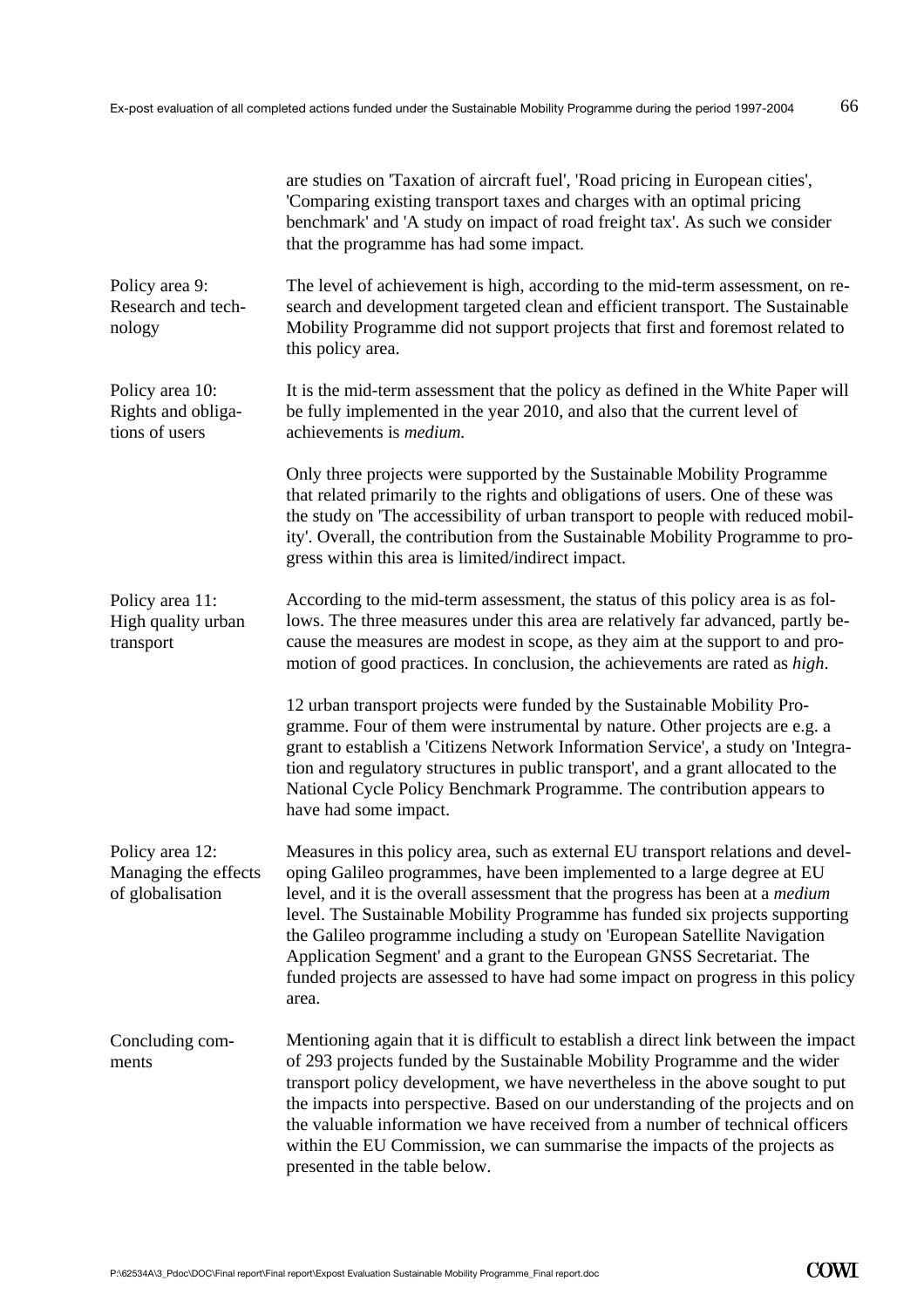| <b>Policy area</b>                                               | Mid-term assessment of<br>achievements in policy<br>areas of the White Pa-<br>per<br>(level of goal fulfilment) | <b>Preliminary assessment</b><br>of the contribution of<br>the Sustainable Mobility<br><b>Programme to the</b><br>achievements within<br>policy areas |
|------------------------------------------------------------------|-----------------------------------------------------------------------------------------------------------------|-------------------------------------------------------------------------------------------------------------------------------------------------------|
| Quality in the road transport<br>sector                          | Medium                                                                                                          | limited impact                                                                                                                                        |
| To revitalise the railways                                       | Medium                                                                                                          | Direct impact                                                                                                                                         |
| Balance between air trans-<br>port growth and environ-<br>ment   | Low                                                                                                             | Some impact                                                                                                                                           |
| Promote short sea shipping<br>and inland waterway                | Medium                                                                                                          | Direct impact                                                                                                                                         |
| To turn intermodality into<br>reality                            | Medium                                                                                                          | Limited impact                                                                                                                                        |
| To continue the building of<br>the trans-European trans-<br>port | High                                                                                                            | Limited impact                                                                                                                                        |
| To improve road safety                                           | Low                                                                                                             | Limited impact                                                                                                                                        |
| To adopt a policy on effec-<br>tive charging for transport       | Low                                                                                                             | Some impact                                                                                                                                           |
| Research and technology<br>for clean and efficient<br>transport  | High                                                                                                            | No impact                                                                                                                                             |
| To recognise the rights and<br>obligations of users              | Medium                                                                                                          | Limited impact                                                                                                                                        |
| To develop high quality<br>urban transport                       | High                                                                                                            | Some impact                                                                                                                                           |
| To manage the effects of<br>globalisation                        | Medium                                                                                                          | Some impact                                                                                                                                           |

*Table 26 Preliminary assessment of the impact of the Sustainable Mobility Programme* 

It is, for obvious reasons, highly speculative to ask whether or not it is satisfactory that the total programme allocation of MEUR 35.6 (INPUT) has resulted in the above contribution to policy progress (OUTPUT). Nevertheless, we find it justified, to a reasonable extent, that the efficiency of the programme has been satisfactory. This judgement is based on the following piecemeal, but nonetheless important, information sources and observations: The efficiency of the programme

- Project owners receiving co-financing (grants) from the programme have stated that the projects were carried out in an efficient manner.
- The EU task managers of the 27 projects selected for project review have been approached in order to learn about their understanding of the projects. Interviews confirm that the efficiency varies between highly efficient and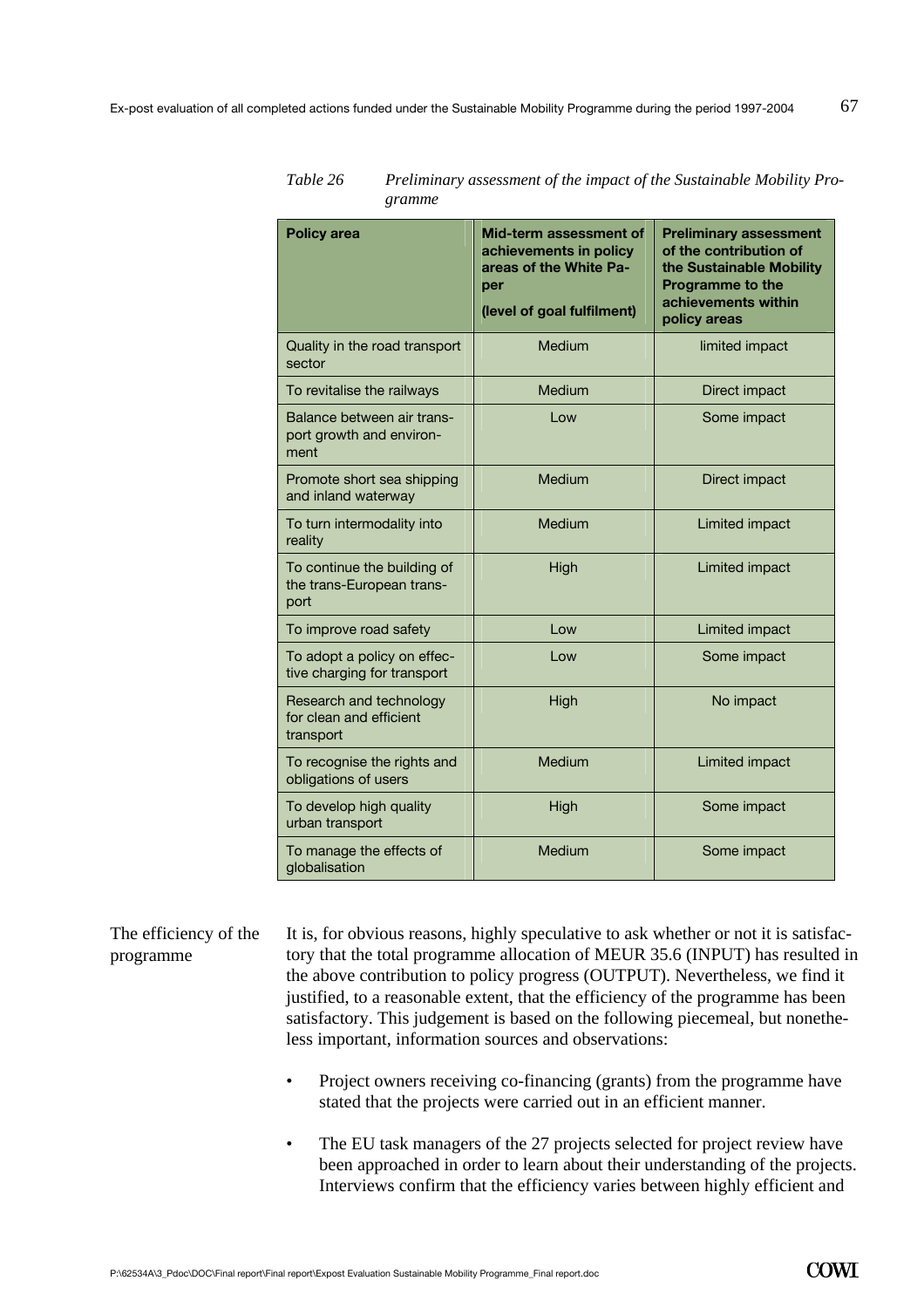less efficient projects but with a majority of the projects show a high or medium level of efficiency.

- The team evaluating the Sustainable Mobility Programme has not observed evidence of over-allocation of resources.
- It has, in this chapter, been argued that the 293 projects have had some impact on general policy progress, and examples have been given of projects that have been essential for the preparation of new legislation.

# **7.4 Conclusions**

This chapter has analysed the impact of the Sustainable Mobility Programme funded projects, using, in particular, the mid-term review of the White Paper implementation process, the ASSESS-report, to discuss the contribution of the projects. The conclusions are the following:

- 1 The impact of the Sustainable Mobility Programme appears, overall, to be satisfactory. This conclusion is made convincing by the results/answers/response of three different information sources: feedback from authorities, review of selected projects, and an assessment of the programme's contribution to general transport policy development since the launch of the White Paper.
- 2 The impact of the Sustainable Mobility Programme on progress in the Common Transport Policy has been direct and clearly observable in the following policy areas: Revitalising the railways, and Promotion of short sea shipping. The programme has also had some impact on progress in other policy areas.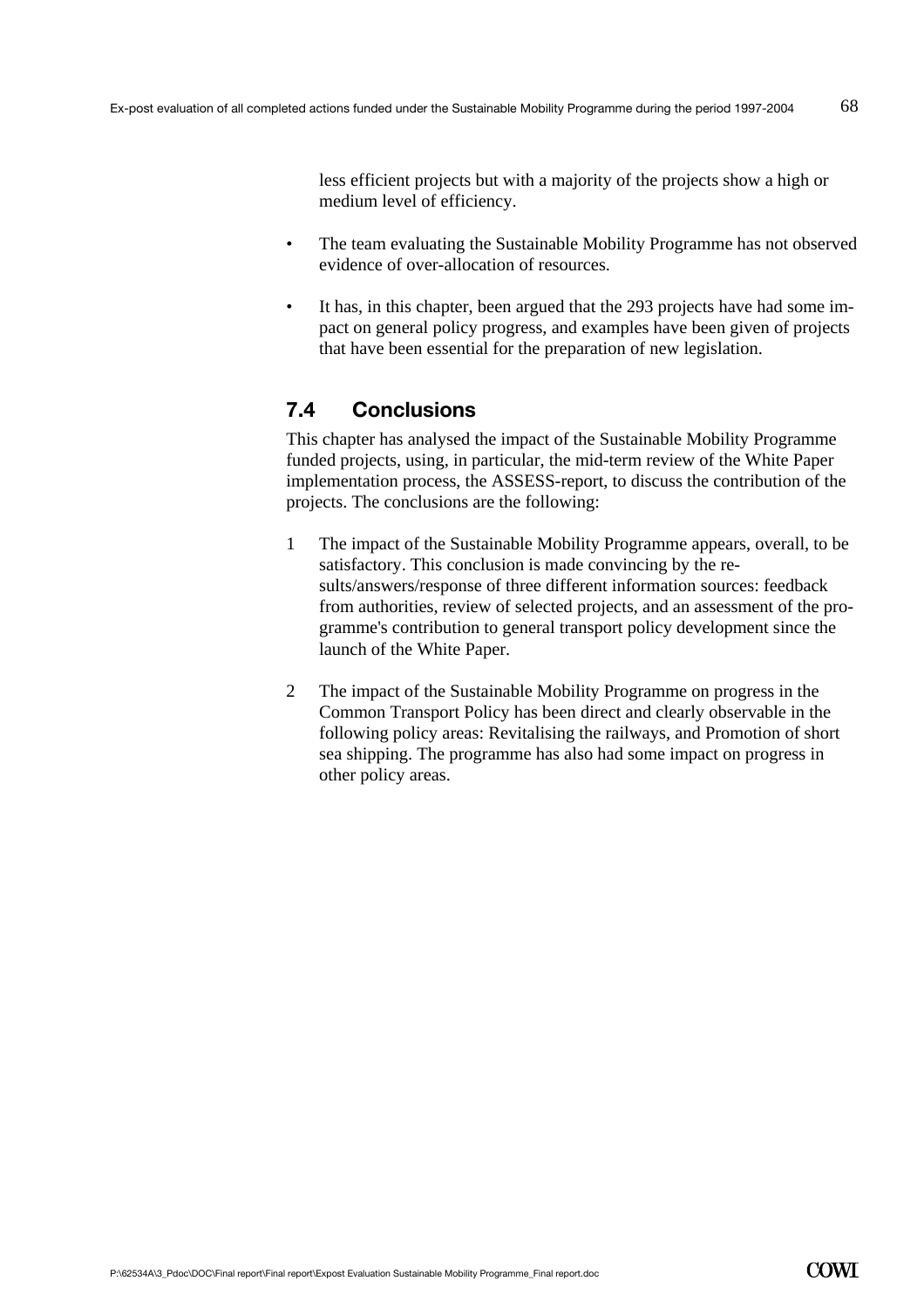# **8 Sustainability**

Having, in the previous chapter, discussed the impacts of the Sustainable Mobility Programme, we are finally able to give a sustainability assessment in this chapter. It is closely related to the impact theme but sustainability adds to the evaluation by focussing solely on whether the *positive effects* are likely to last once the projects have terminated. According to the evaluation methodology, sustainability is defined as a matter of whether the effects of a given project continue to be used. The typical effects to look at are policy making, awareness-raising, and documentation (e.g. statistics). Purpose of chapter

The most important information stems from the project reviews, as the review process provided an opportunity to discuss the sustainability of the projects with the task managers. The overall results of the review of the 27 projects are shown in the table below. Results from the project review

|                       | No of projects | In % of total |
|-----------------------|----------------|---------------|
| High level            | 12             | 44%           |
| Medium level          | 9              | 33%           |
| Low level             | 2              | 7%            |
| Cannot be categorised | 4              | 15%           |
| Total                 | 27             | 100%          |

*Table 27 Overall project review results - sustainability* 

On the assumption that the sustainability assessment derived from the project reviews indicates correctly the level of sustainability, it can be concluded that the sustainability of the programme is satisfactory. **Observations** 

> Firstly, more than 60 projects concern the production of statistics (road and maritime statistics). The answers to our survey clearly indicate that the production of the statistics continues in the countries and that the grants received functioned as start-up assistance, hence the sustainability of these projects are high.

Secondly, a group of 17 projects were aimed at promoting national short sea transportation. Some of these projects have been very successful; a fact that is evident by the web-sites which still function and which have become a core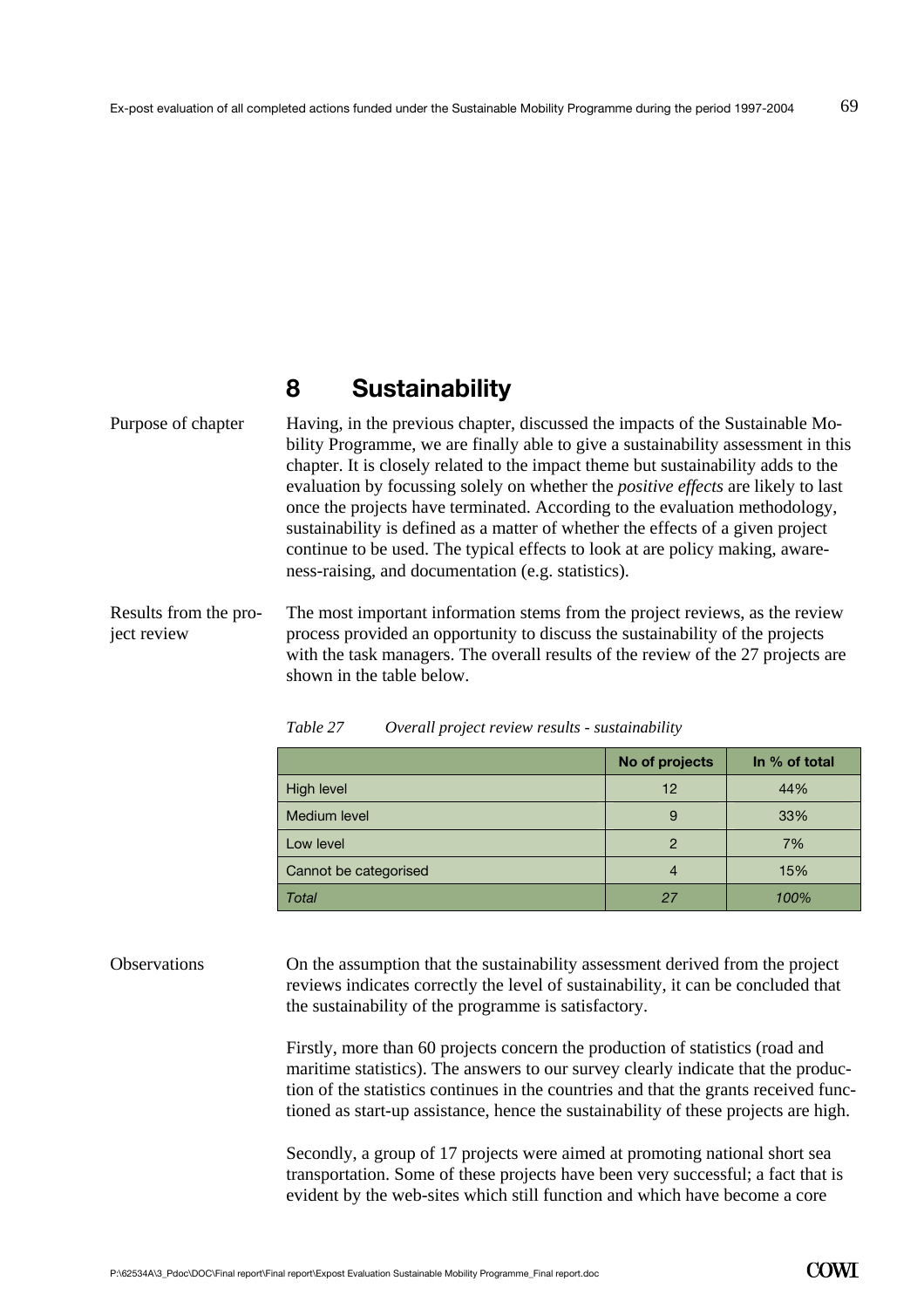|            | info-sharing mechanism in national short sea transport sectors. Others were less<br>successful and commitment has not been sustained; hence overall sustainability<br>of this group of projects is only medium.                                                                                                                                                                                                                                                 |  |  |
|------------|-----------------------------------------------------------------------------------------------------------------------------------------------------------------------------------------------------------------------------------------------------------------------------------------------------------------------------------------------------------------------------------------------------------------------------------------------------------------|--|--|
|            | Thirdly, several projects have provided input to a subsequent legislative proc-<br>ess. Examples of projects contributing to specific directives have been given<br>throughout the report. In those cases where project results are transferred into<br>legislation, the sustainability of projects obviously is very high.                                                                                                                                     |  |  |
|            | Fourthly, more than 40 projects concern the organising of conferences, study<br>trips, etc. It is not possible to assess the sustainability of these projects.                                                                                                                                                                                                                                                                                                  |  |  |
| Conclusion | This chapter has analysed the sustainability of the Sustainable Mobility<br>Programme funded projects. The conclusions are the following:                                                                                                                                                                                                                                                                                                                       |  |  |
|            | The results and effects of the projects funded by the Sustainable Mobility<br>1<br>Programme did not, as a general rule, disappear on termination of the pro-<br>jects, and sustainability, in this respect, is therefore satisfactory.                                                                                                                                                                                                                         |  |  |
|            | $\overline{2}$<br>Many projects funded by the Sustainable Mobility Programme show a par-<br>ticular high level of sustainability. This is clearly documented by the pro-<br>jects that have provided important information to legislative processes and,<br>where possible, after the adoption of legislation to detect the influences of<br>specific projects in the directives. Also, the many projects on statistics<br>show a high level of sustainability. |  |  |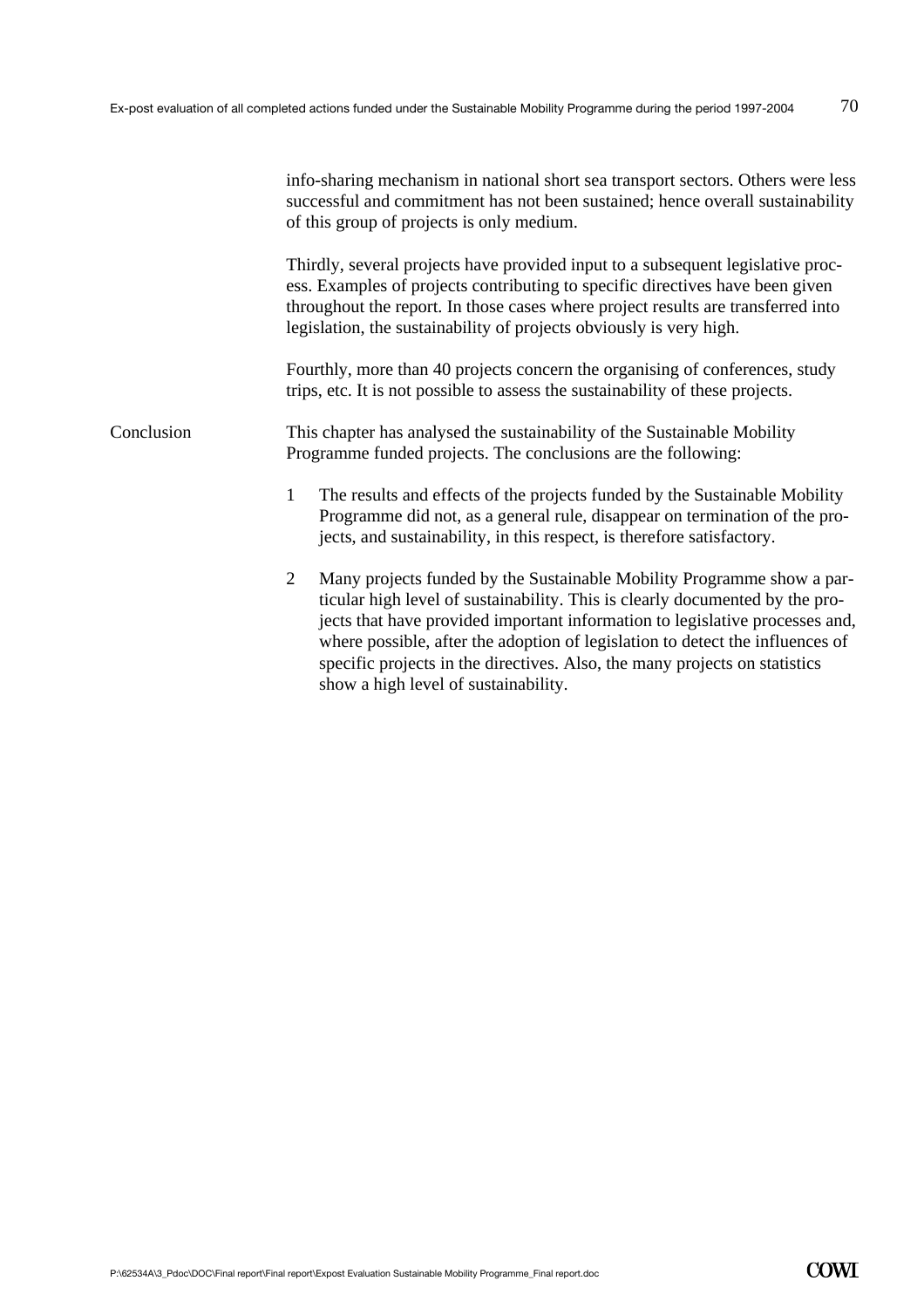# **9 Conclusions**

#### Purpose of chapter

This ex-post evaluation covers 293 completed projects that have been funded by the Sustainable Mobility Programme during the period 1997-2004. They represent a total allocation of MEUR 35.6. The evaluation has addressed the ´traditional´ evaluation themes of effectiveness, efficiency, sustainability, utility, and impact with particular focus on *effectiveness* as it has been the overall aim of the evaluation to see how effective the projects have been in contributing to the achievements of sustainable mobility. In this chapter we first present four overall, horizontal conclusions. This is followed by 14 specific conclusions relating to various evaluations themes.

#### **9.1 Overall conclusion**

| Funding for impor-<br>tant initiatives                 | There are four overall conclusions. Firstly, during the period 1997-2004 the<br>Sustainable Mobility Programme provided funding of numerous important pro-<br>jects, covering:                                                                                                                                                                                                                                                                                                               |
|--------------------------------------------------------|----------------------------------------------------------------------------------------------------------------------------------------------------------------------------------------------------------------------------------------------------------------------------------------------------------------------------------------------------------------------------------------------------------------------------------------------------------------------------------------------|
|                                                        | Production of new information necessary for the planning and initiation of<br>٠<br>legislative processes.<br>Raising the awareness of particular issues, technologies and modes of<br>٠<br>transport.<br>Development of statistics and monitoring systems to be used for the benefit<br>$\bullet$<br>of modes of transport which, according to the White Paper, should be<br>given particular priority, such as various forms of waterway transportation                                     |
| Significant contribu-<br>tion given by the<br>projects | Secondly, the relation between the 293 projects and the 12 White Paper policy<br>areas were analysed, assuming that if a given project supports one or more of<br>the policy areas it supports EU's policy on sustainable mobility. It was found<br>that a clear majority of the projects either provide a significant or a very signifi-<br>cant contribution to sustainable mobility, cf. the table below, and the evaluation<br>thus confirms the overall effectiveness of the programme. |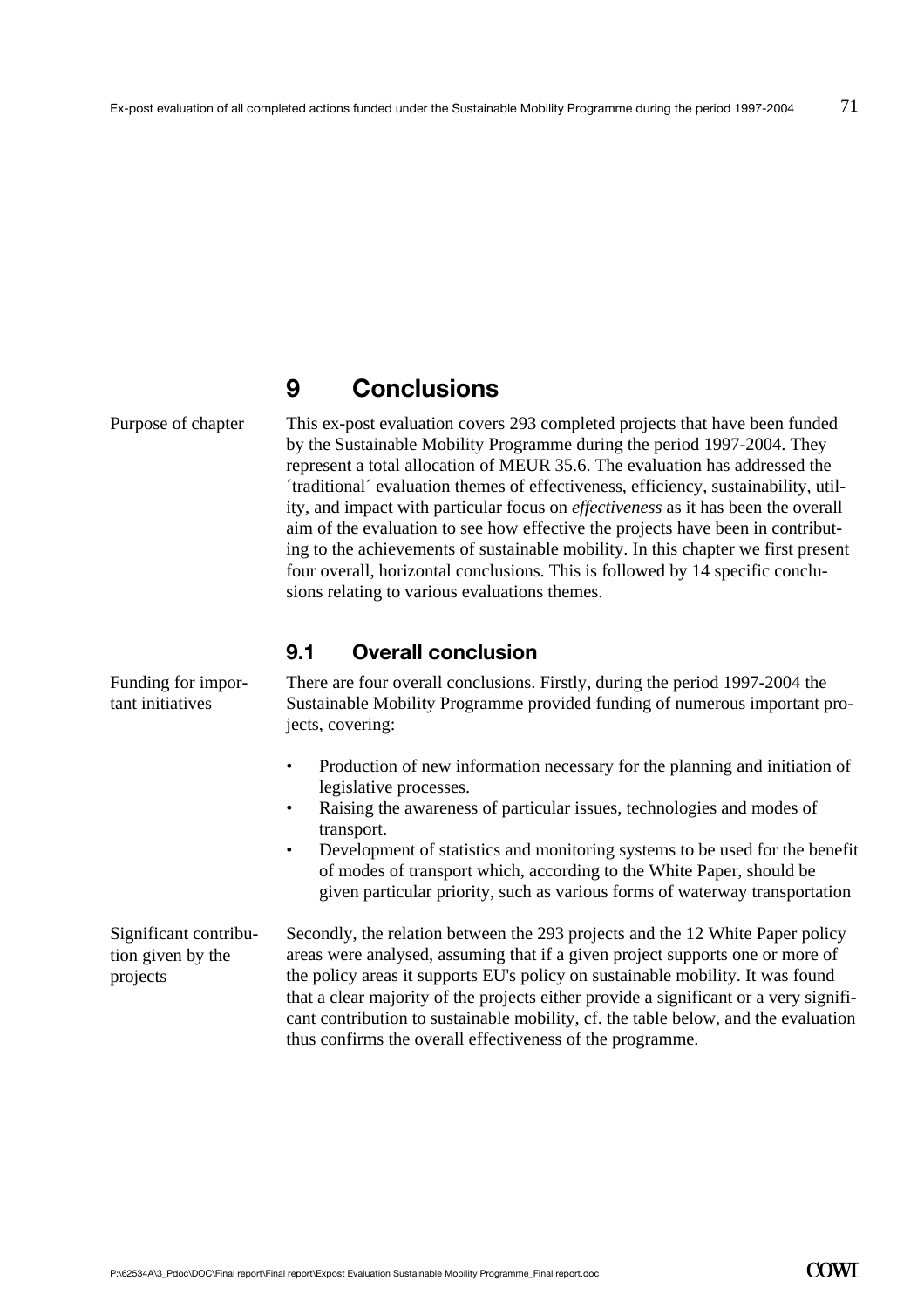| <b>Level of contribution</b>                          | <b>Number of</b><br>projects | In % of total |
|-------------------------------------------------------|------------------------------|---------------|
| Very significant contribution to sustainable mobility | 141                          | 48.1%         |
| Significant contribution to sustainable mobility      | 54                           | 18.5%         |
| Some contribution to sustainable mobility             | 54                           | 18.5%         |
| Less contribution to sustainable mobility             | 43                           | 14.8%         |
| Total                                                 | 293                          | 100%          |

A budget line more than a 'programme'

Thirdly, although for the purpose of this evaluation it has been called Sustainable Mobility *Programme*, the programmatic aspect is missing. The programme has not had - and has not been intended to have - a clear strategic perspective with strict criteria for funding. Instead, as the name of the budget line ("Sustainable Mobility policy") it has broader funding criteria than a programme. The budget line has made it possible to finance studies, grants and services of general importance for planning of new legislation and on-going policy-making and monitoring.

Fourthly, the funding criteria of the budget line has largely remained unaltered during the period 1997 - 2004 and it has *not* been defined or reviewed to specifically match the measures announced in the 2001 White Paper against which this evaluation is conducted. It thus covers a broader spectrum than EU policy on sustainable mobility as outlined in the White Paper would suggest. It means, as documented in this evaluation, that projects can be funded correctly by the budget line but nevertheless scoring low when evaluated against the definition of sustainable mobility used for this evaluation. Funding criteria not adjusted in the light of White Paper

### **9.2 Specific conclusions**

To put the Sustainable Mobility Programme into context, the development in EU Transport Policy has been summarised. The conclusions are the following:

- 1 Sustainable mobility is the overall aspiration of the Common Transport Policy of the European Union following the 1998 Cardiff European Council decision to integrate transport planning and development with sustainable development. This is clearly demonstrated also by the 2001 White Paper 'European transport policy for 2010: Time to decide'.
- 2 There is no unambiguous definition of sustainable mobility within EU transport policy. It is a concept which *in its broadest sense* captures activities and regulations aimed at reconciling economic growth and social demands for mobility with environmental impact and other costs of traffic movements, while taking into account the international dimension of transport.

Conclusions on the concept of sustainable mobility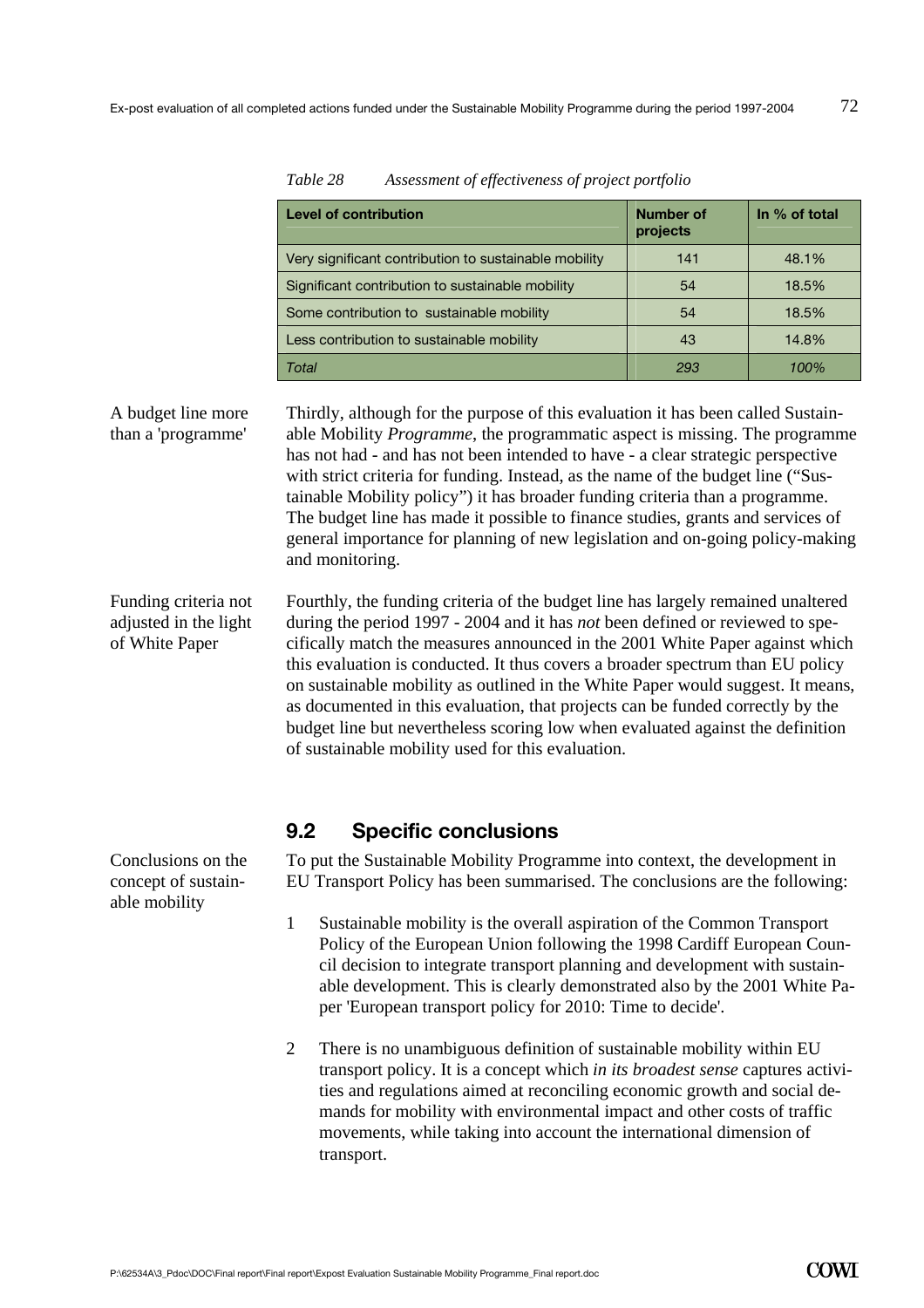| Conclusions on the<br>evaluation method-<br>ology       | The methodology of the evaluation was developed to enable transparency on<br>the robustness and basis of the conclusions drawn, thus acknowledging the<br>'qualitative' nature of many assessments. The main methodological conclusions<br>were the following:                                                                          |  |  |
|---------------------------------------------------------|-----------------------------------------------------------------------------------------------------------------------------------------------------------------------------------------------------------------------------------------------------------------------------------------------------------------------------------------|--|--|
|                                                         | 3<br>For the purpose of this evaluation, sustainable mobility is defined at three<br>levels: Global, intermediate and operational level. The definition follows<br>closely the perception of the concept given in the White Paper.                                                                                                      |  |  |
|                                                         | $\overline{4}$<br>The evaluation utilised four different data sources, namely a) review and<br>clustering of the project portfolio, b) a survey covering all grants, c) quali-<br>tative project review of 27 selected projects, and d) other relevant sources<br>such as the recent mid-term review of the White Paper implementation. |  |  |
| Conclusions on the<br>Sustainable Mobility<br>Programme | Although it is called a Sustainable Mobility <i>Programme</i> , the programmatic as-<br>pect is not very clear, as already noted in the above section on general conclu-<br>sions. It is thus concluded that:                                                                                                                           |  |  |
|                                                         | 5<br>The Sustainable Mobility Programme has been financed via two different<br>budget lines with relatively similar eligibility criteria for funding. The<br>funding criteria have not been defined or reviewed to match specifically<br>the measures announced in the 2001 White Paper against which this<br>evaluation is conducted.  |  |  |
| Conclusions on ef-                                      | The analysis on effectiveness showed the following:                                                                                                                                                                                                                                                                                     |  |  |
| fectiveness                                             | The Sustainable Mobility Programme has overall contributed to a satisfac-<br>6<br>tory degree to sustainable mobility as a clear majority of the projects either<br>provide a significant or a very significant contribution to sustainable mo-<br>bility as defined by the White Paper. $^{23}$                                        |  |  |
|                                                         | It reduces the overall effectiveness of the programme in the context of sus-<br>7<br>tainable mobility that a group of primarily 'old' pre-2001 projects targeted<br>the creation of the single air transport market have been financed although<br>they only vaguely relate to and support sustainable mobility.                       |  |  |
|                                                         | 8<br>The awareness of the Sustainable Mobility Programme is very limited; in<br>fact even many task managers were unaware that the funding source of<br>'their' projects were termed 'The Sustainable Mobility Programme'.                                                                                                              |  |  |
|                                                         | 9<br>The White Paper suggests actions grouped into 12 policy areas. Approxi-<br>mately half of all the 293 projects relates to only two policy areas: promo-<br>tion of short sea shipping and the balancing of the growth in air transport<br>with environmental protection.                                                           |  |  |
|                                                         |                                                                                                                                                                                                                                                                                                                                         |  |  |

<sup>&</sup>lt;sup>23</sup> This conclusion was also presented in the previous section as one of the overall conclusions but is repeated here for consistency in the answering of the evaluation questions.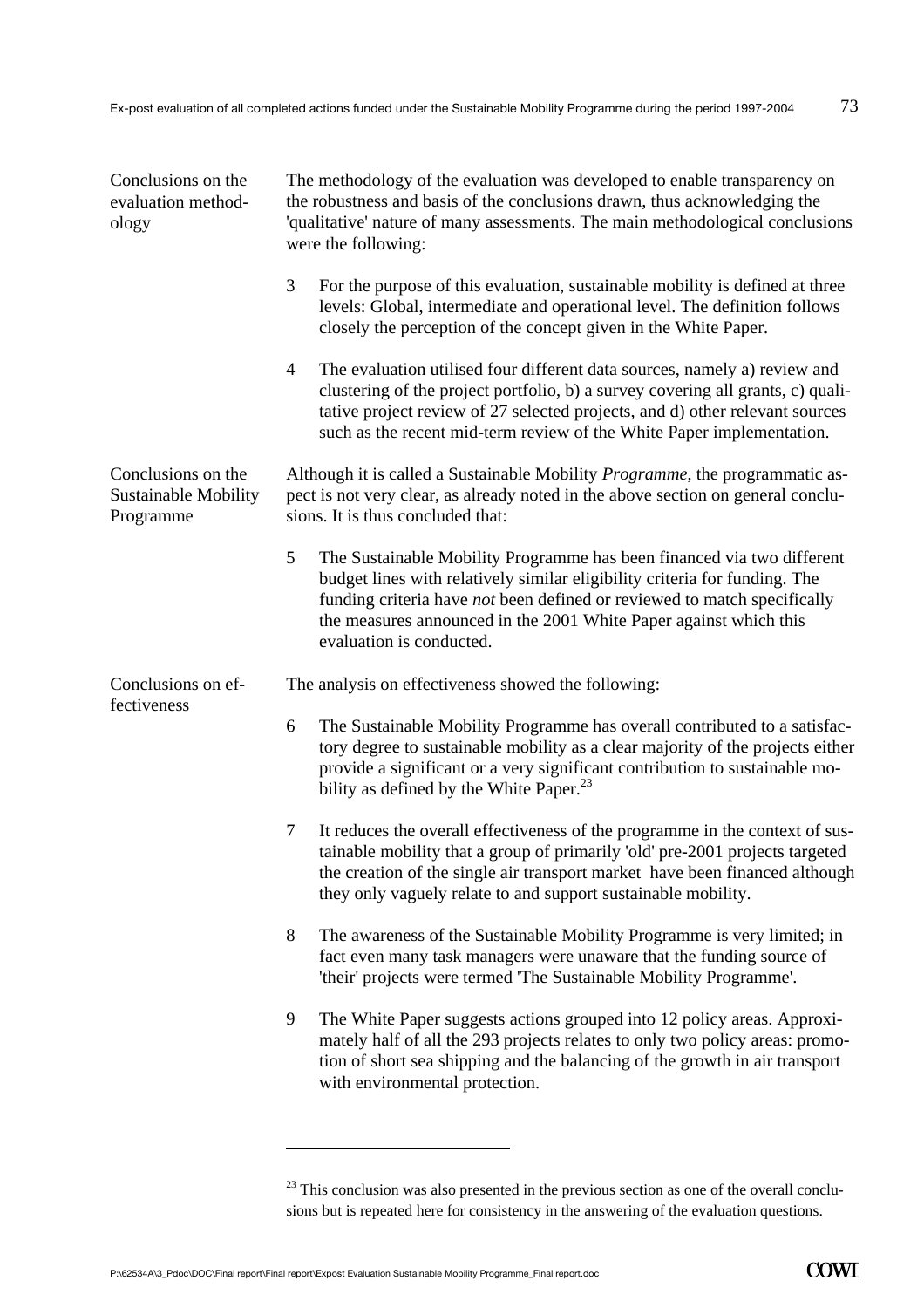| Conclusions on effi-<br>ciency     | It is, for obvious reasons, a somewhat speculative assessment as to whether<br>there is a satisfactory ratio between input (the total programme allocation of<br>MEUR 35.6) and output (the impact of the 293 projects on policy progress).<br>The conclusions on efficiency are therefore cautious.                                                                                                                                                                                                                                                             |  |  |
|------------------------------------|------------------------------------------------------------------------------------------------------------------------------------------------------------------------------------------------------------------------------------------------------------------------------------------------------------------------------------------------------------------------------------------------------------------------------------------------------------------------------------------------------------------------------------------------------------------|--|--|
|                                    | The sustainable mobility projects have achieved a reasonable level of effi-<br>10<br>ciency. The programme might in fact have been very efficient but we lack<br>documentation to support a stronger judgement. The conclusion that the<br>programme has been reasonably efficient is supported by several factors,<br>namely feedback from beneficiaries, our project reviews and our assess-<br>ment of the projects' contribution to the policy developments in recent<br>years (as evidenced by the mid-term review of the White Paper implemen-<br>tation). |  |  |
|                                    | 11<br>The potential for more precise and cost-effective future efficiency assess-<br>ment depends on the improvement of internal DG TREN reporting prac-<br>tices and the systematic in-house assessment of the quality of funded pro-<br>jects. The projects are presently only sparsely evaluated in the internal DG<br>TREN PMS database. In its current set-up and level of user-friendliness<br>the database appears inadequate as an instrument for a significant im-<br>provement in reporting.                                                           |  |  |
| Conclusions on util-               | The evaluation came to one significant conclusion on utility, namely:                                                                                                                                                                                                                                                                                                                                                                                                                                                                                            |  |  |
| ity                                | 12<br>The utility of the Sustainable Mobility Programme is high in terms of the<br>projects' ability to address issues which have been identified by the White<br>Paper as essential for sustainable mobility. Most of the projects funded can<br>be argued to support one or more of the 12 policy areas of the White Paper.                                                                                                                                                                                                                                    |  |  |
| Conclusions on im-<br>pact         | The impact of the programme has been illustrated and documented on the basis<br>of feedback from authorities, review of selected projects, and an assessment of<br>the programme's contribution to general transport policy development. There is<br>one specific conclusion on impact:                                                                                                                                                                                                                                                                          |  |  |
|                                    | The impact of the Sustainable Mobility Programme on progress in the<br>13<br>Common Transport Policy has been direct and clearly apparent in the fol-<br>lowing policy areas: Quality in the road transport sector, Revitalising the<br>railways, and Promotion of short sea shipping. The programme has also<br>had some impact on progress in other policy areas.                                                                                                                                                                                              |  |  |
| Conclusions on sus-<br>tainability | The evaluation documents the fact that the projects have contributed to policy<br>development, to the production of statistics, to promote various modes of trans-<br>port over others, etc. Furthermore, we have assessed whether the positive ef-<br>fects will last. The conclusions are:                                                                                                                                                                                                                                                                     |  |  |
|                                    | The results and effects of the projects funded by the Sustainable Mobility<br>14<br>Programme did not, as a general rule, disappear on termination of the pro-<br>jects, and sustainability is therefore high in this respect. Overall, we assess<br>that the overall sustainability of the Sustainable Mobility Programme is<br>satisfactory.                                                                                                                                                                                                                   |  |  |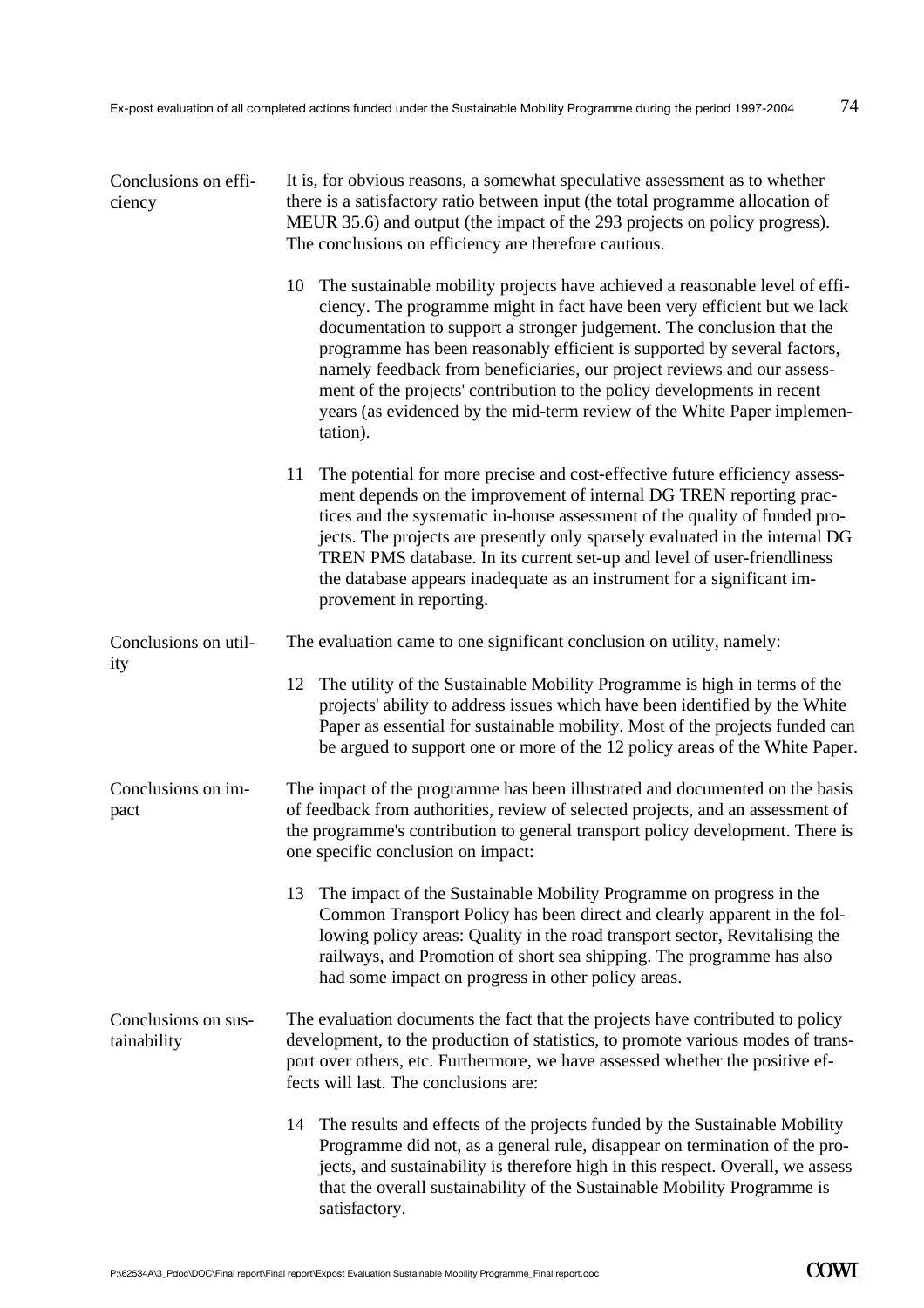15 Many projects show a particularly high level of sustainability. This is clearest documented by a number of projects that have provided direct input to the legislative processes, and where possible, after the adoption of legislation, to detect the influences of specific projects in the directives. The many projects on statistics also show a high level of sustainability.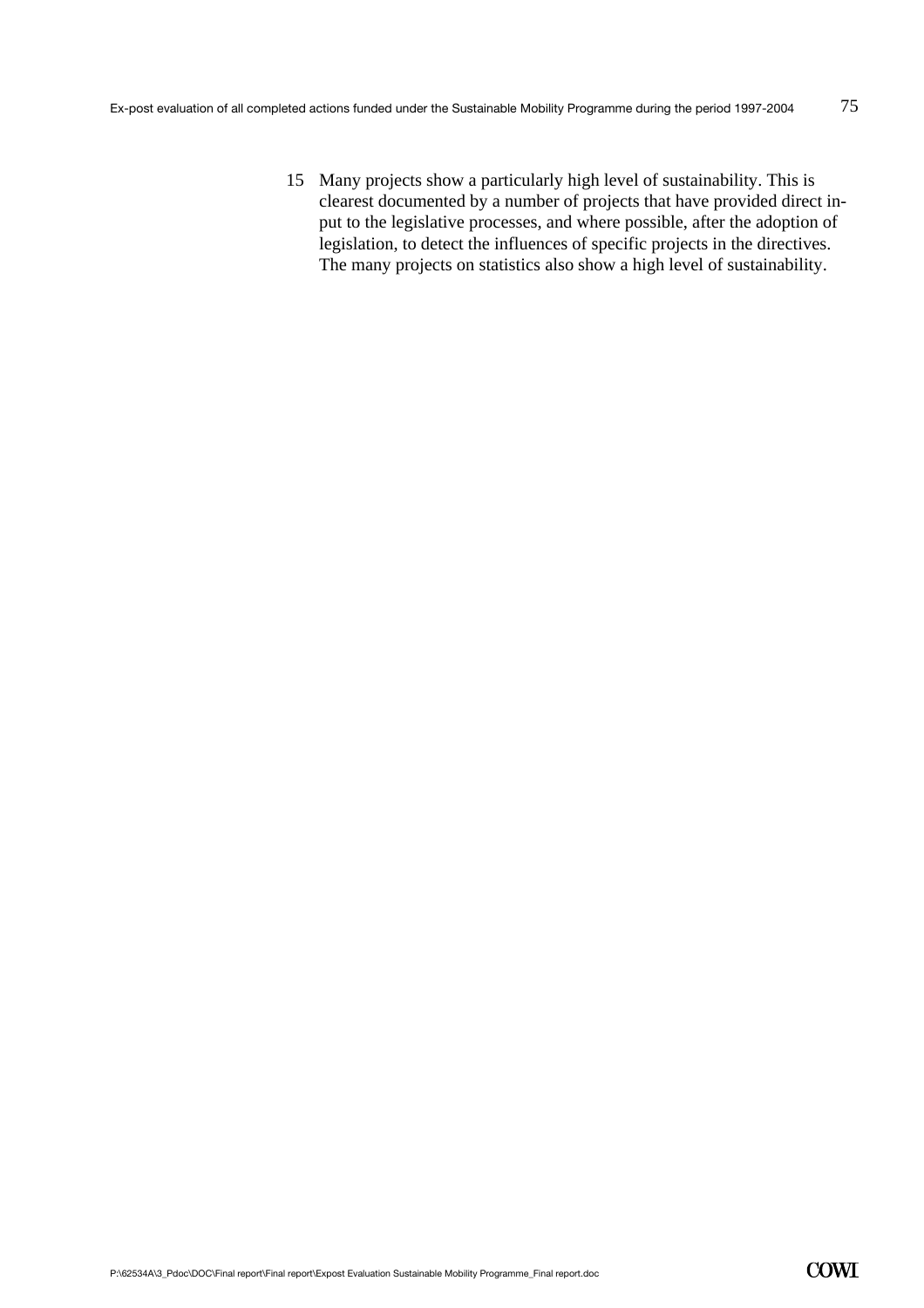# **10 Recommendations**

In the light of the evaluations' findings, the following recommendations have been suggested for consideration in the future use of the Sustainable Mobility Programme. The recommendations are grouped according to their generality.

Strategy level recommendations

Recommendations at this level concern the overall set-up and raison d'être of the Sustainable Mobility Programme.

- A strategic decision should be made as to whether the Sustainable Mobility Programme should be given a new name which reflects it nature/role as a general funding source *or* the funding criteria should be updated to strictly reflect the White Paper priorities.
- As the White Paper increasingly (cf. e.g. the mid-term review) is recognised as representing the EU Common Transport policy priorities, it is recommended to update the funding criteria.
- It is recommended splitting the Sustainable Mobility Programme budget line into two budget lines:
	- a general budget line funding studies, grants and services in respect of the White Paper, in particular aimed at the preparation of new legislation, and
	- a specific budget line aimed at funding projects with a long-term and strategic perspective on the achievements of sustainable mobility. It should be a mandatory requirement that all projects funded by specific budget line give an explicit account, in applications and in the final reports, on how the allocations have contributed towards achieve sustainable mobility.
- It should be a mandatory requirement that all projects funded by the Sustainable Mobility Programme give an explicit account, in applications and in the final report, on how the allocations have contributed towards achieve sustainable mobility.
- Realising that the evaluation has indicated that there is a general uncertainty on what constitutes 'sustainable mobility', consideration should be given to the need to clarify the meaning of the concept in an EU context.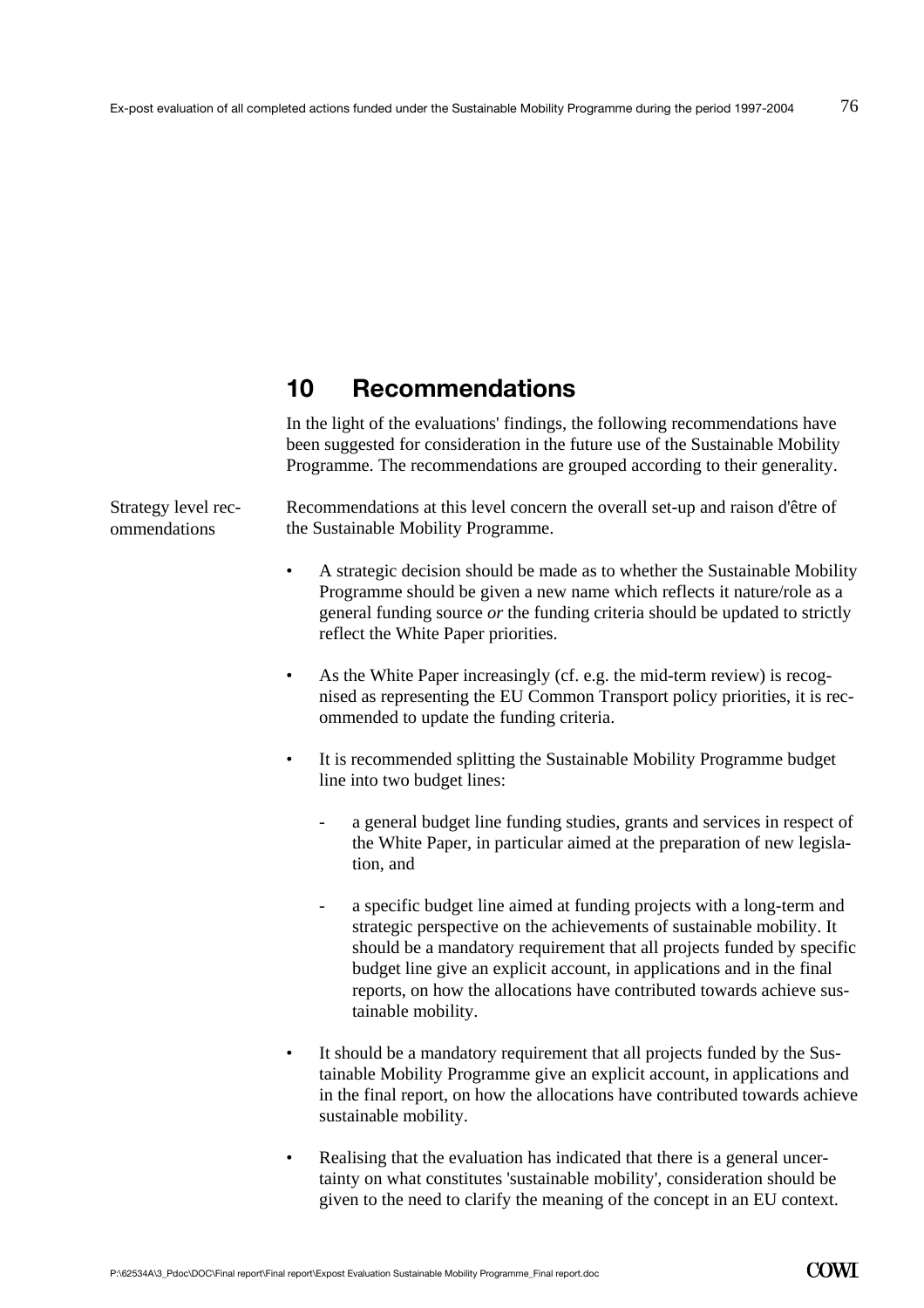• The awareness of the Sustainable Mobility Programme was found to be relatively low among project holders and task managers. Raising awareness of the programme (representing the many aspects of the 2001 White Paper) to stakeholders and the public in general, would be a way to promote the EU transport policy (assuming that the name and funding criteria are updated cf. point above).

Recommendations at this level concern the daily management of the Sustainable Mobility Programme. Management level recommendations

- A collection of best management practices applied by the task managers in their work on coordinating and following the projects should be compiled with the aim of disseminating information to all involved EU civil servants.
- Applicants for subsidies and contractors should consistently adhere to high standards for studies such as clear description of objectives and expected outputs, executive summary, methodology, reflection of the strength of conclusions, etc.
- Assessment on the quality of studies/projects should be systematically introduced in the database and should be made available to the public.
- The internal DG TREN information system on the quality of funded projects should be improved as the existing reporting in the PMS-database is done in an inconsistent manner, resulting in fragmented report monitoring. The PMS-database is inadequate and should be significantly improved or replaced with an up-dated and user-friendly database.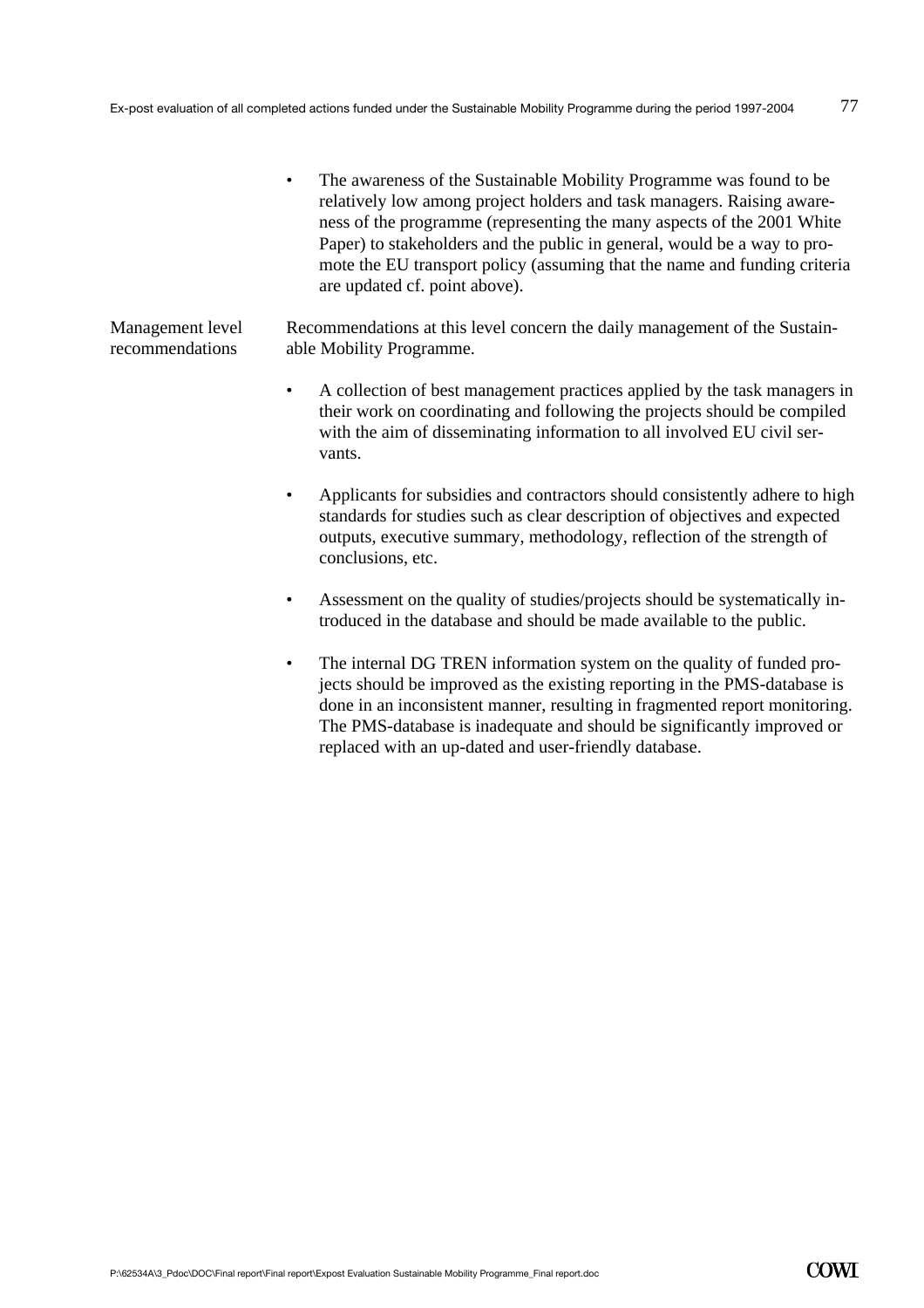# **Appendix 1 White Paper policy measures**

*Overview of indicators used to screen sustainable mobility projects* 

| <b>Policy areas</b>                        | Indicators (= the measures in the White Paper)                                                                                   |
|--------------------------------------------|----------------------------------------------------------------------------------------------------------------------------------|
| Improving<br>quality in the<br>road sector | Harmonise clauses in commercial road transport contracts                                                                         |
|                                            | Driving restrictions on heavy good vehicles on designated roads                                                                  |
|                                            | Training of professional drivers                                                                                                 |
|                                            | Social harmonisation of road transport                                                                                           |
|                                            | Introduction of the digital tachograph                                                                                           |
| Revitalise rail-<br>ways                   | First railway package: support the creation of new infrastructure,<br>and in particular rail freight freeways                    |
|                                            | Second railway package: opening up the national and international<br>freight market                                              |
|                                            | Second railway package: ensuring a high level safety for the railway<br>network                                                  |
|                                            | Updating the interoperability directives on high-speed and conven-<br>tional railway networks                                    |
|                                            | European Railway Agency                                                                                                          |
|                                            | Third railway package: certification of train crews and trains on the<br>Community rail network                                  |
|                                            | Third railway package: gradual opening-up of international passen-<br>gers services                                              |
|                                            | Quality of international rail passenger services                                                                                 |
|                                            | Third railway package: improving quality of the rail freight services                                                            |
|                                            | Enter into dialogue with the rail industries in the context of a volun-<br>tary agreement to reduce adverse environmental impact |
|                                            | Joining the International Organisation for International Carriage by<br>Rail (OTIF)                                              |
| Controlling the                            | Single European Sky                                                                                                              |
| growth in air<br>transport                 | Technical requirements in the field of civil aviation and establishing a<br>European Aviation Safety Agency                      |
|                                            | Air transport insurance requirements                                                                                             |
|                                            | Airport charges                                                                                                                  |
|                                            | Slot on Community airports                                                                                                       |
|                                            | Community framework for airport noise management                                                                                 |
|                                            | Protection against subsidisation and unfair pricing practices in the<br>supply of air services from third countries              |
|                                            | Safety of third country aircraft                                                                                                 |
|                                            | Air service agreements with third countries                                                                                      |
|                                            | Airport capacity expansion                                                                                                       |
| Adapting the<br>maritime and               | Promotion of Short Sea Shipping, in particular by simplifying Cus-<br>toms procedures                                            |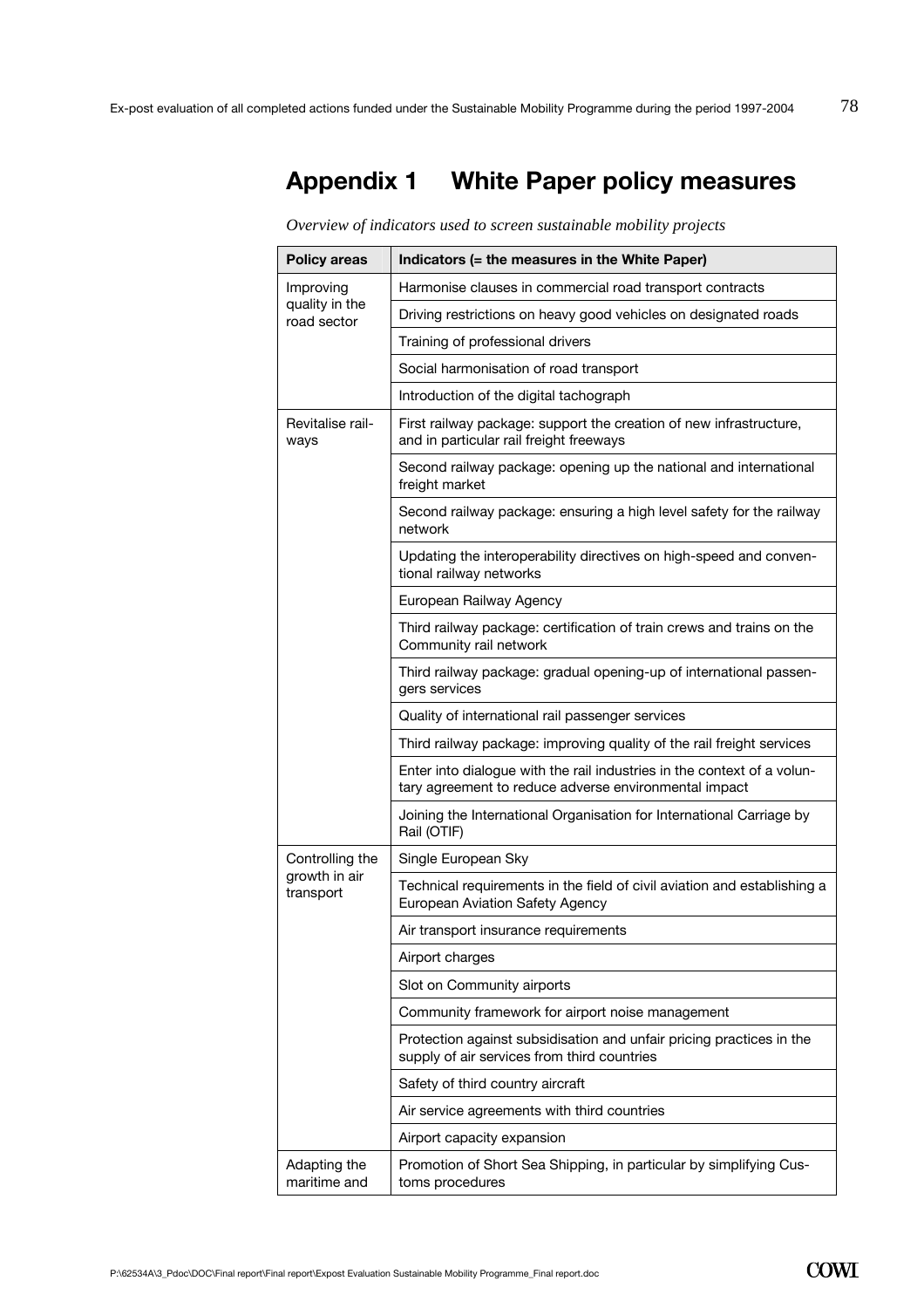| inland water-<br>way transport<br>system | Motorways of the seas                                                                           |
|------------------------------------------|-------------------------------------------------------------------------------------------------|
|                                          | Port services liberalisation                                                                    |
|                                          | Ship and port facility security                                                                 |
|                                          | Maritime safety: European Maritime Safety Agency, rules and stan-<br>dards for passengers ships |
|                                          | Double-hull oil tankers and penal sanctions for ship source pollution                           |
|                                          | Oil pollution damage compensation fund                                                          |
|                                          | Transfer of ship register                                                                       |
|                                          | Training of seafarers                                                                           |
|                                          | Eliminating bottlenecks in inland waterway transport                                            |
|                                          | <b>River Information System</b>                                                                 |
|                                          | Greater harmonization of boat masters' certificates                                             |
|                                          | Social legislation inland waterway transport                                                    |
|                                          | Port state controls                                                                             |
|                                          | Sulphur content of marine fuels                                                                 |
| Linking up the                           | Marco Polo Programme                                                                            |
| modes of<br>transport                    | Intermodal Loading Units and freight integrators                                                |
| Eliminating                              | Trans European Network projects                                                                 |
| bottlenecks                              | Funding of TENs                                                                                 |
|                                          | Tunnel safety                                                                                   |
| Road safety                              | 3rd European Road Safety Action programme                                                       |
|                                          | Harmonisation of road safety checks and penalties                                               |
|                                          | "Black Spots" on TENs                                                                           |
|                                          | Seat and head restraints                                                                        |
|                                          | Tackling dangerous driving                                                                      |
|                                          | Technical investigations of the causes of road accidents                                        |
|                                          | Harmonisation of driving licensing systems                                                      |
|                                          | Speed limitation devices                                                                        |
|                                          | Intelligent transport systems and e-Safety                                                      |
|                                          | Pedestrian and cycling protection                                                               |
| Charging costs                           | Infrastructure charging                                                                         |
| to the users                             | Uniform commercial road transport fuel taxation                                                 |
|                                          | Electronic road toll system                                                                     |
|                                          | Harmonising VAT deductions                                                                      |
|                                          | Taxation of passenger cars according to environmental criteria                                  |
|                                          | Taxation of energy products                                                                     |
| Promoting new                            | Promotion of bio-fuels in road transport                                                        |
| fuels and tech-<br>nologies              | European Research on new clean car technologies and ITS applica-<br>tion to transport           |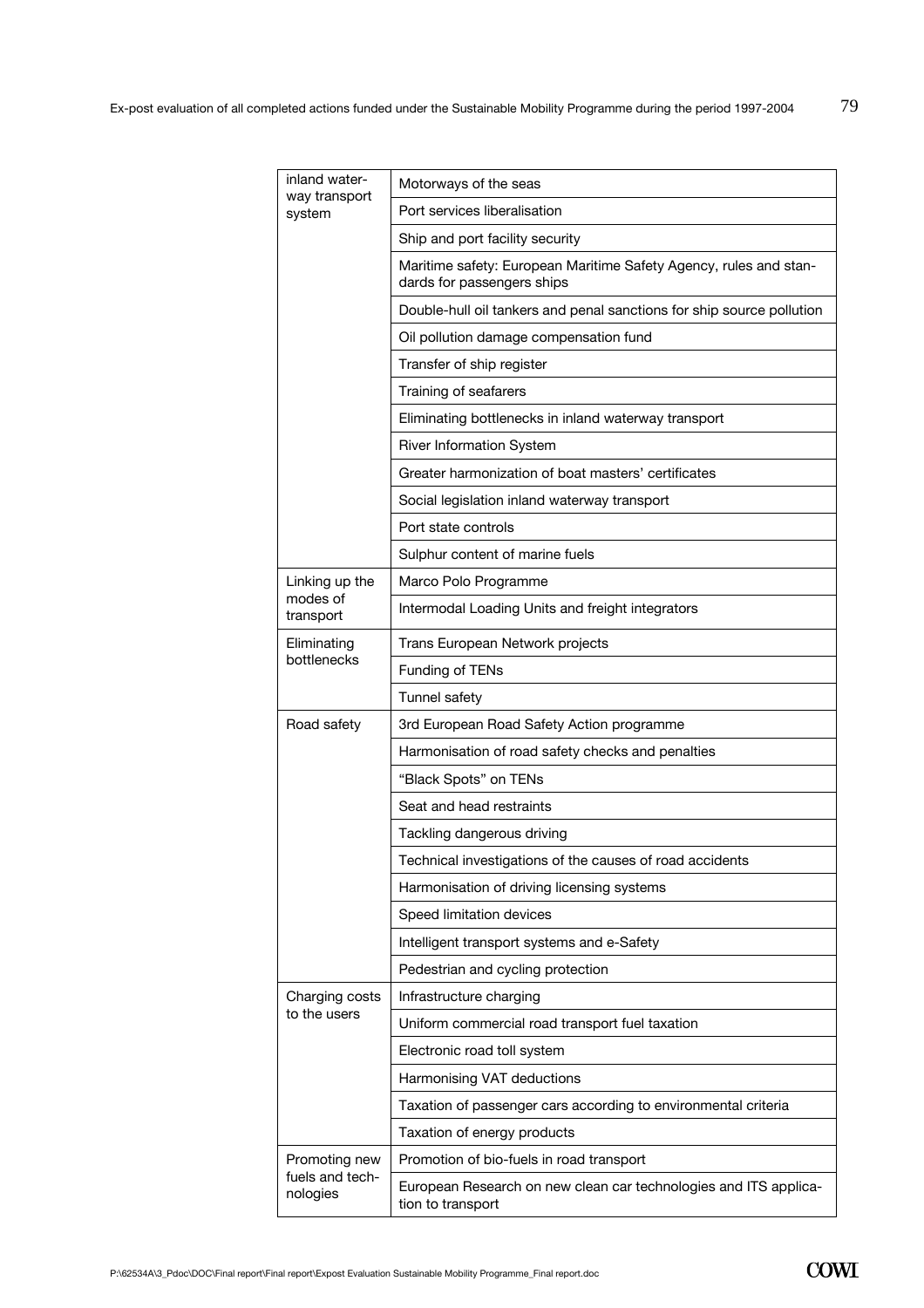| Quality and<br>user rights                                 | Compensation of air passengers                                                                                                      |
|------------------------------------------------------------|-------------------------------------------------------------------------------------------------------------------------------------|
|                                                            | Extending protection of users' rights to other transport modes                                                                      |
|                                                            | Intermodality for people                                                                                                            |
|                                                            | Public service requirements and the award of public service con-<br>tracts in passenger transport by rail, road and inland waterway |
| Rationalising<br>urban trans-<br>port                      | Support for pioneering towns and cities (CIVITAS initiative)                                                                        |
|                                                            | Promote the use of clean vehicles in urban public transport                                                                         |
|                                                            | Promotion of good urban transport practices                                                                                         |
| Managing the<br>effects of<br>transport glob-<br>alisation | TEN infrastructure in the candidate countries                                                                                       |
|                                                            | Funding of infrastructure in the New EU Member States                                                                               |
|                                                            | Develop administrative capacity in the candidate countries                                                                          |
|                                                            | EU external relations in the transport sector                                                                                       |
|                                                            | Galileo programme                                                                                                                   |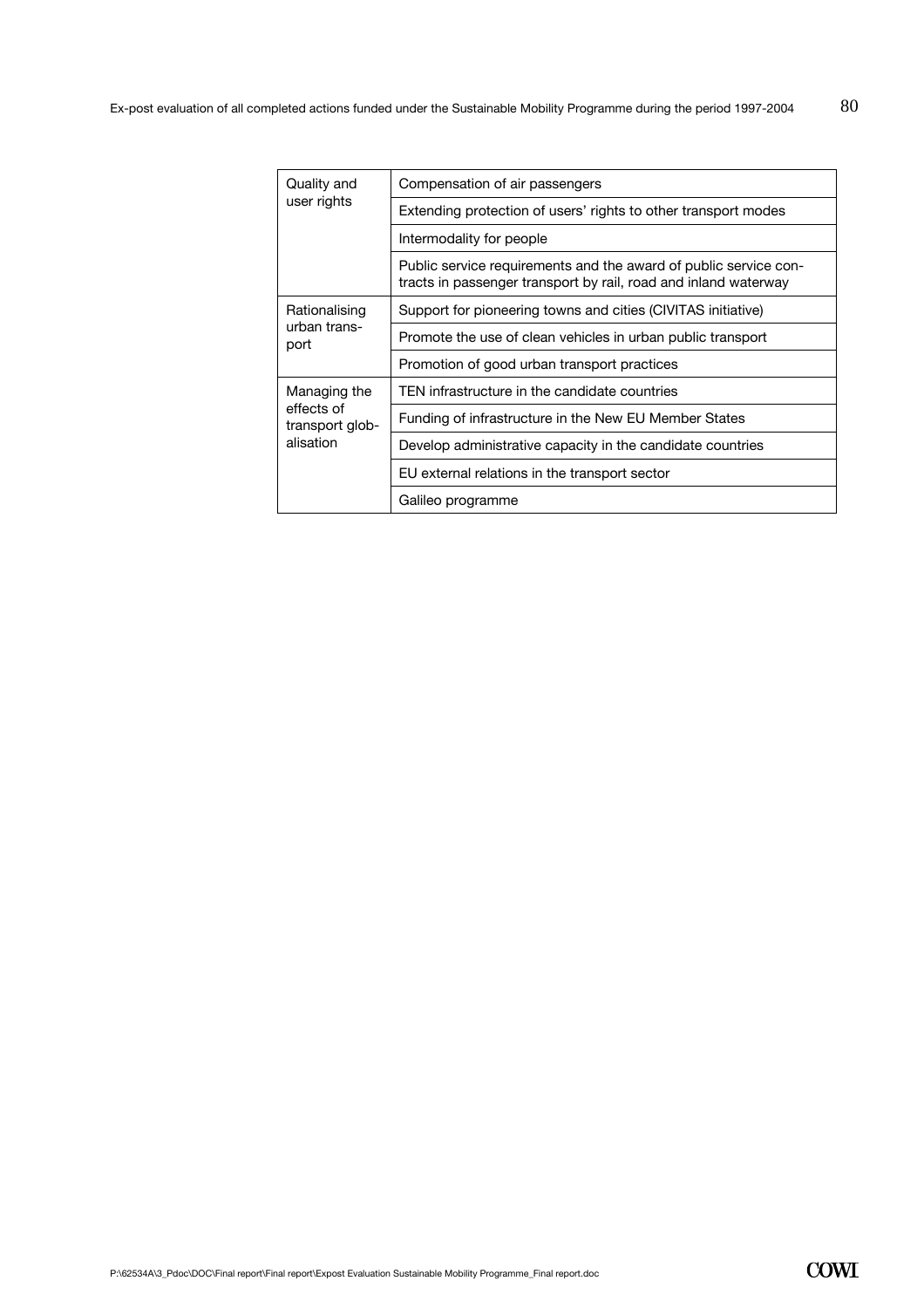| <b>TITLE</b>                                                                                                                                                                                             | <b>TOTAL COST</b><br>(EUR) | EC CON.<br>(EUR) |
|----------------------------------------------------------------------------------------------------------------------------------------------------------------------------------------------------------|----------------------------|------------------|
| <b>Examination of Train Path Allocation</b>                                                                                                                                                              | 188,200                    | 188,200          |
| <b>Citizens Network Information Service Project</b>                                                                                                                                                      | 516.844                    | 258.422          |
| Creation of a Sustainable European Research Network on<br>Intermodal Transport and Logistics - Interact                                                                                                  | 468.000                    | 207.000          |
| Revenues from Marginal Social Cost Pricing                                                                                                                                                               | 264.000                    | 132.000          |
| Safety Regulations and Standards for European Railways                                                                                                                                                   | 433,000                    | 433.000          |
| Restructuring Programme Olympic Airways                                                                                                                                                                  | 175.800                    | 175.800          |
| European Satellite Navigation Application Segment                                                                                                                                                        | 218.790                    | 218.790          |
| Mesures de Revision des Concessions Autoroutieres<br>Francaises                                                                                                                                          | 36.500                     | 36.500           |
| European priorities and strategies for railway noise abate-<br>ment                                                                                                                                      | 206,000                    | 206.000          |
| National Cycle Policy Benchmark Programme (NACTYP)                                                                                                                                                       | 90.000                     | 45.000           |
| Preparatory activities for the implementation of the Direc-<br>tive on the Interoperabilityof Conventional Rail Systems<br>and complementary works for the High Speed Interop-<br>erability              | 2.529.400                  | 1.264.700        |
| Study on benchmarking for best practices in ATM (Euro-<br>pean Community)                                                                                                                                | 690.225                    | 690.225          |
| Evaluation of the technical specifications for interoperabil-<br>ity (TSI's), drawn up in the context of Directive 96/48 on<br>the interoperability of the trans-European high-speed rail-<br>way system | 308,500                    | 308.500          |
| Hannibal: Tackling the Alps Bottleneck                                                                                                                                                                   | 90.224                     | 45.112           |
| Market observation for the inland waterway sector<br>2001/2002                                                                                                                                           | 339.000                    | 339.000          |
| Transport Infrastructure costs and Investments between<br>1994 and 2010 on the Trans-European Transport Network<br>and its connection to neighbouring regions                                            | 450.000                    | 450.000          |
| The Accessibility of Urban Transport to People with Re-<br>duced Mobility                                                                                                                                | 179.950                    | 179.950          |
| Ground handling services at EU airports                                                                                                                                                                  | 300.000                    | 300.000          |
| Irish Short Sea Promotion Bureau                                                                                                                                                                         | 90.010                     | 45.005           |
| Etude relative aux couts salariaux dans le secteur du<br>transport maritime                                                                                                                              | 41.505                     | 41.505           |
| Study to assess the potential impact of proposed amend-<br>ments to Council Regulation 2299/89 with regard to Com-<br>puter Reservation Systems                                                          | 270.000                    | 270.000          |
| Study on maritime economics                                                                                                                                                                              | 198.800                    | 198.800          |
| Study of the current situation in the inland waterway sec-<br>tor and future prospects in the enlarged Union                                                                                             | 306.665                    | 306.665          |

# **Appendix 2 Project Sample**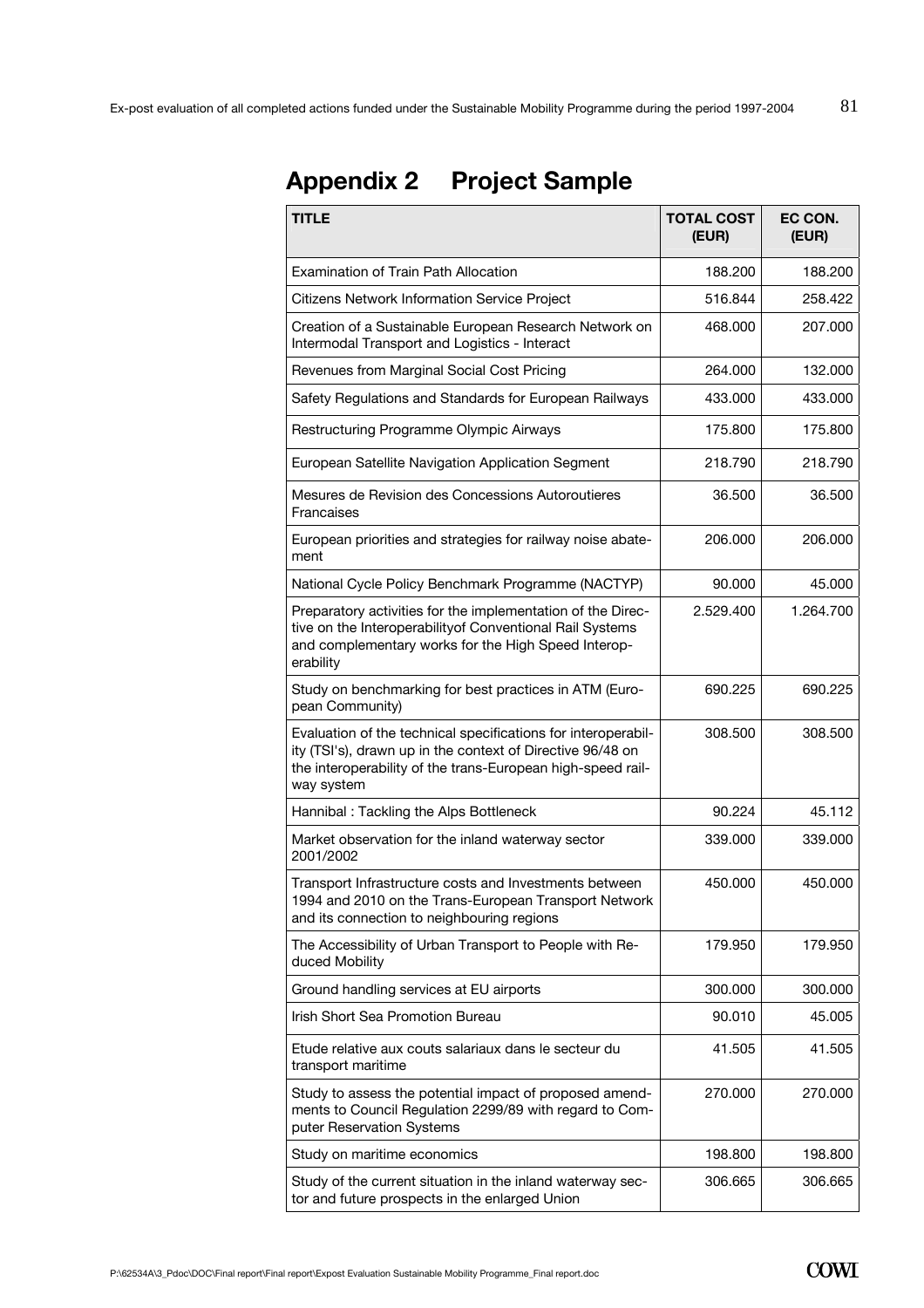Ex-post evaluation of all completed actions funded under the Sustainable Mobility Programme during the period 1997-2004 82

| <b>TITLE</b>                                                                                                                                                                                           | <b>TOTAL COST</b><br>(EUR) | EC CON.<br>(EUR) |
|--------------------------------------------------------------------------------------------------------------------------------------------------------------------------------------------------------|----------------------------|------------------|
| In-depth assessment of public budget contributions to the<br>financing of railway undertakings and rail infrastructure<br>managers as well as a comprehensive review of their fi-<br>nancial position. | 199.750                    | 199.750          |
| Study on both efficient & effective security requirements<br>on vessels and in ports and the financial ramification of<br>the impact of such requirements                                              | 170.000                    | 170.000          |
| Study on the economic impact of harmonising and stan-<br>dardising intermodal loading units                                                                                                            | 79.775                     | 79.775           |
| Bilateral air transport negotiations - Russia                                                                                                                                                          | 108.425                    | 108.425          |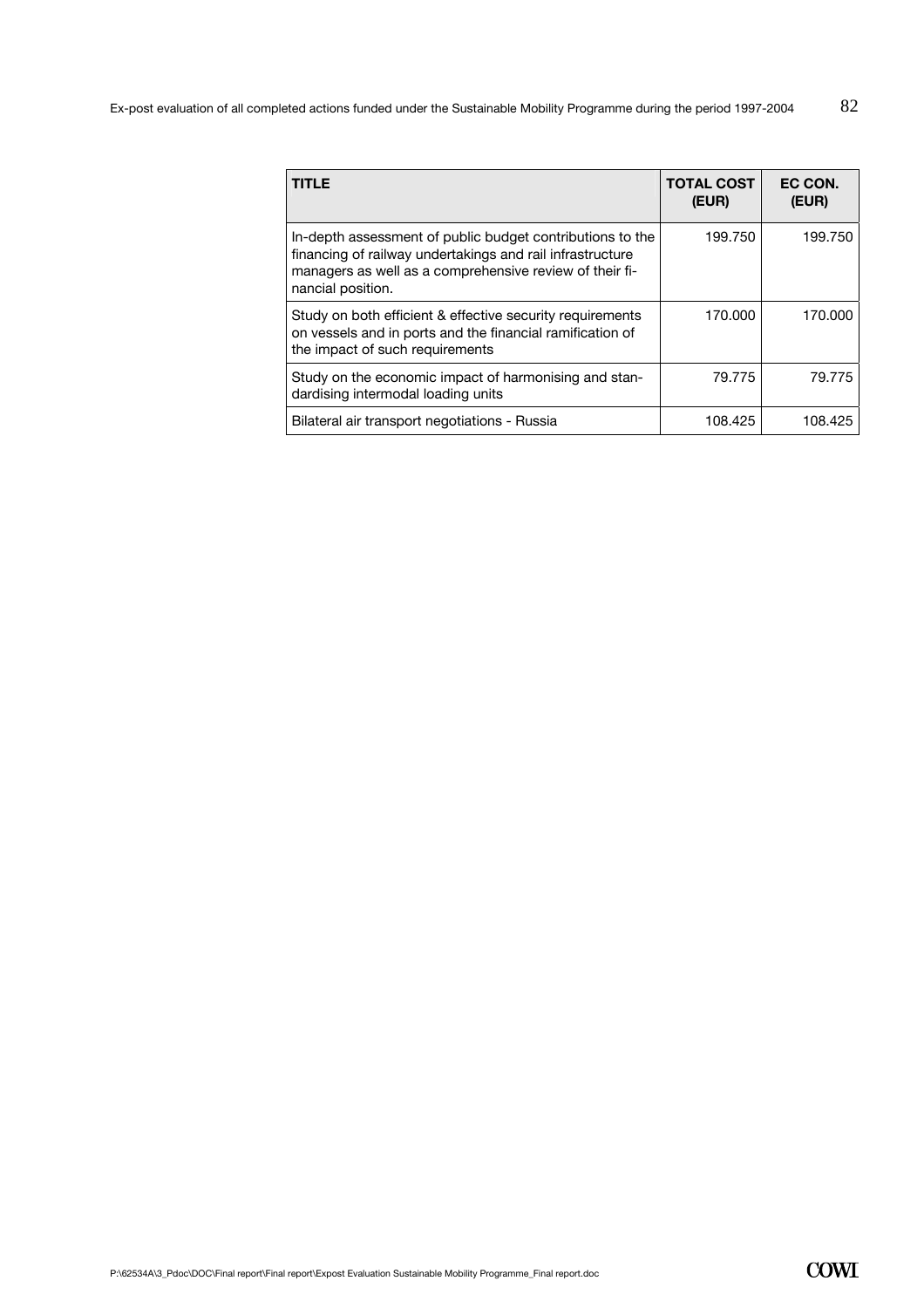# **Appendix 3 Project Review format**

Project Review of [EU project number]:

[full name of the project]

Project sample no [number]

## **Project information**

| Stages in project review completed                                        | Initial expert assessment                 |  |
|---------------------------------------------------------------------------|-------------------------------------------|--|
|                                                                           | Validation via EU Commission Task Manager |  |
|                                                                           | Final expert assessment                   |  |
| Formal identification of the project                                      |                                           |  |
| Project title                                                             |                                           |  |
| Contractor/beneficiary                                                    |                                           |  |
| <b>EU Contract number</b>                                                 |                                           |  |
| Year of commencement                                                      |                                           |  |
| Year of completing                                                        |                                           |  |
| Total budget                                                              |                                           |  |
| <b>EC Contribution</b>                                                    |                                           |  |
| [doc]<br>[doc]]<br>[interview person]                                     |                                           |  |
| Possible limitations in the review of the project                         |                                           |  |
| Mention possible limitations is any such as lack of PSM-information, etc. |                                           |  |
| <b>Project objectives</b>                                                 |                                           |  |
| list the project objectives as described in TOR/final report/other        |                                           |  |
| no critical analysis/remarks at this point                                |                                           |  |
| Main project outputs                                                      |                                           |  |
| list the project outputs as described in final report/other               |                                           |  |
| no critical analysis/remarks at this point<br>٠                           |                                           |  |
| <b>Main project activities</b>                                            |                                           |  |
| list the project activities as described in TOR/final report/other        |                                           |  |
| no critical analysis/remarks at this point                                |                                           |  |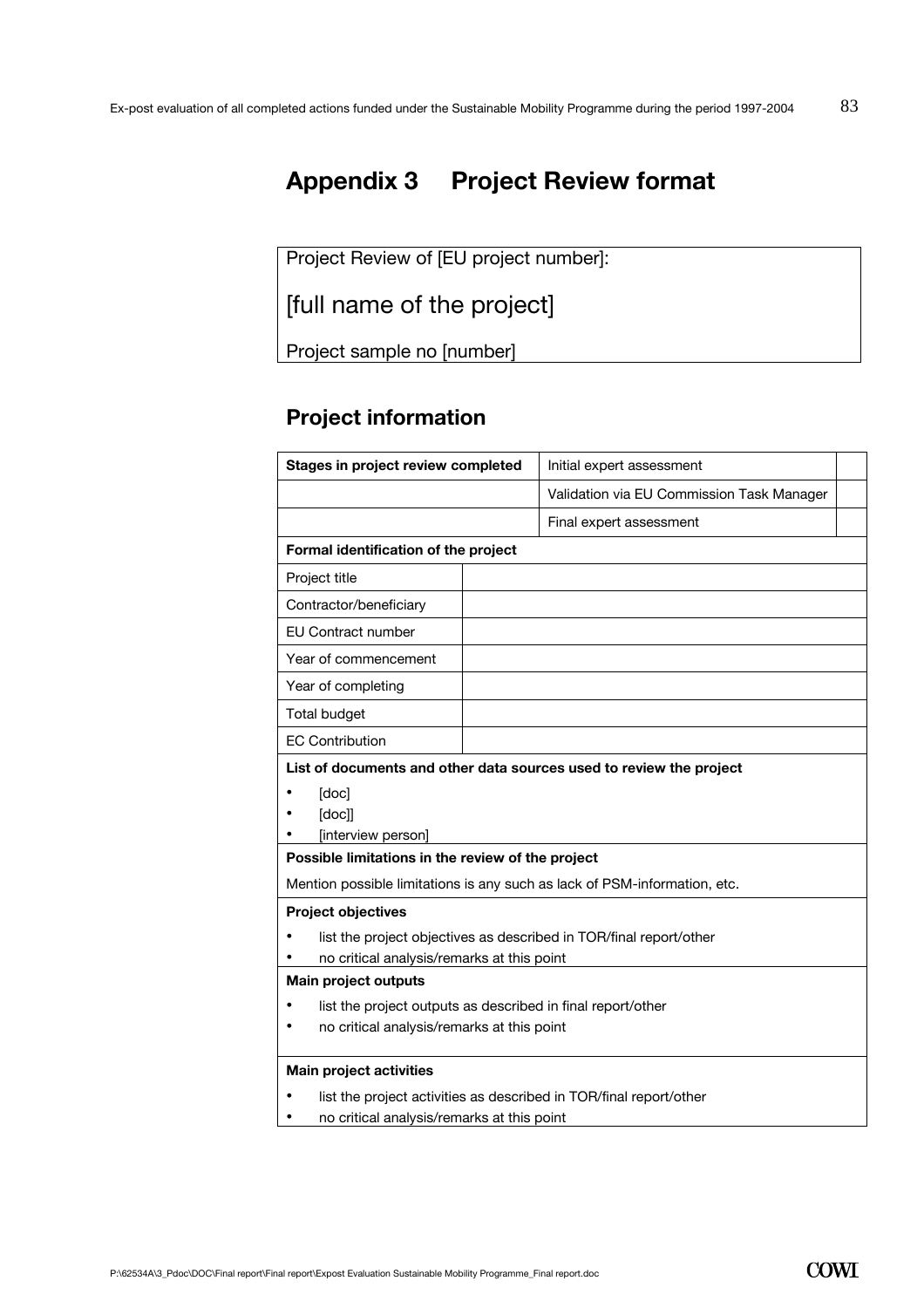### **Effectiveness**

#### **EFFECTIVENES IN ADDRESSING POLICY GOALS**

**How does the project relate to the global objectives of the sustainability mobility policy: To reconcile economic growth and social demands for mobility with environmental impact and other costs of traffic movements, while taking into account the international dimension of transport?** 

Data sources in addition to the project documents:

- The White Paper itself
- The Indic report

Key questions:

- Presentation of how the project deals with or relate to the global objectives of sustainable mobility (the three sustainability dimensions)
- Is the project framed/defined with reference to sustainability and sustainable mobility?
- Does the project cover all or some of the three sustainability dimensions?
- To what degree do the project objectives fit with the definition of sustainable mobility?

**How does the project relate to the intermediate objectives of the sustainability mobility policy: To generate a shift in the balance between modes of transport.** 

Data sources in addition to the project documents:

- The White Paper itself
- The Indic report

Key questions:

- Is it likely that the project will influence the balance between modes of transport?
- If 'yes' in favour of which modes?
- How?
- Are the transport modes favoured by the project those that according to the White Paper *should* be promoted (waterways, rail, short see shipping, inter-modal)?

**How does the project relate to the operational objectives of the Sustainability policy: The 13 guidelines of the White Paper** 

| <b>Policy areas</b>                        | <b>Measures</b>                                                                                                 |  |
|--------------------------------------------|-----------------------------------------------------------------------------------------------------------------|--|
| Improving<br>quality in the<br>road sector | Harmonise clauses in commercial road transport contracts                                                        |  |
|                                            | Driving restrictions on heavy good vehicles on designated roads                                                 |  |
|                                            | Training of professional drivers                                                                                |  |
|                                            | Social harmonisation of road transport                                                                          |  |
|                                            | Introduction of the digital tachograph                                                                          |  |
| Revitalise rail-<br>ways                   | First railway package: support the creation of new infrastruc-<br>ture, and in particular rail freight freeways |  |
|                                            | Second railway package: opening up the national and interna-<br>tional freight market                           |  |
|                                            | Second railway package: ensuring a high level safety for the<br>railway network                                 |  |
|                                            | Updating the interoperability directives on high-speed and con-                                                 |  |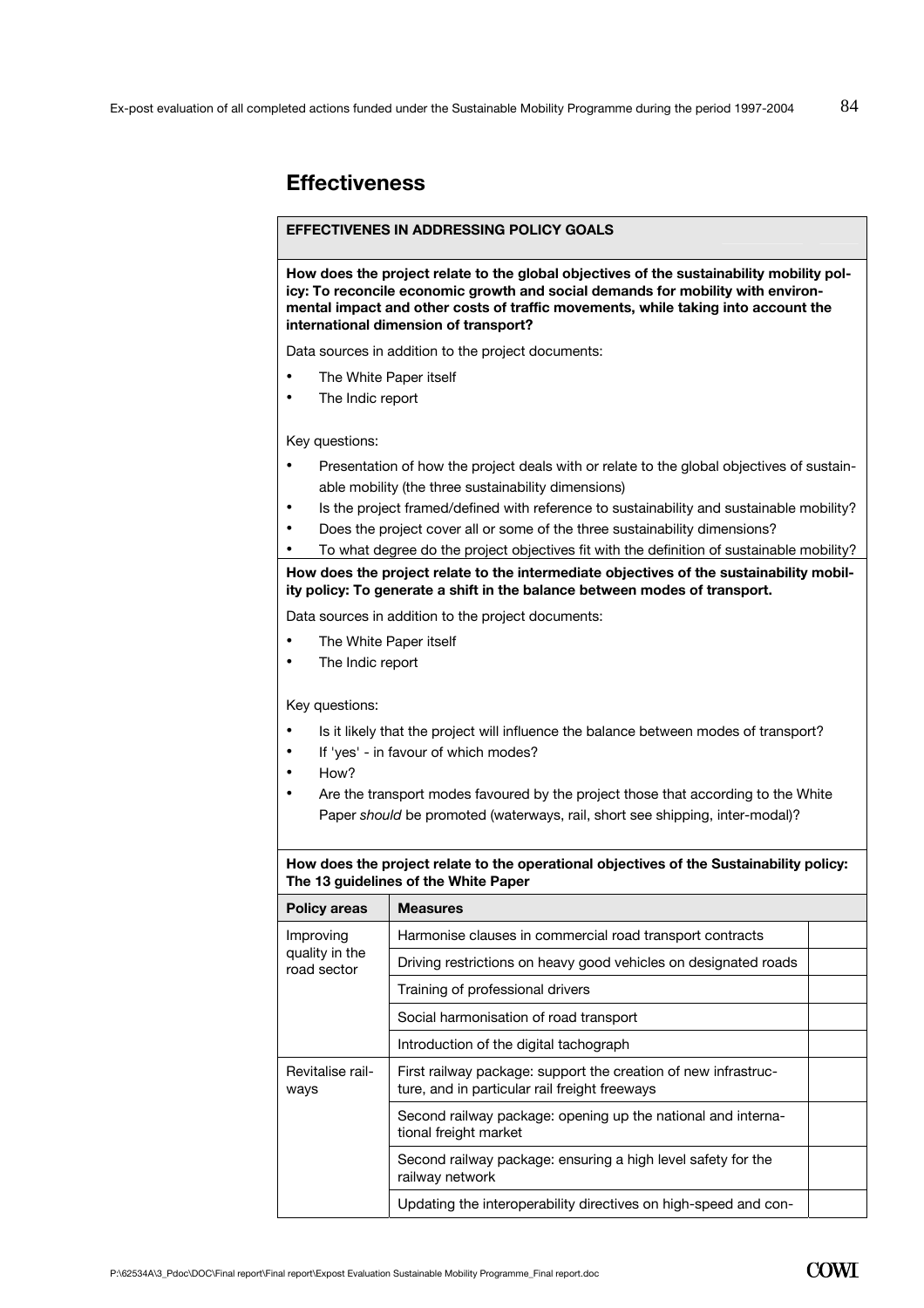|                                | ventional railway networks                                                                                                     |  |
|--------------------------------|--------------------------------------------------------------------------------------------------------------------------------|--|
|                                | European Railway                                                                                                               |  |
|                                |                                                                                                                                |  |
|                                | Third railway package: certification of train crews and trains on<br>the Community rail network                                |  |
|                                | Third railway package: gradual opening-up of international pas-<br>sengers services                                            |  |
|                                | Quality of international rail passenger services                                                                               |  |
|                                | Third railway package: improving quality of the rail freight ser-<br>vices                                                     |  |
|                                | Enter into dialogue with the rail industries in the context of a<br>voluntary agreement to reduce adverse environmental impact |  |
|                                | Joining the International Organisation for International Carriage<br>by Rail (OTIF)                                            |  |
| Controlling the                | Single European Sky                                                                                                            |  |
| growth in air<br>transport     | Technical requirements in the field of civil aviation and estab-<br>lishing a European Aviation Safety Agency                  |  |
|                                | Air transport insurance requirements                                                                                           |  |
|                                | Airport charges                                                                                                                |  |
|                                | Slot on Community airports                                                                                                     |  |
|                                | Community framework for airport noise management                                                                               |  |
|                                | Protection against subsidisation and unfair pricing practices in<br>the supply of air services from third countries            |  |
|                                | Safety of third country aircraft                                                                                               |  |
|                                | Air service agreements with third countries                                                                                    |  |
|                                | Airport capacity expansion                                                                                                     |  |
| Adapting the<br>maritime and   | Promotion of Short Sea Shipping, in particular by simplifying<br>Customs procedures                                            |  |
| inland water-<br>way transport | Motorways of the seas                                                                                                          |  |
| system                         | Port services liberalisation                                                                                                   |  |
|                                | Ship and port facility security                                                                                                |  |
|                                | Maritime safety: European Maritime Safety Agency, rules and<br>standards for passengers ships                                  |  |
|                                | Double-hull oil tankers and penal sanctions for ship source pol-<br>lution                                                     |  |
|                                | Oil pollution damage compensation fund                                                                                         |  |
|                                | Transfer of ship register                                                                                                      |  |
|                                | Training of seafarers                                                                                                          |  |
|                                | Eliminating bottlenecks in inland waterway transport                                                                           |  |
|                                | River Information System                                                                                                       |  |
|                                | Greater harmonization of boatmasters' certificates                                                                             |  |
|                                | Social legislation inland waterway transport                                                                                   |  |
|                                | Port state controls                                                                                                            |  |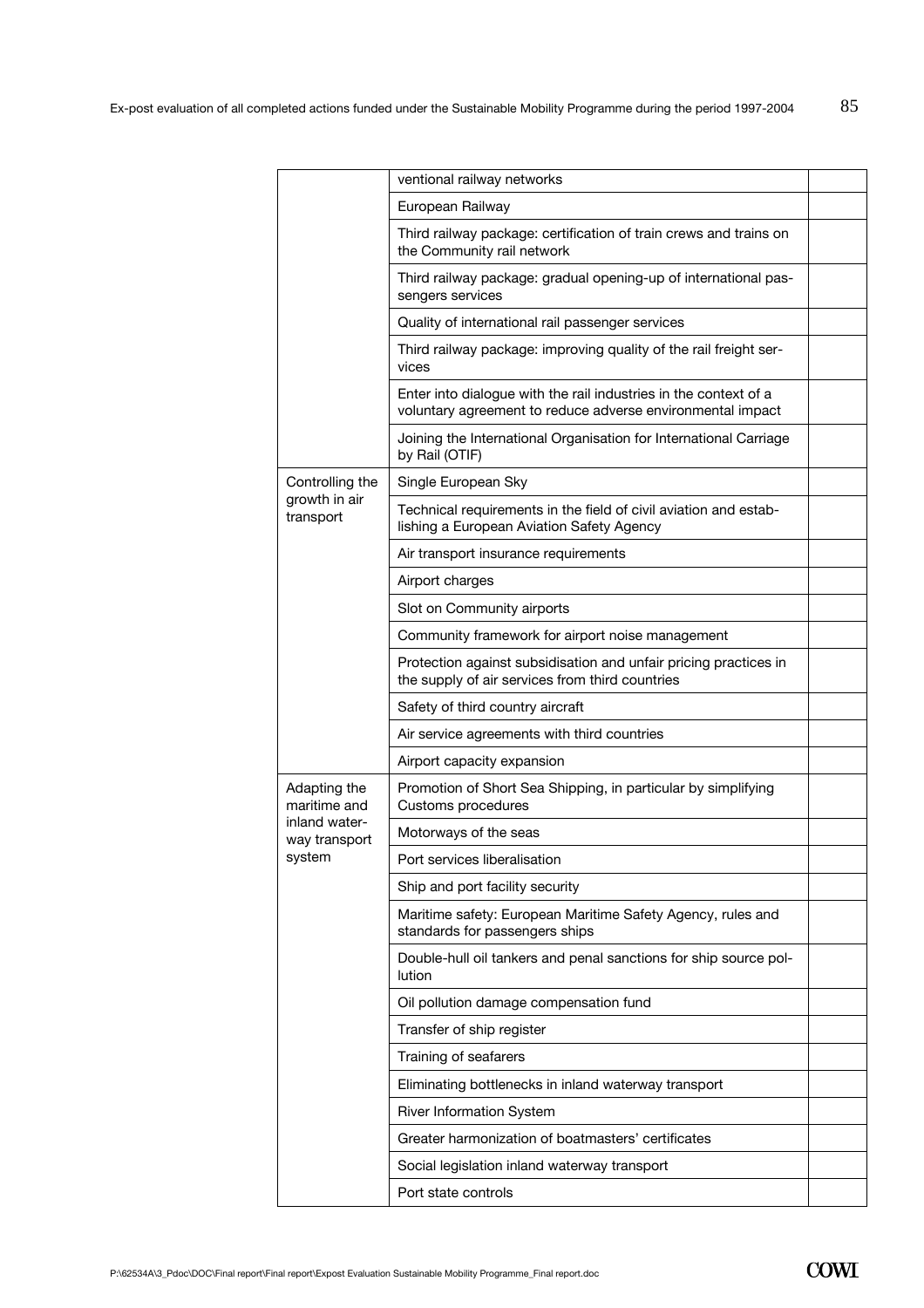|                                                            | Sulphur content of marine fuels                                                                                                        |  |
|------------------------------------------------------------|----------------------------------------------------------------------------------------------------------------------------------------|--|
| Linking up the                                             | Marco Polo Programme                                                                                                                   |  |
| modes of<br>transport                                      | Intermodal Loading Units and freight integrators                                                                                       |  |
| Eliminating<br>bottlenecks                                 | Trans European Network projects                                                                                                        |  |
|                                                            | Funding of TENs                                                                                                                        |  |
|                                                            | Tunnel safety                                                                                                                          |  |
| Road safety                                                | 3rd European Road Safety Action programme                                                                                              |  |
|                                                            | Harmonisation of road safety checks and penalties                                                                                      |  |
|                                                            | "Black Spots" on TENs                                                                                                                  |  |
|                                                            | Seat and head restraints                                                                                                               |  |
|                                                            | Tackling dangerous driving                                                                                                             |  |
|                                                            | Technical investigations of the causes of road accidents                                                                               |  |
|                                                            | Harmonisation of driving licensing systems                                                                                             |  |
|                                                            | Speed limitation devices                                                                                                               |  |
|                                                            | Intelligent transport systems and e-Safety                                                                                             |  |
|                                                            | Pedestrian and cycling protection                                                                                                      |  |
| Charging costs                                             | Infrastructure charging                                                                                                                |  |
| to the users                                               | Uniform commercial road transport fuel taxation                                                                                        |  |
|                                                            | Electronic road toll system                                                                                                            |  |
|                                                            | Harmonising VAT deductions                                                                                                             |  |
|                                                            | Taxation of passenger cars according to environmental criteria                                                                         |  |
|                                                            | Taxation of energy products                                                                                                            |  |
| Promoting new                                              | Promotion of bio-fuels in road transport                                                                                               |  |
| fuels and tech-<br>nologies                                | European Research on new clean car technologies and ITS ap-<br>plication to transport                                                  |  |
| Quality and                                                | Compensation of air passengers                                                                                                         |  |
| user rights                                                | Extending protection of users' rights to other transport modes                                                                         |  |
|                                                            | Intermodality for people                                                                                                               |  |
|                                                            | Public service requirements and the award of public service<br>contracts in passenger transport by rail, road and inland water-<br>way |  |
| Rationalising                                              | Support for pioneering towns and cities (CIVITAS initiative)                                                                           |  |
| urban trans-<br>port                                       | Promote the use of clean vehicles in urban public transport                                                                            |  |
|                                                            | Promotion of good urban transport practices                                                                                            |  |
| Managing the<br>effects of<br>transport glob-<br>alisation | TEN infrastructure in the candidate countries                                                                                          |  |
|                                                            | Funding of infrastructure in the New EU Member States                                                                                  |  |
|                                                            | Develop administrative capacity in the candidate countries                                                                             |  |
|                                                            | EU external relations in the transport sector                                                                                          |  |
|                                                            | Galileo programme                                                                                                                      |  |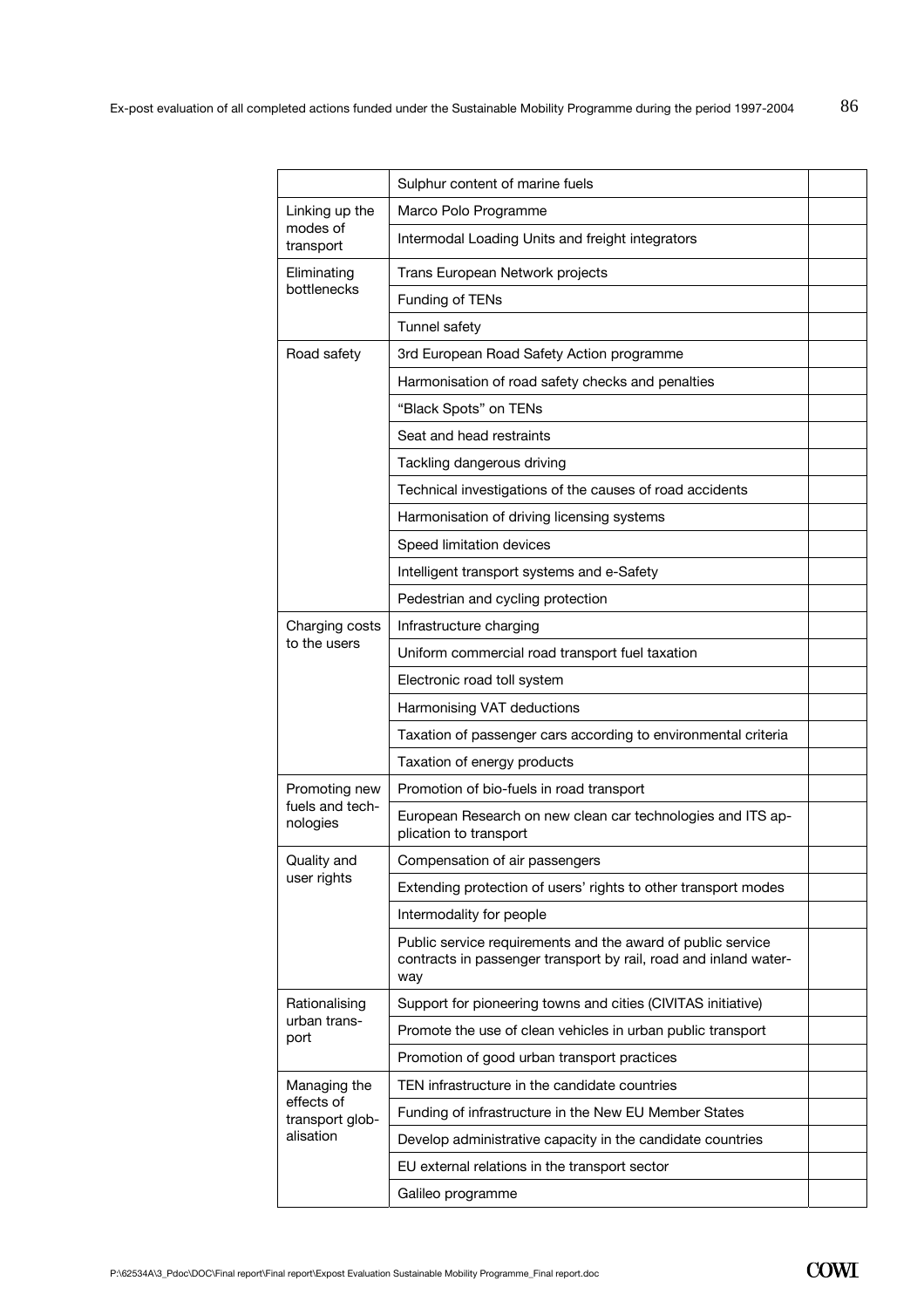| Brief explanation of the above categorisation of the project outputs in relation to the<br>policy guidelines / indicators |          |  |
|---------------------------------------------------------------------------------------------------------------------------|----------|--|
| Are some elements of the project contradicting with other elements<br>of the Sustainable Mobility policy                  | Yes      |  |
|                                                                                                                           | No.      |  |
|                                                                                                                           | Probably |  |
|                                                                                                                           | n.a.     |  |
| Brief explanation of the above categorisation                                                                             |          |  |
| Assessment: To what degree does the project support sustainable mobility? (on the<br>basis of scoring system)             |          |  |
| Very significant degree                                                                                                   |          |  |
| Significant degree                                                                                                        |          |  |
| Some degree                                                                                                               |          |  |
| Less degree                                                                                                               |          |  |

## **Utility**

**UTILITY - the extent to which effects corresponds with the needs, problems and issues to be addressed** 

Data sources in addition to the project documents:

- The White Paper itself
- The Indic report
- Task manager in particular

Key questions:

- What were the needs and problems upon which the project was framed?
- How well are the needs and problems described…
- What are, overall, the strengths and weaknesses of this project?

Final assessment on the basis of scoring system: high, medium, low

## **Sustainability**

**SUSTAINABILITY - To what extent are positive effects likely to last after project completion?**

Data sources in addition to the project documents:

- The Indic report
- **Task manager (in particular)**

Key questions: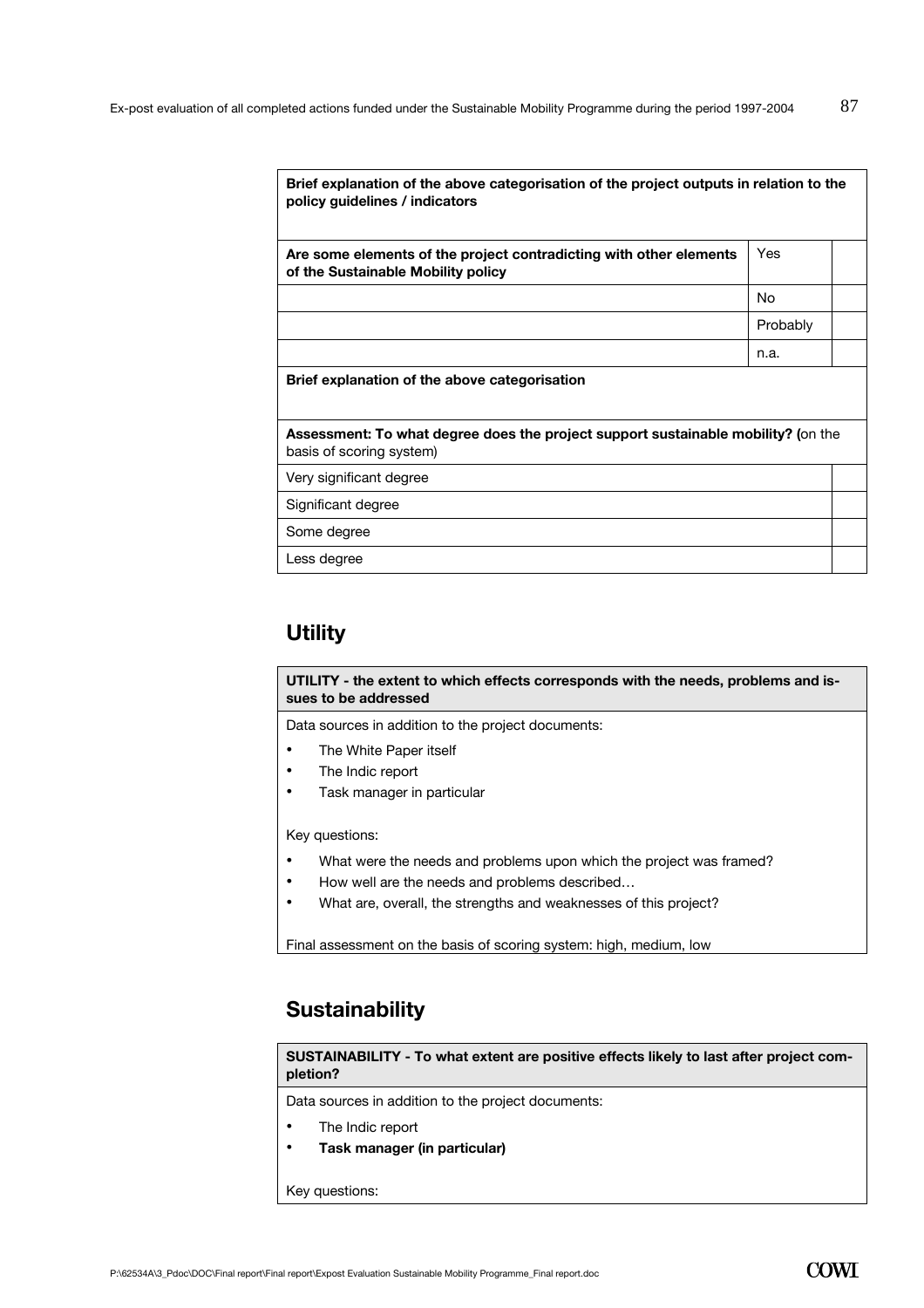• Has the project had any lasting effect? (such as increased awareness, specific initiatives taken, investments, new regulation launched, etc.)

Final assessment on the basis of scoring system: high, medium, low

## **Efficiency**

#### **EFFICIENCY - How efficient have the project been in achieving the results?**

Data sources in addition to the project documents:

• Task manager (the key data source here!)

Key questions:

- Did the project budget match the scope of the tasks (did the objectives match resources, any unrealistic expectations, etc.)?
- Did the project achieve the desired effect at a reasonable cost?
- How could the project have been even more successful in providing more outputs within the project budget ceiling?

Final assessment on the basis of scoring system: high, medium, low

## **Impact**

| <b>IMPACT</b> - changes actually produced as a result of the project    |                    |  |
|-------------------------------------------------------------------------|--------------------|--|
| Can a positive impact already be observed?                              | Yes                |  |
|                                                                         | No                 |  |
|                                                                         | Cannot be assessed |  |
| Is it likely that a positive impact will materialise in near<br>future? | Yes                |  |
|                                                                         | No                 |  |
|                                                                         | Cannot be assessed |  |
| Elaboration of the above categorisation                                 |                    |  |

Data sources in addition to the project documents:

- The White Paper itself
- The Indic report
- **Task manager in particular**

Key questions:

• What are the main impacts (if any)

Final assessment on the basis of scoring system: high, medium, low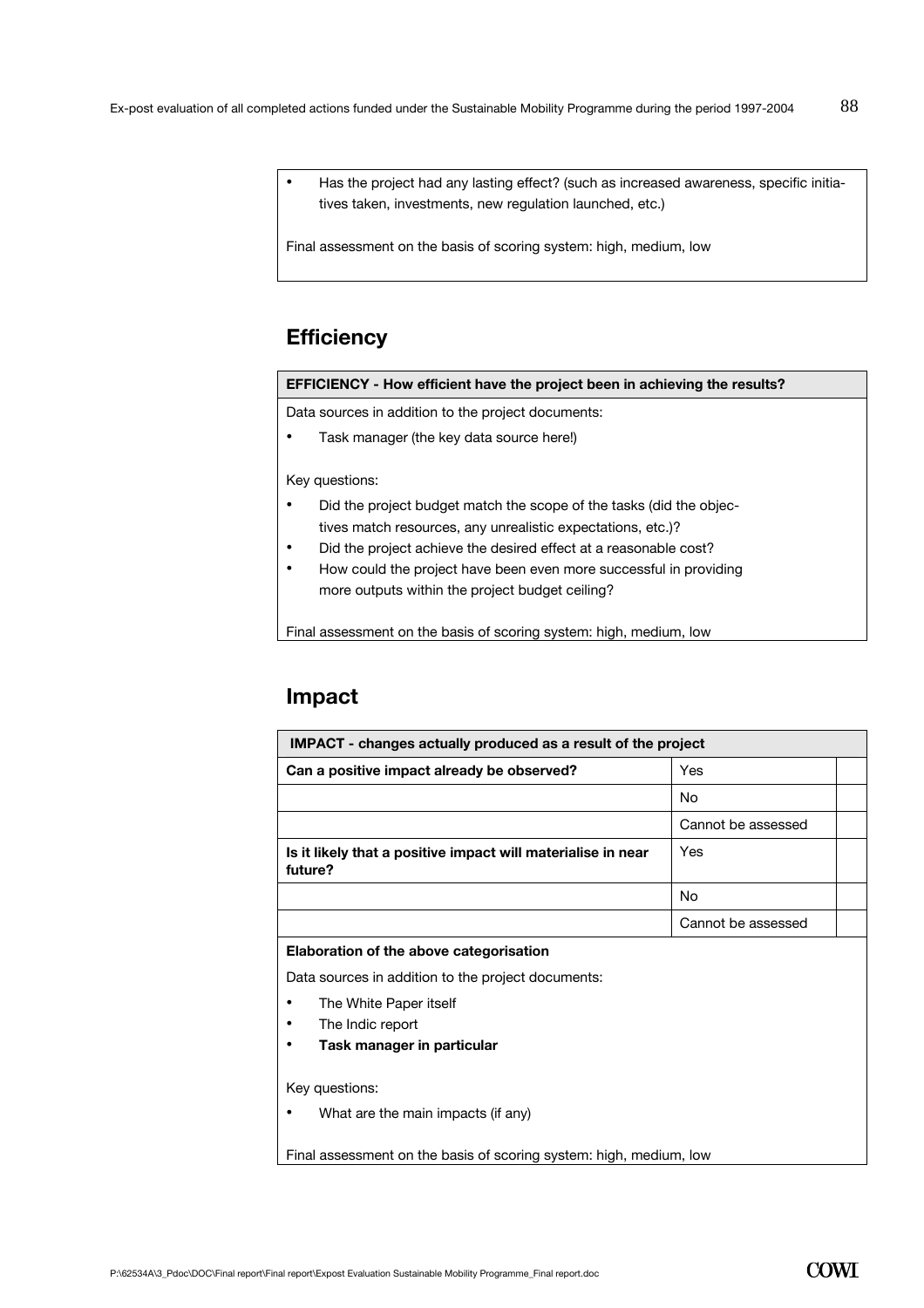# **Appendix 4 Scoring System (Project reviews)**

The below scoring system was used by the project team to review the 27 projects that were selected for the review process.

#### **Effectiveness**

| Category                                                      | <b>Description</b>                                                                                                                                                                                               |
|---------------------------------------------------------------|------------------------------------------------------------------------------------------------------------------------------------------------------------------------------------------------------------------|
| Very significant<br>contribution to sus-<br>tainable mobility | The project can clearly be argued to support the global, the<br>intermediate and the operational definitions of sustainable<br>mobility                                                                          |
|                                                               | It does not contradict with other elements of the sustainable<br>mobility policy                                                                                                                                 |
| Significant contri-<br>bution to sustain-<br>able mobility    | The project can be argued to support the global, the inter-<br>mediate and the operational definitions of sustainable mo-<br>bility                                                                              |
|                                                               | It does not contradict with other elements of the sustainable<br>mobility policy                                                                                                                                 |
| Some contribution<br>to sustainable mo-<br>bility             | The project can be argued to support some but not all of<br>the objectives, e.g. it may support the global and the opera-<br>tional definitions of sustainable mobility but not the inter-<br>mediate objective. |
|                                                               | It does not contradict with other elements of the sustainable<br>mobility policy                                                                                                                                 |
| Less contribution to<br>sustainable mobility                  | The project can be argued to support some but not all of<br>the objectives, e.g. it may support the global and the opera-<br>tional definitions of sustainable mobility but not the inter-<br>mediate objective. |
|                                                               | The project contradicts with other elements of the sustain-<br>able mobility policy                                                                                                                              |

#### **Utility**

| Category | <b>Description</b>                                                                                                                                                       |
|----------|--------------------------------------------------------------------------------------------------------------------------------------------------------------------------|
| High     | The White Paper explicitly asks for poli-<br>cies/studies/initiatives/ projects that are similar to or closely<br>related to that of the project                         |
|          | It means that the subject of the project is clearly presented<br>$\bullet$<br>in the White Paper as salient and important in the process<br>towards sustainable mobility |
| Medium   | The White Paper addresses in broader terms issues and<br>problems that are related to the project                                                                        |
| Low      | The White Paper does not ask for policies/studies/initiatives/<br>projects that are similar to or closely related to that of the<br>project                              |
|          | It means that the subject of the project is not presented in<br>$\bullet$<br>the White Paper as salient and important in the process to-<br>wards sustainable mobility   |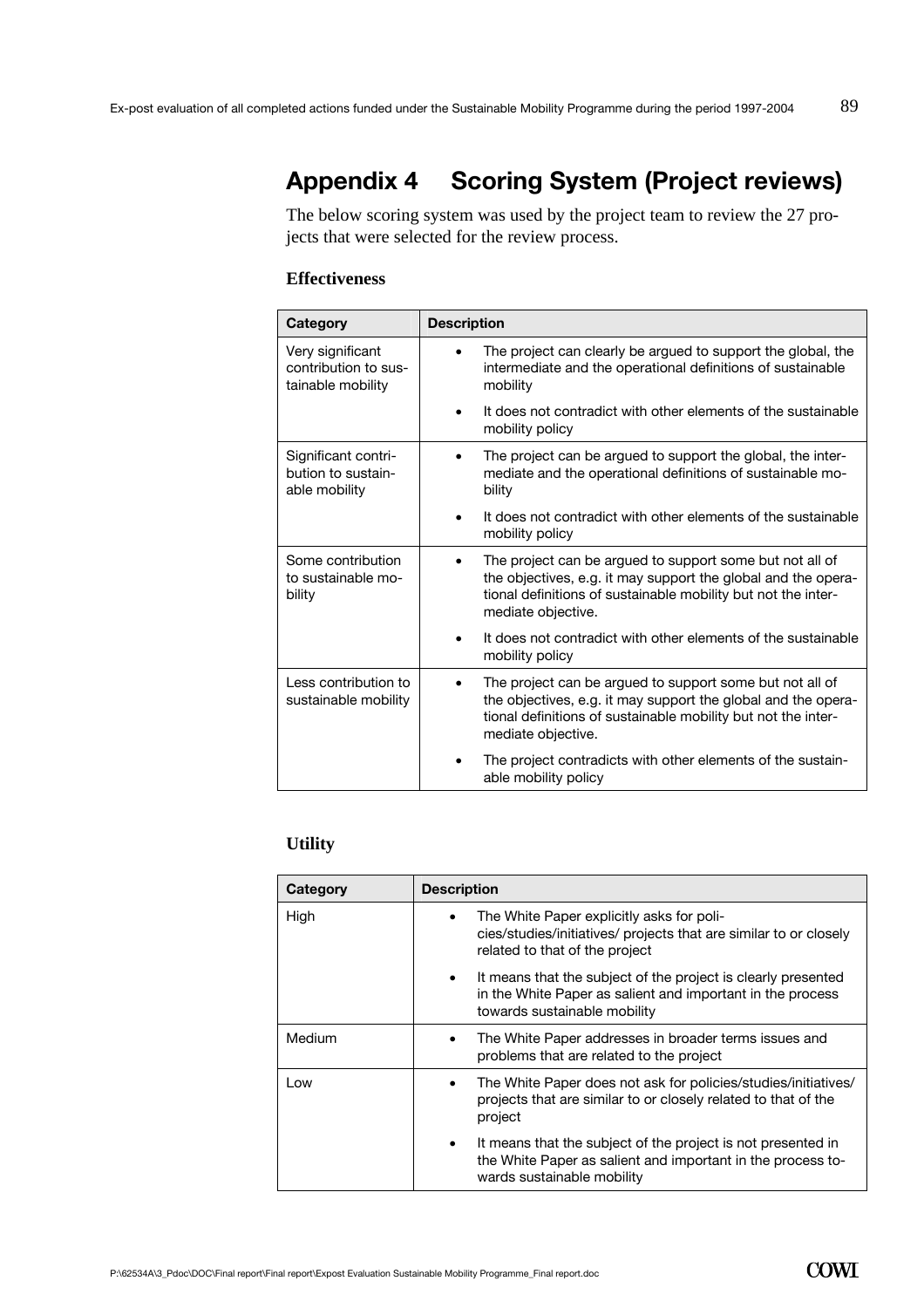### **Sustainability**

| Category | <b>Description</b>                                                                                                                                                                                                                                                                     |
|----------|----------------------------------------------------------------------------------------------------------------------------------------------------------------------------------------------------------------------------------------------------------------------------------------|
| High     | One year after the project has been completed, the effects<br>٠<br>of the project are used also outside the project context for<br>different purposes such as policy making, awareness-<br>raising, documentation, or the effects have already been im-<br>plemented in new practices. |
| Medium   | One year after the project has been completed, the effects<br>of the project can still be observed but results have not been<br>translated into action                                                                                                                                 |
| Low      | The effects of the project are not used or in any other ways<br>$\bullet$<br>maintained one year after the project has been completed                                                                                                                                                  |

#### **Efficiency**

| Category | <b>Description</b>                                                                                    |
|----------|-------------------------------------------------------------------------------------------------------|
| High     | The planned project outputs are delivered within budget and<br>٠<br>within time.                      |
|          | The efficiency of the project is perceived as high by the Task<br>٠<br>Manager.                       |
| Medium   | Almost all of the project outputs are delivered within budget<br>$\bullet$<br>and almost within time, |
|          | The efficiency of the project is perceived as medium by the<br>$\bullet$<br>Task Manager              |
| Low      | The planned project outputs are not delivered within budget<br>٠<br>and within time.                  |
|          | The efficiency of the project is perceived as low by the Task<br>٠<br>Manager.                        |

#### **Impact**

| Category | <b>Description</b>                                                                                                         |  |
|----------|----------------------------------------------------------------------------------------------------------------------------|--|
| High     | Significant positive impacts beyond the planned goals are<br>٠<br>said to exist and can clearly be observed and documented |  |
| Medium   | Positive impacts beyond the planned goals can are said to<br>$\bullet$<br>exists                                           |  |
| Low      | No positive impacts beyond the planned goals can be<br>٠<br>claimed, observed or documented                                |  |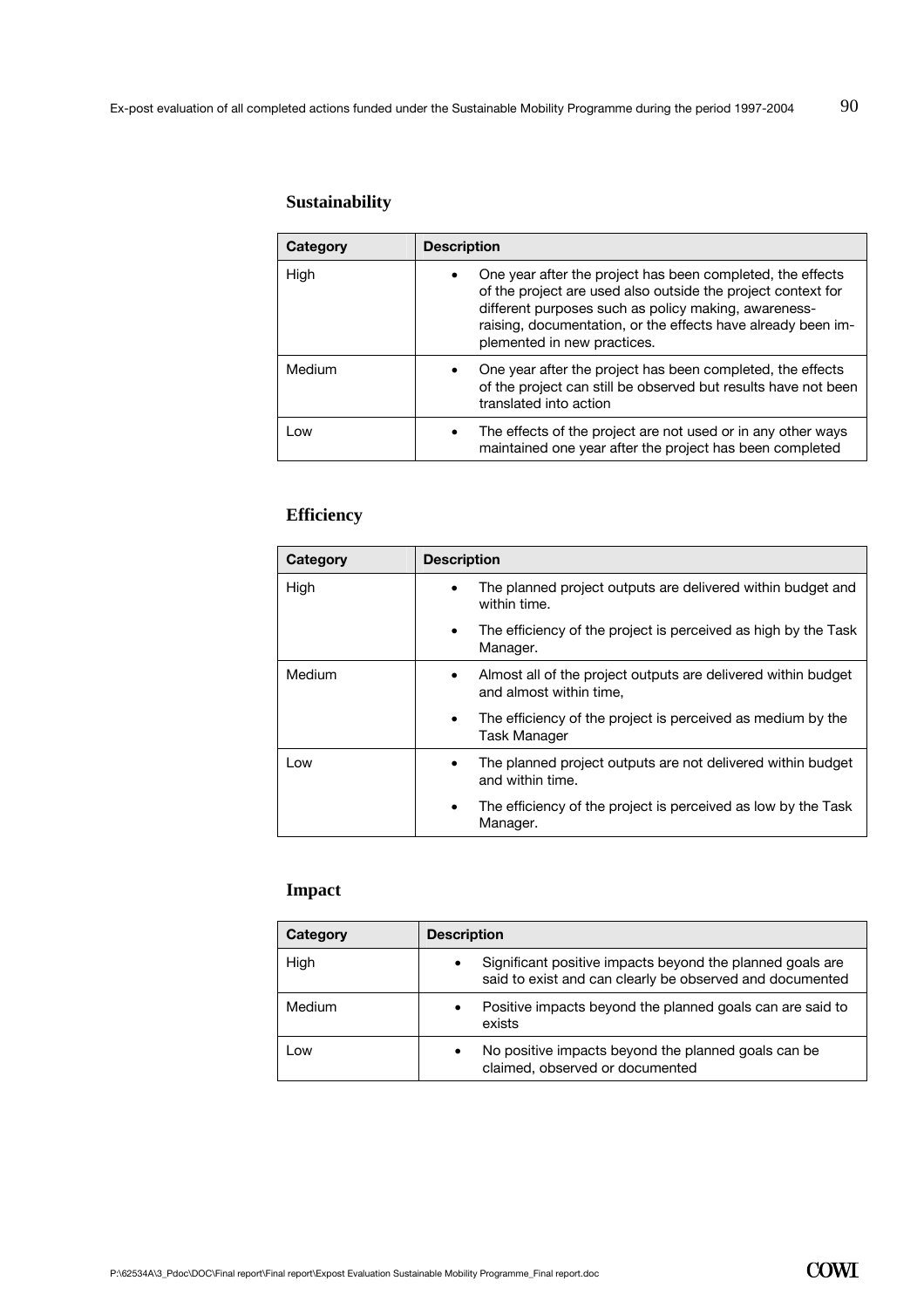## **Appendix 5 Questionnaire**

Questionnaire submitted to projects having received a grant under the Sustainable Mobility Programme during the period 1997-2004

Your project received a grant from the EU-Commission. How would you describe the overall implications of receiving the grant? (You may mark more than one of the statements given below)

| The project would not have been implemented at all without the<br>grant                                                    |  |
|----------------------------------------------------------------------------------------------------------------------------|--|
| The project would have been implemented even without the grant<br>but with a reduced scope and fewer activities            |  |
| The project would have been implemented with the same scope<br>independently of not being co-financed by the EU Commission |  |
| The grant made it necessary to frame the project with a clearer<br>reference to sustainable mobility                       |  |
| Other                                                                                                                      |  |

Please elaborate on your assessment given above

Elaboration

Was your project defined and framed with an explicit reference to sustainability and sustainable mobility?

| Yes        |  |
|------------|--|
| No         |  |
| Don't know |  |

The sustainable mobility policy can be captured in a number of policy areas and measures. Which of the measures does your project relate to, if any? Please go through the below table and mark your project against the measures (using 'x')

| <b>Policy areas</b>                        | <b>Measures</b>                                                 |  |
|--------------------------------------------|-----------------------------------------------------------------|--|
| Improving<br>quality in the<br>road sector | Harmonise clauses in commercial road transport contracts        |  |
|                                            | Driving restrictions on heavy good vehicles on designated roads |  |
|                                            | Training of professional drivers                                |  |
|                                            | Social harmonisation of road transport                          |  |
|                                            | Introduction of the digital tachograph                          |  |
| Revitalise rail-                           | First railway package: support the creation of new infrastruc-  |  |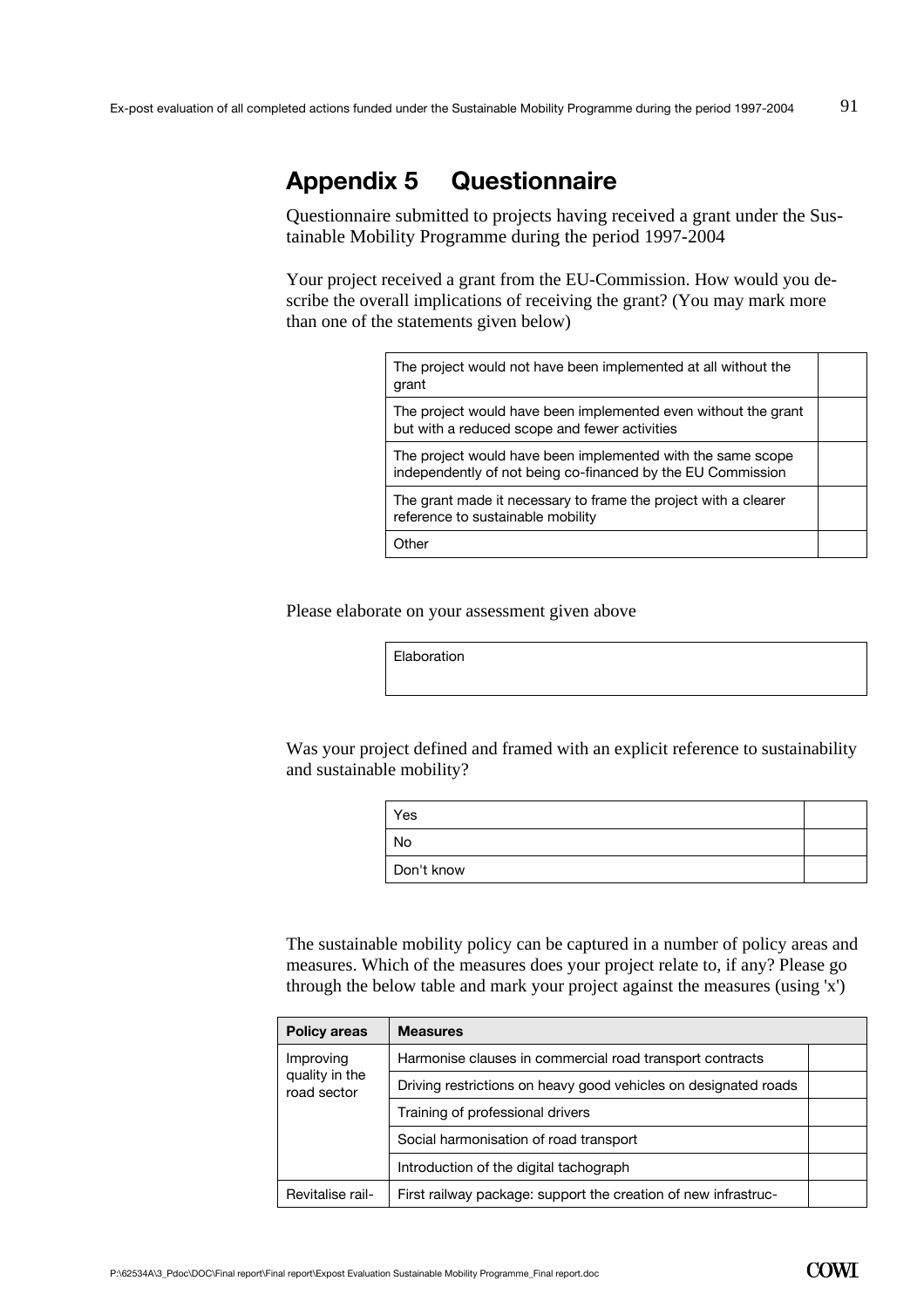| ways                           | ture, and in particular rail freight freeways                                                                                  |  |
|--------------------------------|--------------------------------------------------------------------------------------------------------------------------------|--|
|                                | Second railway package: opening up the national and interna-<br>tional freight market                                          |  |
|                                | Second railway package: ensuring a high level safety for the<br>railway network                                                |  |
|                                | Updating the interoperability directives on high-speed and con-<br>ventional railway networks                                  |  |
|                                | European Railway                                                                                                               |  |
|                                | Third railway package: certification of train crews and trains on<br>the Community rail network                                |  |
|                                | Third railway package: gradual opening-up of international pas-<br>sengers services                                            |  |
|                                | Quality of international rail passenger services                                                                               |  |
|                                | Third railway package: improving quality of the rail freight ser-<br>vices                                                     |  |
|                                | Enter into dialogue with the rail industries in the context of a<br>voluntary agreement to reduce adverse environmental impact |  |
|                                | Joining the International Organisation for International Carriage<br>by Rail (OTIF)                                            |  |
| Controlling the                | Single European Sky                                                                                                            |  |
| growth in air<br>transport     | Technical requirements in the field of civil aviation and estab-<br>lishing a European Aviation Safety Agency                  |  |
|                                | Air transport insurance requirements                                                                                           |  |
|                                | Airport charges                                                                                                                |  |
|                                | Slot on Community airports                                                                                                     |  |
|                                | Community framework for airport noise management                                                                               |  |
|                                | Protection against subsidisation and unfair pricing practices in<br>the supply of air services from third countries            |  |
|                                | Safety of third country aircraft                                                                                               |  |
|                                | Air service agreements with third countries                                                                                    |  |
|                                | Airport capacity expansion                                                                                                     |  |
| Adapting the<br>maritime and   | Promotion of Short Sea Shipping, in particular by simplifying<br>Customs procedures                                            |  |
| inland water-<br>way transport | Motorways of the seas                                                                                                          |  |
| system                         | Port services liberalisation                                                                                                   |  |
|                                | Ship and port facility security                                                                                                |  |
|                                | Maritime safety: European Maritime Safety Agency, rules and<br>standards for passengers ships                                  |  |
|                                | Double-hull oil tankers and penal sanctions for ship source pol-<br>lution                                                     |  |
|                                | Oil pollution damage compensation fund                                                                                         |  |
|                                | Transfer of ship register                                                                                                      |  |
|                                | Training of seafarers                                                                                                          |  |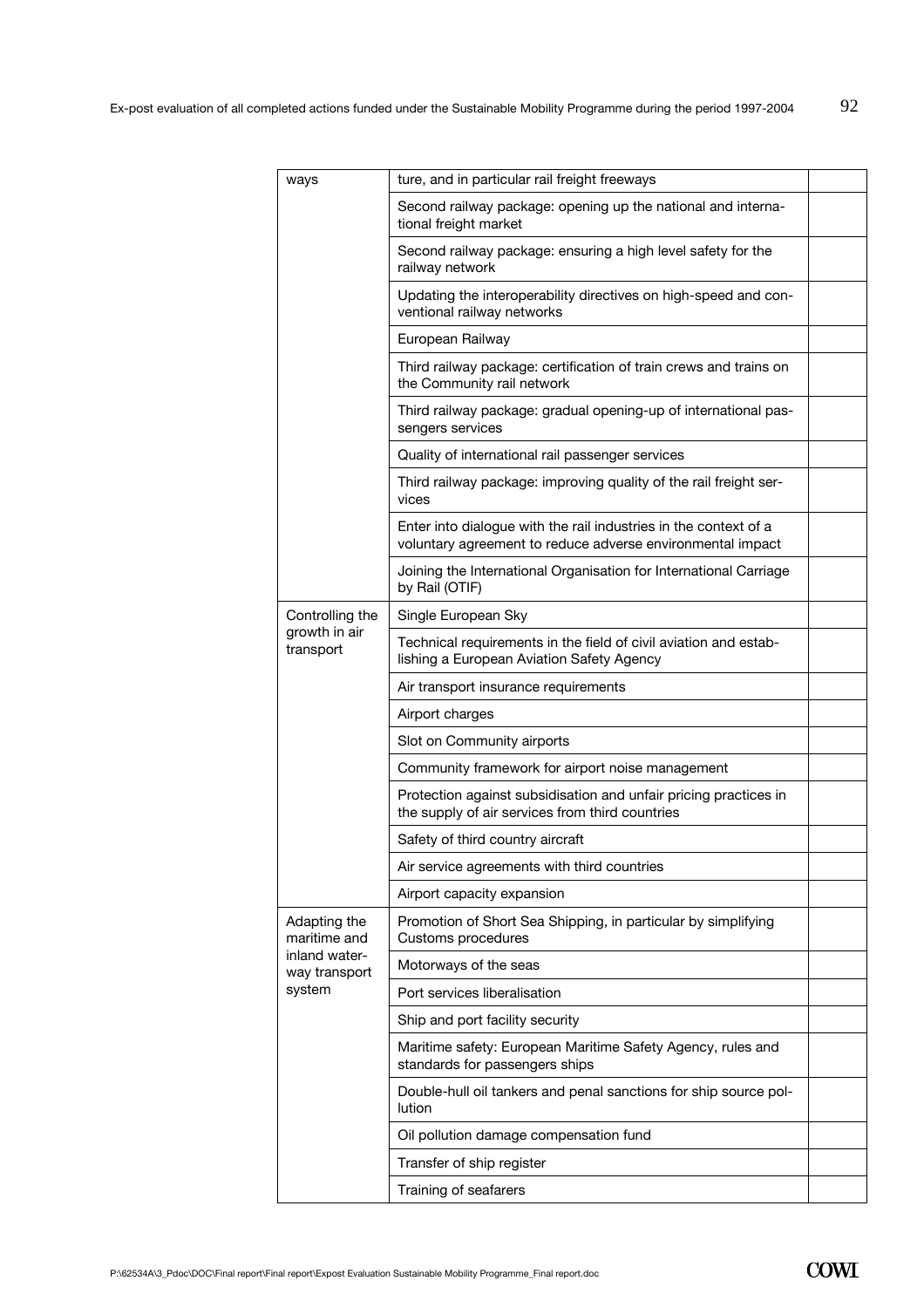|                             | Eliminating bottlenecks in inland waterway transport                                                                                   |  |
|-----------------------------|----------------------------------------------------------------------------------------------------------------------------------------|--|
|                             | <b>River Information System</b>                                                                                                        |  |
|                             | Greater harmonization of boatmasters' certificates                                                                                     |  |
|                             | Social legislation inland waterway transport                                                                                           |  |
|                             | Port state controls                                                                                                                    |  |
|                             | Sulphur content of marine fuels                                                                                                        |  |
| Linking up the              | Marco Polo Programme                                                                                                                   |  |
| modes of<br>transport       | Intermodal Loading Units and freight integrators                                                                                       |  |
| Eliminating                 | Trans European Network projects                                                                                                        |  |
| bottlenecks                 | Funding of TENs                                                                                                                        |  |
|                             | Tunnel safety                                                                                                                          |  |
| Road safety                 | 3rd European Road Safety Action programme                                                                                              |  |
|                             | Harmonisation of road safety checks and penalties                                                                                      |  |
|                             | "Black Spots" on TENs                                                                                                                  |  |
|                             | Seat and head restraints                                                                                                               |  |
|                             | Tackling dangerous driving                                                                                                             |  |
|                             | Technical investigations of the causes of road accidents                                                                               |  |
|                             | Harmonisation of driving licensing systems                                                                                             |  |
|                             | Speed limitation devices                                                                                                               |  |
|                             | Intelligent transport systems and e-Safety                                                                                             |  |
|                             | Pedestrian and cycling protection                                                                                                      |  |
| Charging costs              | Infrastructure charging                                                                                                                |  |
| to the users                | Uniform commercial road transport fuel taxation                                                                                        |  |
|                             | Electronic road toll system                                                                                                            |  |
|                             | Harmonising VAT deductions                                                                                                             |  |
|                             | Taxation of passenger cars according to environmental criteria                                                                         |  |
|                             | Taxation of energy products                                                                                                            |  |
| Promoting new               | Promotion of bio-fuels in road transport                                                                                               |  |
| fuels and tech-<br>nologies | European Research on new clean car technologies and ITS ap-<br>plication to transport                                                  |  |
| Quality and                 | Compensation of air passengers                                                                                                         |  |
| user rights                 | Extending protection of users' rights to other transport modes                                                                         |  |
|                             | Intermodality for people                                                                                                               |  |
|                             | Public service requirements and the award of public service<br>contracts in passenger transport by rail, road and inland water-<br>way |  |
| Rationalising               | Support for pioneering towns and cities (CIVITAS initiative)                                                                           |  |
| urban trans-<br>port        | Promote the use of clean vehicles in urban public transport                                                                            |  |
|                             | Promotion of good urban transport practices                                                                                            |  |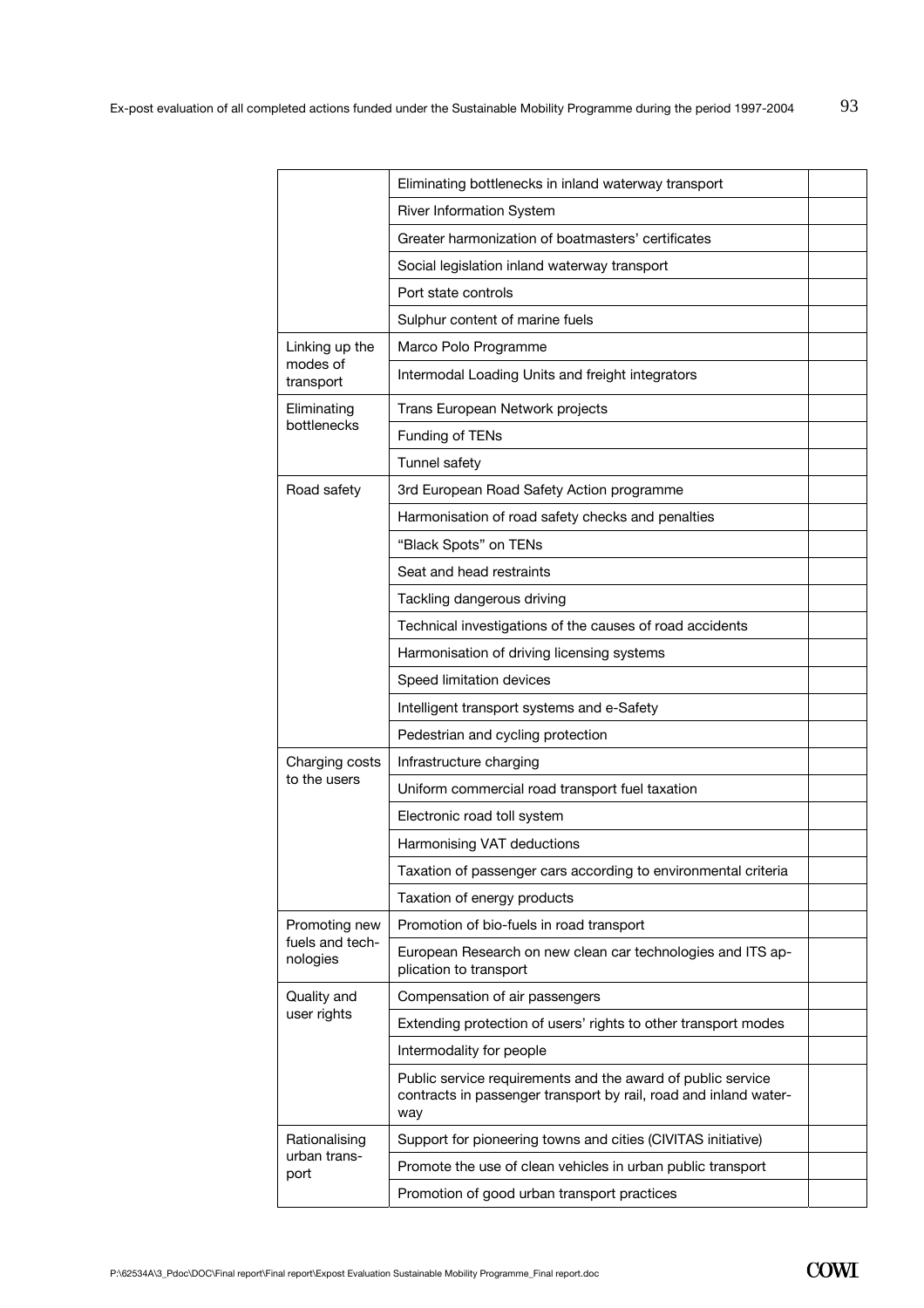| Managing the<br>effects of<br>transport glob-<br>alisation | TEN infrastructure in the candidate countries              |  |
|------------------------------------------------------------|------------------------------------------------------------|--|
|                                                            | Funding of infrastructure in the New EU Member States      |  |
|                                                            | Develop administrative capacity in the candidate countries |  |
|                                                            | EU external relations in the transport sector              |  |
|                                                            | Galileo programme                                          |  |

Please reflect on the importance of the Sustainable Mobility Programme being the specific funding source of the grant allocated to your project (You may mark more than one of the statements below)

| It did not have specific consequences for our project                                         |  |
|-----------------------------------------------------------------------------------------------|--|
| It was not clear to me that the project was funded by the Sustain-<br>able Mobility Programme |  |
| It meant that the project was oriented towards sustainable devel-<br>opment                   |  |
| Other consequences                                                                            |  |
| Don't' know                                                                                   |  |

Identify the main outputs of your project that contributed to sustainable mobility (if any)

List of outputs that contributed to sustainable mobility

Identify the strengths and weaknesses of your project in relation to contributing to sustainable mobility - as perceived by you

| Strengths | Weaknesses |
|-----------|------------|
|           |            |
|           |            |

In your view, did the project correspond well with the problems in the transport sector that the concept of sustainable mobility is trying to tackle?

| Yes        |  |
|------------|--|
| Partly     |  |
| No         |  |
| Don't know |  |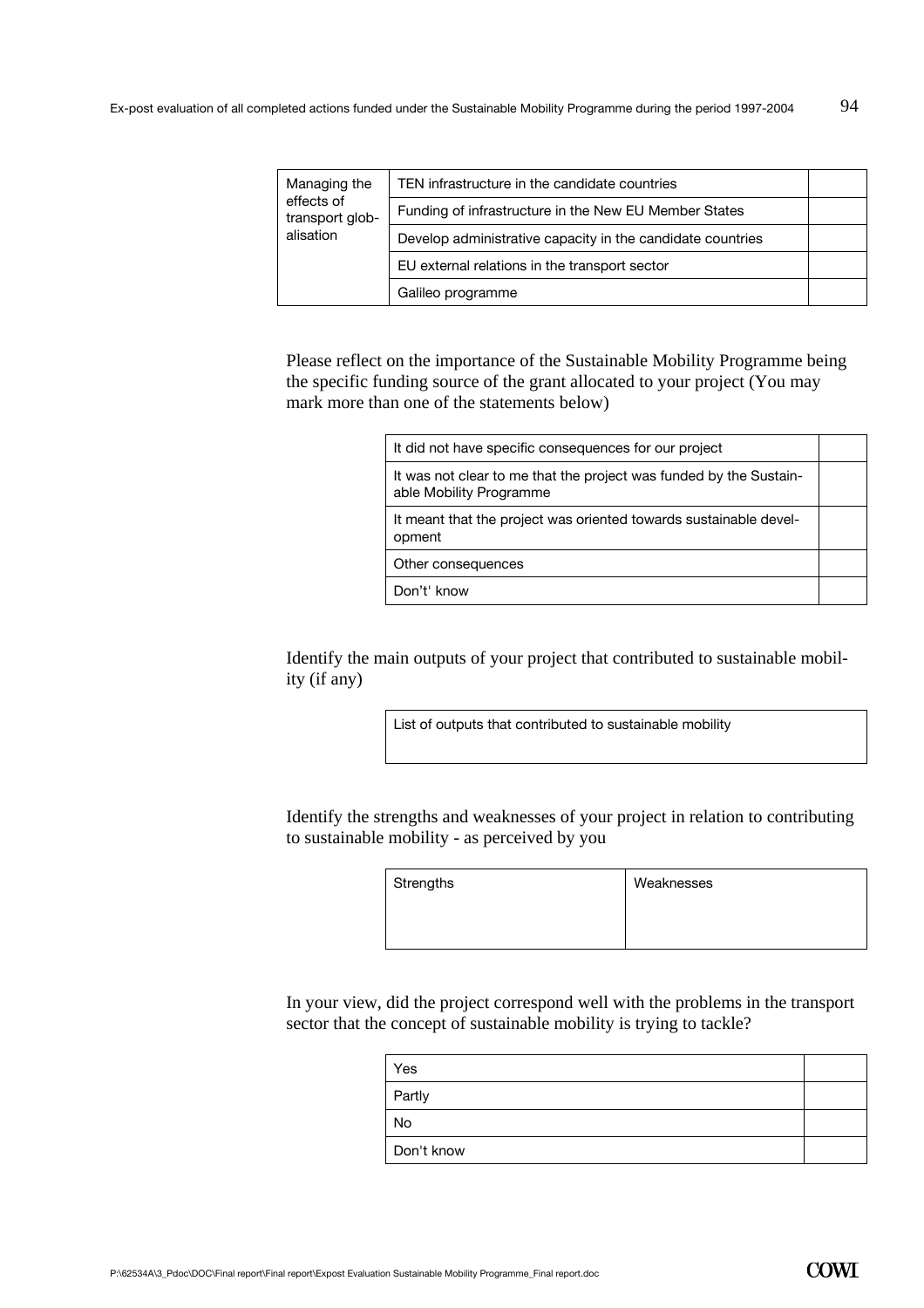Please elaborate on the above assessment

Elaboration

Has the project, according to your knowledge, had any lasting impact?

| Yes        |  |
|------------|--|
| No         |  |
| Don't know |  |

Please elaborate on the above assessment

Elaboration

Did the project budget, including the grant received, match the scope of your work (did the objectives match resources, any unrealistic expectations of the level of EU Commission or own organisation)

Assessment on the project budget

Did the project in your opinion achieve the desired effect at a reasonable cost?

| Yes        |  |
|------------|--|
| No         |  |
| Don't know |  |

Please elaborate on the above assessment

Elaboration

How could the project have been even more successful in providing more outputs within the project budget ceiling?

Assessment on alternative usage of project resources